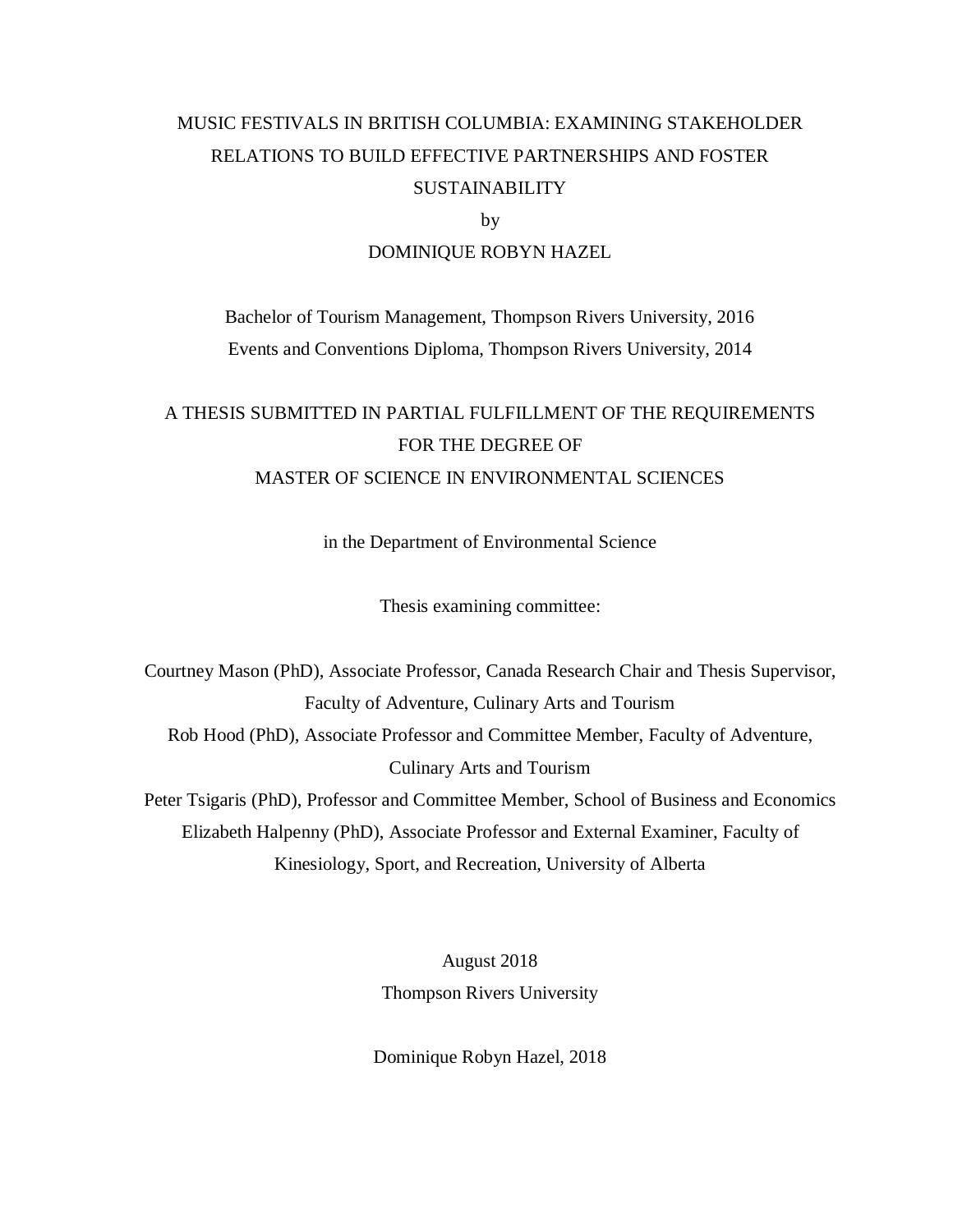## ABSTRACT

<span id="page-1-0"></span>Music festivals are increasing in both popularity and diversity around the globe, due at least in part to their economic potential. A well planned and marketed festival can be a driver of community tourism and business growth. They can also strengthen the artistic culture and provide attendees with a highly sought after and unique experience. However, festivals are also known for producing waste and pollution, causing rifts in communities, and commonly running deficits. Current literature on festivals outline environmental implications, the importance of providing benefits to all stakeholders, and the need to fulfill economic potentials. Yet environmental issues persist and many festivals are viewed as unsuccessful on multiple fronts. Presently there is a major gap in the research on sustainable practices of festivals in Canada, with a particularly scarcity in British Columbia. This research reviews existing practices of music festivals within British Columbia, draws comparisons to those covered in the literature and evaluates the barriers and drivers of environmentalism faced by festival management. The thesis also addresses issues of sustainability by exploring the relationships between stakeholders and festival management, and assessing the way they shape environmental decisions and foster strong partnerships. A community-based participatory framework guides the study, using qualitative research methods in the form of in-depth interviews and surveys at three separate festivals within the interior of BC. This research demonstrates that a thorough understanding of these relationships can lead to partnerships that will create attainable environmental, economic, and sustainability goals. With escalating international competition for resources and a growing need to protect our natural environment, it is even more important for events to have the support of all those directly and indirectly impacted. This research fills a significant gap in festival literature and makes sound recommendations to improve stakeholder management practices and related environmental policies.

**keywords:** festivals, sustainability, environmental practices, community-based research, stakeholder relationships, power relations, tourism industries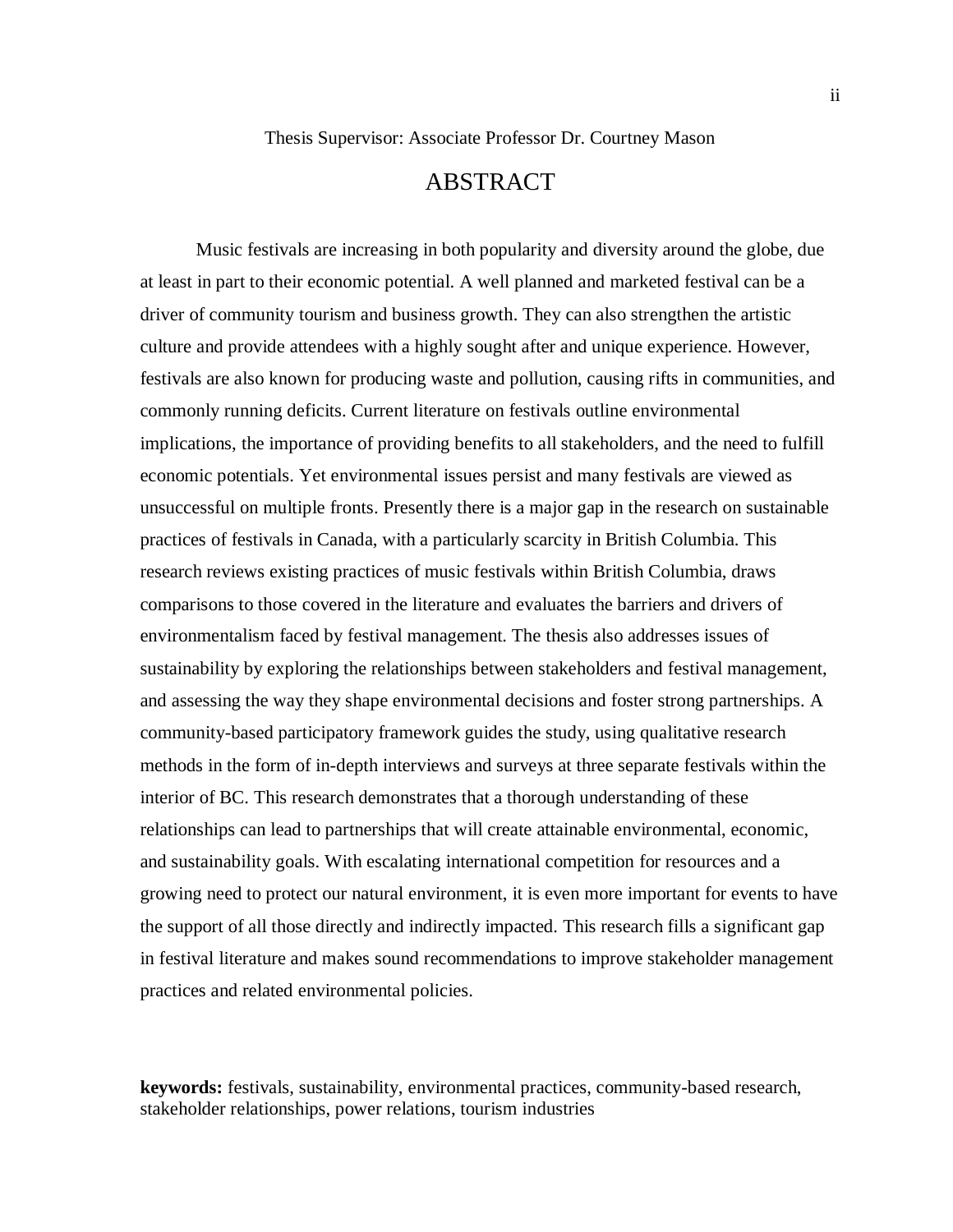| <b>Table of Contents</b>                                           |  |
|--------------------------------------------------------------------|--|
|                                                                    |  |
|                                                                    |  |
|                                                                    |  |
|                                                                    |  |
|                                                                    |  |
| THE INCREASING DEMAND FOR CRITICAL APPROACHES ON MUSIC FESTIVALS 2 |  |
|                                                                    |  |
|                                                                    |  |
|                                                                    |  |
|                                                                    |  |
|                                                                    |  |
|                                                                    |  |
|                                                                    |  |
|                                                                    |  |
| UNDERSTANDING THE BARRIERS TO CHANGE: THE INTERNAL AND EXTERNAL    |  |
|                                                                    |  |
| INCENTIVES TO CHANGE: AWARENESS AND SHIFTING VALUES36              |  |
|                                                                    |  |
|                                                                    |  |
|                                                                    |  |
|                                                                    |  |
|                                                                    |  |
|                                                                    |  |
| PUSHING THE MESSAGE TO ALL ENTITIES: HOW TO GENERATE CHANGE 66     |  |
|                                                                    |  |
|                                                                    |  |
|                                                                    |  |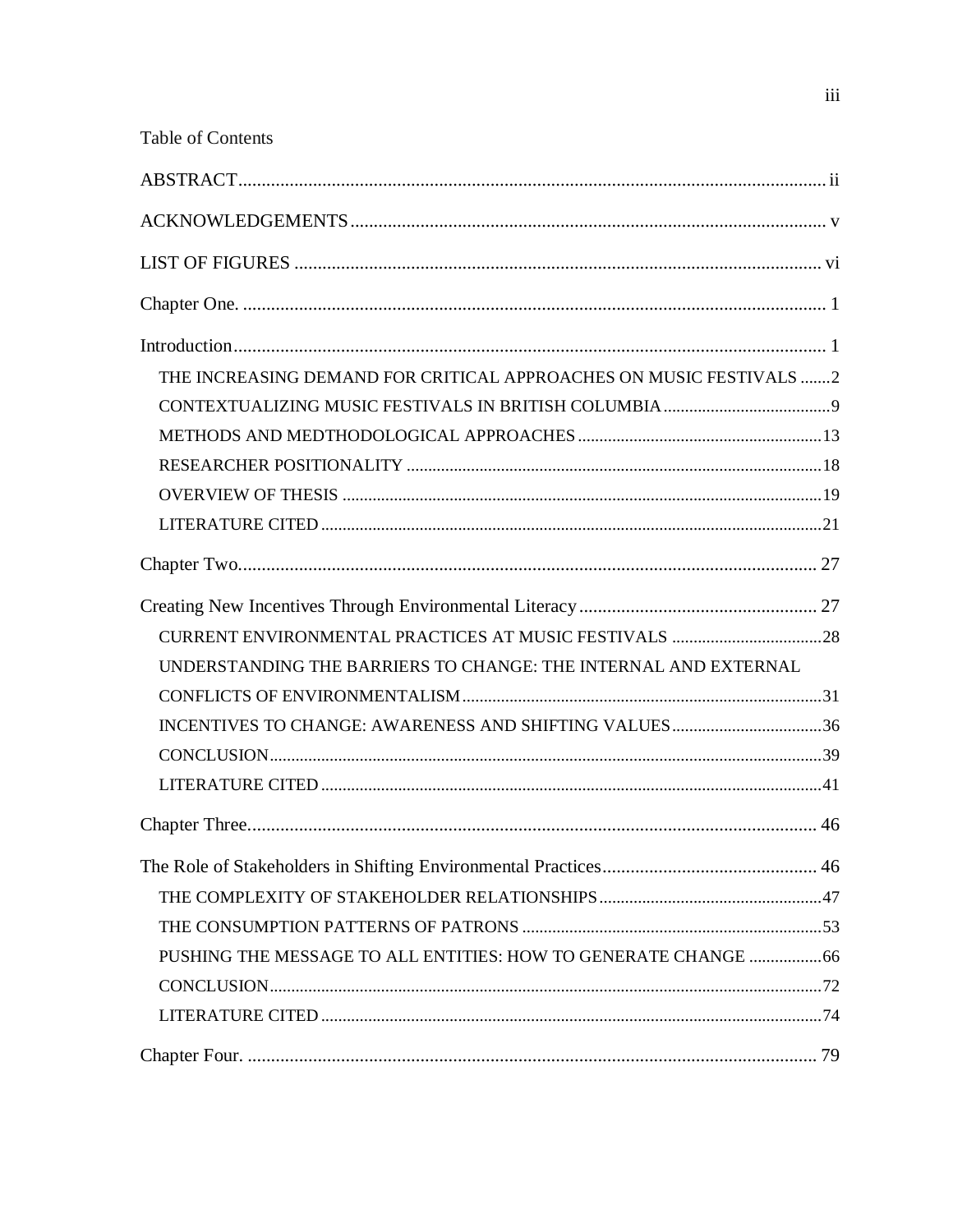| Music Festivals Tapping into Their Own Potential: Utilizing Existing Skills to Foster |  |
|---------------------------------------------------------------------------------------|--|
|                                                                                       |  |
|                                                                                       |  |
|                                                                                       |  |
|                                                                                       |  |
|                                                                                       |  |
|                                                                                       |  |
|                                                                                       |  |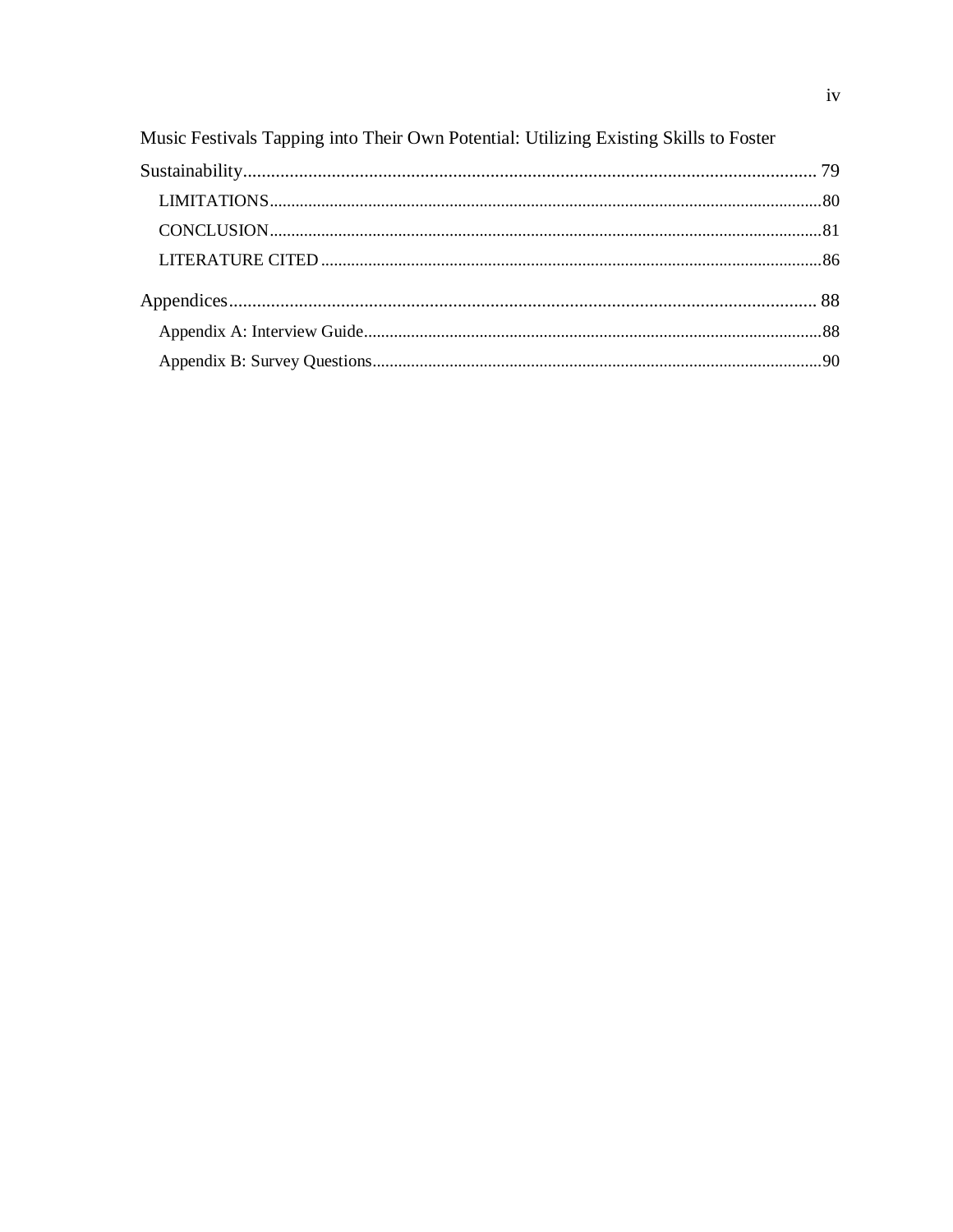### ACKNOWLEDGEMENTS

<span id="page-4-0"></span>I would like to thank my supervisor, Dr. Courtney Mason, for his guidance, mentorship, and unwavering support. I have been extremely lucky to have a supervisor who recognized my full potential and cared so much about my work. I extend this appreciation to my committee, Dr. Rob Hood and Dr. Peter Tsigaris. Your genuine interest in my topic was ever encouraging and your time and feedback was tremendously valuable.

A sincere thank you to the festival managers who took the time to engage with me on these music festival issues and allowed me to interact with and survey festival attendees. The willingness to be honest and open with me about the barriers and incentives faced within their organization was critical to this study and demonstrated a clear passion for the industry.

Completing this work would have been all the more difficult if it were not for the support, friendship, and most of all the laughs provided by my peers in the Rural Livelihoods and Sustainable Communities Lab. I am indebted to them for their help. A special thank you to Kelsey Boulé, a great study partner and even better friend. I could not have done this without you.

I also want to thank my family and friends for their support and words of encouragement. To my parents, Mona and Greg, for not just being my second set of eyes, but for making sense of impossible sentences. A task that only people who know me better than I know myself could do, and I dedicate this milestone to them.

A profound thank you to Jeff Topham. There are not enough words to describe the kind of support provided by you, but unconditional comes close.

This research was generously supported by the Social Sciences and Humanities Research Council (SSHRC). The work was approved by the Thompson Rivers University's Research Ethics for Human Subjects Board, protocol no. 101609.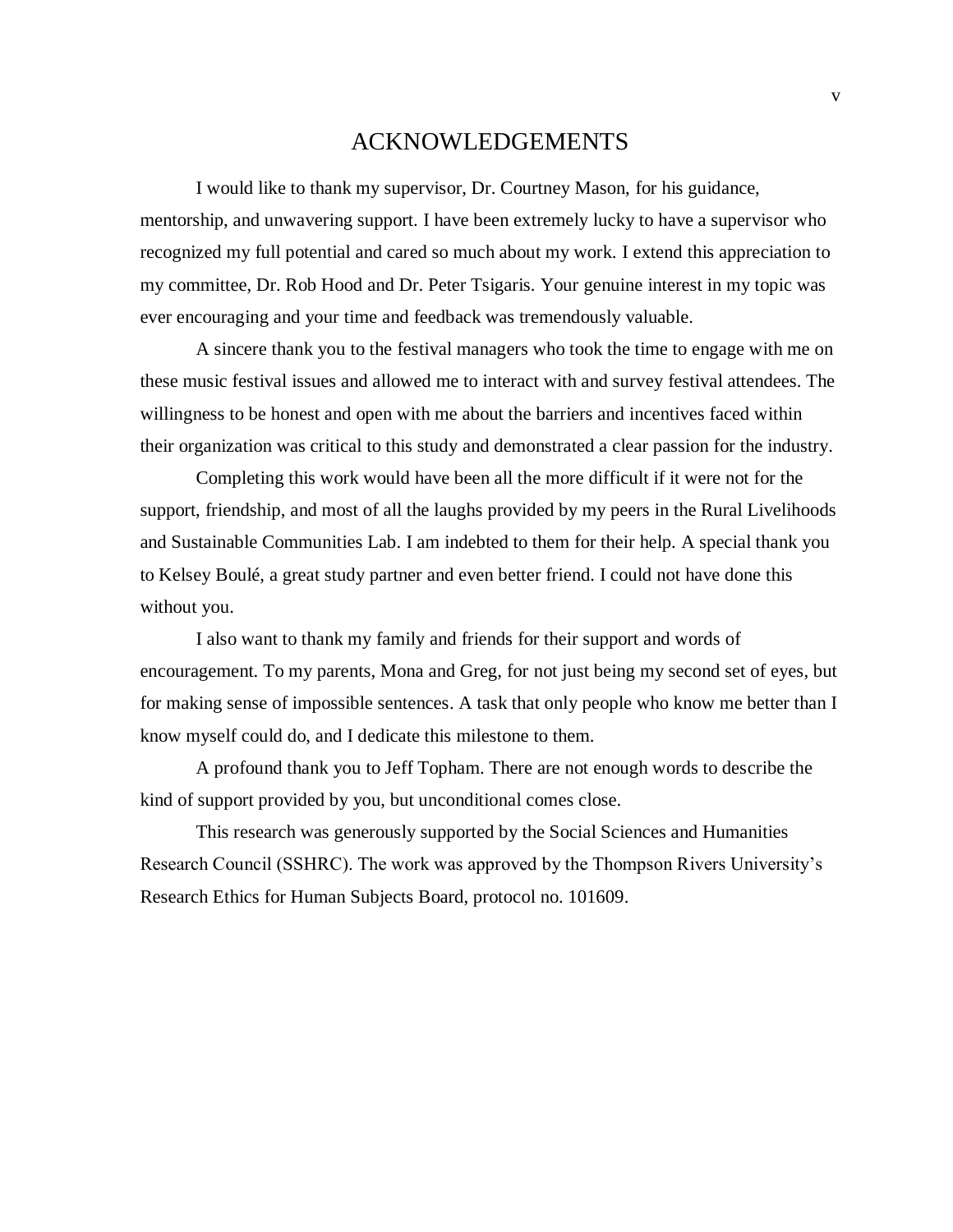## LIST OF FIGURES

<span id="page-5-0"></span>

| Figure 3.5 Patron Ratings of Importance on Different Music Festival Elements 57 |  |
|---------------------------------------------------------------------------------|--|
|                                                                                 |  |
|                                                                                 |  |
|                                                                                 |  |
|                                                                                 |  |
|                                                                                 |  |
|                                                                                 |  |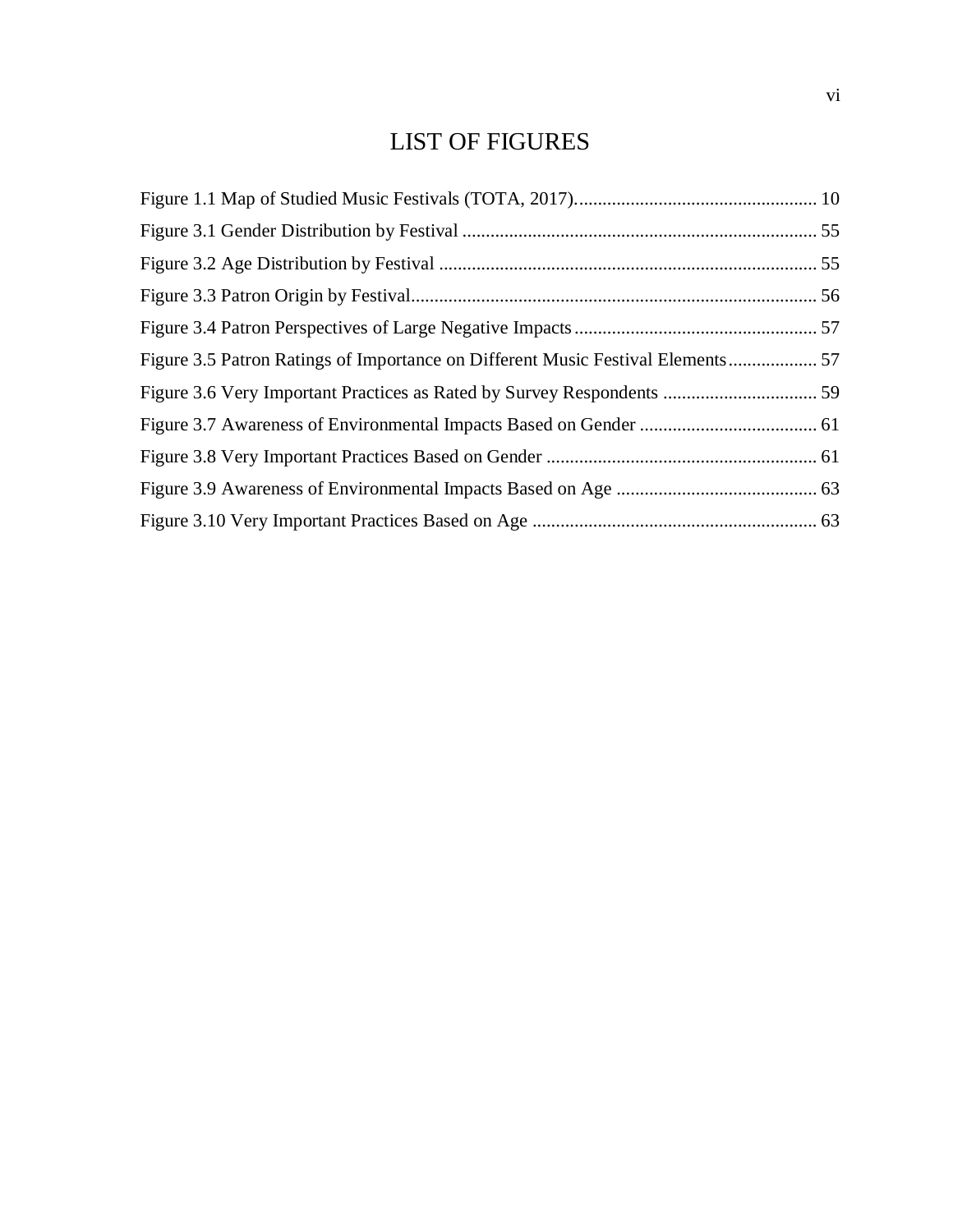# Chapter One. Introduction

<span id="page-6-1"></span><span id="page-6-0"></span>Festivals have been rooted in cultural history for thousands of years and scholars argue that they are a fundamental and essential human experience. These events range from religious celebrations, political assemblies, sport competitions, feasts and artistic platforms (Getz, 2005). Music festivals in particular have become an increasing trend in tourism because of their potential to develop businesses in local economies, improve destination marketing, and contribute to the success and diversity of artistic culture within a community (Quinn, 2006). They also provide the visitor with an opportunity to experience local culture and make connections with people who share the same interests, which can strengthen networks between different communities (Davis, 2016). Unfortunately, festivals are also attracting attention for their negative impacts on the environment and for creating conflict within host communities. Discourses of sustainability within music festivals often refer to financial stability, environmental stewardship and cultural preservation, yet existing literature often fails to encompass all three aspects. Current studies focus on environmental impacts, stakeholder management, and visitor motivations, using the resulting knowledge to develop recommendations designed to bolster economic sustainability. This research lacks a holistic view that incorporates each of these facets of sustainability and examines the way they affect inter-relationships. Music festivals are dynamic organizations, with multiple stakeholders such as business partners, community members and patrons, and this complexity needs to be recognized when addressing issues of sustainability.<sup>1</sup>

This study aims to fill this gap by working with festival management to understand stakeholder relationships from financial, environmental and cultural perspectives. It also presents knowledge of how patrons view environmental practices and the related impacts of music festivals, including how these affect their experience as an attendee. By using a community-based participatory research approach, this research identifies and articulates

 $\overline{a}$ 

<sup>&</sup>lt;sup>1</sup> Academic studies vary between their usage of the word patrons, attendees, and visitors to refer to consumers of events, including music festivals. For the purpose of this thesis, the terms patrons and attendees are used interchangeably throughout the study.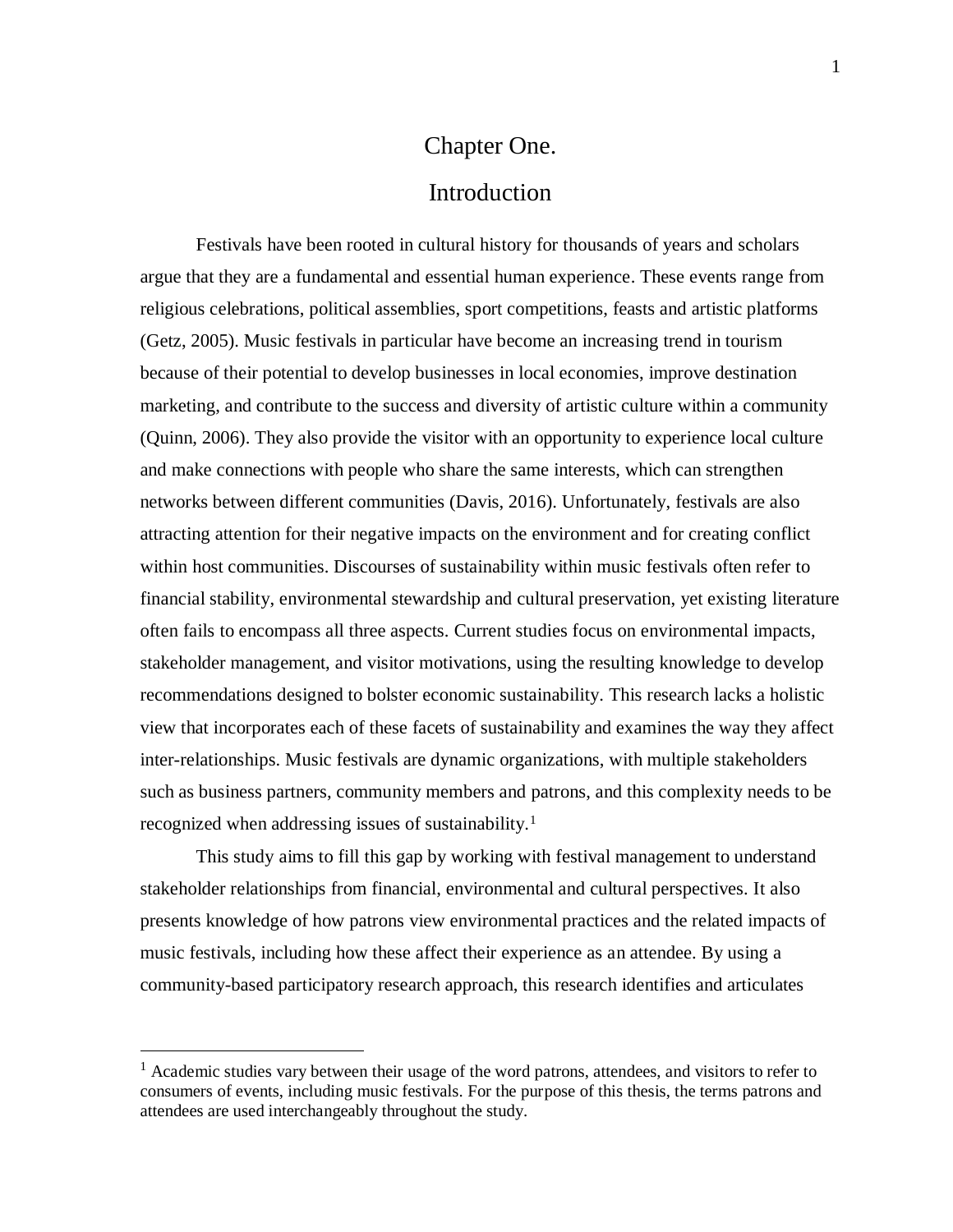clear and practical implications for festival design. Importantly, it adds British Columbia, Canada, to the body of literature and deepens understandings of both the complexity and the necessity of managing festivals on three different fronts: economic, environmental and cultural. The key objective of my research is to foster sustainability through strong communication between all parties and provide the foundation for the development of best practices, which will lead to the adoption of more sustainable industry standards.

Music festivals produce mass amounts of waste and pollution, which leaves a large ecological footprint and creates conflict in host communities. Research identifies problem areas and offers solutions, yet incorporating the knowledge is not a regular practice. This research project will present stakeholder and patron concerns along with their influence over management decisions and answer the following critical questions: 1) What are the current environmental practices at music festivals in B.C. and who is regulating them?; 2) What are the main barriers to environmentalism?; 3) What incentives for managers to implement improved environmental practices currently exist and do they foster change?; 4) How does festival management navigate through the complex stakeholder relationships and why is the inclusion of stakeholders so crucial to sustainability?; and 5) What are the concerns and motivations of consumers when thinking about environmental sustainability at music festivals? This research will demonstrate that improving stakeholder relations by identifying incentives and barriers to change will create a more economical, socio-cultural, and environmental sustainable music festival industry in B.C.

### <span id="page-7-0"></span>**THE INCREASING DEMAND FOR CRITICAL APPROACHES ON MUSIC FESTIVALS**

As music festivals expand around the globe, research on their impact and sustainability is also gaining momentum in academic circles. Studies range from sociocultural functions and patron motivation, to economic benefits, sustainability, and more recently, environmental impacts. The majority of published research originates from Europe (Blesic et al., 2014; Karlsen & Nordström, 2008; Leenders, 2010; Luonila & Johansson, 2016), Australia (Laing & Mair, 2015; O'Rourke et al., 2011; Pegg & Patterson, 2010), several locations in Asia (Lee, 2016; Lee et al., 2015; Song et al., 2015), and the United States (Barber et al., 2014; Hudson et al., 2015), with a modicum of research on Canada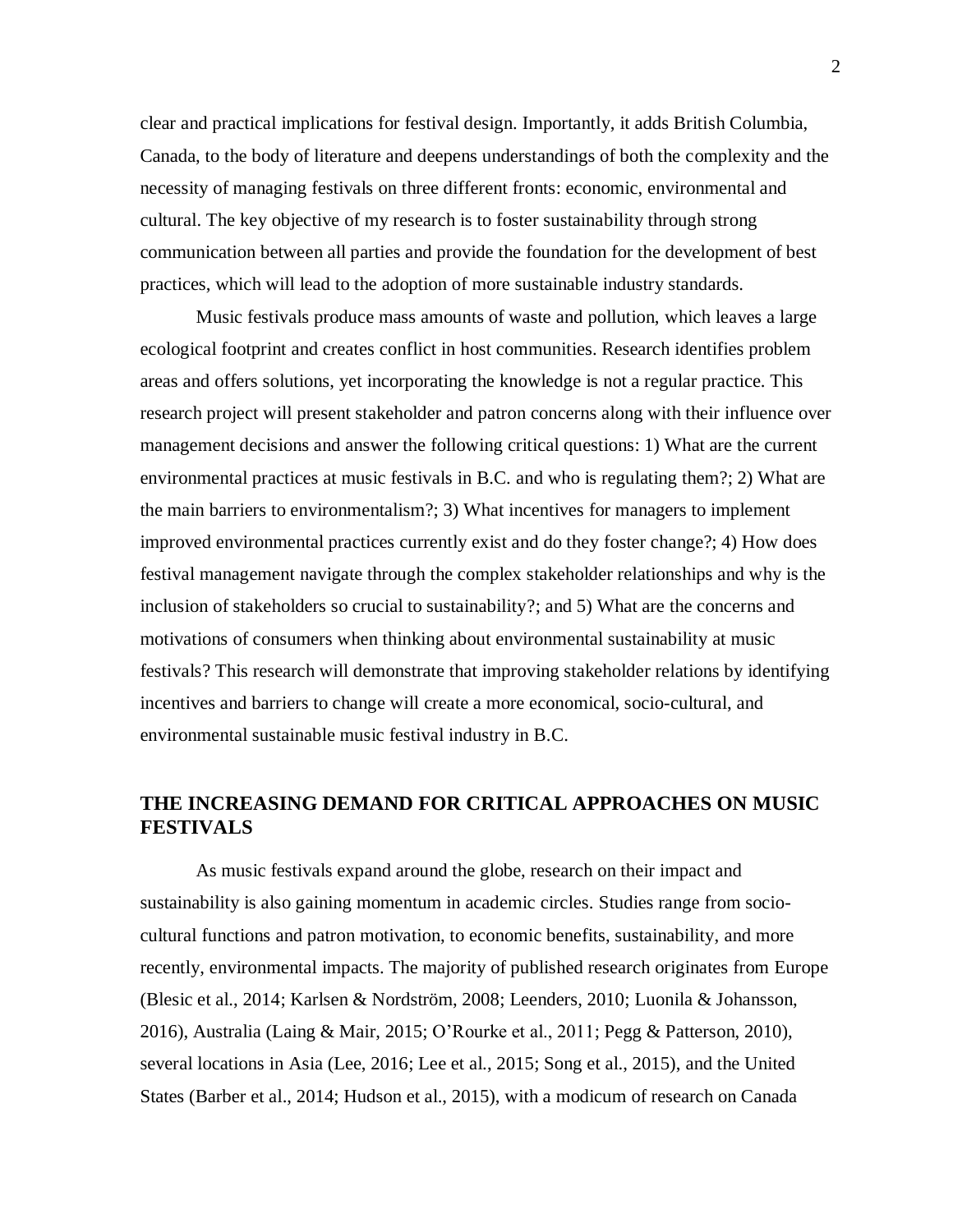(Getz et al., 2007; Nelson et al., 2011). A particular scarcity of research is noted in Western Canada and specifically in B.C. While the theories of sustainability developed around festivals are sound, it is important to recognize that cultural differences can significantly influence the applicability of the research findings (Getz & Andersson, 2008; Laing & Frost, 2010; Meynhardt et al., 2016). With differing genres and locations also comes changes in local laws and regulations, stakeholder relationships, visitor motivations, values in the host community, and patterns of communication. This literature review provides an overview of current research on music festivals, with particular attention paid to the environment, stakeholders, patrons, and community impacts.

Studies regarding music festivals and event tourism have expanded from social science origins to interdisciplinary areas of study. Music festival research has now been adopted in higher education and contributes to tourism development in commercial arenas (Getz & Page, 2016). Event structures, such as music festivals, have become "key marketing propositions in the promotion of places given the increasingly global competitiveness to attract visitor spending" (Getz & Page, 2016, p. 593). They serve an economic purpose, but more significantly, they provide a liminal space for attendees where patrons are liberated from their social constraints (Crompton & McKay, 1997; Mohr et al., 1993; Pernecky, 2015). Music festivals typically last between one to eleven days and accrue the majority of their income through ticket sales and sponsorship (Andersson & Getz, 2009).

Festival structures continuously interact with their environment. The structure itself becomes home to attendees for the duration of the festival, where people eat, sleep, relate with one another, and essentially use the resources of that environment to live. Locations are therefore carefully chosen as it determines the design and staging of the whole event, an integral component in the creation of the festival atmosphere. There is an increasing awareness that festivals of all kinds must become more environmentally friendly (Laing & Frost, 2010), but environmental degradation remains a major concern at these events (Getz, 2013; Collins & Cooper, 2017). The environmental impact of festivals has been measured in numerous ways, including lifecycle assessments (Toniolo et al., 2017), carbon footprints (Horng et al., 2014), ecological footprints (Collins & Cooper, 2017), and destination effects (Li et al.,2014). Mair and Laing (2012) also applied a conceptual model by Mair and Jago (2010) to music festivals that aims to understand the greening process and underpin the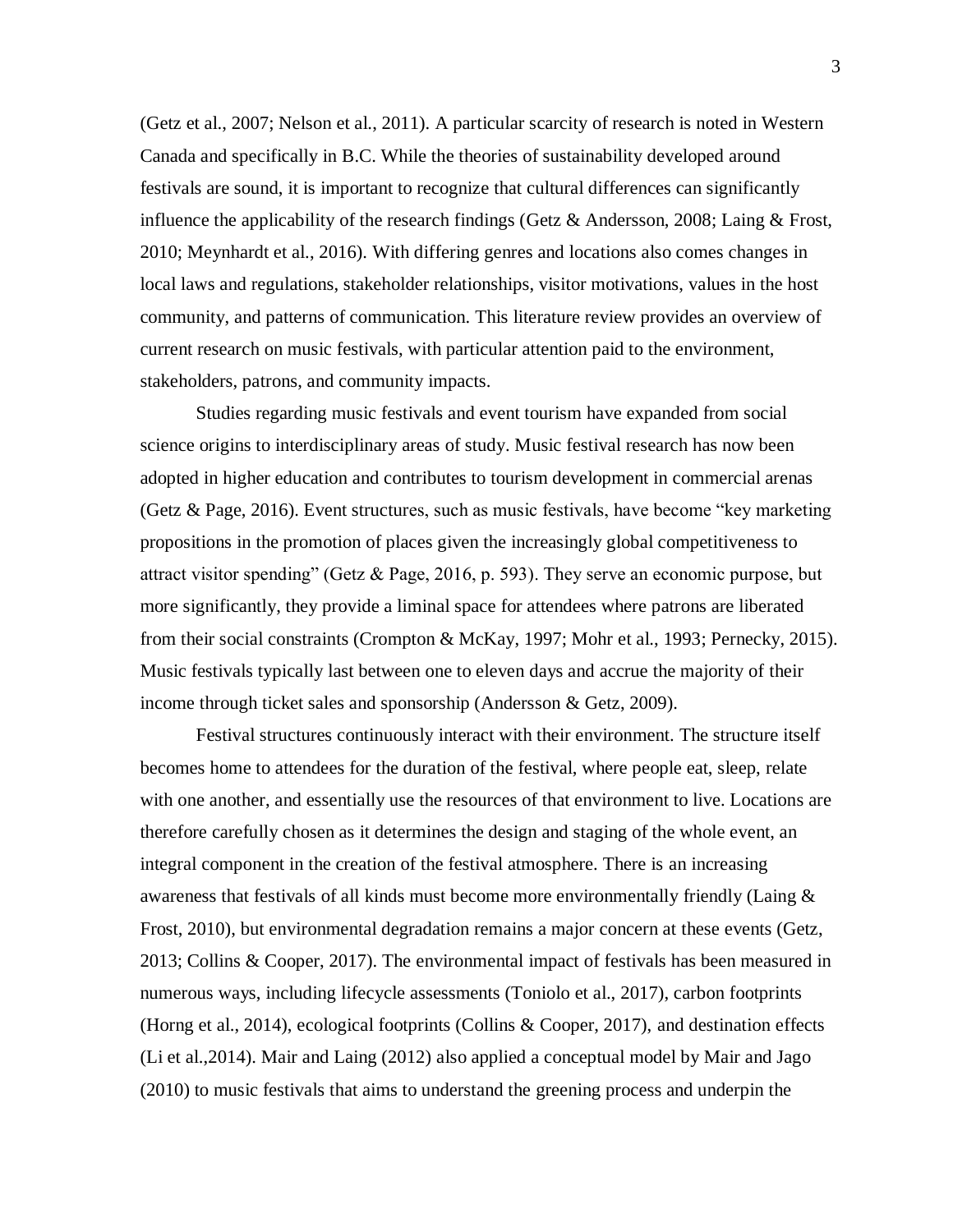development of strategies to enhance greening (Mair  $\&$  Laing, 2012). These assessments reveal festival issues such as the production of massive amounts of waste, pollution of air, water, and land, water and energy usage, and effects on wildlife and habitat (Getz, 2013; Dutta et al., 2016; Tronstad & Gelderblom, 2016). Many scholars have analyzed the implications of such impacts and offered suggestions for festival managers on how to mitigate impacts and better incorporate greening strategies into their festival design. These strategies include improvements to transportation such as carpooling programs, secure bicycle racks, free transit, shuttles, and charters (Laing & Frost, 2010; Horng et al., 2014). Suggestions for minimizing energy usage include using biodiesel fueled generators, solar or wind power, as well as offering carbon offsets to attendees (Laing & Frost, 2010). Common options for dealing with waste include recycling programs, compostable toilets ("humanure") and cutlery, as well as offering excess food to charities (Laing & Frost, 2010).

Despite numerous academic reviews and assessments, many music festivals still struggle to meet what many feel are easily achievable environmental standards. Scholars criticize the different environmental impact assessments as being little more than an attention grabbing tool, in that they fail to provide useful information for making informed environmental decisions. This is due, at least in part, to a limited understanding of how consumer activities relate to impact (Collins & Cooper, 2017). Other main barriers to implementation identified by Mair and Laing (2012) are the lack of support from stakeholders (particularly local government), time constraints, control over venues and patrons, and availability of sustainable suppliers and supplies. Festivals are project-based organizations (Luonila & Johansson, 2016) where resources and goals are negotiated by multiple parties, thus it is crucial that the festival management team choose the right organizations to develop relationships with in order to achieve their environmental sustainability goals (Getz et al., 2007).

Collaboration between resource outfitters and stakeholders is a permanent element of festival design (Andersson & Getz, 2008). The relationships of stakeholders in the festival industry are complex, often further complicated by the fact that the same stakeholder may hold multiple roles that evolve throughout the festival's life cycle (Karlsen & Nordstrom, 2008; Turkulainen et al., 2016). The intricate relationships between stakeholders and festival management, as well as between different stakeholder groups themselves, has led to the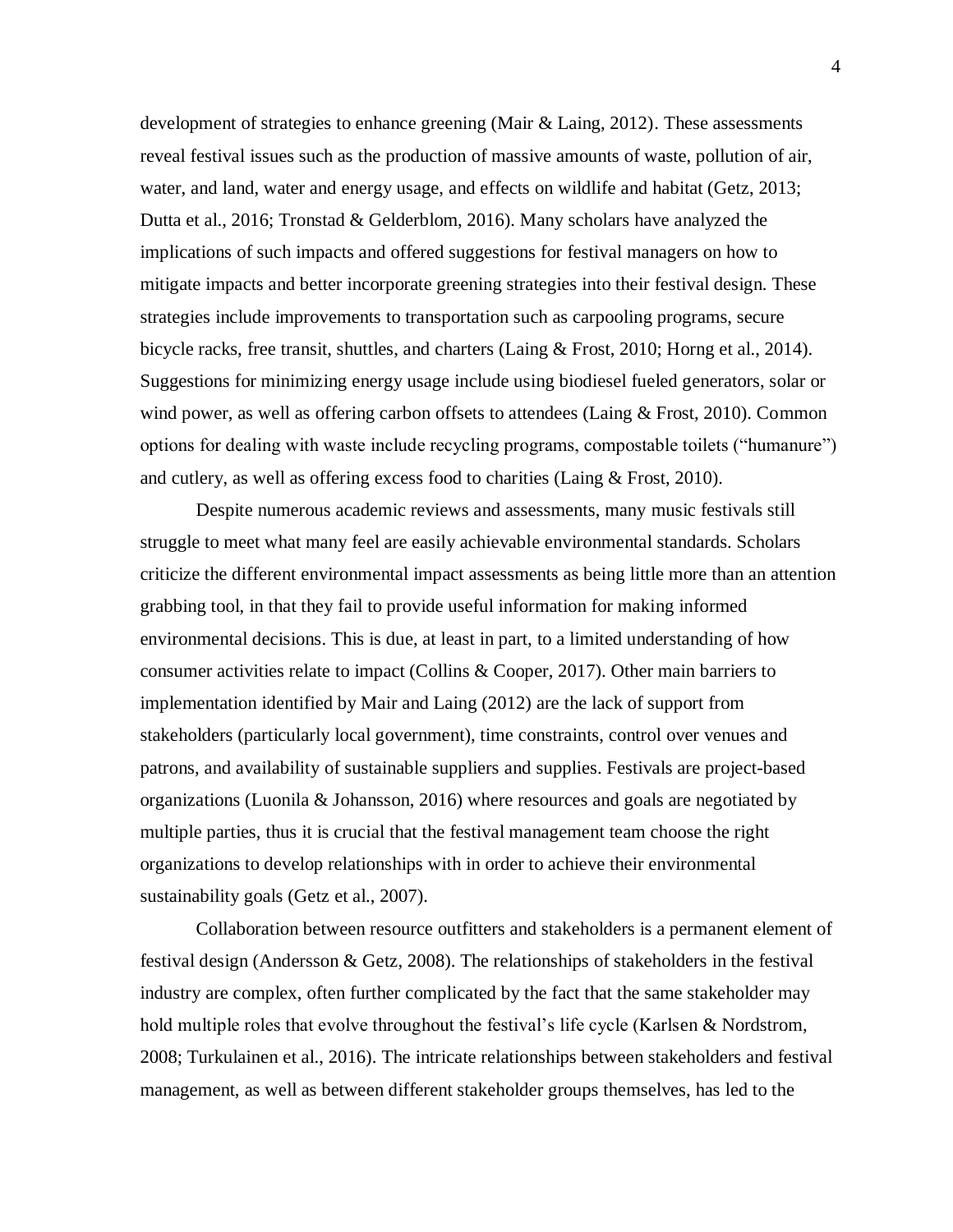application of multiple theories and approaches to managing festivals including resource dependency, institutional theory, and stakeholder theory (Getz et al., 2007). Resource dependency examines an organization's interdependence by looking at their needs in comparison to the provider's control over the resources. This often leads to suggestions for actions to manage dependencies (Getz, 2005). Institutional theory analyzes how an organization addresses a fundamental social, cultural, or economic need. This theory often suggests for festivals to improve sustainability by conforming to the norms and expectations of the institutional environment (Andersson & Getz, 2008). Stakeholder theory is the most widely adopted theory in festival literature, as it provides an effective management tool for understanding the multifaceted relationships between stakeholders (Todd et al., 2017). Stakeholder theory was first introduced by Freeman in 1984 and recognizes that there are various individuals within any organizational context that both influence and are influenced by the organization. The theory was originally developed to address the need to classify and evaluate the concepts of corporate social performance and responsibility and has been growing as a topic of significance in the literature since the late  $20<sup>th</sup>$  century (Carroll, 1991; Todd et al., 2017). Stakeholder theory can be understood as a method of ranking the priority of stakeholders based on their power, legitimacy, and urgency in order to develop management strategies (Mitchell et al., 1997; Mossberg & Getz, 2006). Power is concerned with the stakeholder's influence over the organization in hand with the organization's dependency. Legitimacy refers to the stakeholder's relationship with the organization (legal, contractual, ownership, etc.), while urgency refers to the ability of stakeholders to gain management attention along with their level of demand (Mitchell et al., 1997). Reflecting on these foundational relationships is critical in order to gain an understanding of how they affect festival viability and long-term sustainability. Every festival is unique in its stakeholder relations. Power, legitimacy, and urgency will shift with festival ownership. For example, the different orientations between private, public, or not for profit ownership are significant (Andersson & Getz, 2009).

Stakeholder theory enables insight into the patterns of changing roles as they become extended and blurred. This provides perspectives for future event development and management (Karlsen & Nordstrom, 2008; Todd et al., 2017). This theory also addresses the economic sustainability of festivals in a very robust way, which can pinpoint the principal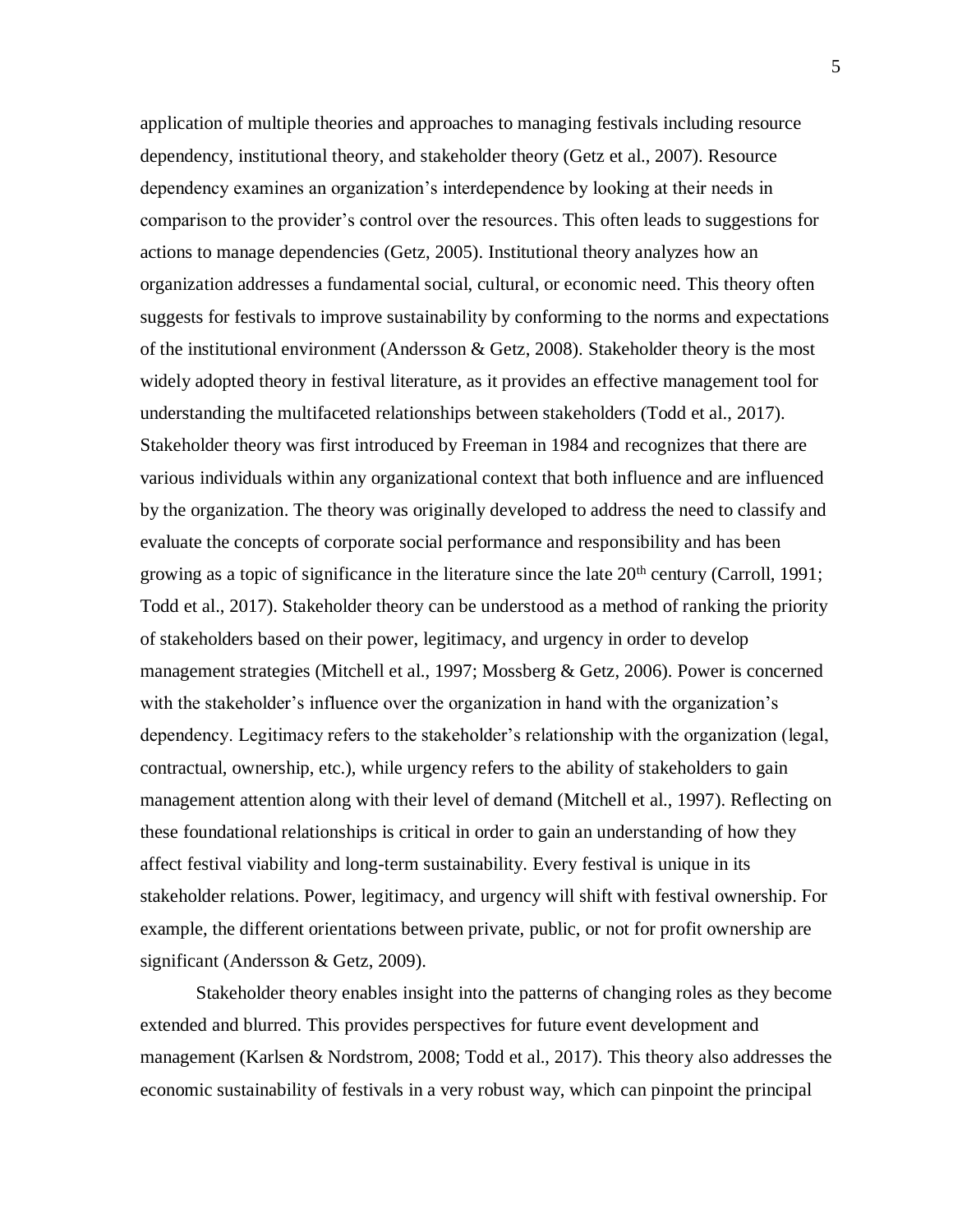groups to build relationships with in order to secure support during financial hardships. This is a significant aspect for long-term sustainability of festivals (Getz  $\&$  Andersson, 2008), but it does not always account for environmental interests. In this regard, because stakeholders have so much control over and play such a major role in the creation of festivals, the environmental discrepancies cannot be solved without their support. Stakeholders also benefit greatly from becoming involved with festivals. Festivals are a platform in which partners can improve their own activities and forge new collaborations among business partners, which facilitates relationships with other enterprises and offers benefits from collaborative value creation (Luonila & Johansson, 2016). In practice, stakeholder theory aims to understand the relationship impacts of all groups, beyond those of financial shareholders (Todd et al., 2017). This study utilizes stakeholder theory as a guide because of its purpose to relate to more than one partner. Stakeholder theory considers the wider environment of people or entities that can affect, or be affected by, an organization's actions, rather than directing focus only on dependencies, shareholders, or the institution (Andersson & Getz, 2008). While current literature on music festivals examined through stakeholder theory considers multiple entities, there is limited research that has resulted in management outcomes designed towards environmental sustainability specifically. Debates throughout management literature center around "strategic functions such as corporate planning, performance, systems theory and corporate social responsibility" (Todd et al., 2017, p. 496). An example is research by Clarkson (1995) who argues success is dependent on providing satisfaction to primary stakeholders whereas Jawahar and McLaughlin (2001) argue that different stakeholders are more important based on their ability to meet an organization's need. Andersson and Getz (2008) acknowledge that often certain stakeholders are favoured, particularly because of resource dependency, and stated "many of the strategies of necessity involve key stakeholders, especially those pertaining to financial health and marketing" (p. 215). Therefore, the aim of using stakeholder theory within this study is to analyze how different stakeholders are affecting environmental strategy.

Patrons and the host community are two key stakeholders in the music festival industry. Patrons are voluntarily involved with the festival, attending for a variety of reasons that are unique to each festival (Blesic et al., 2014; Leenders, 2010). The motivations of patrons to attend music festivals have been thoroughly studied by academics, as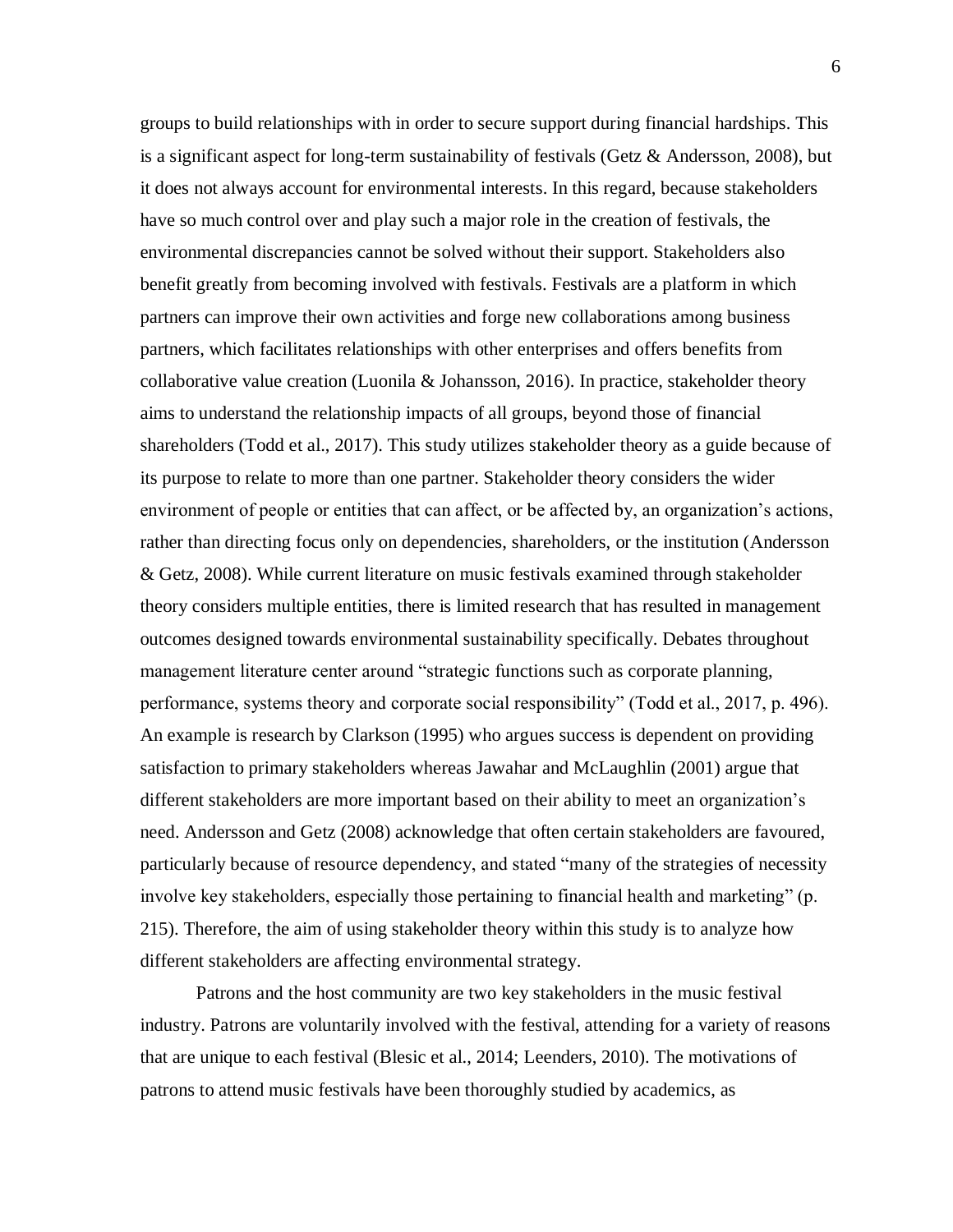understanding these motives leads to more effective marketing, increased attendance, and therefore greater profitability (Getz, 2013). There is no exhaustive list of motivations identified by scholars, however, the main motivations can be categorized into atmosphere, music, feelings of escape, togetherness, solidarity, and socialization. In this context, it is the presence of music rather than the quality of the lineup that draws participation and has an effect on the patron's experience (Leenders, 2010). Attendees seek out an experience that brings a sense of belonging, or communitas, which describes "an intense community spirit, resulting from a shared experience associated with an atmosphere of social equality, sharing, intimacy and togetherness" (Stone, 2008, p. 215). The motivational factors and symbolic meaning behind a festival are emphasized here because it is pertinent to the argument that attendees' motives do not revolve solely around shallow celebration, and that there is a greater sense of purpose behind these events (Laing & Mair, 2015).

The festival atmosphere is facilitated by music, venue, theme, the surrounding environment, and the attendees themselves. Perspectives from patrons on environmental concerns within music festivals should be considered by management and other stakeholder groups as it is an intricate part in the creation of value for the target audience (Morgan, 2008). Despite the growing interest in environmental issues around music festivals, there is an extremely limited number of studies that involve patrons and their perceptions on green initiatives (Wong et al., 2015). It has been shown, for example, that visitor intention to recycle is influenced by how individuals perceive recycling against their own satisfaction, convenience, and self-image (Barber et al., 2014). Additionally, O`Rourke et al. (2011) demonstrated that festival goers are aware of the impacts. Current literature has yet to verify, yet alone measure, the extent to which attendees are concerned with environmental impacts even though it is known that attendees expect some level of sustainability from the festival organizers (Mair & Laing, 2012). Meeting these expectations is incredibly vital, as satisfaction of patrons in turn increases loyalty and influences their intent to return and recommend the festival to others (Cossio-Silva et al., 2016; Huang et al., 2014; Wong et al., 2015). Additionally, festivals have the potential to teach their attendees about greening in their own lives, as findings show a positive linkage between green festival involvement and perceived value (Wong et al., 2015). This is further supported by the many scholars who speak to the potential that festivals hold for delivering education to a large and broad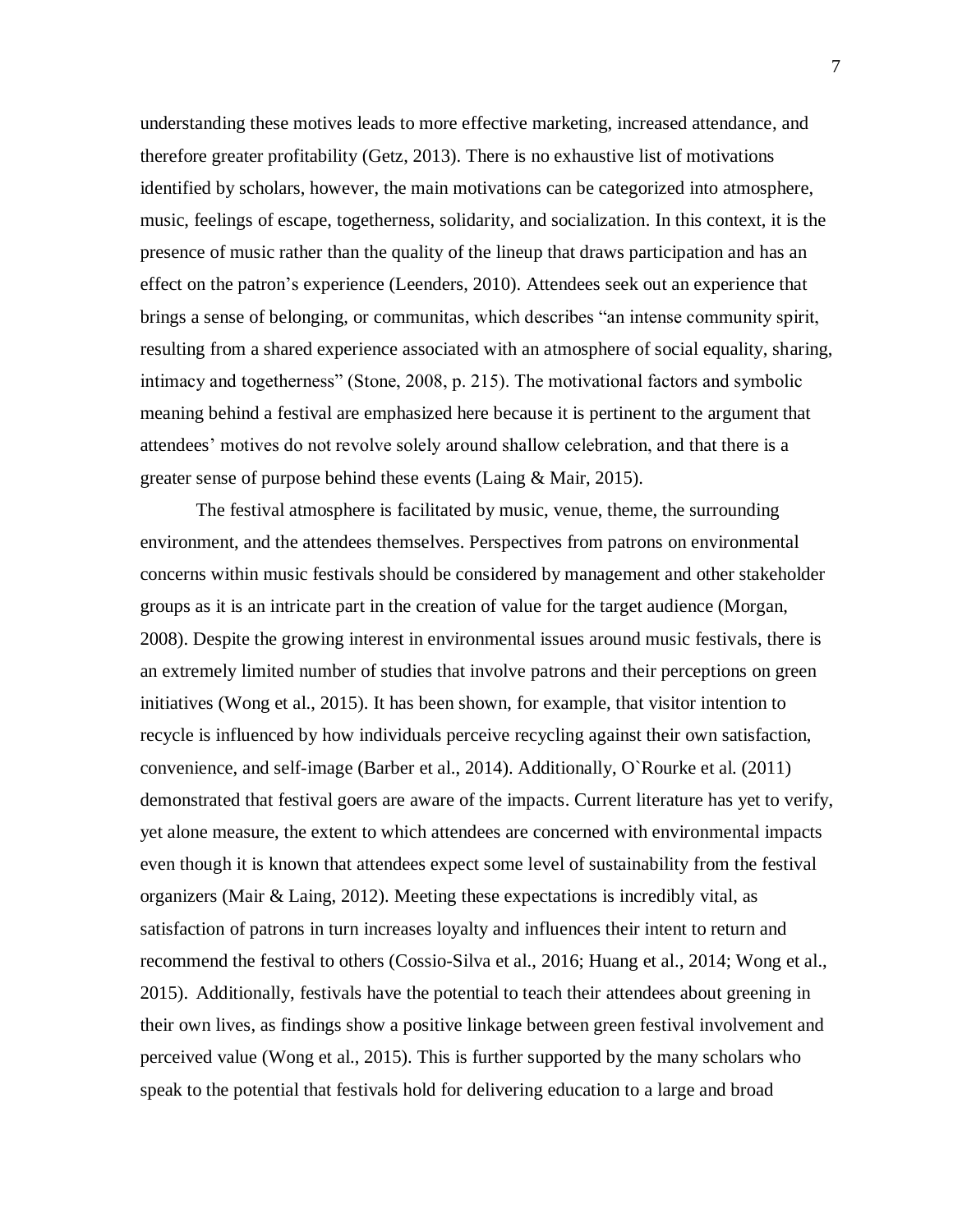audience (Barber et al., 2014; Getz, 1991; O'Rourke et al., 2011). There is a critical gap in the research that studies patron perspectives, and scholars have urged an exploration of this area of research (Laing & Frost, 2010; Mair & Laing, 2012). This study begins to address this gap, and furthers the argument that music festivals can serve as an opportune learning environment as well as initiate a change in values.

As a main stakeholder, the host community must also be given careful consideration. The community does not participate voluntarily, but nevertheless must bear the impacts of the festival, both positive and negative (Lee et al., 2015). The benefits of the festival to the locals, such as an increase in tourism, local business, employment opportunities, and a positive cultural atmosphere, must outweigh the negatives, including congestion, pollution, waste, and noise (Lee et al., 2015). Gaining the support of the local community is imperative in ensuring the long-term viability of the event, therefore consultation helps to mitigate backlash from any negative impacts (Song et al., 2015). As festivals and tourism are often associated with terms such as public goods, merit goods, and social equity (Andersson & Getz, 2009), and because they require public resources, local government involvement is nearly inevitable. This can play a positive role in the creation of an atmosphere by regulating festival impacts (Lee, 2016). Although community members and festival goers may not be aware of exact policies in place or influenced by the presence of governmental authorities, there is an expectation of safety, cleanliness, and security at any festival (Lee, 2016; O'Rourke et al., 2011). Festival guests are concerned with the venue as it directly influences their experience, while the host community is concerned with the surrounding physical environment. Regardless of the fact that festivals can be heavily driven by economic goals, the outcomes and consequences must be examined at both personal and societal levels (Lee, 2016).

Environmental impacts remain an issue in music festivals despite the variety of assessment tools and suggestions for green initiatives. While festivals naturally vary in their energy usage, waste production and environmental degradation, managers are aware that to make the required changes it is not a one-dimensional consideration that can be made solely internally. Operational decisions can have both primary and secondary impacts, and may also impact budgets or require additional financing. Stakeholders are a cornerstone in festival design, but have also been identified as a barrier to green practices (Mair & Laing, 2012).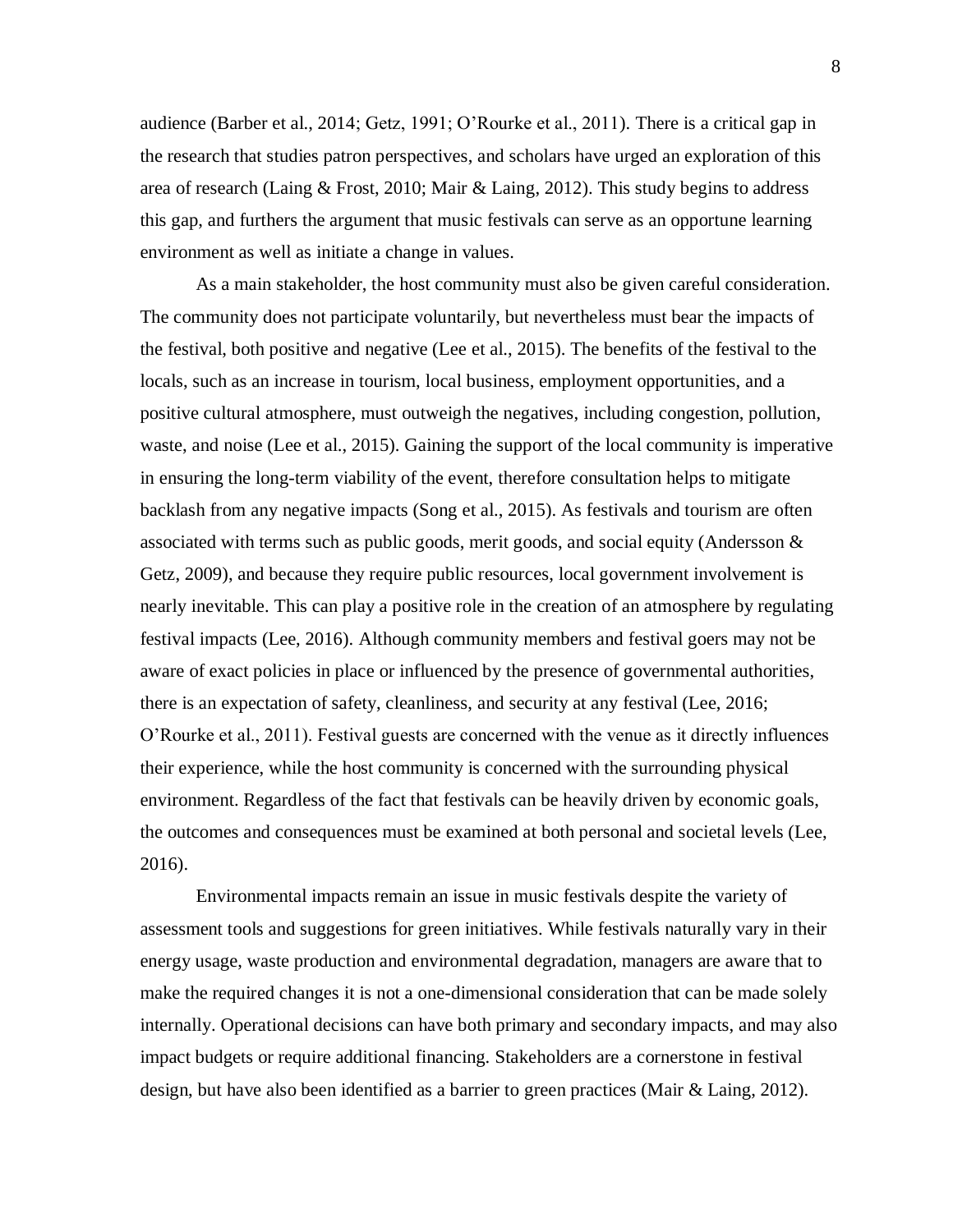Integrating more than one theoretical model into the study design will provide the basis for viewing music festivals through a wider lens in order to capture the dynamics of these phenomena (Song et al., 2015).

Triple Bottom Line (TBL) is a framework growing in popularity within many industries. The theory evaluates performance based on financial, environmental, and social perspectives (Richardson & Henriques, 2004). The goal of my research is to use stakeholder theory and include festival attendees to advance the TBL approach. The link between TBL and stakeholder theory is predicated on the fact that the success of a music festival is directly related to its stakeholder associations. A study by Hede (2007) links TBL and stakeholder theory to both optimize the positive outcomes and reduce negative outcomes of special events, and grants equal consideration to economic, social, and environmental impacts. This study focuses on the influence of stakeholder relationships within the TBL framework of a music festival, with particular attention centered on environmental aspects. This focus will identify new hierarchical status' of stakeholders from the lens of festival managers in regards to not only economics, but with an emphasis on environmental and socio-cultural aspects as well.

#### <span id="page-14-0"></span>**CONTEXTUALIZING MUSIC FESTIVALS IN BRITISH COLUMBIA**

There is a vast amount of research that covers the impact of festivals, particularly economic contributions (Formica & Uysal, 1998; Gursoy et al., 2004), visitor motivations (Blesic et al., 2014; Saleh & Ryan, 1993), community impacts (Vestrum, 2014; Yolal et al., 2016), and stakeholder analyses (Getz & Andersson, 2010). Festival tourism has become a common referral in studies, implying that some festivals are built as a place-marketing tool with tourism objectives in mind. Further research problematizes this term (Quinn, 2006; Getz & Andersson, 2008). Although festivals will always have an impact on the tourism market, the exploitation of festivals solely for tourism and place marketing purposes comes with costs, such as the loss of a sense of place, often known as "festivalization" (Richards, 2007). Music festivals are not just economic drivers but are cultural celebrations embedded in history and serve as an important social and cultural function for many cities and peoples (Andersson & Getz, 2008; Quinn, 2006; Richards, 2007). The setting, values, purpose, and overall goal of the festival as an organization is critical to understand when analyzing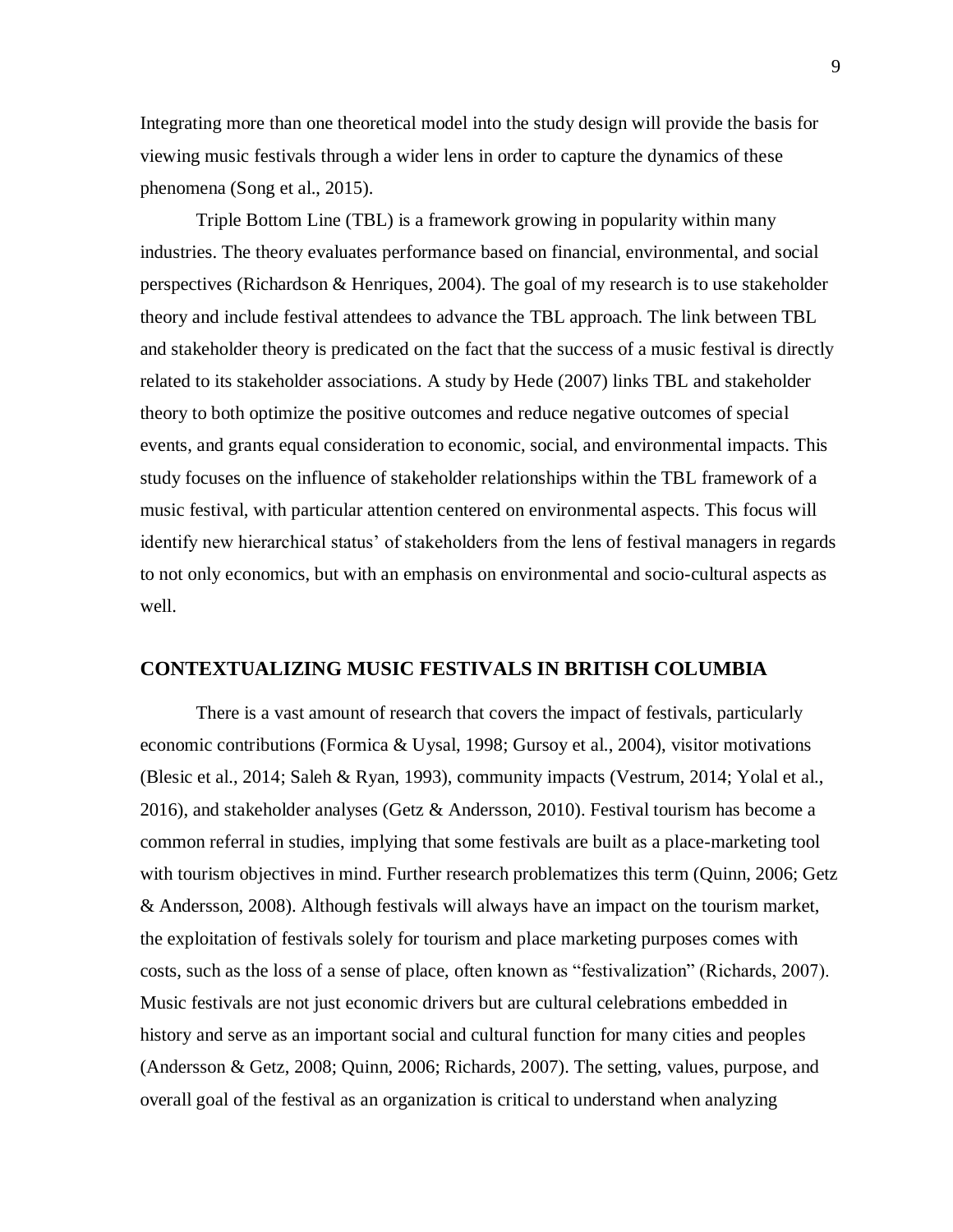practices as these traits exert a heavy influence on the operations of the festival, including decision making, partnership and collaboration, and financing. The type of ownership also directly affects operations. Private (for profit) festivals are more customer-oriented, have more employees, depend heavily on artists, have larger monetary turnover, and have better developed financing from ticket sales and corporate sponsorship. Not-for-profit festivals are more product oriented as they have less employees and more volunteers who have a stronger influence. In these cases, decisions are mainly made by members and/or a board of directors (Andersson & Getz, 2009).

Although Canada is home to a large number of music festivals, it remains an understudied region in comparison to countries across Europe and Asia. British Columbia in particular is known for its diverse natural landscape, making it a popular host destination. Currently, there are an average of forty music festivals between the months of June and September in B.C. and this number continues to grow (ToDoCanada, 2018). Research for this paper took place within the interior of B.C. at three separate music festivals: Bass Coast; Rockin' River Music Festival; and Salmon Arm Roots and Blues Music Festival (see Figure 1.1). Each festival has a unique theme and atmosphere. These festivals are staple events within each host community and they offer three very different experiences.



*Figure 1.1* Map of Studied Music Festivals (TOTA, 2017).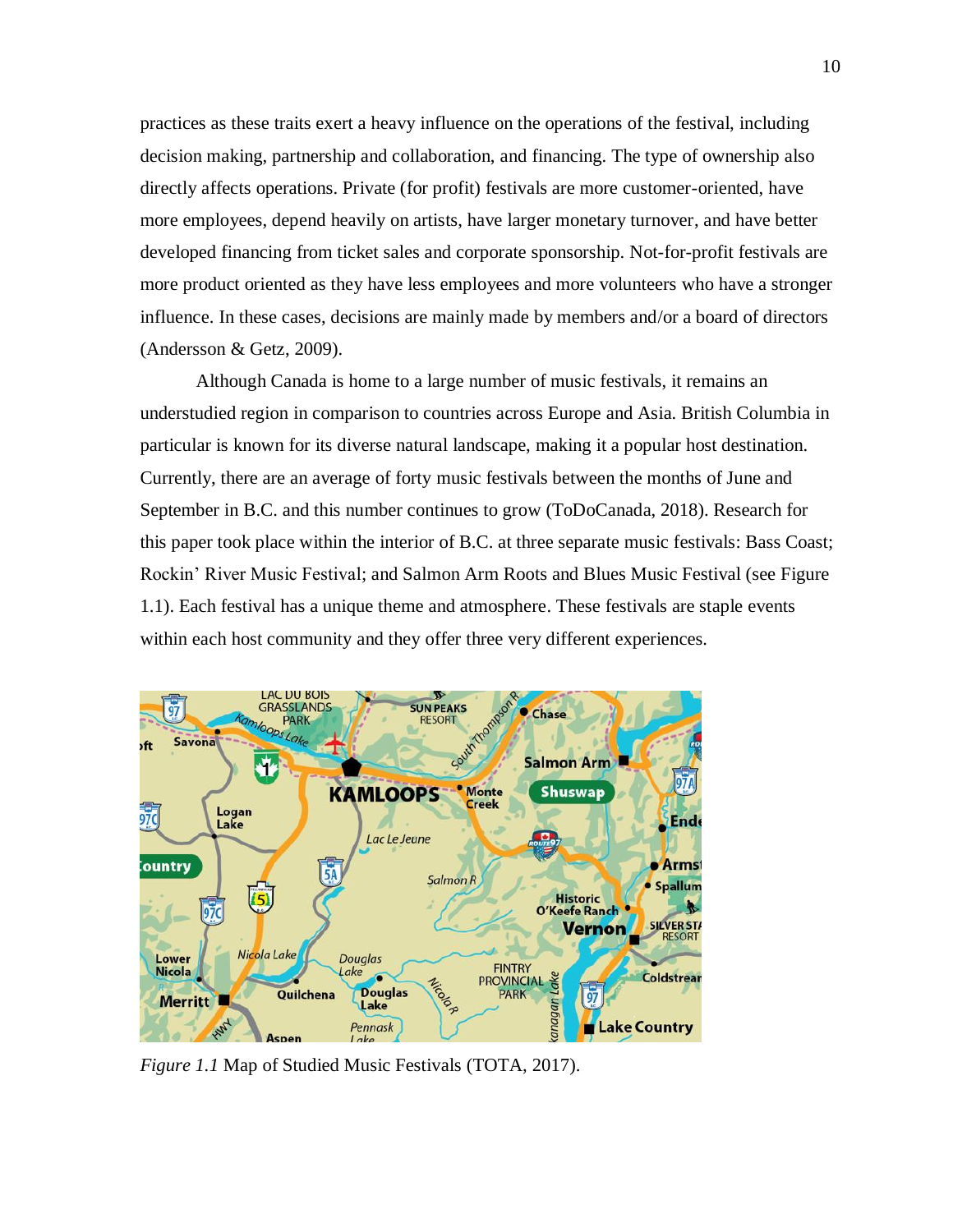Bass Coast, the first festival studied, had its ninth annual event July  $7<sup>th</sup>$  to  $10<sup>th</sup>$ , 2017. Nestled in the Nicola Valley just outside of Merritt, B.C., this artist-owned and operated festival is a four day/three-night event centering around electronic dance music (EDM) and art. A community is created in the midst of the valley as every piece is treated as art, from food vending to interactive installations by local artists. Although a private organization, the organizers also include a not-for-profit component, using bar sales to help fund the artists that turn their forest into a mirage of art. The vendors are curated by a staff member with the purpose to ensure diversity and encourage local vending. Bass Coast describes B.C.'s natural beauty as a quintessential element of the Bass Coast experience and prides itself in its ability to provide an inclusive environment where attendees feel inspired to participate to the fullest. Andrea Graham, Bass Coast co-founder, describes the festival as an "intimate boutique style festival" based around creating a platform for arts of all types (personal communication, October 27, 2017). The festival focuses on the subculture rather than the mainstream and strives to deliver a new experience to its attendees every year. In recent years, the festival sells out even before releasing their artistic line-up. This showcases the loyalty and trust of their customers, as 5,000 people choose to spend their first weekend of July at Bass Coast experiencing new musical and artistic talent while immersed in nature. As a rural festival, there are no restrictions on noise levels, and music runs all day and night. This is a smallscale festival and is funded through patrons with no sponsorship and instead focuses on the consumer experience, art, and the environment.

Rockin' River Music Festival takes place annually over the B.C. Day long weekend, from August  $3^{rd}$  to  $6^{th}$ , in the same Nicola Valley as Bass Coast, just outside of Merritt. However, location is the only thing the two festivals share, as Rockin' River presents a different atmosphere and music genre. It includes a star-studded country music line-up that in 2017 featured well known artists such as Toby Keith and country legend Willie Nelson. The festival was originally staged in Mission, B.C. but in 2015, as the festival grew in popularity, organizers seized the opportunity to move the festival to the larger, more scenic location. The family-owned and operated country music festival boasts a number of extra experiences in addition to the hard hitting line-up, that offers a multitude of activities for all ages such as swimming, helicopter rides, a mechanical bull, biking trails, and games. The festival also features a variety of food vendors, including some local Indigenous vendors, but the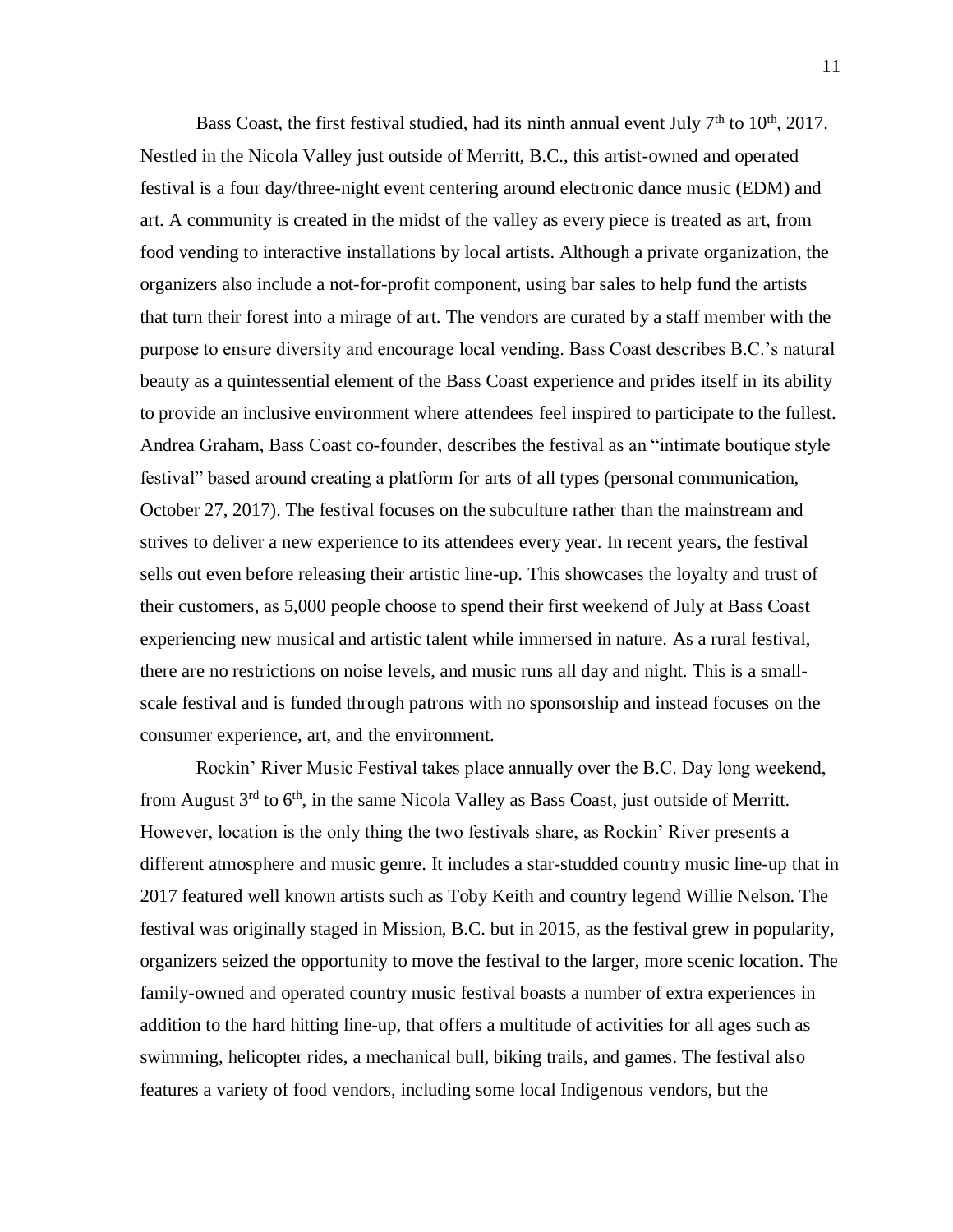festival's biggest attraction is the camping experience. Running directly through the festival grounds is the Coldwater River where an average of 12,000 campers are all situated alongside. This offers attendees a place to cool off and play as summer temperatures rise. Campers are able to choose their campground depending on the level of involvement and interaction they are looking to have with other attendees, from sites such as "Chattahoochee" across from the Beach Stage with a 4:00 AM noise curfew, to grounds slightly further from the main site with curfew of 12:00 PM. No matter the age, Rockin' River Music Festival remains dedicated to their fan base. As stated by their founder, "If you're a country music fan, you're going to like what we put on the table" (L. Dean, personal communication, November 10, 2017). This is a private music festival with a strong focus on bringing in the best country artists and providing all ages with an engaging experience.

The Salmon Arm Roots and Blues celebrates their annual music festival the third weekend of August. They recently achieved the milestone of 25 years during their August  $17<sup>th</sup>$  to August  $20<sup>th</sup>$ ,  $2017$  event. This is a not-for-profit music festival that is run predominantly through the support of its community, relying on over 800 people in volunteer positions alone and attracting up to 10,000 attendees. The festival is centrally located in Salmon Arm, B.C. on the city's fairgrounds, which are close to grocery stores, main highways, local amenities, and community members' homes. This urban-centered festival has long been established as a family-friendly destination spot and features a range of music from blues to bluegrass, Celtic to Cuban and Americana to afro-beat. Four unique stages, including a barn-transformed stage, host forty culturally diverse artists that are strategically picked to engage Roots and Blues' multi-generational audience. In addition to the musical line-up, the festival has local buskers performing alongside major pathways, free interactive sessions such as drumming, as well as pop-up theatrical performances from a local arts and music studio. A popular feature includes the daytime workshops where artists from around the world collaborate on the spot, stunning people with their ability to play music on an improvisational basis. The festival offers classy wine tents and casual beer gardens, child care and play areas, and late entry discounts, therefore it has appeal to a wide audience. Roots and Blues began with small folk shows in the community halls and has now grown to become a staple event in the city while maintaining its small-town charm. Although the festival has grown tremendously, it is still "first and foremost a family friendly event" which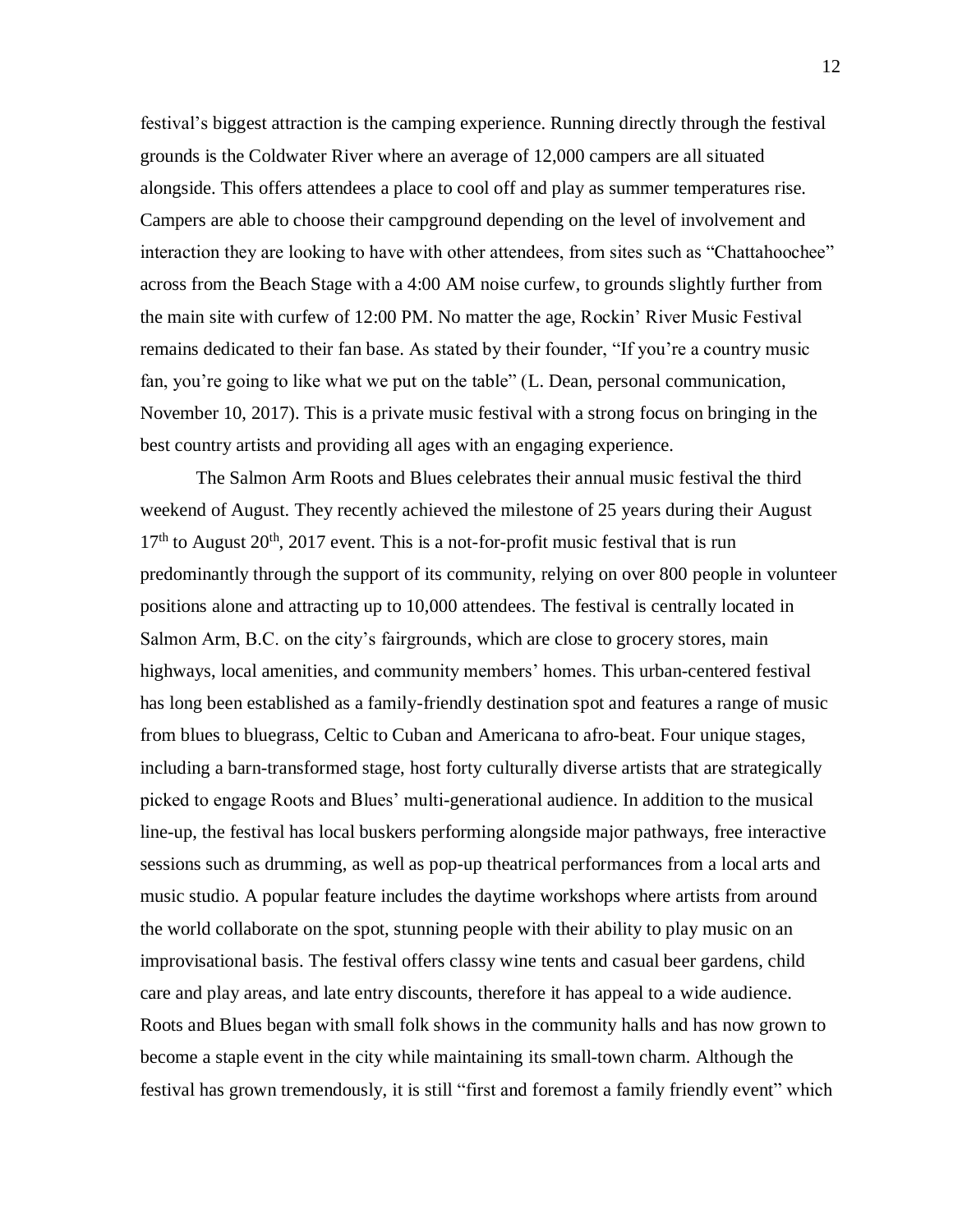is "something that we have taken a lot of time to develop and continue to develop" (D. Gonella, personal communication, July 19, 2017). It remains a not-for-profit music festival that books an eclectic genre of music.

These festivals showcase the great diversity of just three music festivals within a 200 kilometer radius. Just as each festival is distinctive in its purpose and experience, their interactions with stakeholders and the environment are also diverse. Understanding the differences between these festivals on the basis of values provides additional insight and allows for further exploration of how the setting and environment affect management decisions and patron behavior. Each festival attracts a different consumer type, drawn to their festival of choice not only by the genre but the experience it offers. This also invites different levels of interest from sponsors, business partnerships, collaborators, and other stakeholders (Huang et al., 2014; Pera et al., 2016). It is the differences and similarities, as well as the successes and failures, of each festival that shape how organizations can begin to overcome barriers to change and reach new goals of sustainability.

#### <span id="page-18-0"></span>**METHODS AND MEDTHODOLOGICAL APPROACHES**

Research on music festivals in B.C. suggests that they are severely understudied. This thesis marks a significant new contribution to a limited body of knowledge. The main objective is to deepen understandings of festivals in B.C., establish the priorities of stakeholders, develop a sense of potential industry standards, and improve the knowledge around stakeholder salience and audience perspectives on the sustainability of music festivals. In terms of practical implications, insight from festival managers around the communication and relationships between their stakeholders is key. A community-based participatory research framework (CBPR) guided this study. This is an approach that involves researchers and participants working as partners in multiple aspects of the research process (Daley et al., 2010; Israel et al., 2005), which facilitates co-learning to achieve a balance between research and action (Frerichs et al., 2016; Leung et al., 2004). CBPR principles have proven their worth in health sciences (Frerichs et al., 2016; O'Fallon & Dearry, 2002; Townsend et al., 2016), but these principles also have strong applicability to other disciplines, including in this study's context dealing directly with festival organizations and their stakeholder partners. There has been a rapid increase of CBPR projects over the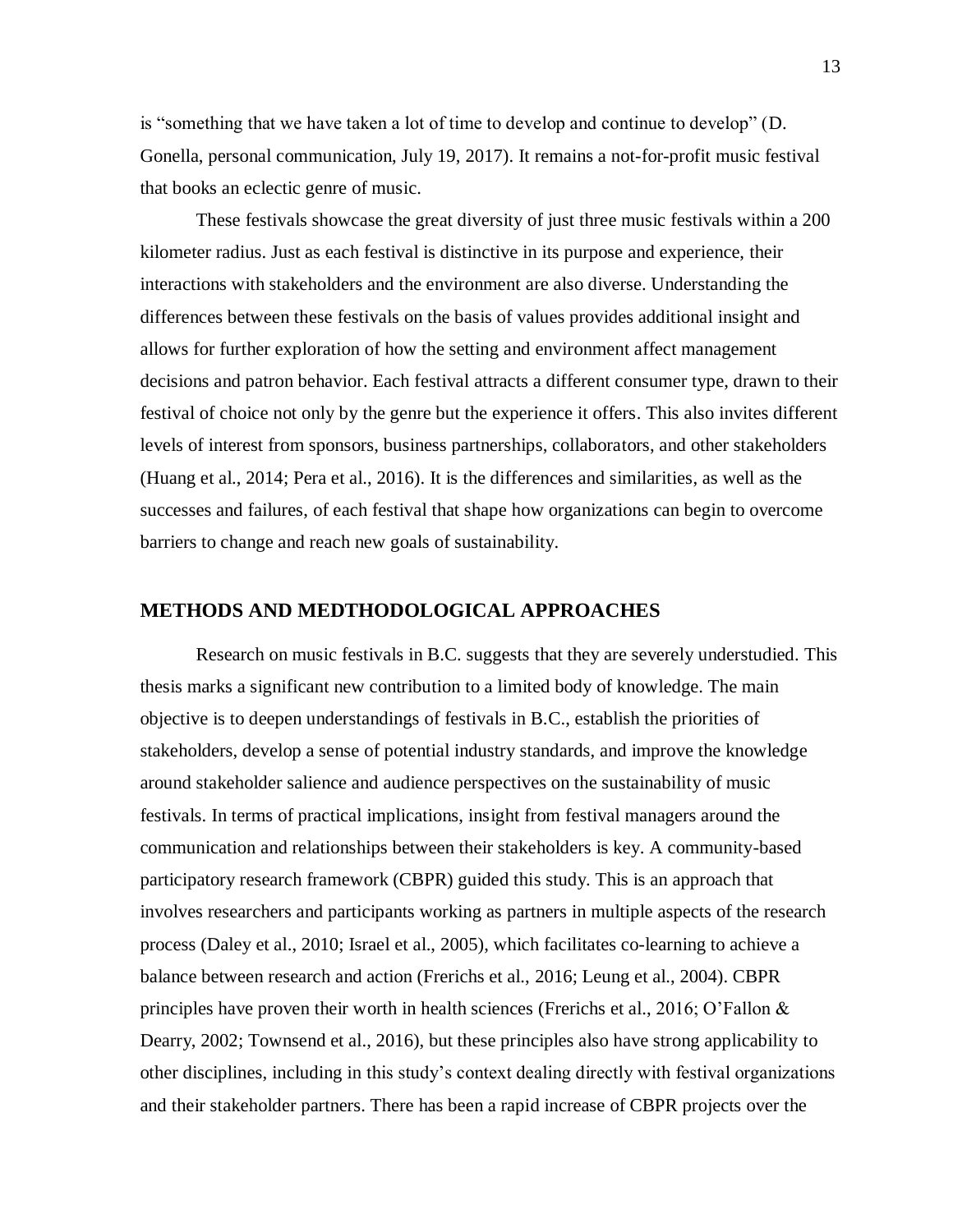past two decades, and consequently a corresponding need for guiding principles (O'Fallon  $\&$ Dearry, 2002). A number of principles were endorsed in 2001 by the National Institute of Environmental Health Sciences (NIEHS) and the following were critical to the formation of a framework for this study: 1) to promote active collaboration and participation at every stage of research; 2) to foster co-learning; 3) to ensure projects are community driven; 4) to disseminate results in useful terms; and, 5) to ensure the research process is culturally appropriate (O'Fallon & Dearry, 2002). This project collaborated with management in the design and development of interview questions to ensure that the conversations would capture relevant information around issues that are important to festival management. Interview transcripts were shared with the managers afterwards for them to review, correct, expand upon, or retract any information. Additionally, managers were encouraged to ask questions and provide feedback throughout the study. The review and approval of all information by festival managers was essential to the integrity of this study because a key element of community-based research is to accurately capture without influencing, and create results that are beneficial to all those involved (Ablah et al., 2016). Collaboration in the development of the interviews led to discussions around topics that provided information that was not only beneficial for this thesis in an academic framework, but also that informed festival managers and provided them with clarity around issues that they are facing in the industry. This study was particularly beneficial to both researchers and festival managers, in that it led to new findings in regards to patron perspectives of sustainability, many of which were either unknown or were erroneous assumed by management or stakeholders in the industry. This project worked not only with management, but also engaged the festival community directly through on-site surveys. The participants of the surveys were festival patrons, many of whom are members of the host community. The local community and patrons are an integral part of what makes a festival a success, and their direct involvement and feedback opens new doors for communication with management around sustainability. Formal dissemination of the results appears in the form of this thesis, however for practical use and implication for managers, non-academic reports were developed. These are ten page reports that deliver key results and relay important themes of the research in a direct way for festival managers. This comprises concise insights on barriers and incentives to environmentalism, including stakeholder relationships and their effect on festival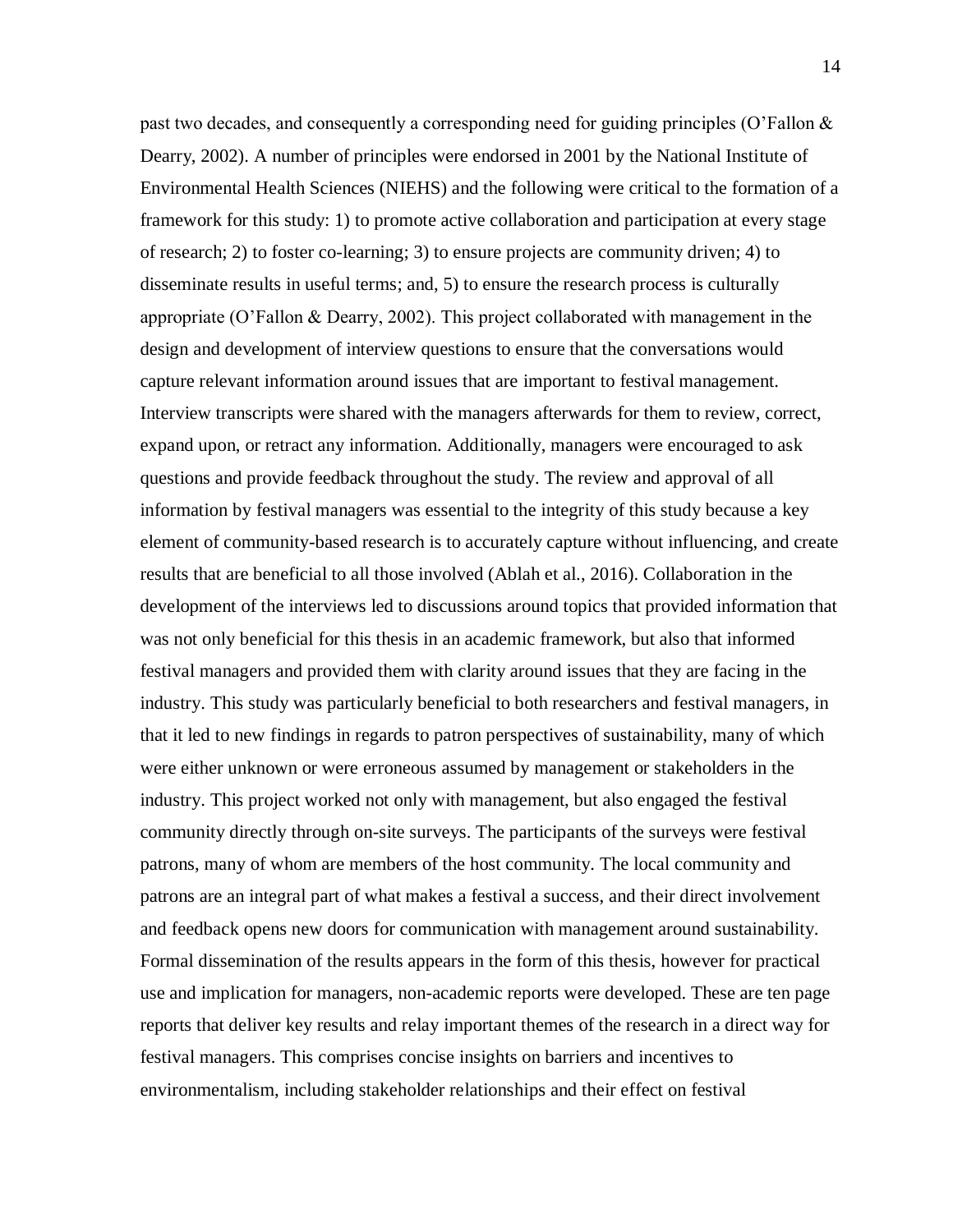sustainability. Survey results are also presented with short discussions and recommendations on how to move forward with the results. It might also be noted that all of the above are the product of many hours of formal and informal discussion and engagement with festival managers. Due of this, and our commitment to transparency, little of what they will read in our formal reports will be a complete surprise. Surveys were administered in person and on site by the researcher, which were preceded by discussions with management prior to the festivals to ensure that the content and interactions between researcher and participant would not compromise the core values of the festival. Upholding the culture at each music festival and not disrupting the experience of the festival attendee was crucial to the implementation of the surveys for retaining the support of management, and also for gaining patron trust to partake in the survey. Efforts were made to minimize the extent to which the interactions between interviewer and participants might shape and influence the festival experience of patrons. Ensuring that this interaction was informed and guided by management of each festival provided a greater degree of confidence that researcher interaction was not intrusive and was instead aligned in a way that ensured that festival's values and culture would be sustained.

This is a cross-sectional study with a small sample size, where the sample festivals were carefully chosen to capture a wide spectrum of theoretical and practical implications addressing sustainability. Research was conducted throughout the summer of 2017 at festivals within the interior of B.C. These festivals included: Salmon Arm Roots and Blues; Bass Coast in Merritt; and, Rockin' River Festival in Merritt. All are of a similar size, ranging from 5,000 to 10,000 attendees, yet each festival is unique in its values, atmosphere, theme, and music genre. These festivals were chosen because of their diversity in demographics and psychographics. Roots and Blues has a long history, celebrating its 25<sup>th</sup> anniversary this August, and it generally attracts an older audience. Bass Coast features electronic dance music and attracts a younger generation. Rockin' River Festival moved from its original location in Mission and is now hosted in Merritt and it features country music, attracting a diverse audience across gender and age. Studying three festivals that vary so greatly allowed for awareness into how demographics and genre of a festival influences the demand and uptake of sustainable practices.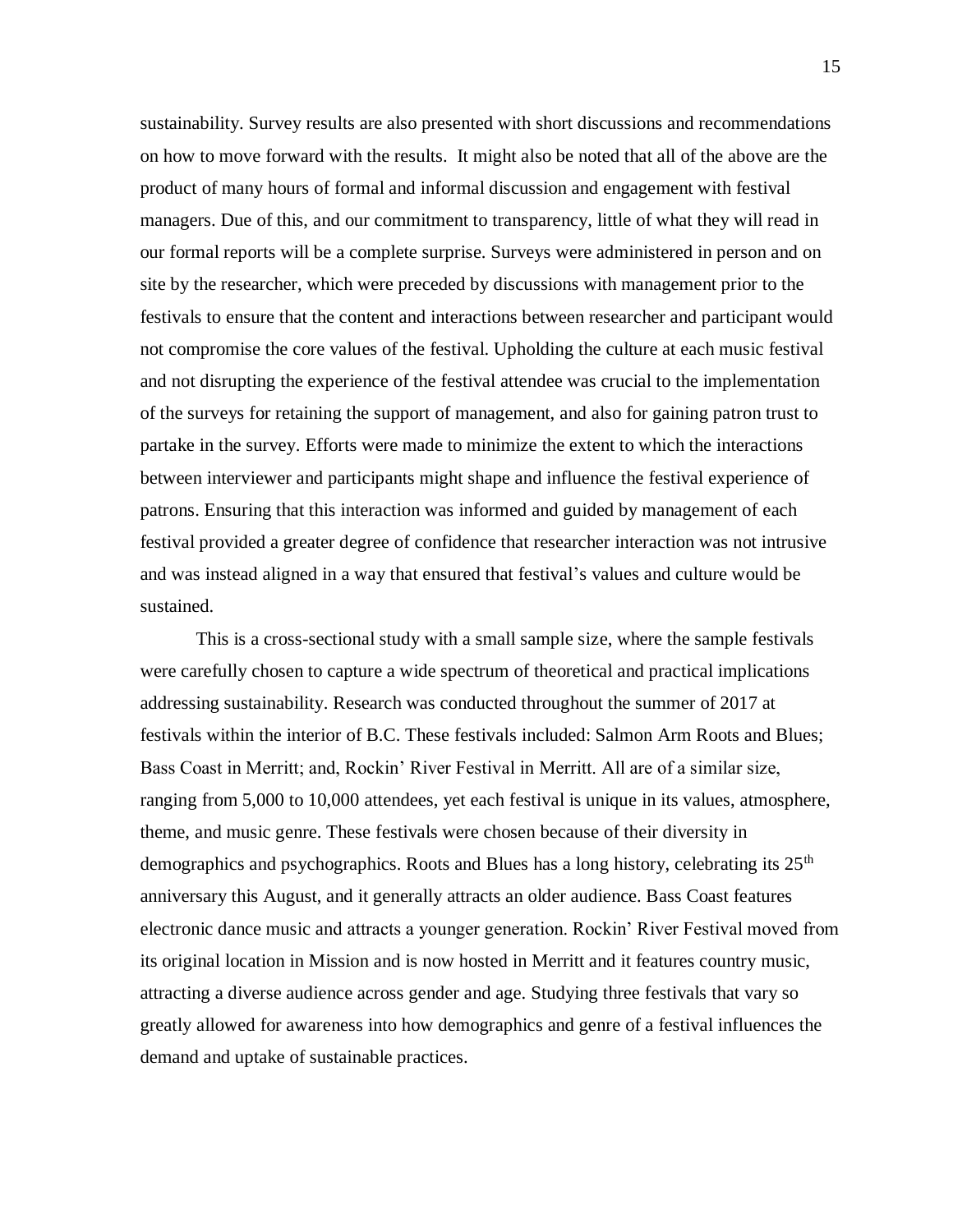This research used qualitative methods in the form of in-depth interviews with festival directors and/or site managers. Festival directors and site managers deal directly with stakeholders when negotiating costs and partnerships and are in charge of implementing recycling, waste, and other environmental programs. Semi-structured interviews were conducted in person or over the phone depending on the preference of the interviewee. The questions were developed to gain qualitative data on the influence and effects of each stakeholder, drawing upon debates around environmental and cultural issues to understand the concerns of listed stakeholders. Open-ended questions allow for more flexibility and indepth responses, where concepts can evolve and underlying ideas may emerge (Taylor et al., 2015). Structured questions are included within the interview process to also generate quantitative data around the number of environmental programs within the three festivals for comparative analysis. Two of the interviews were conducted in person, one on one, and two were done over the phone. Interview questions were delivered beforehand for review, and the interviews took place in a setting of their choice, such as home offices or festival sites, in order to create a comfortable atmosphere between participants and the interviewer. The interviews averaged one hour in duration.

It is imperative to provide a brief background on each interviewee. Andrea Graham is the manager, co-founder and artistic director of Bass Coast music festival. In addition to starting a successful music festival from the ground up, funded directly through ticket sales with no sponsorship, she is also a popular D.J. known as The Librarian. She often performs at other music festivals and has been involved in the music industry through many different outlets as a performer, attendee and organizer. The green team manager of Bass Coast, Maria Yasel, was also interviewed to gain more detail of the environmental programs on site. Yasel began as a volunteer for the Bass Coast environment crew in 2012 with previous experience as a volunteer for numerous festival environment crews. In 2013, she assumed the role of green team manager for Bass Coast. David Gonella is the third interviewee and executive director of Roots and Blues. Gonella has been in this position with Roots and Blues for two years, but has been with the festival for much longer. He formerly acted as their volunteer coordinator and site coordinator, as well as production manager. As the executive director, Gonella oversees majority of the organization's departments, is in charge of site planning, aids with sponsorship and event marketing, and often acts as the face of the event when the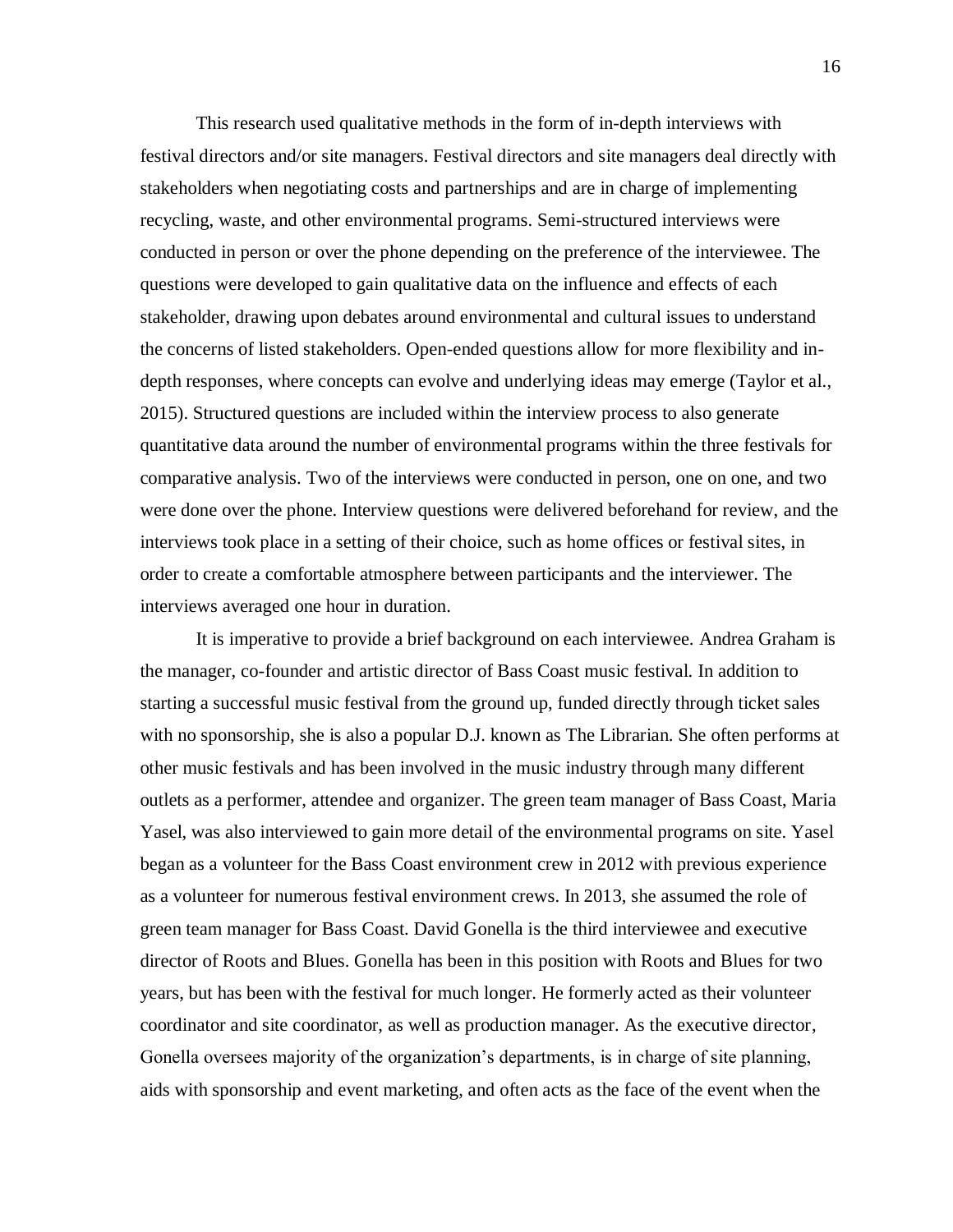artistic director is unavailable. The manager of Rockin' River and fourth interviewee requested to remain anonymous and has been given the pseudonym of Larry Dean for this study. He is the founder of the festival and his role encompasses management of all departments. Duties within his position also include booking all talent, managing the site, securing policing and security, and dealing with many other stakeholders such as city officials. Dean comes from a family of musicians and is a successful country artist himself. He tours internationally and performs at popular country music festivals. The participants of these interviews are all people of incredible standing within the festival industry and bear the responsibilities for the festival success. As each respondent is of high standing in their field, recruitment was done through personal contact information provided to the researcher from Billy Collins, a Senior Lecturer and respected industry professional at TRU. Participants were reached out to via e-mail where they were briefed on the idea of the study and to assess their level of interest. Follow-up phone calls were then made to discuss details of the project and gather feedback from each participant. Moving forward, interview dates were set based on the interviewees schedules (See Appendix A for interview questions).

Visitor surveys are generally recognized for their effectiveness in obtaining formative, process, and summative information for basic types of planning and marketing evaluations (Getz, 1991). These surveys were designed to capture process and summative information. Process data focuses on the actual operations while summative or outcome evaluations identify, measure, and determine the significance and implications of event impacts (Getz, 1991). The questions therefore revolve around the opinions and perceptions of festival patrons with regard to the environmental structure of the festival they are attending. Managers of each festival expressed concern that the survey could negatively impact patron festival experience, which therefore limited the number of questions that could be asked of the festival attendees. The surveys were designed to take no longer than five minutes and they consisted of ten questions. The questions were created to inquire about patrons' understanding of environmental awareness, importance of programs and practices, and willingness to contribute towards festival environmentalism. Language was designed to be comprehensible and there were no long-answer options. The survey concluded with questions to capture demographics of age, sex, and location of home residence. Surveys were administered to attendees in person via *Survey Monkey* through tablets and iPhones. On-site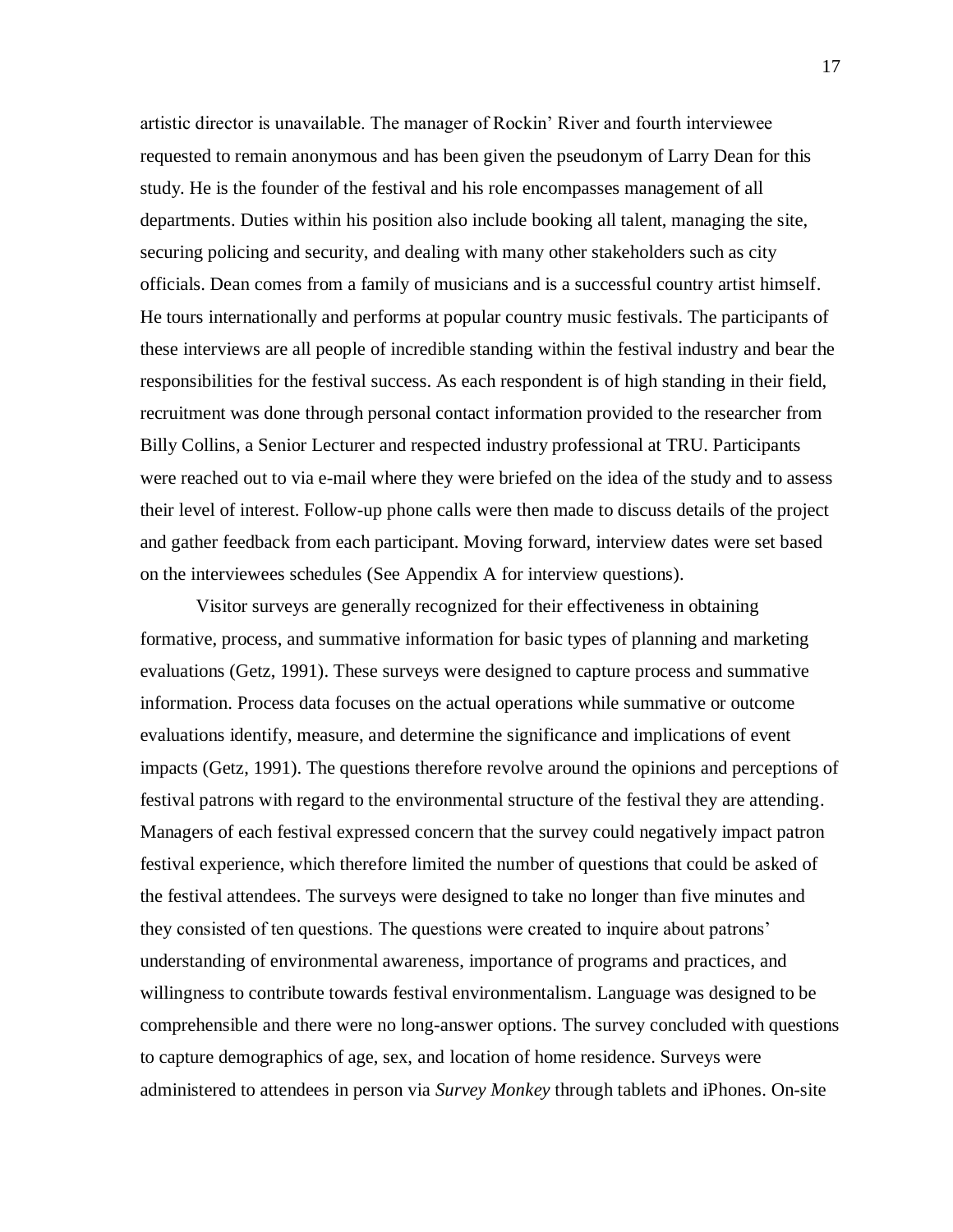intercept sampling was used, where participants are systematically selected using every fifth person in line ups or past a given point, such as entry or exit gates and vendor line-ups. Although an effective option to produce results without arbitrary selection bias (Getz, 1991), the method does involve challenges as not all who are approached are willing to participate. In this scenario, attendees were thanked for their time and the next patron in line was approached. Given the nature of festival atmospheres, it is common for attendees to become inebriated as part of the carousing experience, particularly in the evenings. In order to retain legitimacy of surveys, patrons who were thought to be inebriated were not approached and responses were not collected during evening hours. In order to reach the response goal of 200 participants per festival, a research assistant was hired and trained to aid in administering the surveys. All survey and interview questions were approved by the Thompson Rivers University's Research Ethics for Human Subjects Board prior to implementation (See Appendix B for survey questions).

#### <span id="page-23-0"></span>**RESEARCHER POSITIONALITY**

A number of factors influenced my role as a researcher within this project that are pertinent to understanding why I chose this topic as well as how the research questions and methodology was developed. I have been an avid festival goer and volunteer for several years. As a result, I have an understanding of the many motivations that festival participants have to attend music festivals and a stakeholder's investment in their success. I began the Bachelor of Tourism Management degree in 2012 and graduated with a concentration in festivals and events in 2016. This education provided me with a strong background on festival and event literature, current industry standards, and theoretical models to understand events. Previous to beginning a Masters in Environmental Science, I worked as the Volunteer Coordinator for the Roots and Blues Music Festival. In this position I managed the recruitment and organization of volunteers and supervised numerous crews, including the environmental team. The Volunteer Coordinator is also a position whose role is interconnected with all other festival departments, filling requests for volunteers and providing additional support when possible. It was through this position that I gained firsthand insight into the restrictions, barriers, and complications faced by different departments. I have known festivals as a participant, a volunteer and a student, however, it was the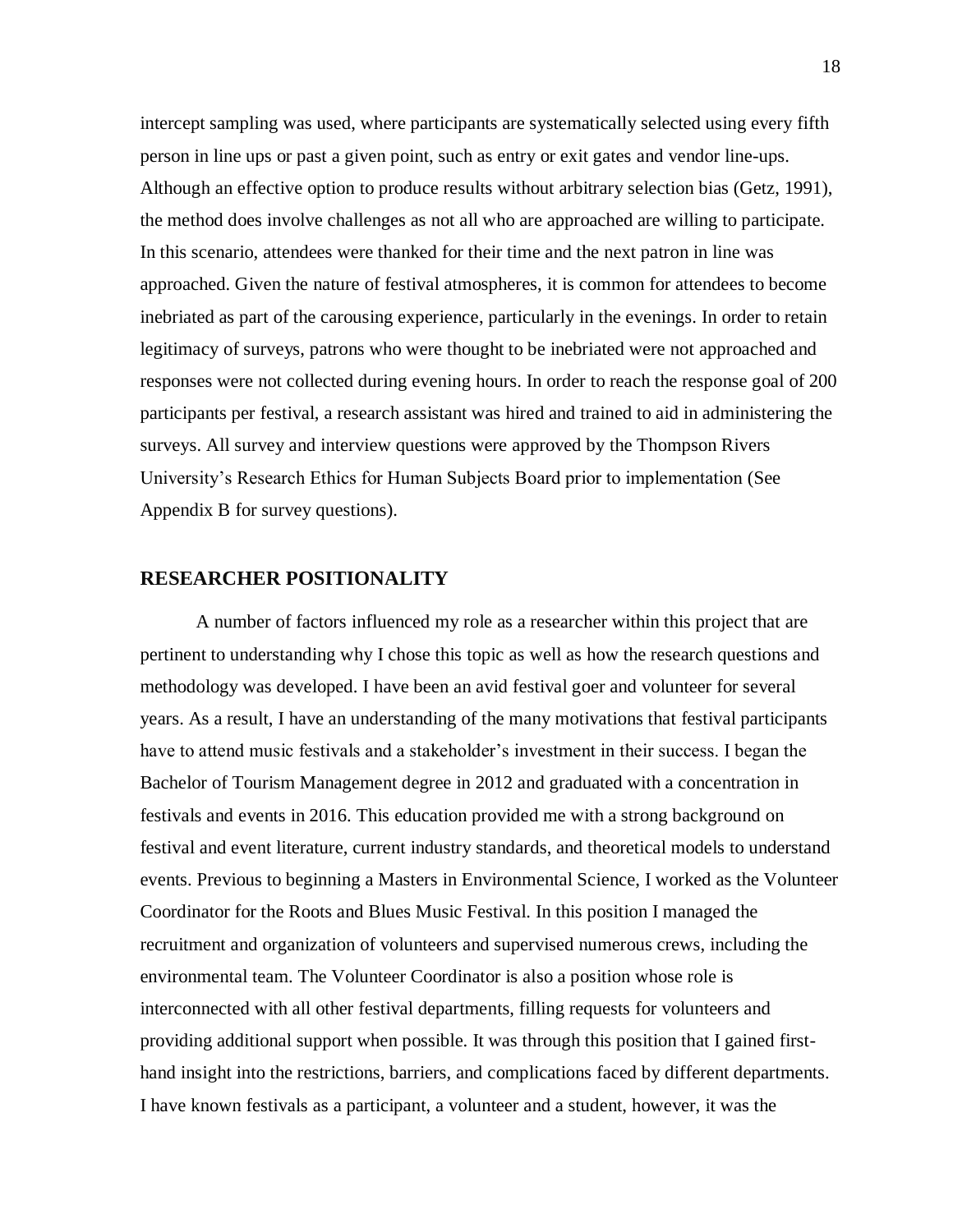difficulties and struggles that I faced as an employee that led to my personal drive to gain a clearer understanding of what practices are available and what other festivals are doing, or not doing, to implement environmental change. My graduate research allowed me to address these issues in a more rigorous way, in an academic format with the direct aid of festival management. Through the program I was able to adjust my thought process from the strictly social science perspective gained through my undergrad work, and expand it to include new critical ways of thinking. This was imperative for the proper implementation of the methods and methodology. My background as an industry professional was also a main asset in establishing empathy and gaining the trust of festival managers and willingness to participate in the study. My ability to speak their jargon, communicate shared values, be up-to-date on current issues, and demonstrate a shared investment in the festival industry, beyond that of just a researcher, was crucial to create a relationship of open and in-depth dialogue. This background, along with consistent transparency, was a key component for managers to understand my intentions with this project, and allow me to conduct surveys with patrons on festival grounds. Additionally, my positionality within this research aided in my communication with festival attendees, which resulted in a large number of survey respondents. More simply, I was comfortable with them and they were comfortable with me. While the contextualized aspects of my positionality such as my personal, academic, and industry background were seen as positive when conversing with this festival community, I do not believe that the fixed aspects such as my gender, race, and age posed any advantages or challenges. As a researcher, I have attempted to utilize my background and previous experiences to accurately interpret and present the opinions and knowledge of the festival managers. As a result, the findings in this study are based solely on the opinions and perspectives of my participants, with little reference to my own ideas on these discussions.

#### <span id="page-24-0"></span>**OVERVIEW OF THESIS**

This thesis is divided into two distinct papers. The first, Chapter Two, outlines the current environmental practices of British Columbia's music festival industry and analyzes the barriers and incentives to deepening those practices from festival organizer perspectives. The aim of this paper is to identify the underlying issues that both drive and constrain environmental practices, as well as highlight incentives that have the greatest possibility to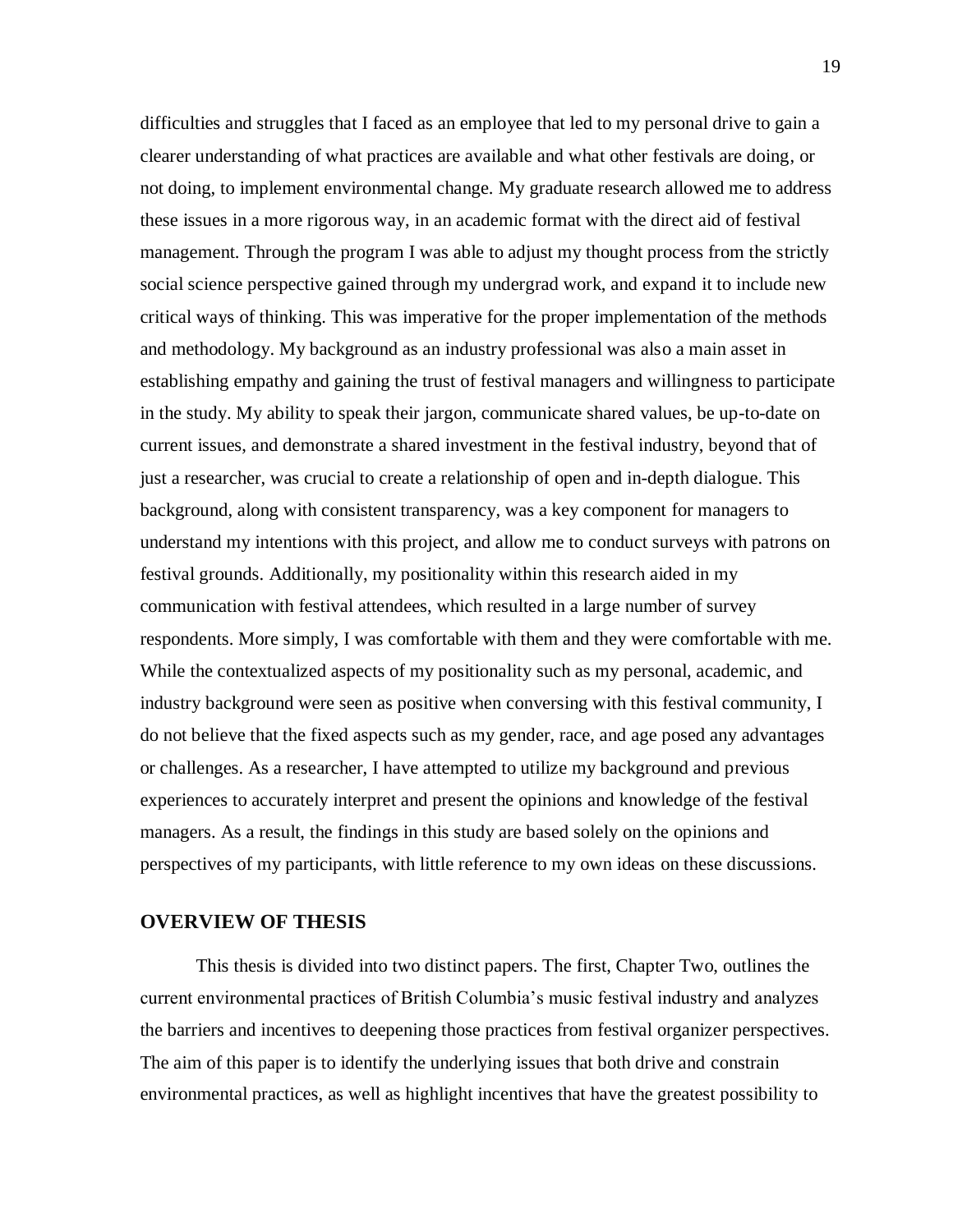motivate change. Additionally, this research adds British Columbia to a rapidly increasing body of literature as music festivals continue to gain attention globally for their positive and negative implications. The second paper, Chapter Three, uncovers the complexities of stakeholder relationships in the B.C. music festival industry through a combination of interviews with festival management and survey responses from festival attendees. This paper utilizes patron perspectives with regard to festival sustainability, an approach that is conspicuously absent from the existing literature, to showcase the need for environmental practices and draw connections between patron views and festival values. There is a specific focus on the importance of including environmentally sustainable practices within stakeholder management strategies. The patron perspective is also highlighted as a key leverage point for generating positive change in the industry. In the final chapter, or conclusion, the unique platform of festivals and their potential to become a leader in sustainable practices is discussed. Moreover, the importance to not undermine the implications or significance based on the scale of an event is addressed, as is clearly illustrated throughout this research.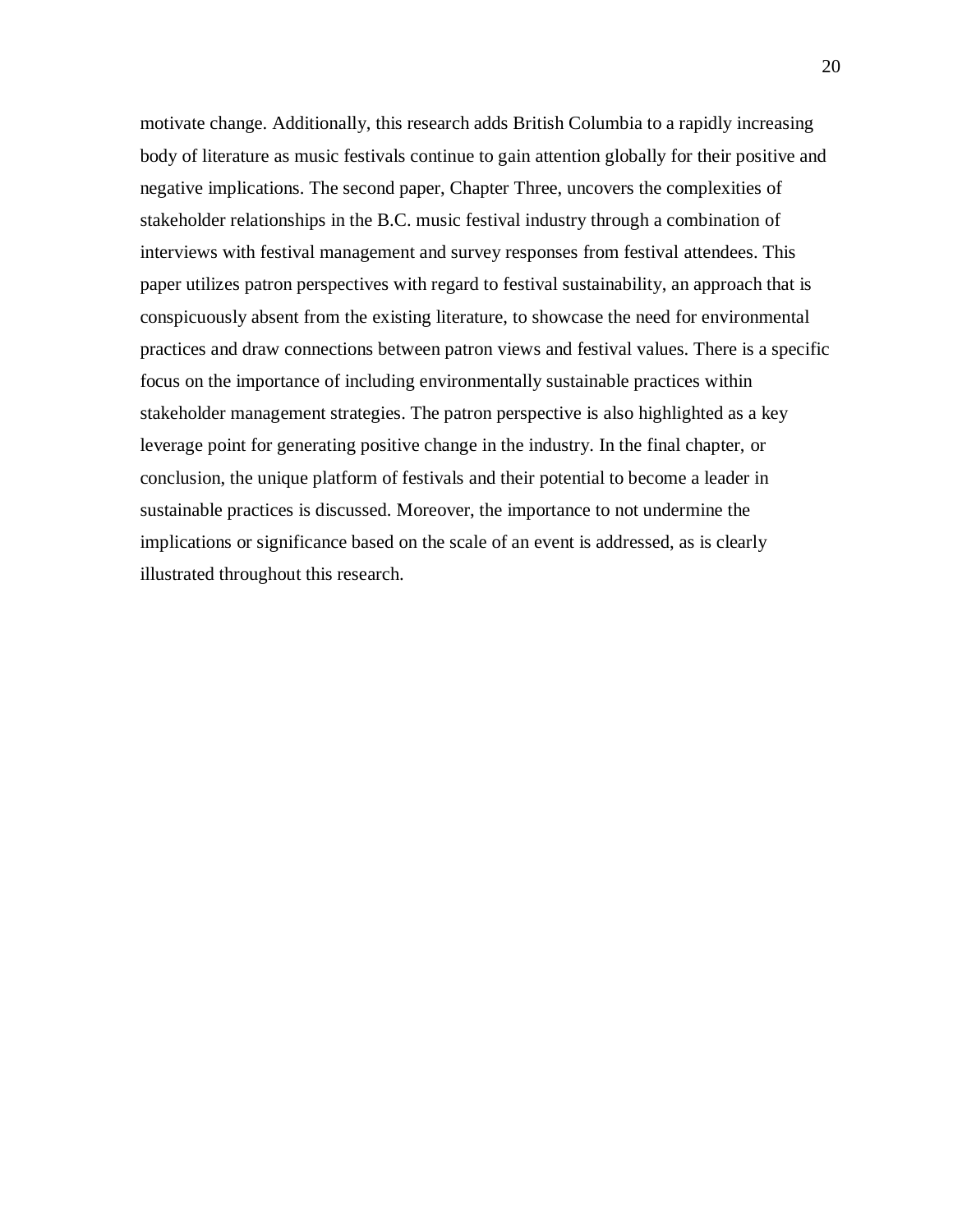#### <span id="page-26-0"></span>**LITERATURE CITED**

- Ablah, E., Brown J., Carroll, B. & Bronleewe, T. (2016). A community-based participatory research approach to identifying environmental concerns. *Journal of Environmental Health, 79*(5), 14-19.
- Andersson, T. D., & Getz, D. (2008). Stakeholder Management Strategies of Festivals. *Journal of Convention & Event Tourism*, *9*(3), 199-220.
- Andersson, T. D. & Getz, D. (2009). Tourism as a mixed industry: Differences between private, public and not-for-profit festivals. *Tourism Management, 30*(6)*,* 847-856.
- Barber, N. A., Kim, Y. H., & Barth, S. (2014). The importance of recycling to U.S. festival visitors: A preliminary study. *Journal of Hospitality Marketing & Management*, *23*(6), 601-625.
- Blesic, I., Pivac, T., Stamenkovic, I., Besermenji, S., & Markovic, S. (2014). Investigation of visitor motivation of the exit music festival (the republic of Serbia). *Revista De Turism* - *Studii Si Cercetari in Turism,* (18)*,* 8-15.
- Carroll, A. B. (1991). The pyramid of corporate social responsibility: Toward the moral management of organizational stakeholders. *Business Horizons, 34*(4), 39-48.
- Clarkson, M. (1995). A stakeholder framework for analyzing and evaluating corporate social performance. *Academy of Management Review, 20,* 92-117.
- Collins, A., & Cooper, C., (2017). Measuring and managing the environmental impact of festivals: The contribution of the ecological footprint. *Journal of Sustainable Tourism, 25*(1), 148-162.
- Cossío-Silva, F., Revilla-Camacho, M., Vega-Vázquez, M., & Palacios-Florencio, B. (2016). Value co-creation and customer loyalty. *Journal of Business Research, 69*(5), 1621- 1625.
- Crompton, J. L., & McKay, S. L. (1997). Motives of visitors attending festival events. *Annals of tourism research*, *24*(2), 425-439.
- Daley, C. M., James, A. S., Ulrey, E., Joseph, S., Talawyma, A., Choi, W. S., Greiner, K. A., & Coe, M. K. (2010). Using focus groups in community-based participatory research: Challenges and resolutions. *Qualitative Health Research*, *20*(5), 697-706.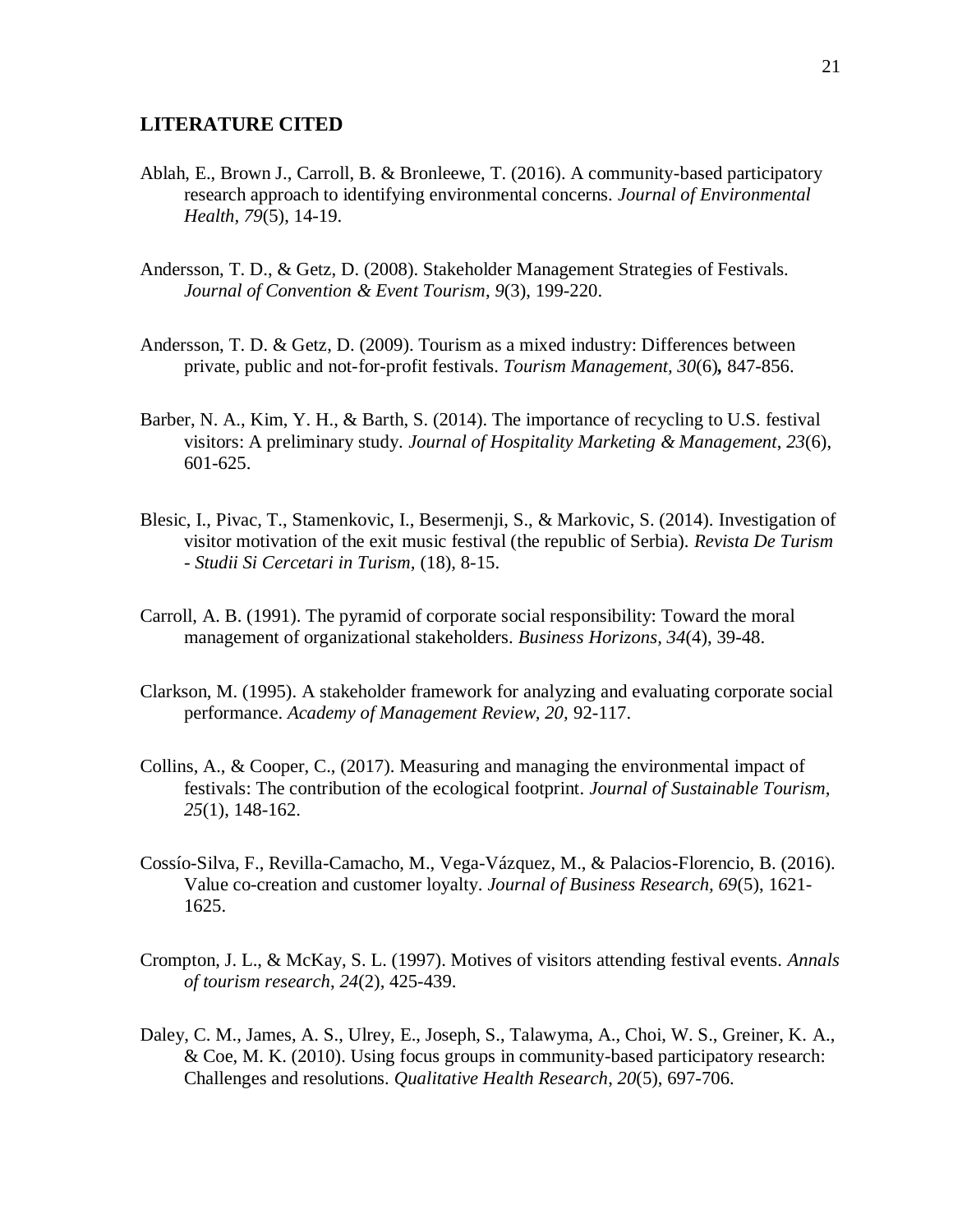- Davis, A. (2016). Experiential places or places of experience? place identity and place attachment as mechanisms for creating festival environment. *Tourism Management, 55*, 49-61.
- Dutta, T., Kim, K., Uchimiya, M., Kumar, P., Das, S., Bhattacharya, S. S., & Szulejko, J. (2016). Review article: The micro-environmental impact of volatile organic compound emissions from large-scale assemblies of people in a confined space. *Environmental Research, 151*, 304-312.
- Formica, S., & Uysal, M. (1998). Market segmentation of an international cultural-historical event in Italy. *Journal of Travel Research, 36,* 16-24.
- Frerichs, L., Lich, K. H., Dave, G., & Corbie-Smith, G. (2016). Integrating systems science and community-based participatory research to achieve health equity. *American Journal of Public Health, 106*(2), 215-222.
- Getz, D. (1991). *Festivals, special events, and tourism*. New York, NY: Van Nostrand Reinhold.
- Getz, D. (2005). *Event management and event tourism.* New York, NY: Cognizant Communication Corp.
- Getz, D. (2013). *Event tourism: Concepts, international case studies, and research.* New York, NY: Cognizant Communication Corp.
- Getz, D., & Andersson, T. D. (2008). Sustainable festivals: On becoming an institution. *Event Management*, *12*(1), 1-17.
- Getz, D., Andersson, T., & Larson, M. (2007). Festival stakeholder roles: Concepts and case studies. *Event Management*, *10*(2/3), 103-122.
- Getz, D., & Page, S. J. (2016). Progress and prospects for event tourism research. *Tourism Management, 52,* 593-631.
- Gursoy, D., Kim, K., & Uysal, M. (2004). Perceived impacts of festivals and special events by organizers: An extension and validation. *Tourism Management, 25*, 171-182.
- Hede, A. M. (2007). Managing special events in the new era of the triple bottom line. *Event Management, 11*(1-2), 13-22.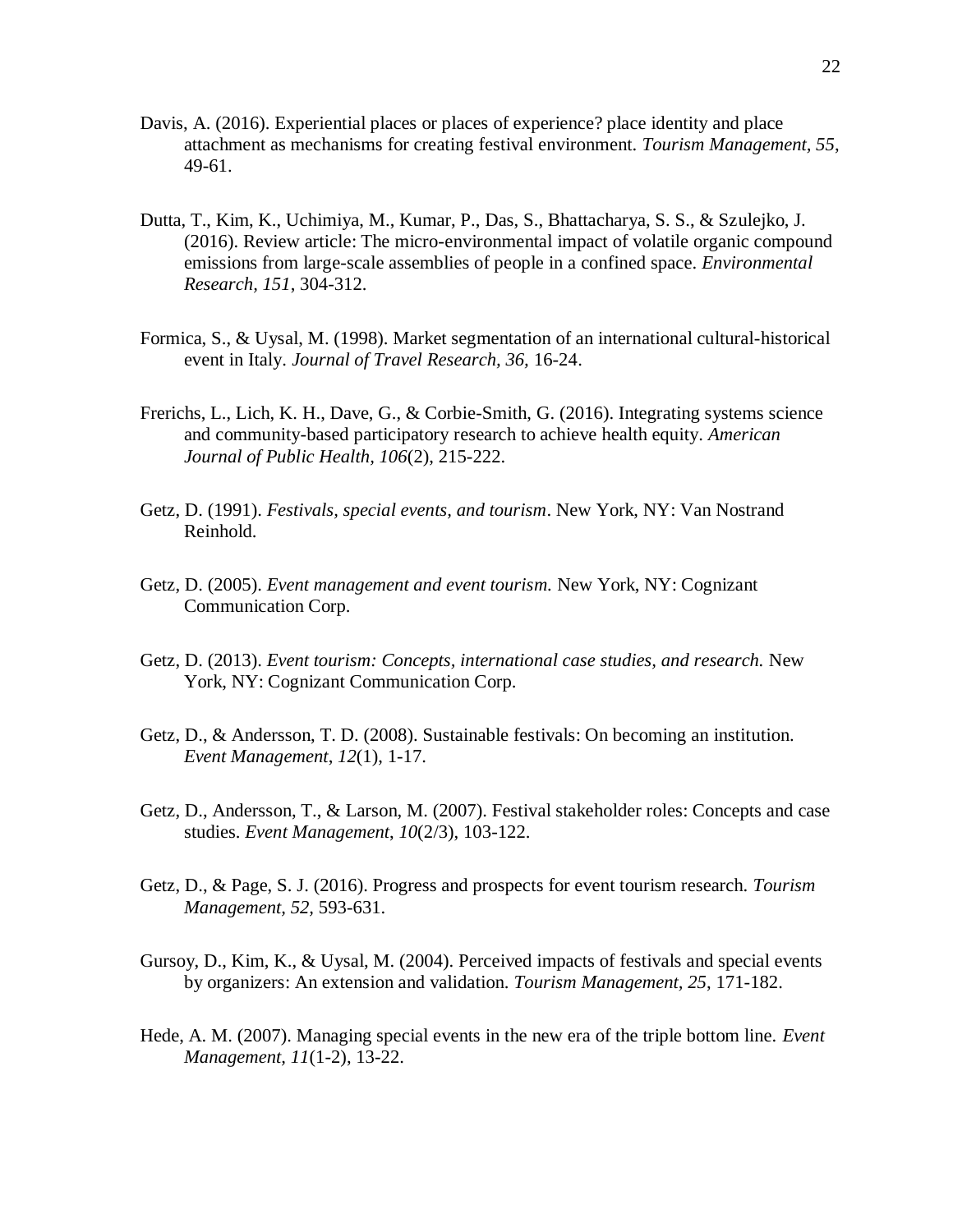- Horng, J., Hu, M., Teng, C., Hsiao, H., Tsai, C., & Liu, C. (2014). How the introduction of concepts of energy saving and carbon reduction (ESCR) can affect festival visitors' behavioural intentions: An investigation using a structural model. *Journal of Sustainable Tourism 22*(8), 1216-1235.
- Huang, C., Lee, C., Yeh, J. C., & Hsiao, J. P. (2014). Estimating congestion costs and segmenting motivations for recreational festivals. *Asia Pacific Journal of Tourism Research, 19*(5), 558-578.
- Hudson, S., Roth, M. S., Madden, T. J., & Hudson, R. (2015). The effects of social media on emotions, brand relationship quality, and word of mouth: An empirical study of music festival attendees. *Tourism Management, 47*, 68-76.
- Israel, B. A., Eng, E., Schulz, A. J., & Parker, E. A. (2005). *Introduction to methods in community-based participatory research for health*. San Francisco, CA: Jossey-Bass.
- Jawahar, I., & McLaughlin, G. (2001). Toward a descriptive stakeholder theory: An organizational life cycle approach. *Academy of Management Review, 26,* 397-414.
- Karlsen, S. & Nordstrom, C. S. (2008). Festivals in the Barents region: Presuppositions for building and maintaining stakeholder relationships. *Nordic Symposium in Tourism and Hospitality Research.*
- Laing, J., & Frost, W. (2010). How green was my festival: Exploring challenges and opportunities associated with staging green events. *International Journal of Hospitality Management*, *29*(2), 261-267.
- Laing, J., & Mair, J. (2015). Music festivals and social inclusion the festival organizers perspective. *Leisure Sciences, 37*(3), 252-268.
- Lee, Y. (2016). Research note: Impact of government policy and environment quality on visitor loyalty to Taiwan music festivals: Moderating effects of revisit reason and occupation type. *Tourism Management, 53*, 187-196.
- Lee, Y., Liu, T. Chung, F. & Ho, H. (2015). Investigating the role of government policy and the environment on locals' loyalty to spring music festivals. *Contemporary Management Research, 11*(1), 35.
- Leenders, M. M. (2010). The relative importance of the brand of music festivals: A customer equity perspective. *Journal of Strategic Marketing*, *18*(4), 291-301.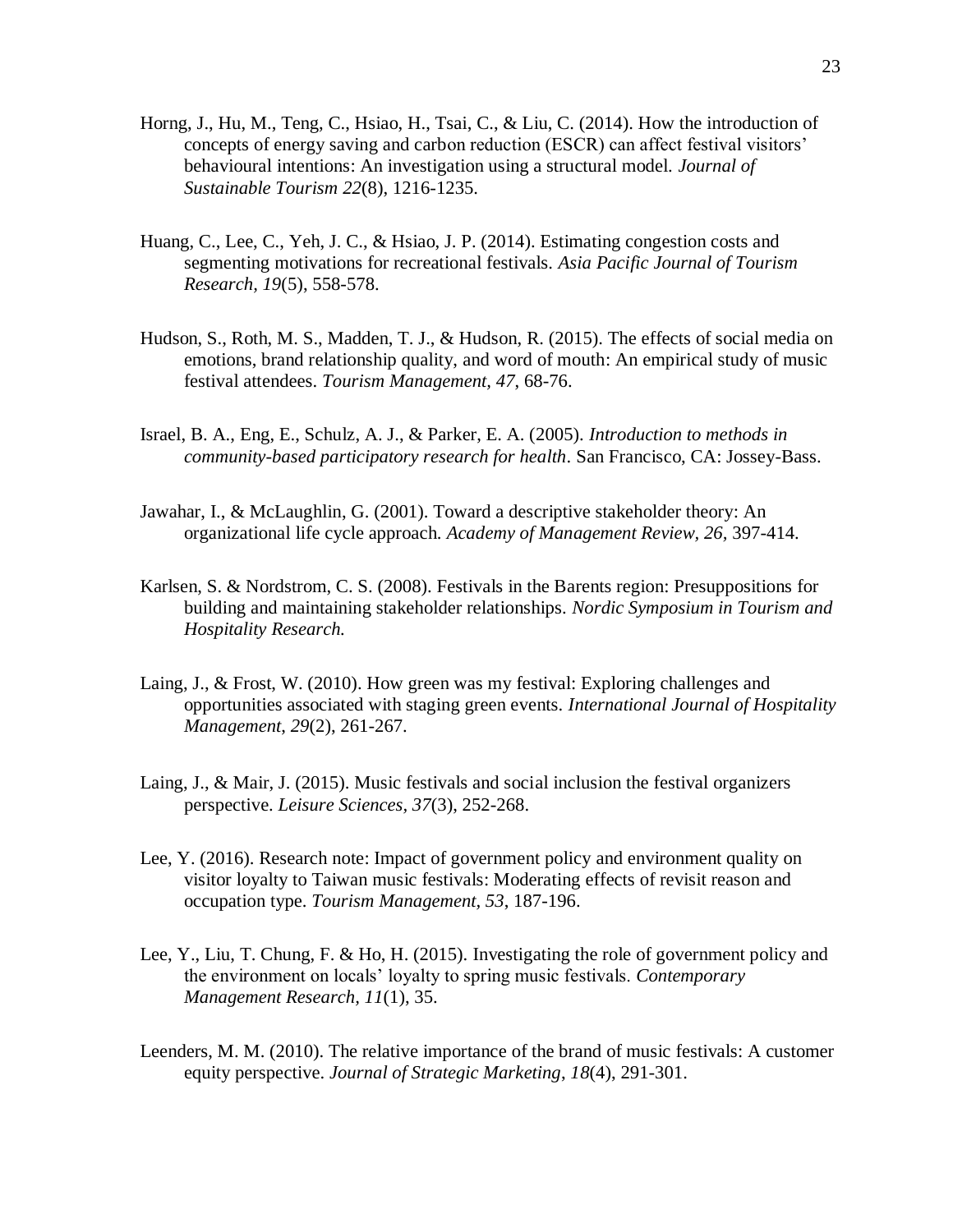- Leung, M. W., Yen, I. H., & Minkler, M. (2004). Community-based participatory research: A promising approach for increasing epidemiology's relevance in the  $21<sup>st</sup>$  century. *International Journal of Epidemiology, 33*(3), 499-506.
- Li, G., Yang, X., Liu, Q., & Zheng, F. (2014). Destination island effects: A theoretical framework for the environmental impact assessment of human tourism activities. *Tourism Management Perspectives, 10,* 11-18.
- Luonila, M., & Johansson, T. (2016). Reasons for networking in institutionalized music productions: Case studies of an opera house and a music festival. *International Journal of Arts Management, 18*(3), 50-56.
- Mair, J., & Jago, L. (2010). The development of a conceptual model of greening in the business events tourism sector. *Journal of Sustainable Tourism, 18* (1), 77-94.
- Mair, J., & Laing, J. (2012). The greening of music festivals: Motivations, barriers and outcomes. applying the Mair and Jago model. *Journal of Sustainable Tourism, 20(*5), 683-700.
- Meynhardt, T., Chandler, J. D., & Strathoff, P. (2016). Systemic principles of value cocreation: Synergetics of value and service ecosystems. *Journal of Business Research, 69*(8), 2981-2989.
- Mitchell, R., Agle, B., & Wood, D. (1997). Towards a theory of stakeholder identification and salience: Defining the principle of who and what really counts. *Academy of Management Review, 22*(4), 853-886.
- Mohr, K., Backman, K. F., Gahan, L. W., & Backman, S. J. (1993). An investigation of festival motivations and event satisfaction by visitor type. *Festival Management and Event Tourism*, *1*(3), 89-97.
- Morgan, M. (2008). What makes a good festival? Understanding the event experience. *Event Management, 12*(2), 81-93.
- Mossberg, L., & Getz, D. (2006). Stakeholder influences on the ownership and management of festival brands. *Scandinavian Journal of Hospitality and Tourism, 6*(4), 308-326.
- Nelson, R., Ström, P., & Bjälesjö, J. (2011). Divergent paths in regional economic development: A tale of two festival towns. *Small Cities Imprint, 3*(1), 86-104.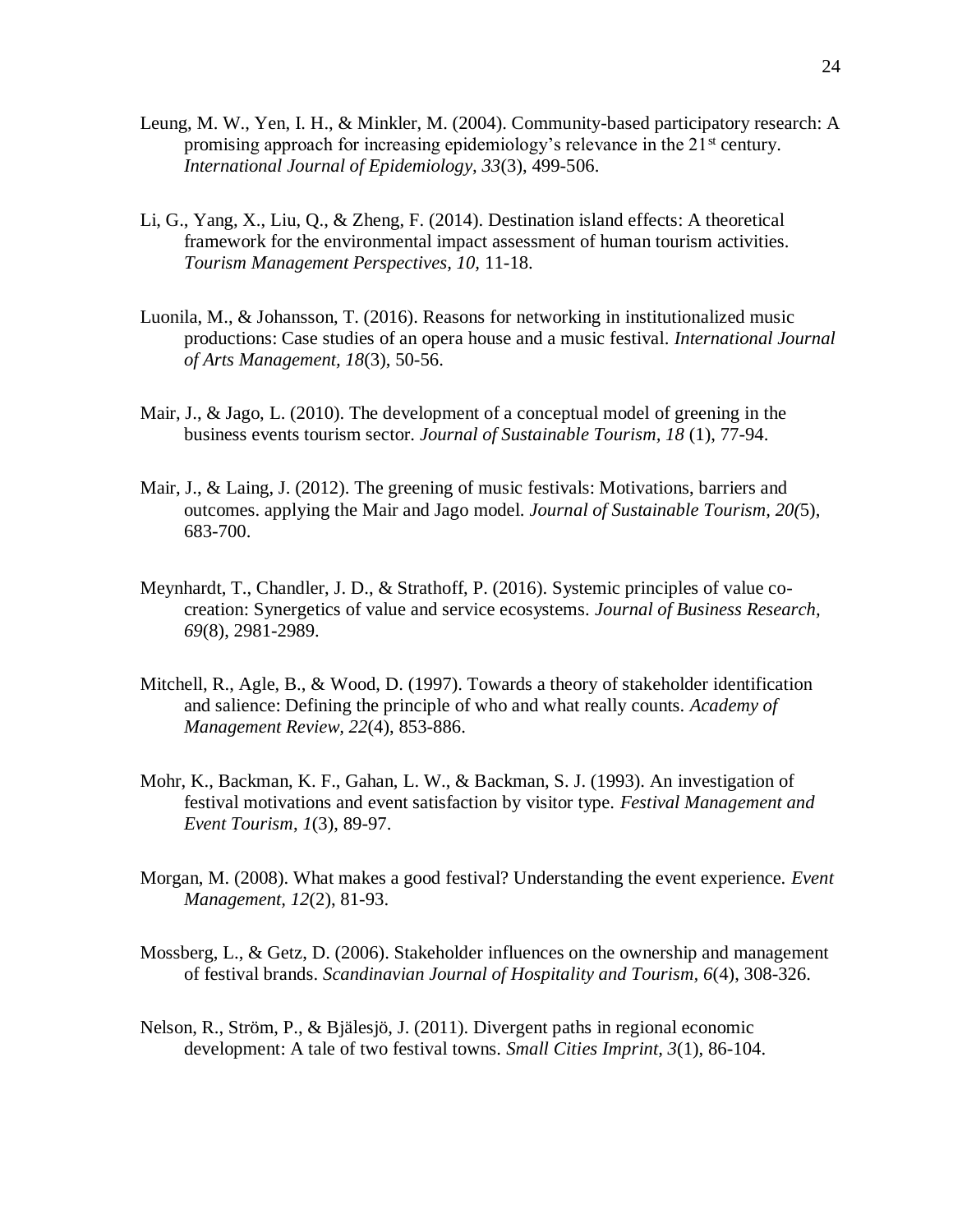- O'Fallon, L. R., & Dearry, A. (2002). Community-based participatory research as a tool to advance environmental health sciences. *Environmental Health Perspectives, 110*(2), 155-159.
- O'Rourke, S., Irwin, D., & Straker, J. (2011). Dancing to sustainable tunes: An exploration of music festivals and sustainable practices in Aotearoa. *Annals of Leisure Research, 14*(4), 341-354.
- Pegg, S., & Patterson, I. (2010). Rethinking music festivals as a staged event: Gaining insights from understanding visitor motivations and the experiences they seek. *Journal of Convention & Event Tourism, 11*(2), 85-99.
- Pera, R., Occhiocupo, N., & Clarke, J. (2016). Motives and resources for value co-creation in a multi-stakeholder ecosystem: A managerial perspective. *Journal of Business Research, 69(10)*, 4033-4041.
- Pernecky, T. (2015). Sustainable leadership in event management. *Event Management, 19*(1), 109-121.
- Quinn, B. (2006). Problematising 'festival tourism': Arts festivals and sustainable development in Ireland. *Journal of Sustainable Tourism, 14*(3), 288.
- Richards, G. (Ed.). (2007). *Cultural tourism: Global and local perspectives*. New York, NY: Haworth.
- Richardson, J., & Henriques, A. (2004). *The Triple Bottom Line: Does It All Add Up*. London: Routledge.
- Saleh, F., & Ryan, C. (1993). Jazz and knitwear: Factors that attract tourists to festivals. *Tourism Management, 14,* 289-297.
- Song, Z., Xing, L., & Chathoth, P. K. (2015). The effects of festival impacts on support intentions based on residents' ratings of festival performance and satisfaction: A new integrative approach. *Journal of Sustainable Tourism, 23*(2), 316-337.
- Stone, C. (2008). The British pop music festival phenomenon. In J. Ali-Knight, M. Robertson, A. Fyall, & A. Ladkin (Eds.). *International perspectives of festivals and events: Paradigms of analysis* (p. 205-224). London, England: Elsevier.
- Taylor, S. J., Bogdan, R., & DeVault, M. L. (2015). *Introduction to qualitative research methods: A guidebook and resource.* Hoboken, NJ: John Wiley & Sons, Incorporated.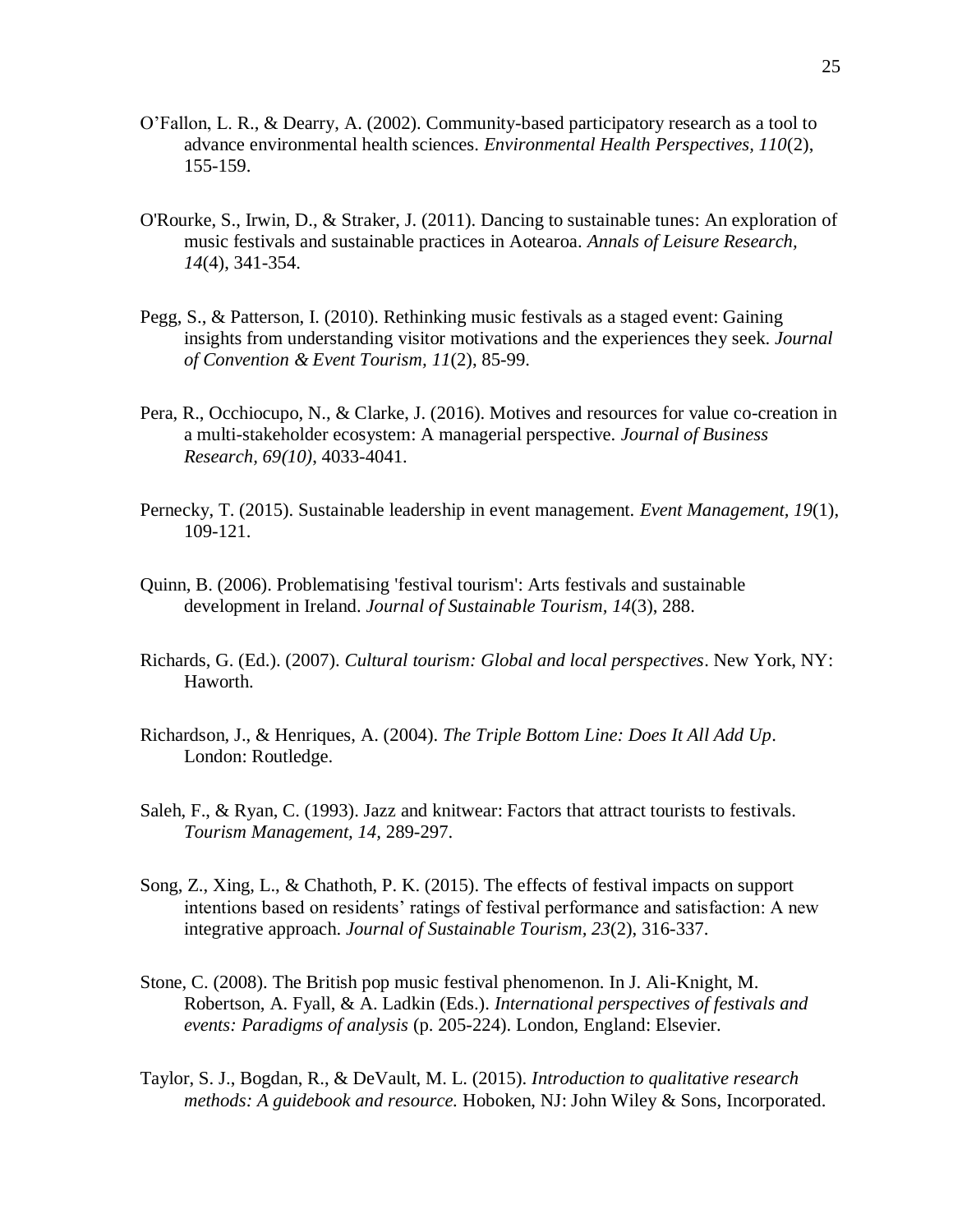- Todd, L., Leask, A., & Ensor, J. (2017). Understanding primary stakeholders' multiple roles in hallmark event tourism management. *Tourism Management, 59*, 494-509.
- ToDoCanada. (2018, April 4). *Summer music festivals in British Columbia.* Retrieved from https://www.todocanada.ca/summer-music-festivals-british-columbia/.
- Toniolo, S., Mazzi, A., Fedele, A., Aguiari, F., & Scipioni, A. (2017). Life cycle assessment to support the quantification of the environmental impacts of an event. *Environmental Impact Assessment Review, 63*, 12-22.
- Townsend, C. K., Dillard, A., Hosoda, K. K., Maskarinec, G. G., Maunakea, A. K., Yoshimura, S. R., …& Kaholokula, J. K. A. (2016). Community-based participatory research integrates behavioral and biological research to achieve health equity for Native Hawaiins. *International Journal of Environmental Research and Public Health, 13*(1), 4-14.
- TOTA. (2017). *Thompson Okanagan tourism association*. Retrieved from https://totabc.org/resources/maps.
- Tronstad, T. V., & Gelderblom, F. B. (2016). Sound exposure during outdoor music festivals. *Noise & Health, 18*(83), 220-228.
- Turkulainen, V., Aaltonen, K., & Lohikoski, P. (2016). Managing project stakeholder communication: The QStock festival case. *Project Management Journal, 46*(6), 74-91.
- Vestrum, I. (2014). The embedding process of community ventures: Creating a music festival in a rural community. *Entrepreneurship & Regional Development, 26*(7/8), 619-644.
- Wong, I. A., Wan, Y. P., & Qi, S. (2015). Green events, value perceptions, and the role of consumer involvement in festival design and performance. *Journal of Sustainable Tourism*, *23*(2), 294-315.
- Yolal, M., Gursoy, D., Uysal, M., Kim, H., & Karacaoğlu, S. (2016). Impacts of festivals and events on residents' well-being. *Annals of Tourism Research, 61*, 1-18.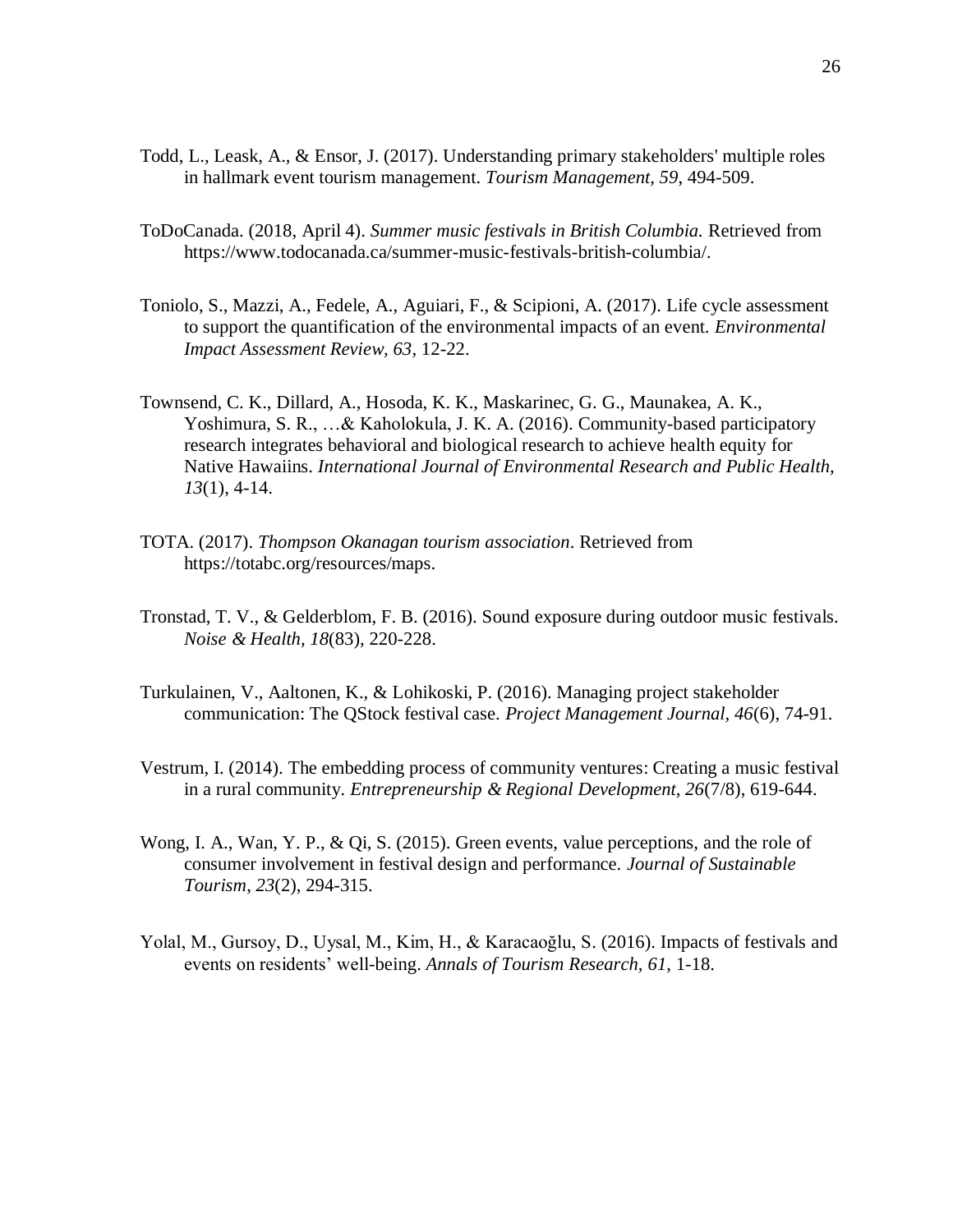### Chapter Two.

## <span id="page-32-1"></span><span id="page-32-0"></span>Creating New Incentives Through Environmental Literacy

A green event can be understood as one that incorporates sustainable policies and practices into its management and operations (Laing & Frost, 2010). Our Common Future (1987) of the Brundtland Commission, formerly known as the World Commission on Environment and Development, defines sustainability as: "development that meets the needs of the present without compromising the ability of future generations to meet their own needs" (n.p.). This has since become one of the most widely adopted measurements for sustainability (Cole et al., 2014; Zaman, 2014). Nevertheless, the significant elements of sustainability encompass more than just an environmental approach, but also include economic and social approaches, as commonly reflected in triple bottom line (TBL) (Mitchell et al., 2008). In regards to these three pillars of sustainability, previous research has been largely devoted to the economic and social sustainability in the music festival realm (Martinho et al., 2017; Warnick et al., 2017; Yolal et al., 2016). Existing studies on the environmental sustainability of events have gauged practices through ecological and carbon footprints (Collins & Cooper, 2017; Gossling et al., 2011), measuring environmental emissions (Dutta et al., 2016; Huang et al., 2014), and conducting environmental impact assessments (Ahmed et al., 2008; Toniolo et al., 2017). While informative, pinpointing these issues does not motivate, or help managers, to eliminate or mitigate their environmental impacts, as many of them are well aware of the negative impacts associated with their event. More recently, studies have been conducted that examine the barriers and incentives for greening events (Laing & Frost, 2010; Mair & Jago, 2010). Yet, the current level of knowledge and understanding of the challenges associated with staging a green festival is still insufficient. More knowledge is required of the qualitative characteristics of environmental impacts, particularly in understudied regions, in order to improve the planning of green festivals (Cierjacks et al., 2012; Andersson & Getz, 2009). This chapter aims to provide insight into the environmental practices applied to music festivals in B.C., as well as provide a qualitative review of the barriers and opportunities for management with regard to greening their events. This research explores the environmental practices at three music festivals within the interior of B.C., and identifies and analyzes their barriers and incentives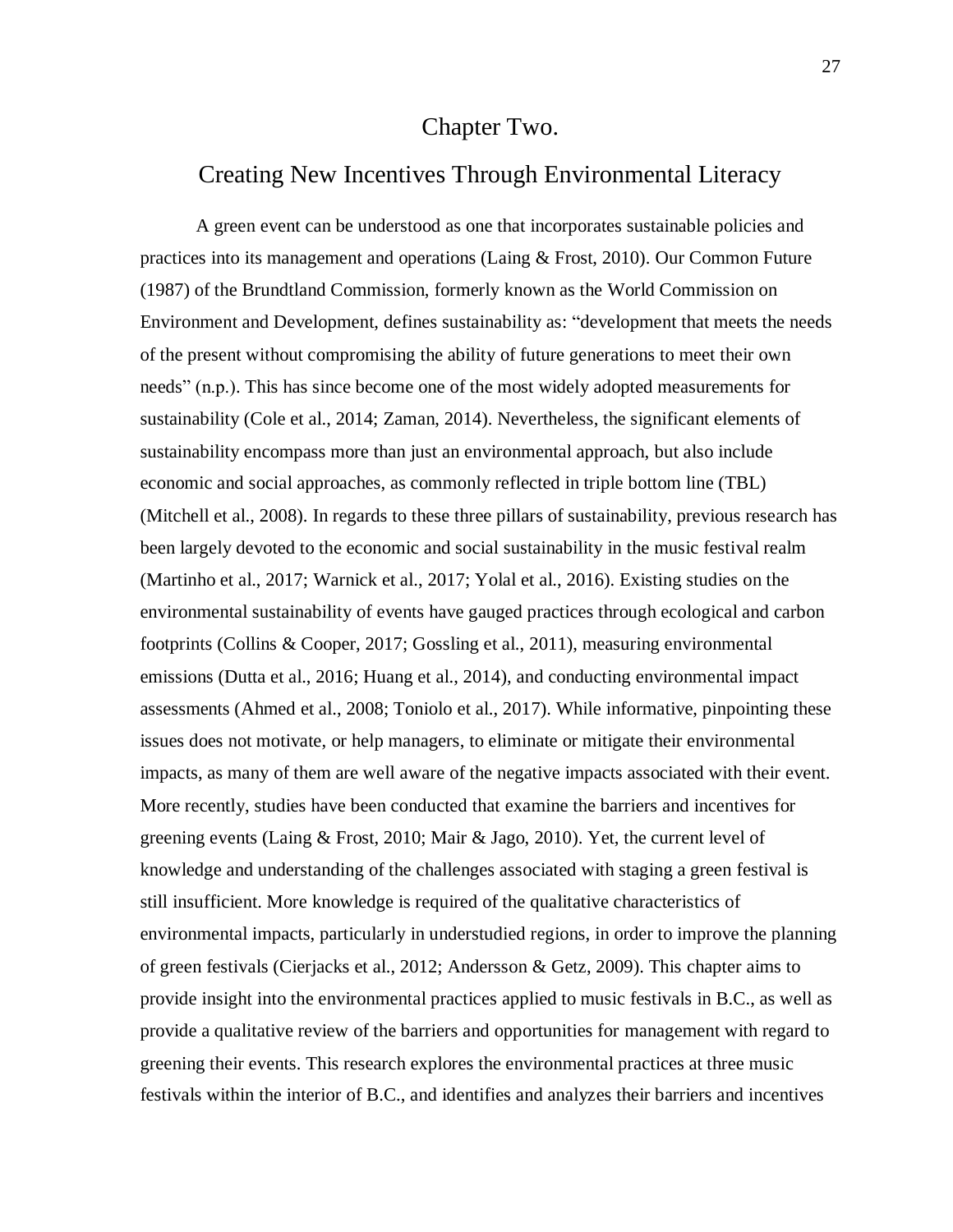by speaking directly with management. Findings from this work demonstrate that understanding the barriers and incentives to change is imperative to implement environmental practices at music festivals.

#### <span id="page-33-0"></span>**CURRENT ENVIRONMENTAL PRACTICES AT MUSIC FESTIVALS**

The growing concern, and resulting pressure, for festivals to become eco-friendly is recognized by many scholars, with studies urging for further research in new regions (Laing & Frost, 2010; Hottle et al., 2015; Martinho et al., 2017). Negative impacts have been studied extensively. Environmental impact assessments and ecological footprints outline the consequences of music festivals on the environment, particularly in resource demands, air pollution, general and food waste, water usage, and energy consumption (Collins & Cooper, 2017; Dávid, 2009; Zelenika et al., 2018). Litter accumulation and visitor trampling has also led to water and environment contamination, causing direct suffering to animal habitats and vegetation with expected long-term negative consequences (Cierjacks et al., 2012). Specific calculations of waste and damage are difficult to measure due to the short timeframe of festivals, thus continuous research is imperative given the large size of the industry and its potential to negatively affect communities and local or regional environments (Gibson & Wong, 2011; Martinho et al., 2017). Developing an understanding of the current practices of different festivals in other regions will close gaps in knowledge and highlight the issues being faced across a variety of events by management. Bass Coast, Rockin' River, and Roots and Blues are all festivals within the interior of British Columbia, an understudied region and a popular destination for festival goers because of local landscapes such as mountain vistas, the consistent warm weather, highway vicinity and the vast genre options. While many festivals incorporate similar practices, it was clear through observation and interviews that each festival in this study operates at different levels of sustainability. The planning, execution, and end results also vary.

The first festival, Bass Coast, has made environmentalism a core value of their organization and invests in a paid position of green team manager. This position revolves around working with a team of volunteers to create, execute, and follow up with greening initiatives before, during, and after the festival. These initiatives range from clear labelling and practical placement of large bins for consumers to dispose of "Waste", "Recycling" and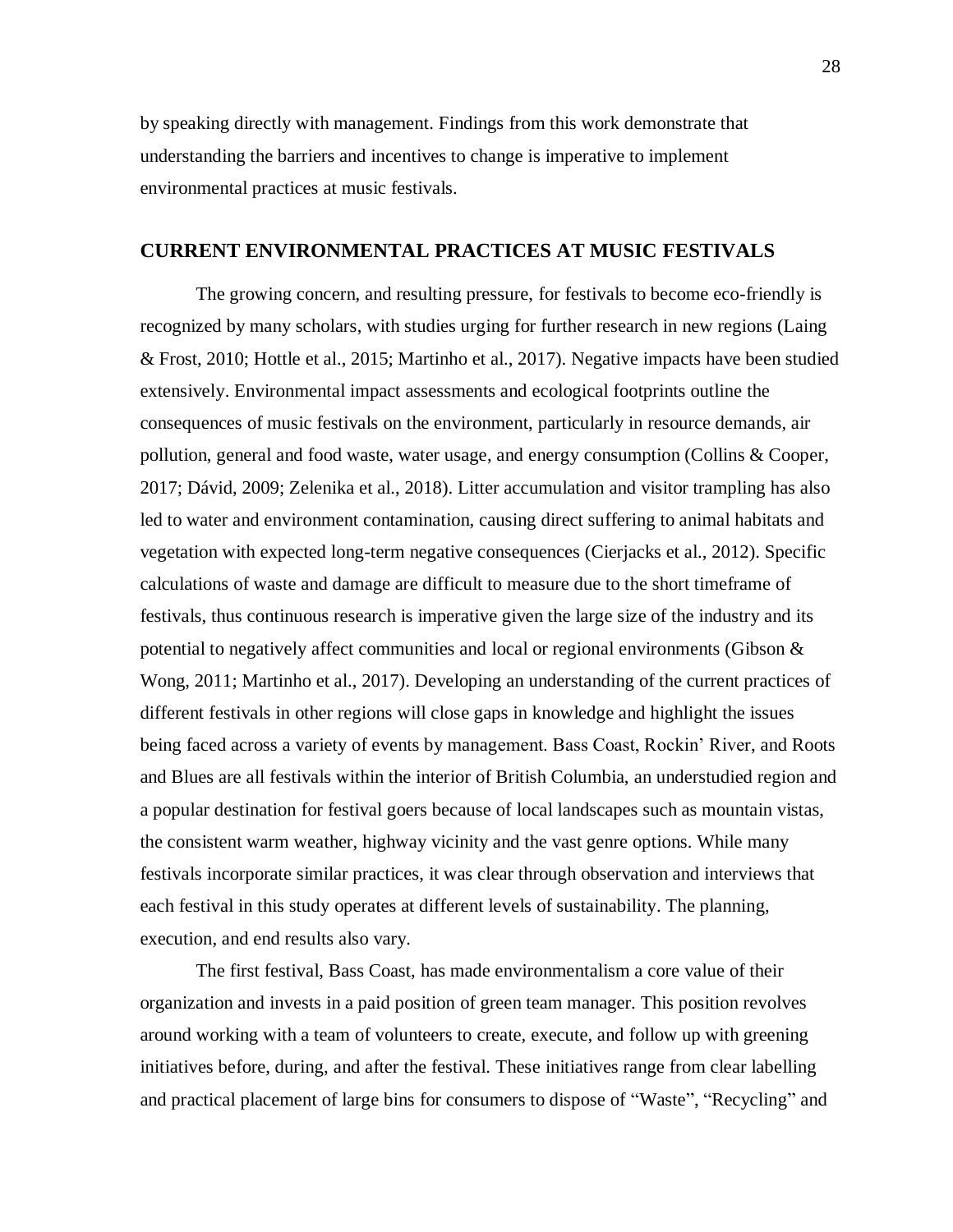"Refundables", to safely moving bird nests from staging areas to prevent accidental death of wildlife. All sales of plastic water bottles, including that of food and beverage vendors, has been banned on site and instead there are numerous locations where potable water is sourced from a nearby spring is available to refill patrons own re-usable bottles. In an effort to reduce impact on the local environment, volunteers and security watch for behavior that is detrimental to wildlife habitat, such as river bathing. Carpooling is encouraged through social media outlets to reduce gas emissions, and the site uses eco-diesel generators when possible. Although there is a green team manager, the environmental efforts are group oriented. All staff members contribute to green efforts where possible, such as infrastructure crews making use of nearby bridge remains to create stages instead of purchasing new lumber.

The second festival, Roots and Blues, also includes a waste and recycling program for consumer use, but relies on the colours of the bins and garbage bags to inform the consumer of the difference between waste and recycling. There is no paid position that focuses solely on the environmental programs, but instead the festival makes a donation to a local community group in exchange for their work as a volunteer environment crew, collecting garbage and recycling throughout the festival grounds and campgrounds during open hours. The festival commonly re-uses supplies, props, and décor from previous years and has multiple potable water stations across the festival grounds. The sale of plastic water bottles is not forbidden, however, the festival itself does not sell any from their on-site merchandise stores and encourages patrons to bring their own reusable bottles. In regards to noise pollution and disturbance, the festival has a midnight noise curfew enforced through municipal by-law and licensing.

The last festival, Rockin' River, has the most relaxed regulations around environmental practices. There is no clear labelling on garbage and recycling bins, though a group of paid staff collect and sort through bins behind the scenes to ensure recycling and waste are properly sorted. There is only one water refill station and it is not located on festival maps. The sale of water bottles is common, and one company has exclusivity over brand sales with their own tent set up as well. The organization has partnered with B.C. Fisheries for advice and help with keeping wildlife and habitat protected from damage, and volunteers are present during festival hours to deter patrons from any activity that may be considered harmful.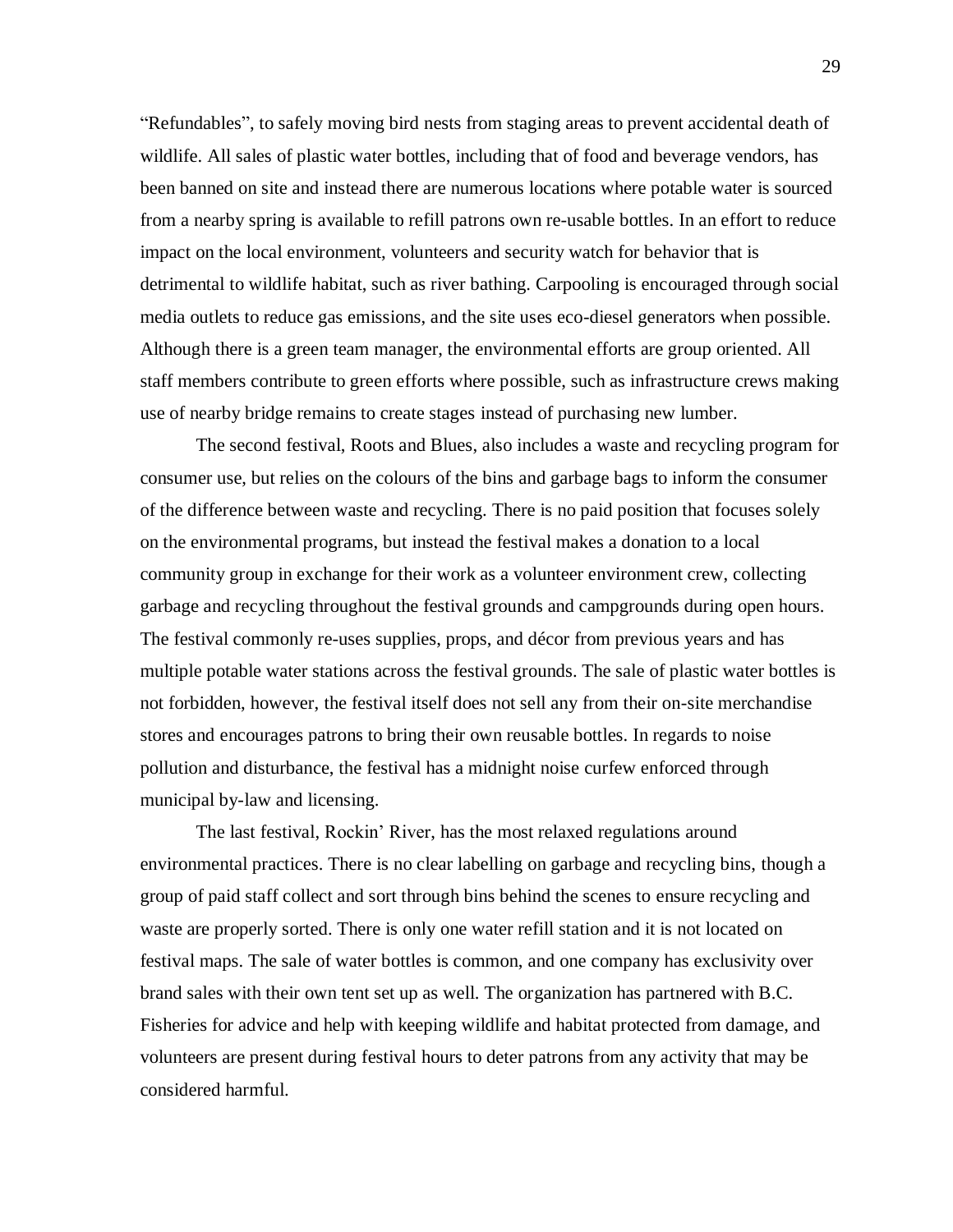The ultimate goal for each festival regarding environmental sustainability is to leave the grounds in better condition than they were found when they arrived. To accomplish this, all have post-teardown clean ups, where staff or volunteers pick up any left-over garbage from cigarettes to food wrapping. Two of the festivals employ a grid-style method, sectioning off festival grounds into squares and assigning them to either volunteers, staff, or community groups to keep tasking organized. The current practices at these festivals are basic, and other than a "leave no trace" attitude, there are no regulated industry standards of practice among them. There is a clear issue regarding lack of clarity around expectations and regulation, both in the industry and legislation. Currently, the festivals face little policing from municipalities, as described by David Gonella (2017), the Roots and Blues festival manager:

Well, grey water - you always have to have permits for grey water. Grey water goes into the system, and it's temporary, there's a lot of permits. Otherwise, no. The city is more in tune to encroachments to the surrounding communities and their noise bylaws rights. We do that here for sure. The only other thing that the municipality would be involved in is the beer gardens or any alcohol serving gardens. They would want to be involved with that.

Adding to this discussion, Andrea Graham (2017), the Bass Coast manager, described the reasoning behind lack of standard regulations:

It seems like from my experience that each district has its own requirements for a special event's permit and I think that they are starting to be more directed by government policies but they are not the same yet from district to district. The whole process is not the same even for applying from district to district. And then there is also a difference between doing an event within a city limit versus outside the boundary, because then you apply to different organizations or panels and so ours doesn't have like a hard list. More what it is, is we submit our plan and then there is a discussion around that.

There is no immediate pressure for festival management to make environmentally conscience decisions throughout their festival planning. Municipalities are more concerned with how a festival will affect or disturb businesses and homeowners rather than the production of waste or the environmental impact. The responsibility is in the hands of the organizers to make these decisions for their own reasons, and falls to patrons to follow through when possible. With this open concept of environmentalism in the industry,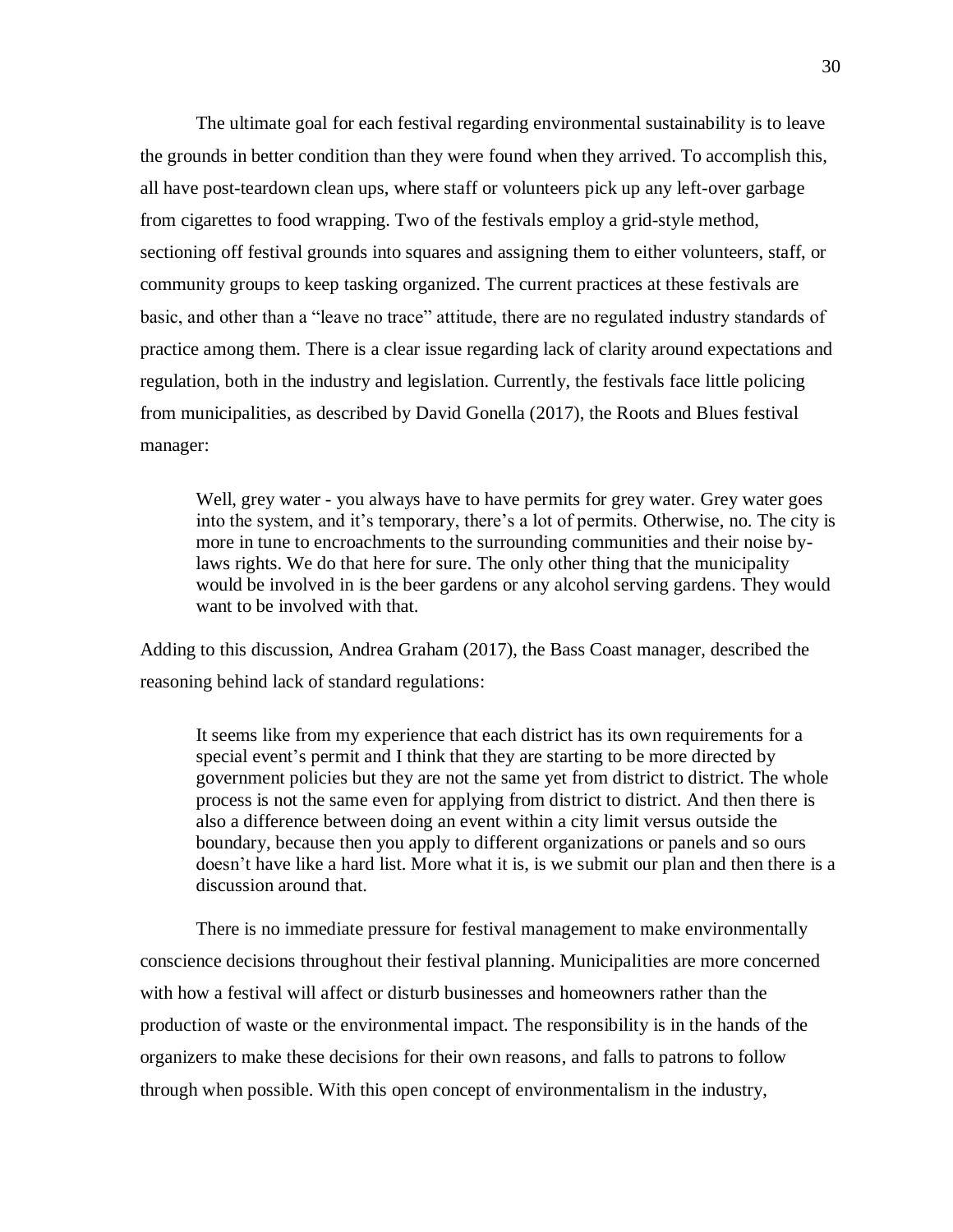managers are unsure about how to analyze their practices or fully understand how to best reduce their impact (Laing  $&$  Frost, 2010). With a focus on transportation, waste, and energy, current literature suggests areas of improvement for festival managers (Getz, 1997; Van der Wagen, 2007). For example, these recommendations include carpooling programs, bicycles and energy saving vehicles for on-site transportation, volunteers stationed at waste bins, food composting, compostable toilets, eco-friendly staging equipment, and outsourcing companies for help (Horng et al., 2014; Laing & Frost, 2010; Zelenika et al., 2018). However, even with evidence supported by research and access to online guidance tools provided by companies such as Green Festivals (2015) and the International Organization for Standardization (2012), these suggested practices are not fully utilized (O'Rourke et al., 2011).

## **UNDERSTANDING THE BARRIERS TO CHANGE: THE INTERNAL AND EXTERNAL CONFLICTS OF ENVIRONMENTALISM**

Successful environmental practices within music festivals begin during the planning stages, months before the festival commences. Festival management have an increased awareness of the need to implement environmental changes; however, research has shown that there is often a disconnect between management intentions and the festival operations (Henderson, 2007; Laing & Frost, 2010). This is largely due to the numerous barriers faced by festival management on internal and external levels. Internal struggles have been identified as financial difficulties without full understanding on how to best reduce negative impacts. External levels often arise because of issues linked to time and lack of control over venues or suppliers (Laing & Frost, 2010; Mair & Laing, 2012; Zelenika et al., 2018).

The music festivals in this study endure similar barriers and management is left with tough decisions between financial and environmental sustainability. Festivals generally run low profit margins (Hesmondhalgh, 2007; Waddell, 2013), and managers indicate the difficulty this puts on new financial ventures. Staffing also becomes an issue for many festivals with only a small number of year-round employees working for the event. For festival manager Gonella, from Roots and Blues, the initial investment of a new program or product was not the main barrier. Rather, he felt that the human resource cost was more prohibitive. At Roots and Blues, having one employee create, execute, and monitor programs to ensure it runs smoothly is too expensive: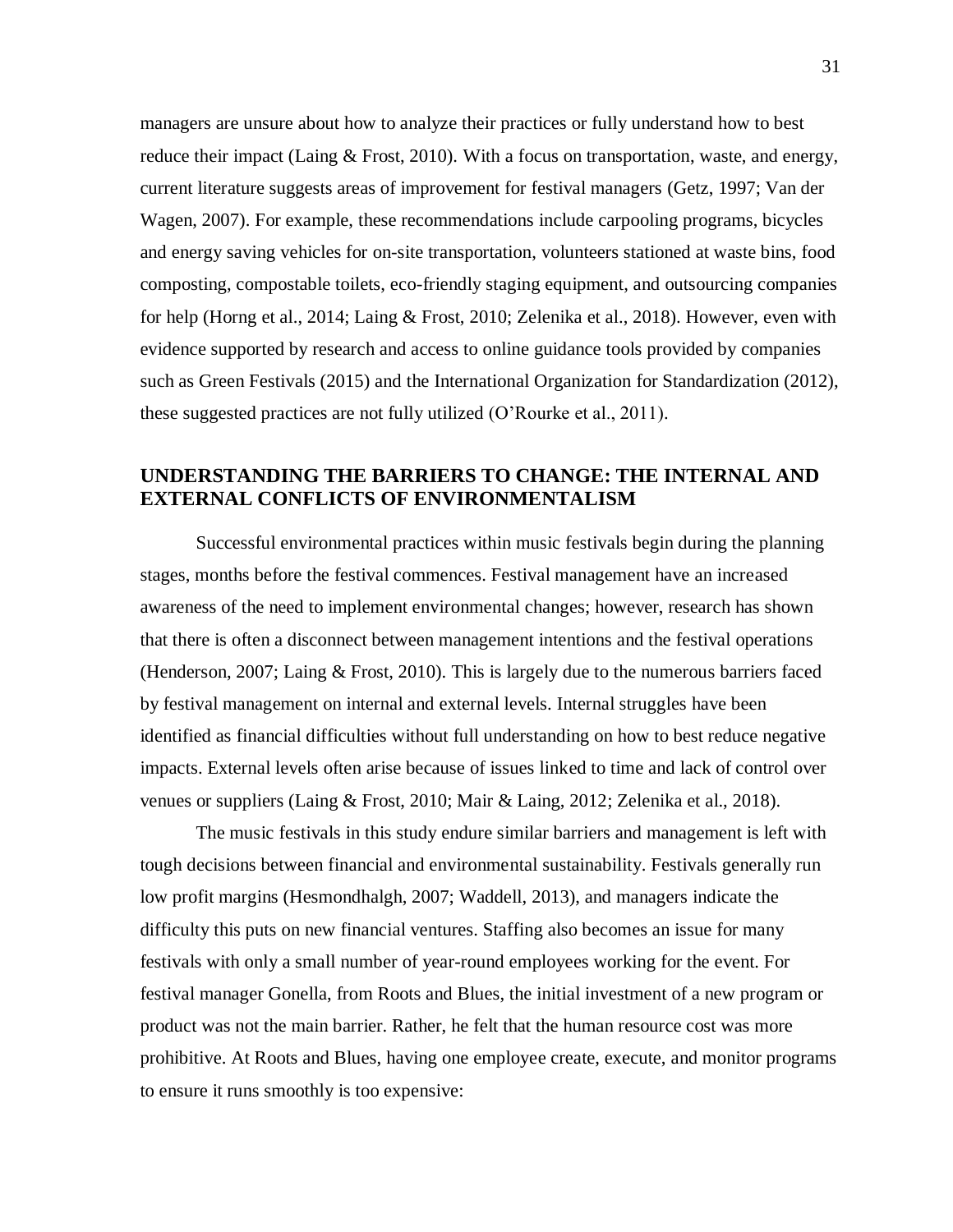I mean we are always limited by finances for how much investment we can make in human resource (Gonella, 2017).

He explains further:

The only cost is really HR and initial investment to having to distribute the garbage from user to facility. How is that distributed, right? So that means extra cans, the equipment involved, that is where the investment is. A lot of time that is a one time with a minimal amount each year to keep it up kind of thing. So… that would be the kind of enterprise. But we would need someone who just comes in… we need one person who is just focused on *that*. And that would help us (Gonella, 2017).

This human resource issue appears to be a unique barrier faced by a not-for-profit festival as the other festivals incorporate either a green team manager or external paid staff that focus on environmental practices. Every festival did express concern over financial constraints in some capacity. The Bass Coast festival manager shares that the programs that have the potential to make a greater impact are too costly or unavailable:

I don't know if there is anything that pops out as one major challenge other than the fact that the cost of new technology is prohibitive. Like more solar panels and batteries and things that could help reduce our reliance on gasoline for power are still mostly too expensive (Graham, 2017).

Undoubtedly, resources and suppliers are limited, particularly in small towns and rural areas. The nature of these small towns in combination with the large occupancy of the festival makes it difficult to find resources that are locally sourced and can accommodate the high volume needed. As Gonella notes:

Absolutely. You would be hit on the head for a small town. Would we have a ginormous trucking company that gives four reefers? No. Right. Are we going to have our radios... a place that rents radios... that have a thousand of their stock so they can give us 100 every year? No we are not. You know it just becomes the scale (Gonella, 2017).

The lack of resources is also an issue when seeking environmentally conscious partners or suppliers that are available and affordable. As stated by Graham (2017):

In general… because of the difference in the US dollar it is never feasible to rent or have an American supplier. Whether it is for sound or power or anything. Which is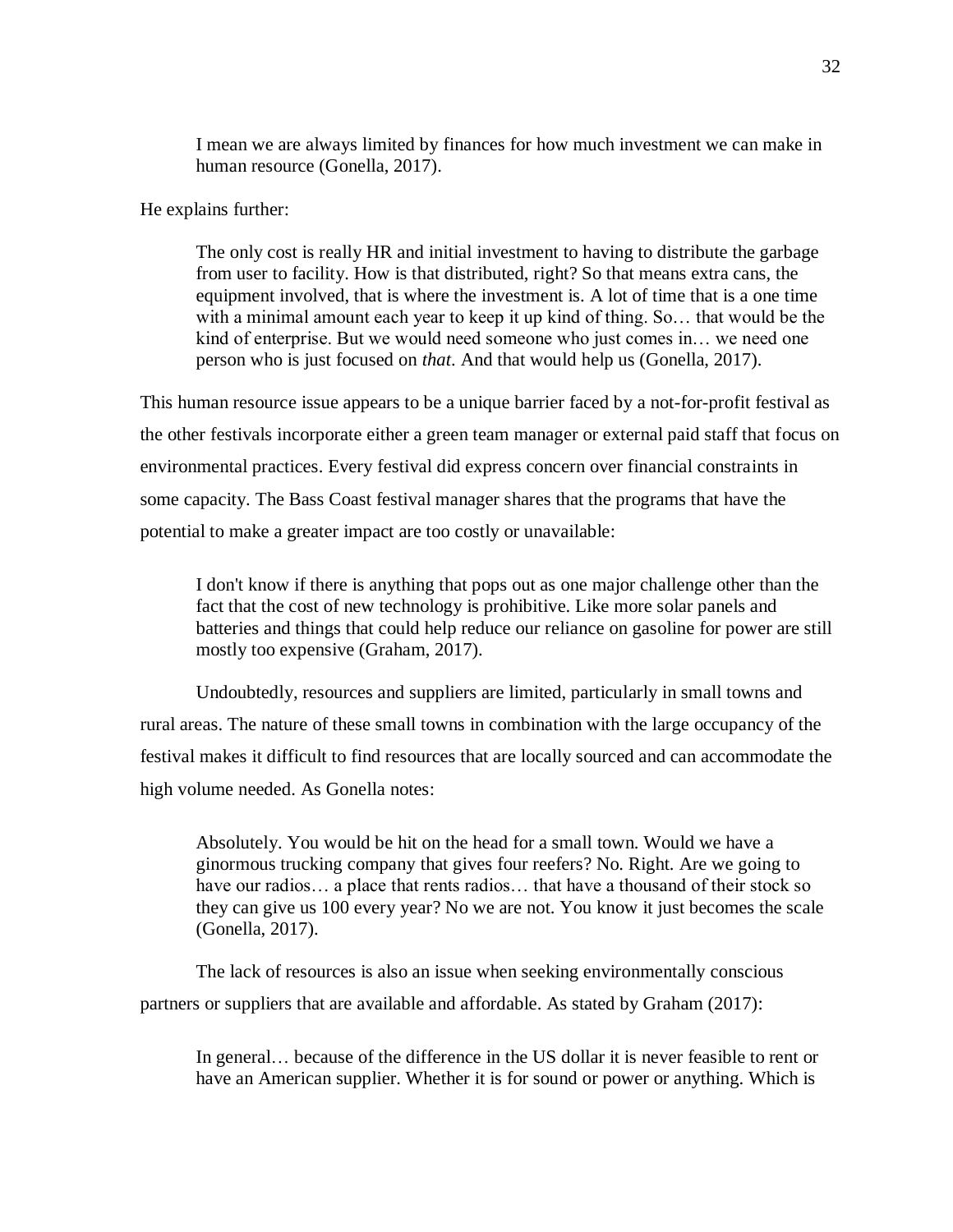fine because we want to support the local economy…but it just means we don't have that available up here yet.

These financial constraints indicate that decisions around suppliers cannot always be based on personal values, such as a need for environmentalism. Environmental practices are still business decisions that must fit within the festival's budget. The dependency on stakeholders for supplies is not always necessarily a negative factor. Andersson & Getz (2008) noticed that as festivals become more established, mutual dependencies with suppliers are developed. This means that stakeholders also become committed to the event, which is positive for the sustainability of the festival. The difficulty is securing a supplier that fits within the business decisions and also offers technology that is eco-friendly. Graham (2017) discussed how suppliers, when she has funds for improvement, do not offer technology that is eco-friendly:

And the external suppliers and partners in those areas… we don't have a lot of opportunity to choose one that is better for the environment. You know for example a sound company. That is just not part of the equation.

There are plenty of challenges that hinder options of environmental sustainability for management. However, with programs that are possible, the challenge then becomes execution and ensuring that the programs are effective. With the initial start-up costs and risk of losing money on a new project, it is critical that implementation is perfect:

We are sort of who we are because of how much we afford. Right, we cannot just throw money at problems. So we tend to look at the triangle of time, quality, and cash. We tend to do time and quality—focus on those two. Because we always have limited amounts of money (Gonella, 2017).

There are existing companies that can be hired for their expertise in environmental management, but these again are not feasible due to high costs:

We had a couple companies a couple years ago, that were specialized businesses ask if they could take care of that aspect of our business (*environmentalism*), but they were just too costly to permit it (Gonella, 2017).

Control over patrons was another common theme among festival management. Without a dedicated employee, there is not always continued oversight during the festival, and managers have to trust that volunteers will follow through on environmental practices.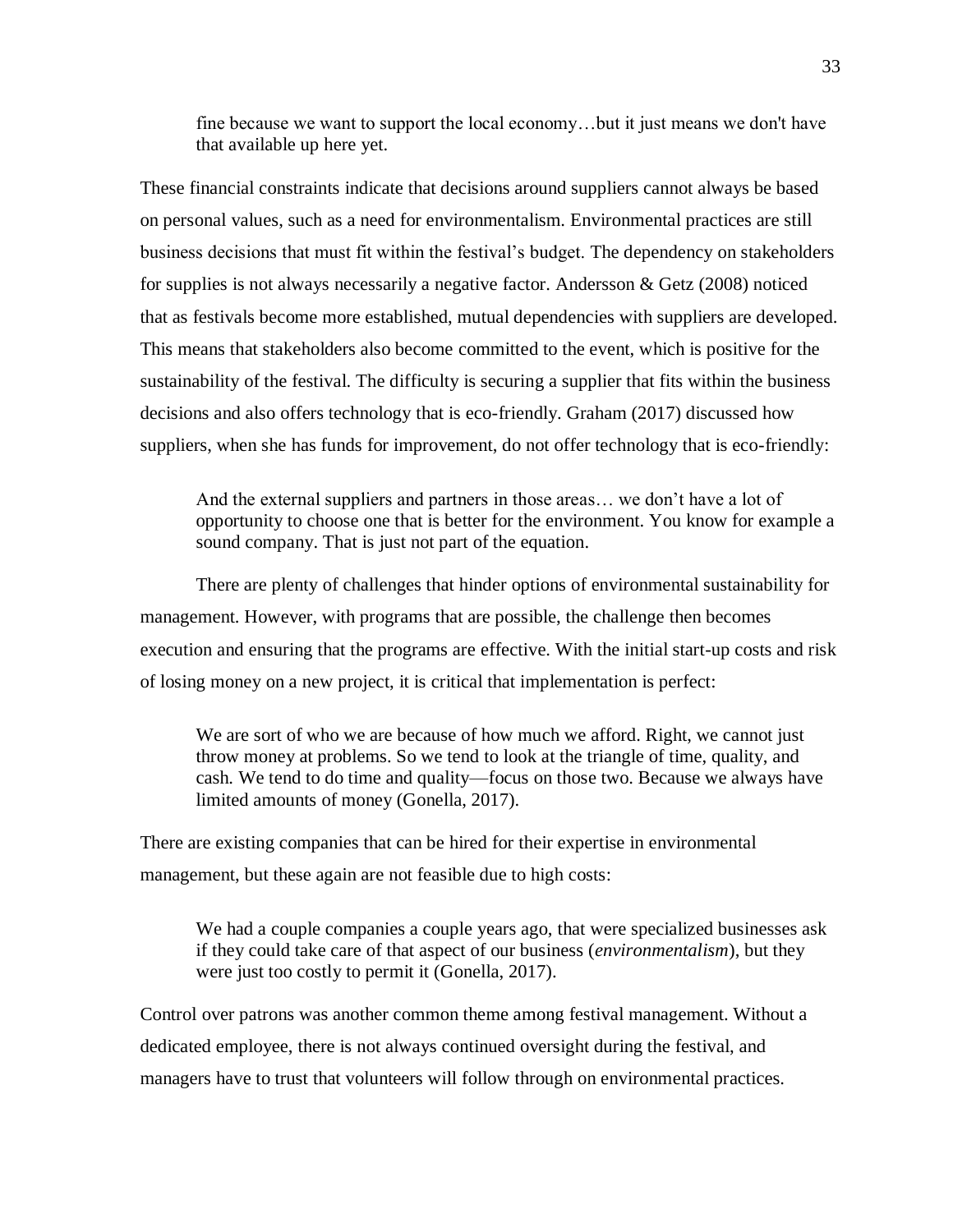Yeah we rely on patrons... that's why we're trying to work out our signage for them. And we rely on the dragon boat team that runs the environment volunteer committee. Yeah we don't have a… there's no maestro.

There is the expectation from patrons for management to provide a level of cleanliness and services for attendees, such as bins for waste disposal, but sustaining environmental practices can only be successful if there is awareness and participation from the attendees. In the same way that management has little pressure on them to be environmentally conscious, the festivals only expect minimal green behavior from their patrons, particularly in shorter, local festivals. As described by the Bass Coast manager:

Festivals that are two and three days out elsewhere… people do not do all the research you need because you don't have to. You can just show up. And so… we did not know that we would be able to just not have garbage or recycling and assume that people would do what they are supposed to do (Graham, 2017).

While Graham makes it clear she is speaking only about her Bass Coast experience, her quote is borne out anecdotally by my specific research on this paper plus my long time experience as a festival participant. Control over patron behavior has been previously identified as a source of conflict in music festival environmentalism by Mair and Laing (2012). The organizers in the study stressed the need to overcome this through education and awareness. This challenge was reiterated by the Bass Coast green team manager:

I would say people not being aware of what we are trying to do is the biggest challenge because then they cannot participate. So communicating is huge. Like communicating what we are trying to do, what our programs are, and providing ways for people to engage with us at the festival is the most important thing we can do to ensure success of our problems and protecting the environment at Bass Coast (M. Yasel, phone communication, December 2, 2017).

Even through strong communication, festival managers still run into issues throughout the festival over patron behavior and community resentment:

There are always challenges. Like I said, we have people that you know… they are not malicious, they are not mean, they are not miserable for the sake of being miserable… but you can tell them five times please do not build a rock bed (*in the river*) and they will still build that rock bed *(causing spawning issues for the salmon*).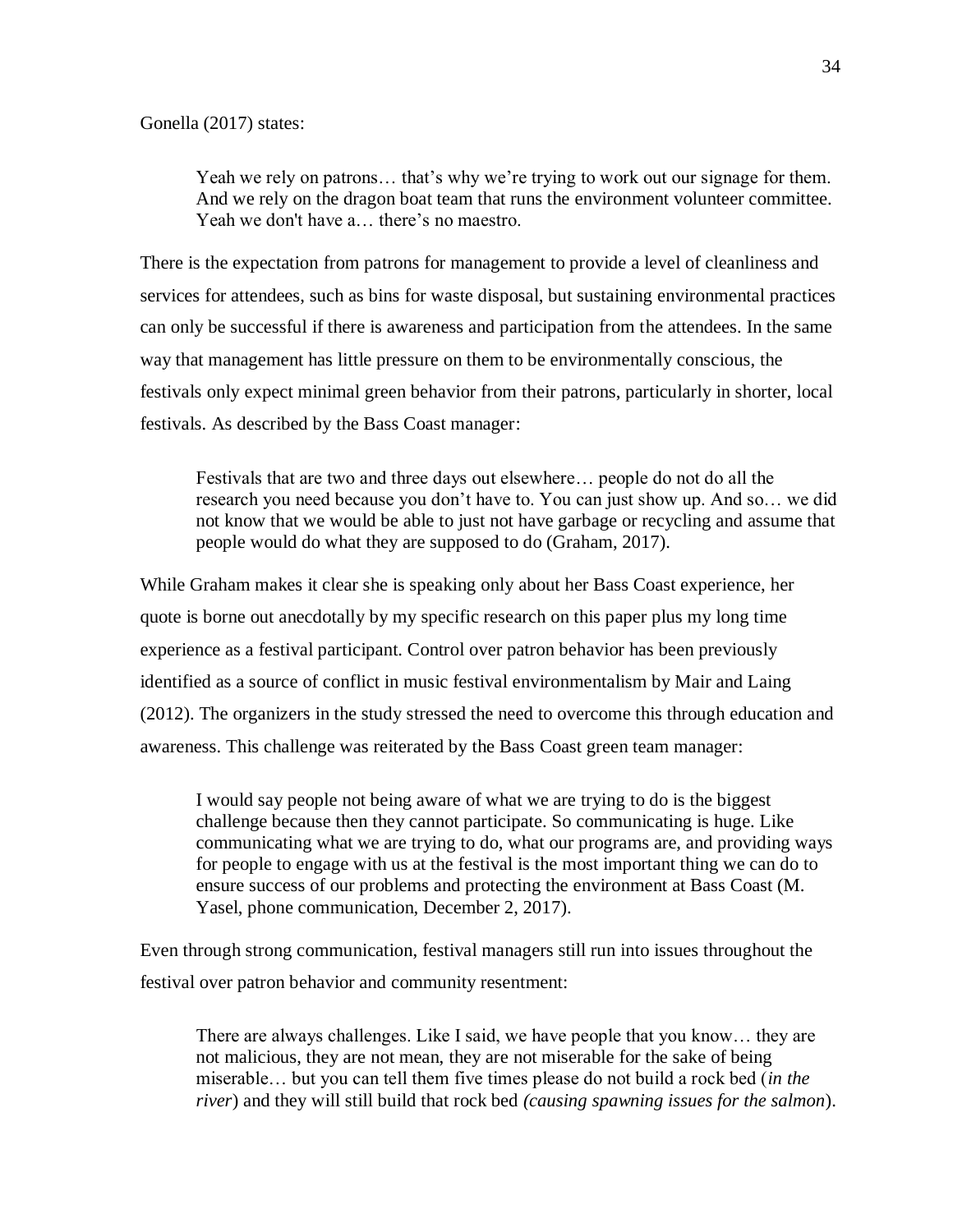And then inevitably somebody comes along and takes a picture of it… sends it to fisheries and says "Well you've got this festival here" you know, so we have run into that (Dean, 2017).

Dean refers to people not purposely trying to create issues within the festival, but not fully understanding the consequences of their actions. Festivals have the potential to educate and increase public awareness, providing new avenues for advertising initiatives and approaches (Barber et al., 2014; Wong et al., 2015).

The operational challenges of environmentalism within music festivals are not impossible to overcome, but do pose many risks. Spending more money may mean having to raise the price of ticket sales. Remaining loyal and fair to the attendees was emphasized by all three managers. The incentives must be great enough to convince management that it will not impact their ability to continue in the future. As described by Graham (2017):

I think that is having to be careful on the financial side. There are so many things that we really do want to do. So I guess when you were asking earlier if there are barriers… that would be a barrier. Because as much as we do owe it to our attendees to eventually offer something like that… if we go too early the cost could impact our ability to continue.

Many of the barriers seem to circle back to financial issues. Waste left behind by patrons has also been noted to contribute both to obstacles faced by organizers to maintain a green festival and costs of waste disposal.

The present challenges of creating sustainable music festivals are intimidating to tackle, but adding to this is the confusion around responsibility. There are arguments circling who to blame for environmental impacts. While Stone (2008) believes that the general atmosphere of partying present at outdoor music festivals is not conducive to encouraging environmental behavior in patrons, Gunn (1994) challenges this notion by insisting environmental damage is caused by lack of plans, policies, and actions of festival organizers. This research supports that of Getz (2005), who suggests that communication with attendees around environmentalism is important to the success of sustainability, implying that the environment of the festival serves for context and determinant of behaviour. Environmentalism begins with managers who must set up programs that are easily accessible and falls to volunteers and patrons to manage and participate during the festival. It is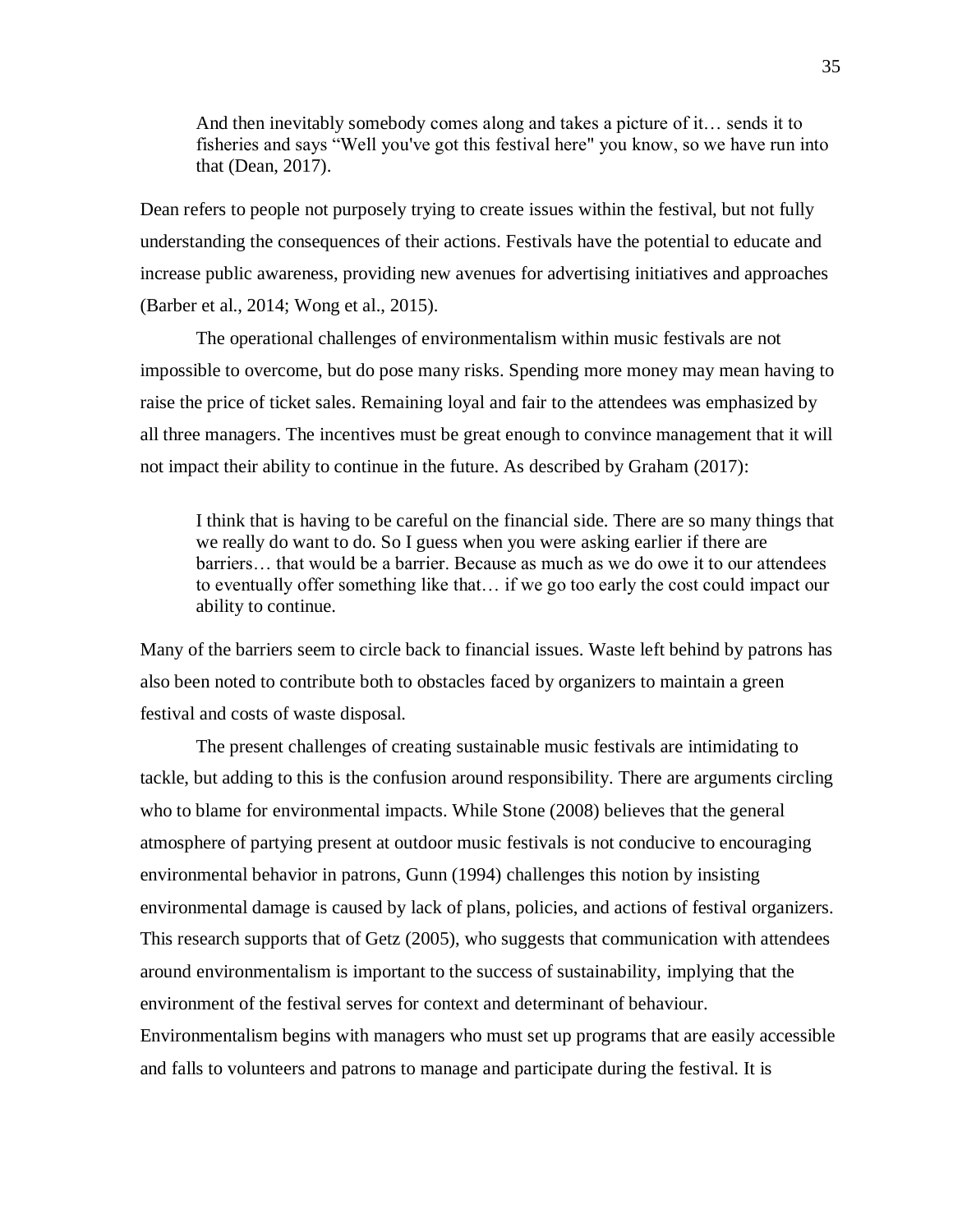necessary to seek out incentives for change to better understand how to begin the process to overcome existing barriers and improve sustainable behavior.

### **INCENTIVES TO CHANGE: AWARENESS AND SHIFTING VALUES**

The barriers and challenges to making the shift towards a more environmentally sustainable future are not impossible to overcome. The knowledge has been developed and documented by academics and industry professionals (Laing & Frost, 2010), and while many festivals struggle to meet the basic standards of environmental stewardship, others are earning awards for their greening efforts (Mair & Laing, 2012). The question remains: what are the differences between these events, and why are the festivals in this study not performing similarly? There is a need to understand what is missing from the current incentives for managers to improve environmental performance. The current incentives for management include potential financial savings, competitive marketing, preservation and protection of property, and personal values. Ironically, the largest barrier identified in this study is the lack of incentive for management to change.

The festivals in this study have a strong understanding of their economic sustainability gleaned from years of operating experience and strategic partnering. However, because profit margins still remain low, with one festival even operating at a loss for the past three years, management must be able to see a monetary incentive when investing in environmental programs. Despite some promising research regarding economic gain for festivals that invest and follow through with environmental programs (Jenkins, 2006; Lee, 2016; Tzschentke et al., 2004), the actual numeric gain is unclear, and this financial risk is deterring managers from making new commitments. As explained by Gonella (2017):

Because you need to know it has economic gain, for us. Like for most enterprises to take stuff on they have to have a financial benefit. Right? I mean they can invest but they have to at some point start seeing it (*a financial return*).

Nonetheless, attention continues to grow worldwide for environmentalism, and the festival industry is coming under more scrutiny as research shines a light on their impacts. Environmental operations then have a growing appeal because of their potential to create marketing advantages and provide a competitive edge.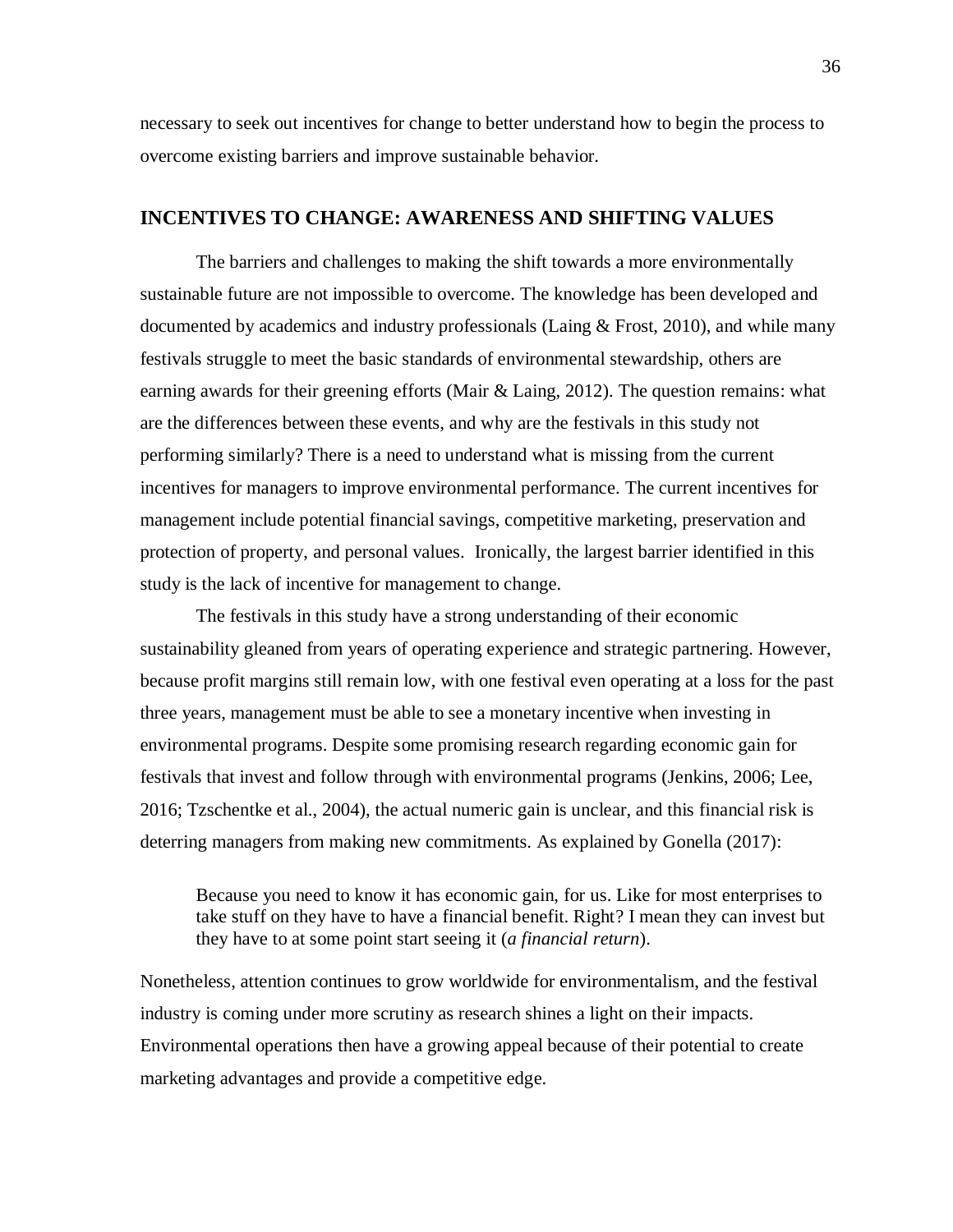I think there is inherent benefits in doing this. It could also be the publicity from it. The branding improvement with people just thinking that we are more associated with this stuff. Yeah so there is a lot to gain (Gonella, 2017).

Staying competitive within the festival market is another potential reason for management to begin to make a change. Consumer demand has been identified in a previous study as an environmental driver (Mair & Laing, 2012), and although all three festivals expressed that their consumers exert the strongest influence over decisions in general, one manager pointed out that currently they are not seeing a demand for environmental causes:

Sustainability… no I think it is one of those things that people do not pay attention to, for one. As much as they say they do. Unless we advertise the heck out of it. They are just going to the stages most of the time. Most people just go to the stages, going to meet their friends, and enjoying themselves. They're not worried about how the garbage is separated. They are just not. Unless there is a pile that is gross and wasps everywhere. Then if you ask them they are going to be concerned about sustainability (Gonella, 2017).

On the other hand, the Bass Coast festival manager found her patrons are indeed the main driver of environmentalism within her event:

I mean my first instinct is to say the attendees are key stakeholders. And not only are they the ones who are making Bass Coast financially sustainable, but they are also driving our quest to be more environmental (Graham, 2017).

This was reiterated by the green team leader of the festival:

I mean I think it is just a testament to the kind of people we draw to Bass Coast. People who are advocates and feel strongly about community and environment and inclusivity (Yasel, 2017).

Arguably, the feelings of the patrons often reflect those of management or festival values and the demand from patrons for an environmentally conscious festival could easily be a result from the festival itself. The belief in environmentalism as a manager allows Graham (2017) to look past risks, such as losing money from a sponsorship deal that deters from environmental values:

Some companies could look at it like a missed opportunity. But to us, the opportunity is in not making that waste.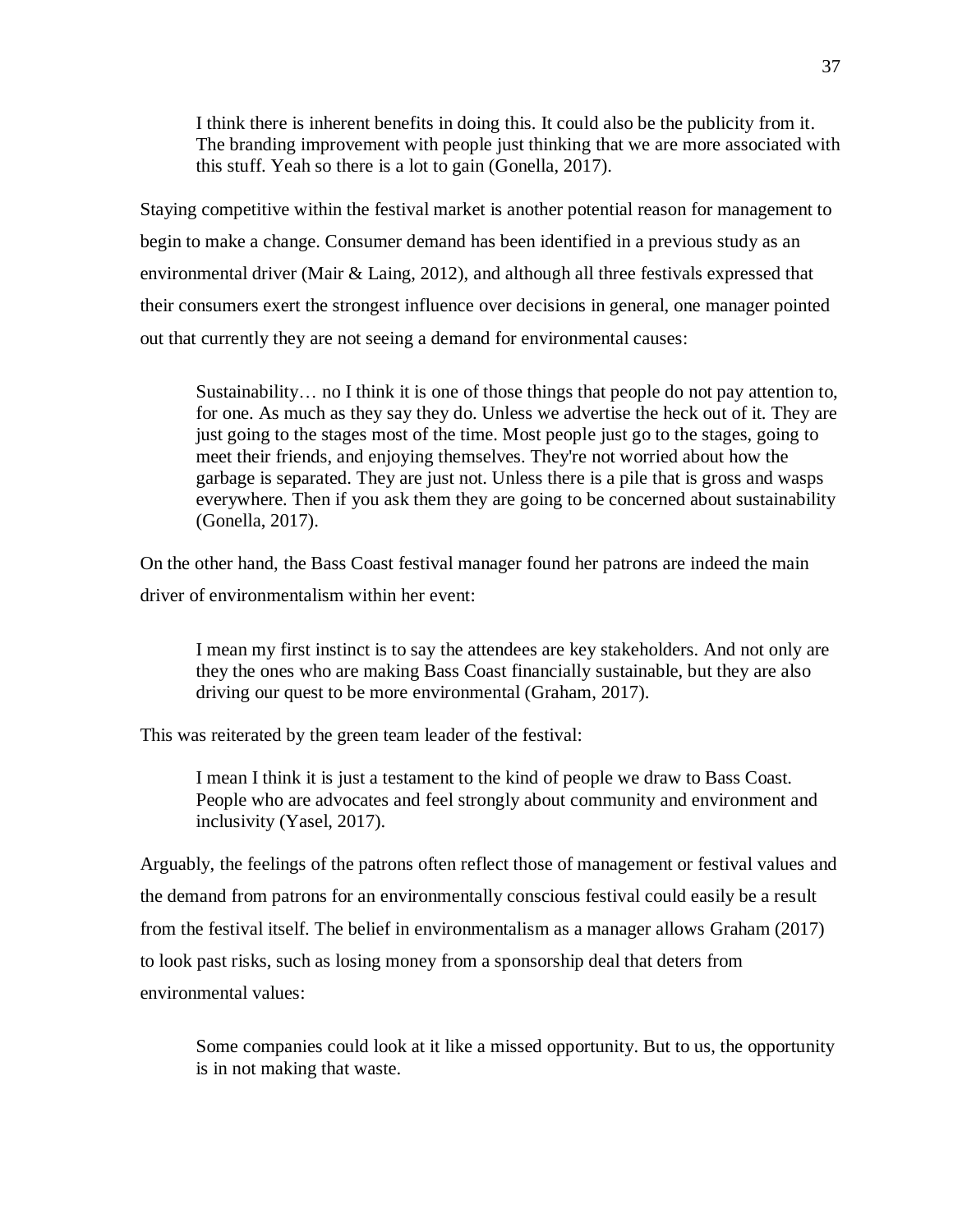Along these same lines, preservation and protection of land is one of the more powerful influences forcing management to ensure cleanliness, as they begin to risk their land if they do not clean up properly. The Rockin' River manager described this risk, but was quick to include that while a driving force, it was not the *only* reason:

Well even in the years that we have lost money we have made sure that we did it because losing a little bit now is a lot better than losing the festival because you did not care about mother nature. Because that will shut you down in a hurry. And it is not just because it will shut us down but heck I am a fisherman… I want my fish back! (Dean, 2017).

As the above quote illustrates, the personal values of some managers stand out as the strongest motivator in environmental stewardship. Research by Mair and Laing (2012) is one of the few studies that extensively researches the drivers to environmental sustainability in a festival context. The findings stress the importance of staff stewardship as environmental champions and claim this was the source of the greatest influence in the green award-winning festivals studied. For the management within this study who are not currently engaged in strong environmental practices, they note that until they are able to properly incorporate practices, it will not be worth taking the risk as implementation would remain too difficult. Gonella explains the potential as well as his hesitation to implement new environmental programs:

I think there is lots to gain from it. It is just implementing in a way that does not seem like we are just doing it to make people look like were doing it. But actually we are doing it because we are really doing it well. I want to just do it well. So we have not found that level yet. We still separate cans, we still separate cardboard. I mean the bulk stuff we are still separating. There is another layer that we could be achieving but right now we have not really set the plan to make it seem that it is an operational decision. I do not want to just make it a marketing decision. A lot of times people just want to do it… and you can tell… they just want to do it because it sounds good to them. But if you do that and do not fulfill it in a real operational way it will look like what it is… which is just like a plastic veneer that you are just putting on. It is not real. So for us I want to have more integrity with this than just to do it. I will not do it until we can do it really well (Gonella, 2017).

This research demonstrates how personal values of management can play a role in environmental decisions. Yet, as strongly as a festival manager may feel about environmental responsibility, there is a financial risk associated with it and managers do not always have the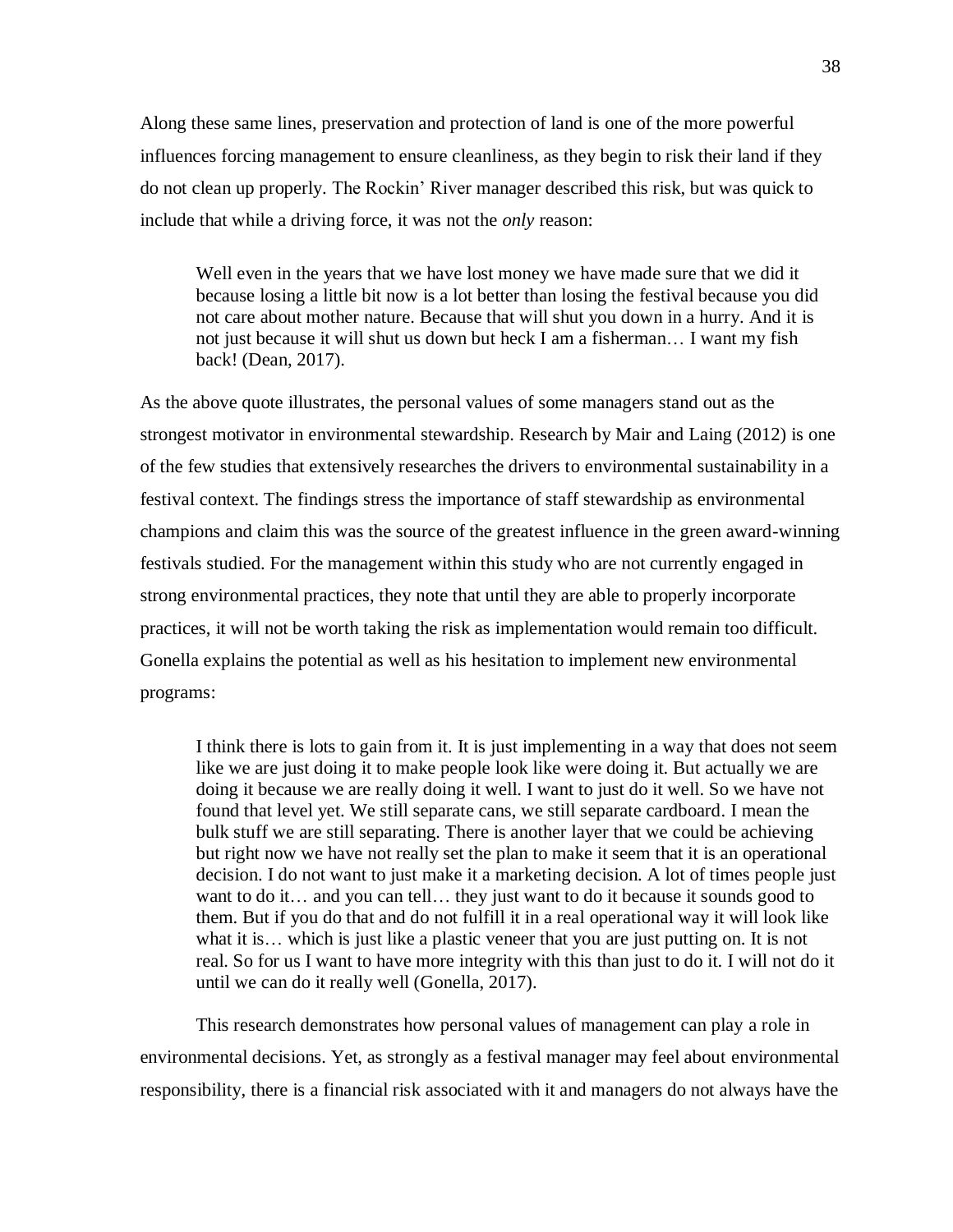authority or mandate to put the financial viability of their festival on the line. Andersson and Bateman (2000) suggest that single individuals working in the operating cores of organizations are often capable of formulating and promoting environmental innovation. Hemingway and Maclagan (2004) believe that the agent of change does not necessarily need to be from senior management, but that middle management within an organization is capable of incorporating the need for social responsibility. In effect, when considering the implementation of environmental measures, festival managers behave like business managers. Often this means doing a formal or informal cost-benefit analysis and determining that the expected return on investment is not enough to offset the perceived risk. Another manager might conduct the same analysis through their personal environmental lens and see the risks as quite manageable, concluding that the benefits outweigh any financial risks. The challenge then, may be in getting more managers to see a path for realizing the full benefits of enhanced environmental programming. Increased environmental literacy is one obvious step worth exploring.

### **CONCLUSION**

There is an increasing awareness, and resultant demand, within society for better environmental practices (Jabbour & Santos, 2008; Lubin & Esty, 2010). At the same time, there is also a global increase in the generation of waste (Hershkowitz, 1998; Hoornweg et al., 2013). It is evident from existing literature that music festivals are waste generators, but impacts are not limited to waste. Pollution, damage to local environments, and negative experiences for host communities have also been identified as major concerns. Waste left behind from patrons is singled out in a previous study as the most significant environmental concern (Collins et al., 2007) and identified as a large barrier faced by management in terms of environmental practices. Ecological and carbon footprints, emissions, and environmental impact assessments have enlightened the research community and public about the true impact of music festival. In terms of practical application for event organizers, the assessments have been labelled as not much more than an attention-grabbing tool for environmentalists that fail to provide management with useful information on how to improve. The few studies that do provide suggestions are not commonly incorporated into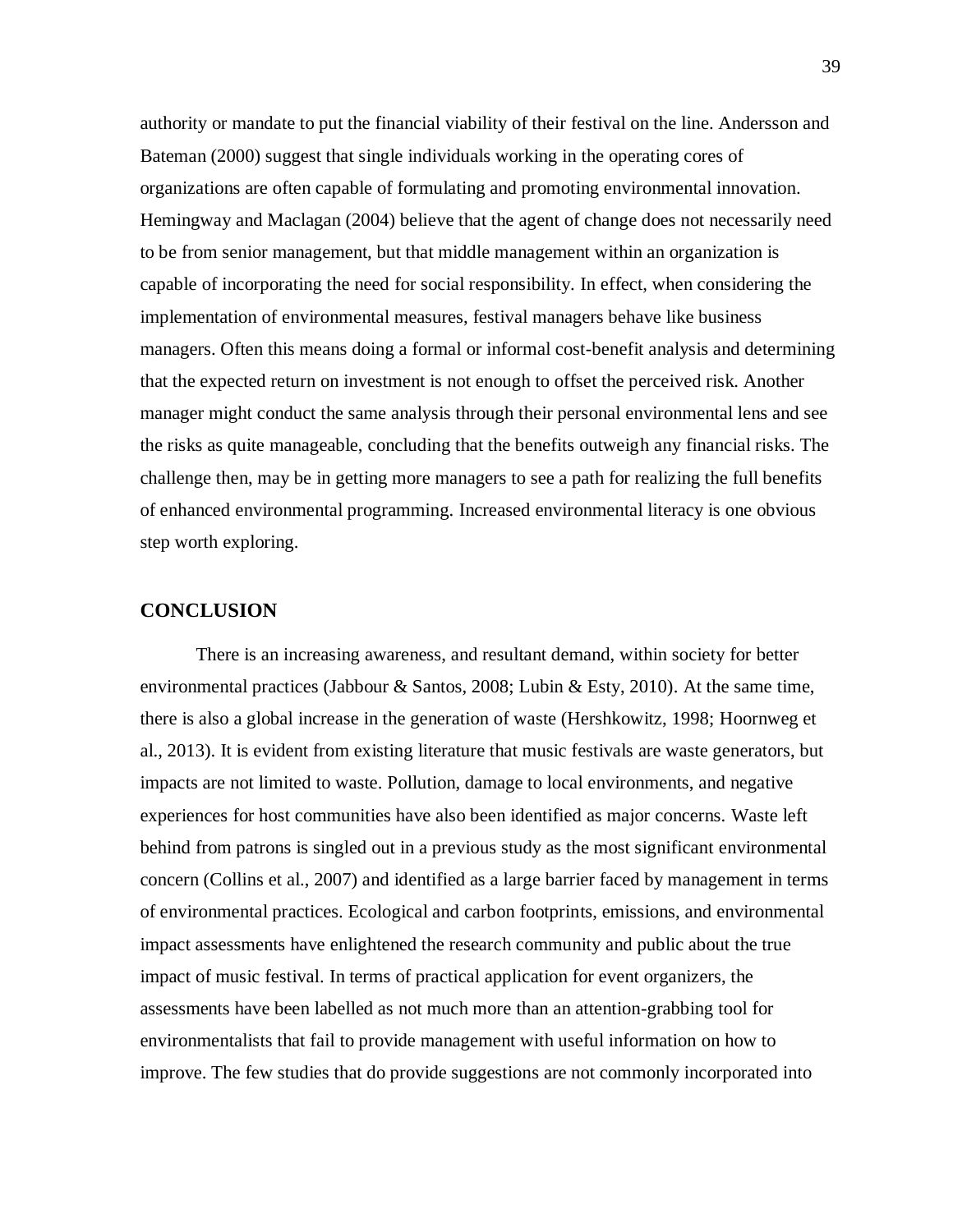festival practices. This leaves a need for the practical "how-to" guides that will bridge the gap between research and practice.

This chapter was able to provide insight into the current practices in British Columbia, revealing that sustainability initiatives vary widely, partially due to the lack of regulation from municipalities or a clear industry standard. A disconnect between management intention and operations is created and sustained through both internal and external barriers. Proper implementation is a major concern for management, and even if it were affordable, suppliers committed to making it happen are difficult to come by. By gaining a stronger understanding of the greening process, we can recognize where rooted issues lay and make lighter work of the task of creating incentives for management. Internal stewardship appears to have the strongest potential for management to take on the task of overcoming environmental challenges, but as indicated these internal decisions are often based on personal values.

As the growth of special events increase and people become more aware of the need for environmentally-friendly festivals, the concern for environmental practices extends beyond the research realm. Given the importance of events to attendees and host destinations, and the influence of festivals as economic drivers and producers of regional identities, it is crucial to develop an understanding of the environmental impacts. To move forward sustainably, it is necessary to uncover the challenges and incentives in which festivals function and identify ways to address these. The intention is that this research within British Columbia will be recognized as beneficial for management, highlighting a festival success story and demonstrating how becoming your own champion within environmental stewardship is the first step. Ultimately, the hope is that this evaluation of festivals within British Columbia will provide a new framework for addressing the challenges of greening events and encourage managers to challenge current assumptions and current barriers, as well as commit to becoming their own agents of innovation.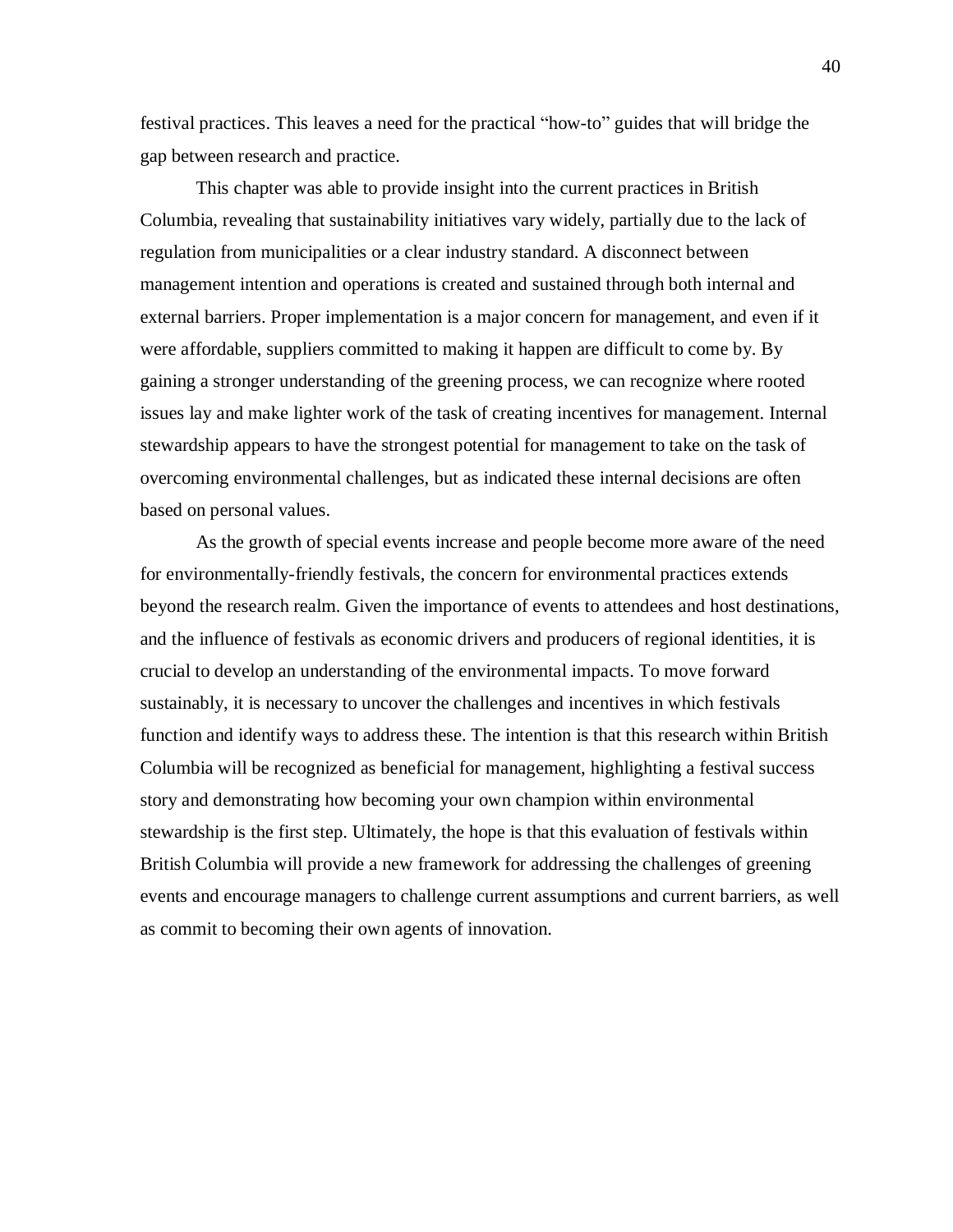#### **LITERATURE CITED**

- Ahmed, F., Moodley, V., Sookrajh, R. (2008). The environmental impacts of beach sport tourism events: A case study of the Mr. Price Pro surfing event, Durban, South Africa. *Africa Insight, 38*(3), 73-85.
- Andersson, L. M., & Bateman, T. S. (2000). Individual environmental initiative: Championing natural environmental issues in US business organizations. *Academy of Management Journal, 43*(4), 548-570.
- Andersson, T. D., & Getz, D. (2008). Stakeholder Management Strategies of Festivals. *Journal of Convention & Event Tourism*, *9*(3), 199-220.
- Andersson, T. D. & Getz, D. (2009). Tourism as a mixed industry: Differences between private, public and not-for-profit festivals. *Tourism Management, 30*(6)*,* 847-856.
- Barber, N. A., Kim, Y. H., & Barth, S. (2014). The importance of recycling to U.S. festival visitors: A preliminary study. *Journal of Hospitality Marketing & Management*, *23*(6), 601-625.
- Brundtland, G. H. (1987). World commission on environment and development. *Environmental policy and law, 14*(1), 26-30.
- Cierjacks, A., Behr, F., & Kowarik, I. (2012). Operational performance indicators for litter management at festivals in semi-natural landscapes. *Ecological Indicators, 13*, 328- 337.
- Cole, C., Osmani, M., Quddus, M., Wheatley, A., & Kay, K. (2014). Towards a zero waste strategy for an English local authority. *Resources, Conservation & Recycling, 89*, 64- 75.
- Collins, A., & Cooper, C., (2017). Measuring and managing the environmental impact of festivals: The contribution of the ecological footprint. *Journal of Sustainable Tourism, 25*(1), 148-162.
- Collins, A., Flynn, A., Munday, M., & Roberts, A. (2007). Assessing the environmental consequences of major sporting events: The 2003/04 FA cup final. *Urban Studies, 44,*  457-476.
- Dávid, L. (2009). Events and tourism: An environmental approach and impact assessment. *Journal of Tourism Challenges and Trends, 2*(2), 101-113.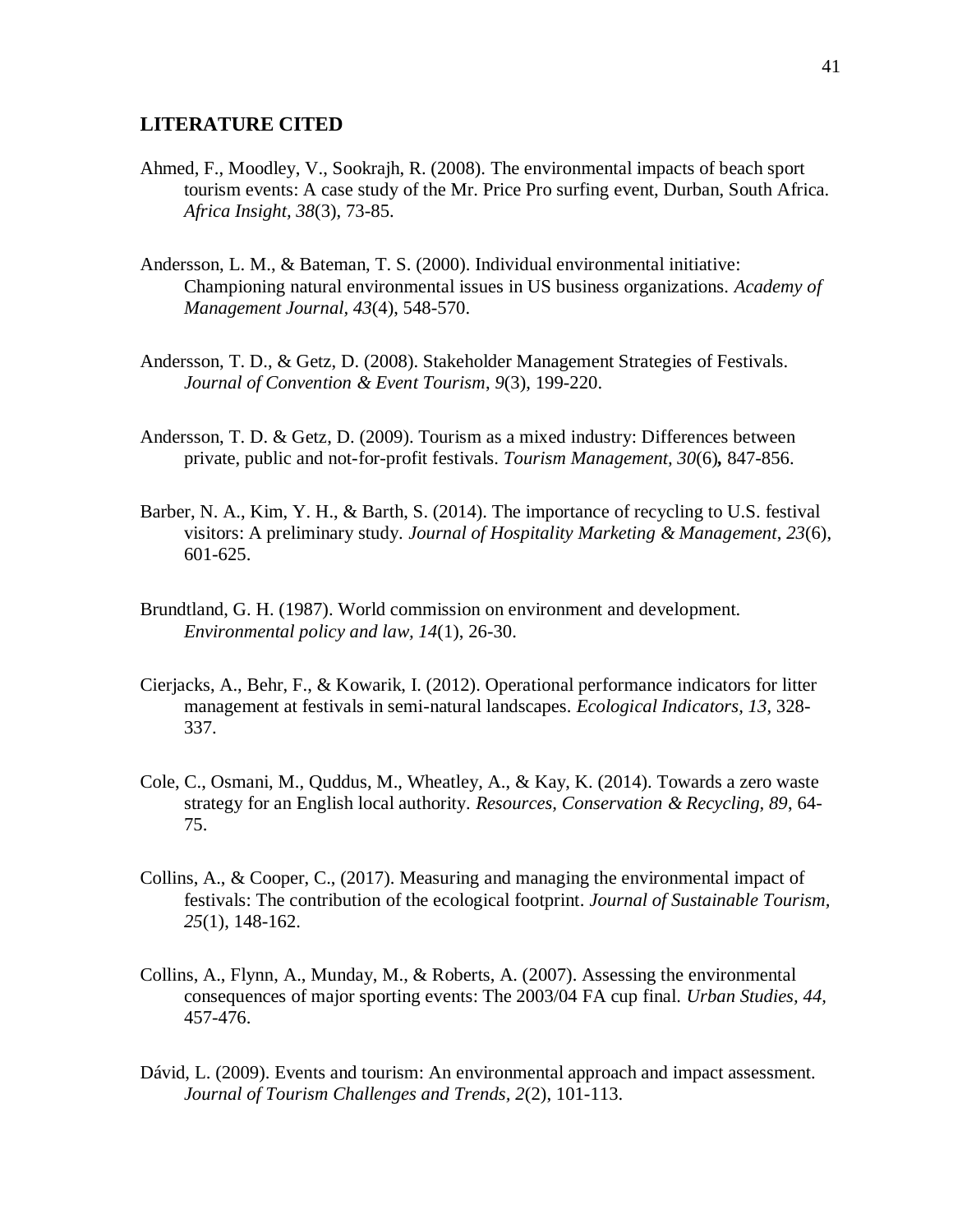- Dutta, T., Kim, K., Uchimiya, M., Kumar, P., Das, S., Bhattacharya, S. S., & Szulejko, J. (2016). Review article: The micro-environmental impact of volatile organic compound emissions from large-scale assemblies of people in a confined space. *Environmental Research, 151*, 304-312.
- Getz, D. (1997). *Event management and event tourism.* New York, NY: Cognizant Communication Corp.
- Getz, D. (2005). *Event management and event tourism.* New York, NY: Cognizant Communication Corp.
- Gibson, C., & Wong, C. (2011). Greening rural festivals: Ecology, sustainability and humannature relations. *Festival places: Revitalising rural Australia*, 92-105.
- Gossling, S., Garrod, B., Aall, C., Hile, J., & Peeters, P. (2011). Food management in tourism: Reducing tourism's carbon 'footprint'. *Tourism Management, 32,* 534-543.
- Gunn, C. A. (1994). *Emergence of effective tourism planning and development.* In A. V. Seaton (Ed.), Tourism: The State of the Art, 10-19. Chichester: John Wiley and Sons.

Green Festivals. (2015). A guide to green festivals. Retrieved from: http://greenfestivals.ca/.

- Hemingway, C. A., & Maclagan, P. W. (2004). Managers' personal values as driers of corporate social responsibility. *Journal of Business Ethics, 50*(1), 33-44.
- Henderson, J. C. (2007). Corporate social responsibility and tourism: Hotel companies in Phuket, Thailand, after the Indian ocean tsunami. *International Journal of Hospitality Management, 26*(1), 228-239.

Hershkowitz, A. (1998). In defense of recycling. *Social Research*, 141-218.

Hesmondhalgh, D. (2007). The cultural industries (2<sup>nd</sup> ed.). Los Angeles, CA; London: Sage.

Hoornweg, D., Bhada-Tata, P., & Kennedy, C. (2013). Environment: Waste production must peak this century. *Nature News*, *502*(7473), 615.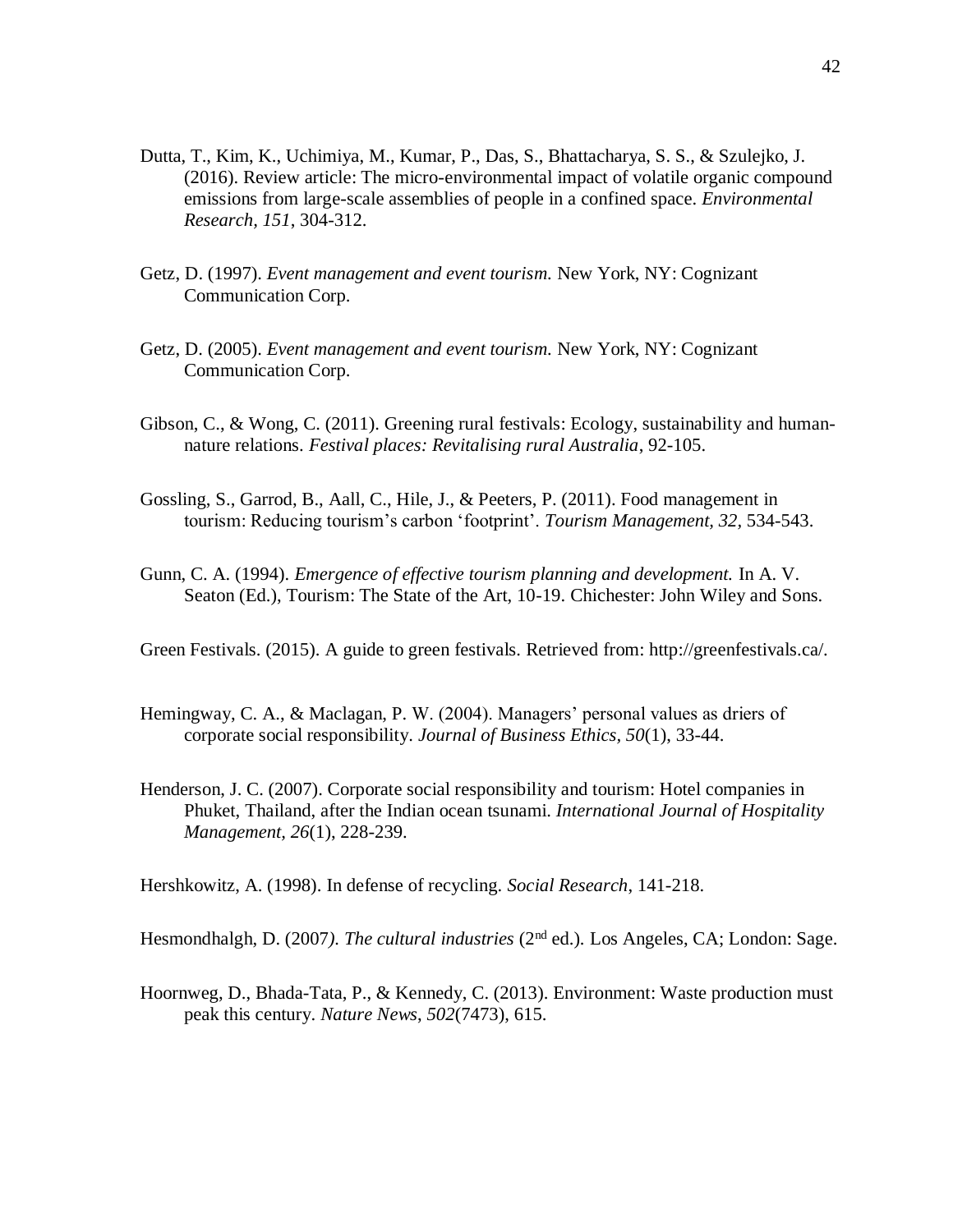- Hottle, T.A., Bilec, M.M., Brown, N. R., & Landis, A. E. (2015). Toward zero waste: Composting and recycling for sustainable venue based events. *Waste Management, 38,* 86-94.
- Horng, J., Hu, M., Teng, C., Hsiao, H., Tsai, C., & Liu, C. (2014). How the introduction of concepts of energy saving and carbon reduction (ESCR) can affect festival visitors' behavioural intentions: An investigation using a structural model. *Journal of Sustainable Tourism 22*(8), 1216-1235.
- Huang, C., Lee, C., Yeh, J. C., & Hsiao, J. P. (2014). Estimating congestion costs and segmenting motivations for recreational festivals. *Asia Pacific Journal of Tourism Research, 19*(5), 558-578.
- International Organization for Standardization. (2012). ISO 20121 Sustainable events. Retrieved from: https://www.iso.org/iso-20121-sustainable-events.html.
- Jabbour, C. J. C., & Santos, F. C. A. (2008). The central role of human resource management in the search for sustainable organizations. *International Journal of Human Resource Management, 19*(12), 2133-2154.
- Jenkins, H. (2006). Small business champions for corporate social responsibility. *Journal of Business Ethics, 67*, 241-256.
- Laing, J., & Frost, W. (2010). How green was my festival: Exploring challenges and opportunities associated with staging green events. *International Journal of Hospitality Management*, *29*(2), 261-267.
- Lee, Y. (2016). Impact of government policy and environment quality on visitor loyalty to Taiwan music festivals: Moderating effects of revisit season and occupation type. *Tourism Management, 53,* 187-196.
- Lubin, D. A., & Esty, D. C. (2010). The sustainability imperative. *Harvard Business Review, 88*(5), 42-50.
- Mair, J., & Jago, L. (2010). The development of a conceptual model of greening in the business events tourism sector. *Journal of Sustainable Tourism, 18* (1), 77-94.
- Mair, J., & Laing, J. (2012). The greening of music festivals: Motivations, barriers and outcomes. applying the Mair and Jago model. *Journal of Sustainable Tourism, 20(*5), 683-700.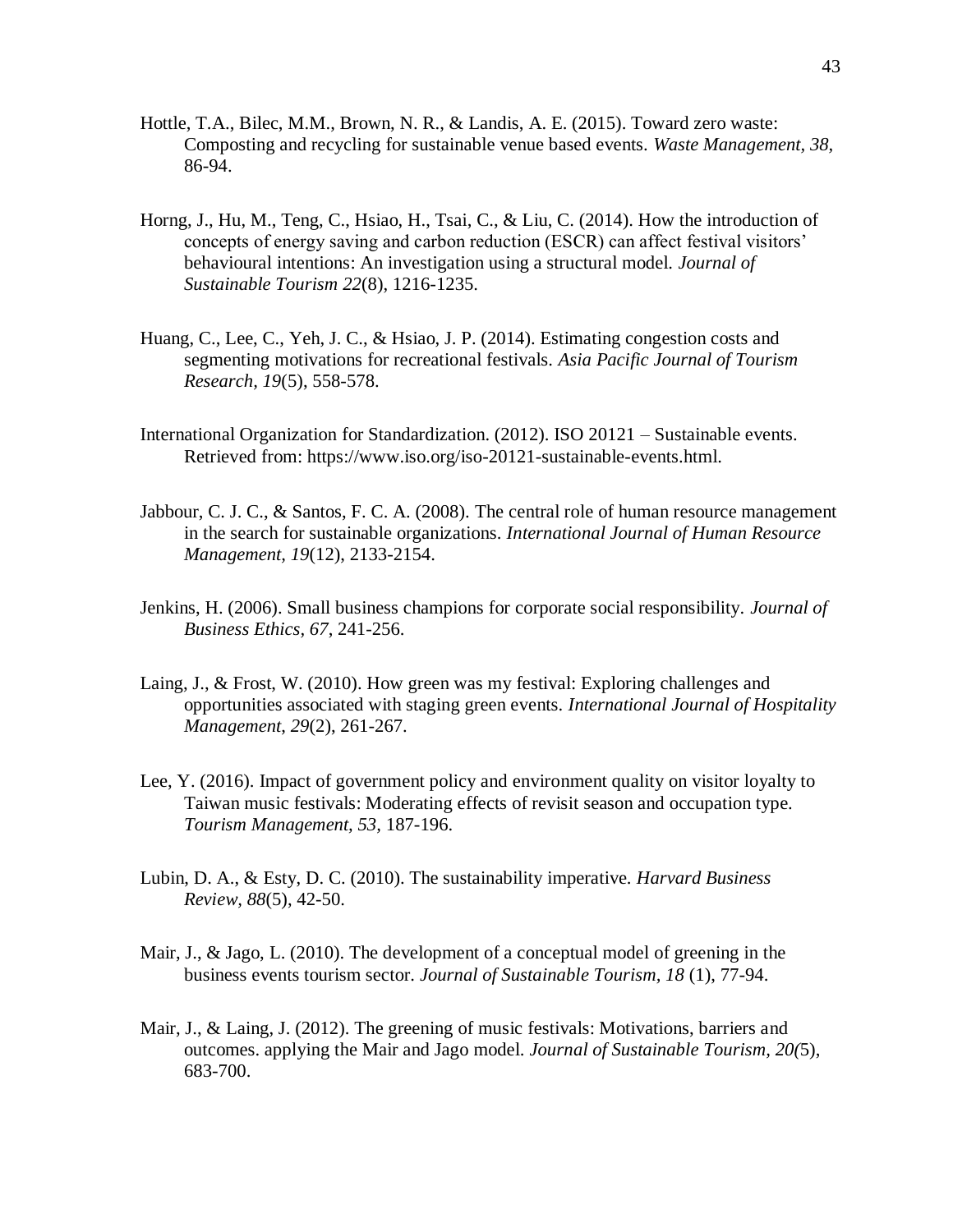- Martinho, G., Gomes, A., Ramos, M., Santos, P., Gonçavles, G., Fonseca, M., & Pires, A. (2017). Solid waste prevention and management at green festivals: A case study of the Andanças festival, Portugal. *Waste Management,* 10-18.
- Mitchell, M., Curtis, A., & Davidson, P. (2008). Evaluating the process of triple bottom line reporting: Increasing the potential for change. *Local Environment, 13*(2), 67-80.
- O'Rourke, S., Irwin, D., & Straker, J. (2011). Dancing to sustainable tunes: An exploration of music festivals and sustainable practices in Aotearoa. *Annals of Leisure Research, 14*(4), 341-354.
- Stone, C. (2008). The British pop music festival phenomenon. In J. Ali-Knight, M. Robertson, A. Fyall, & A. Ladkin (Eds.). *International perspectives of festivals and events: Paradigms of analysis* (p. 205-224). London, England: Elsevier.
- Toniolo, S., Mazzi, A., Fedele, A., Aguiari, F., & Scipioni, A. (2017). Life cycle assessment to support the quantification of the environmental impacts of an event. *Environmental Impact Assessment Review, 63*, 12-22.
- Tzschentke, N., Kirk, D., & Lynch, P. A. (2004). Reasons for going green in serviced accommodation establishments. International *Journal of Contemporary Hospitality Management, 16*(2), 116-124.
- Van der Wagen, L. (2007). *Event management for tourism, cultural, business, and sporting events.* French Forests, NSW: Pearson Education AU.

Waddell, R. (2013). The festival gamble. *Billboard, 125*(10), 14-15.

- Warnick, R. B., Bojanic, D. C., & Cartier, E. (2017). A comparison of economic impact measurement techniques for a tourism special event. *Journal of Travel Research, 56*(5), 578.
- Wong, I. A., Wan, Y. P., & Qi, S. (2015). Green events, value perceptions, and the role of consumer involvement in festival design and performance. *Journal of Sustainable Tourism*, *23*(2), 294-315.
- Yolal, M., Gursoy, D., Uysal, M., Kim, H., & Karacaoğlu, S. (2016). Impacts of festivals and events on residents' well-being. *Annals of Tourism Research, 61*, 1-18.
- Zaman, A. U. (2014). Identification of key assessment indicators of the zero waste management systems. *Ecological Indicators, 36*, 682-693.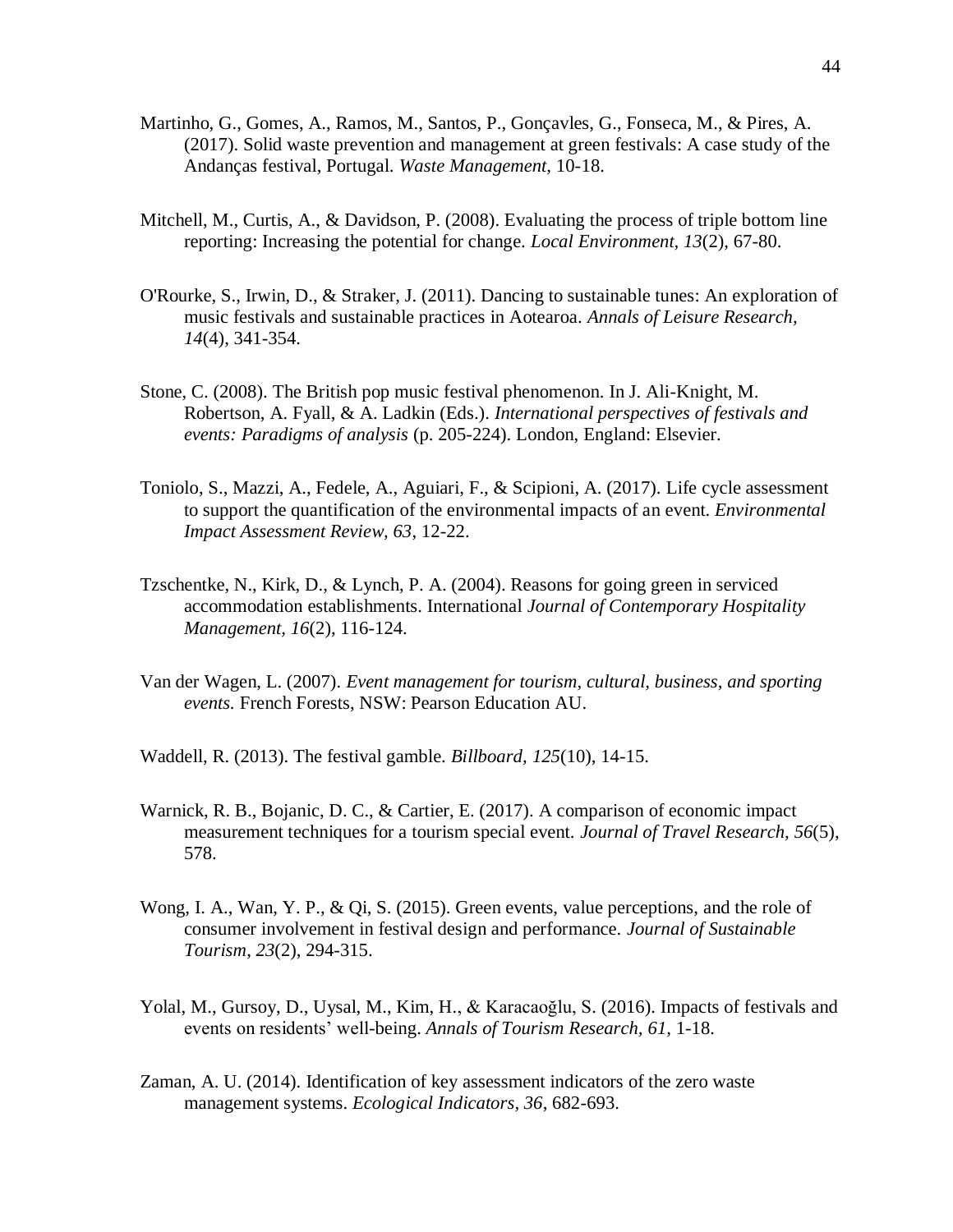Zelenika, I., Moreau, T., & Zhao, J. (2018). Toward zero waste events: Reducing contamination in waste streams with volunteer assistance. *Waste Management,* (article in press).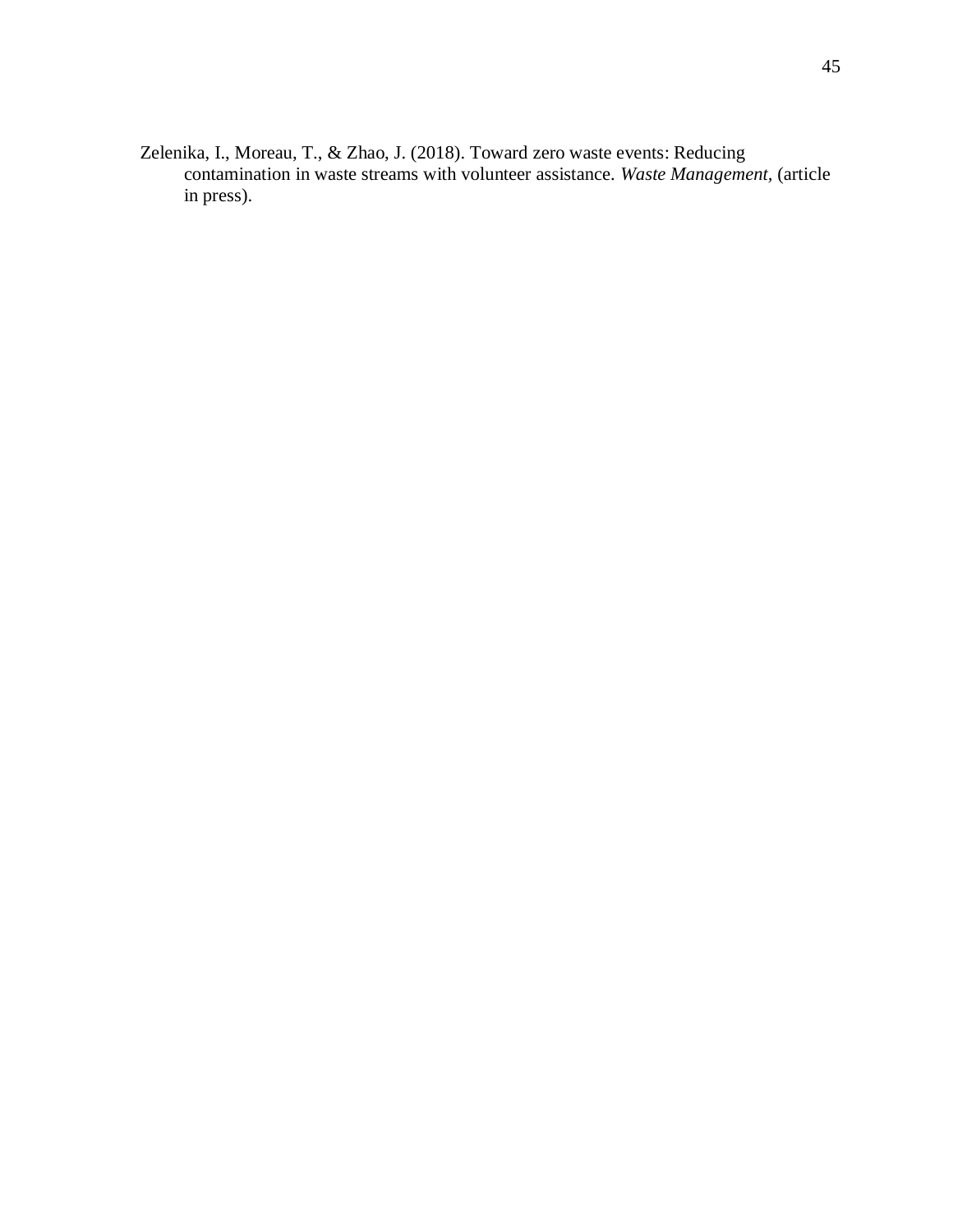# Chapter Three.

# The Role of Stakeholders in Shifting Environmental Practices

Research suggests that festivals have the potential to become effective change agents for environmentalism by delivering strong educational messages to their audience through signage, performances, and interactive sessions (O'Rourke et al., 2011). Despite this, operational barriers such as financial constraints, the lack of suppliers or supplies, and the minimal amount of control over patron behavior are preventing them from becoming leaders in environmental programming. In addition, the personal values of festival managers are considered to be the core motivator in overcoming barriers to environmentalism. However, managers are not the sole decision makers within festival environments. Festivals managers have to answer to hundreds of stakeholders who all hold some form of power. These stakeholders can include a board of directors, sponsorship contracts, or partners due to resource dependency. There is an abundance of literature that focuses on stakeholder relationships of music festivals and how these can best be managed (Andersson & Getz, 2008; Getz & Andersson, 2010; Karlsen & Nordström, 2008; Ooi & Pendersen, 2010; Turkulainen et al., 2016). The main themes of this research are improving economic sustainability by enhancing stakeholder management and urging organizers to create relationships that will foster financial sustainability. Research suggests evaluating primary versus secondary stakeholders, helping managers to identify key partnerships (Freeman, 1984; Todd et al., 2017). The findings also acknowledge that stakeholders of festivals are often both voluntary and involuntary, as community businesses, law enforcement, and local residents will feel both the positive and negative impacts of the event, regardless of their preferences (Turkulainen et al., 2016). This literature provides a solid foundation for the importance of including and communicating with stakeholders for the economic sustainability of music festivals; however, environmental sustainability is regularly overlooked. Equally important to note is the lack of research which showcases the opinions of patrons when studying the environmental impacts and practices (Laing  $\&$  Frost, 2010). This is a surprising gap in the research as patrons are continuously identified as the most significant stakeholder (Andersson  $\&$  Getz, 2009). The analyses in this chapter considers how stakeholders may impact the ability of organizers to improve environmental practices.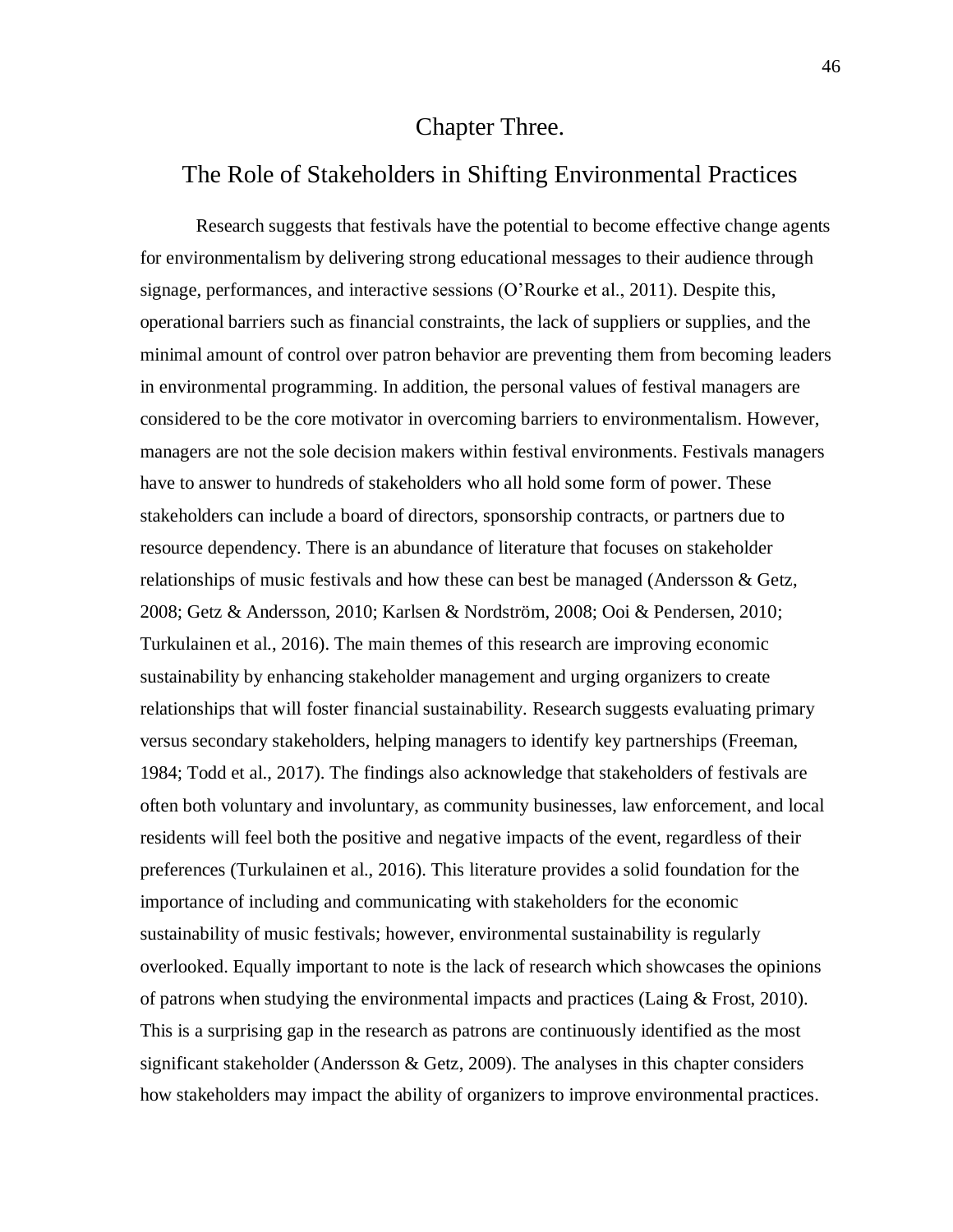The findings provide new incentives based on the survey results of patrons' beliefs. The challenges of music festivals are much more than operational. This research demonstrates that a high level of engagement with key stakeholders is required to foster economic, cultural, and environmental sustainability.

### **THE COMPLEXITY OF STAKEHOLDER RELATIONSHIPS**

The creation, staging, and execution of music festivals requires numerous partnerships, interest from consumers, and support from the local community. Consequently, key partnerships required for the economic success and sustainability of festivals have become a common research theme in scholarly studies in management (Karlsen  $\&$ Nordstrom, 2008; Getz & Andersson, 2010; Luonila & Johansson, 2016). Freeman (1984) introduced stakeholder theory as a way to gain insight into the roles and influence of partnerships. Freeman lists stakeholders as owners, consumer advocates, customers, competitors, media, employees, special interest groups, environmentalists, suppliers, government, and local community organizations. A study by Getz, Andersson, and Larson (2007) specifies the stakeholder groups of music festivals as co-producers, facilitators, allies and collaborators, regulators, suppliers, venue, audience and the individuals impacted voluntarily or involuntarily. This extensive list of individuals and organizations for festival management to maintain relationships with is further convoluted by the complexity behind individual stakeholders, who may identify in multiple groups, and whose influence and lifecycle will shift with the festival (Todd et al., 2017). It is imperative that management understands how to direct these dynamic multi-organizational partnerships (Lampel et al., 2000). Managers must be cognizant of who their stakeholders are, how they can influence the event, and what management strategies to apply, as not all stakeholders are equal in terms of their ability to harm, impede, or help festival organizers (Getz & Andersson, 2010). Each stakeholder relationship plays a significant role in the success of festivals, but it is essential to recognize that each festival also affects and is affected by both voluntary and involuntary stakeholders (Larson, 2011). Collaboration is essential, but navigating these relationships and ensuring every partner is content requires a great deal of time and energy on behalf of management. Forming bonds with the appropriate stakeholders can create all the difference in planning, guaranteed funds, preservation of culture, and even enablement of environmental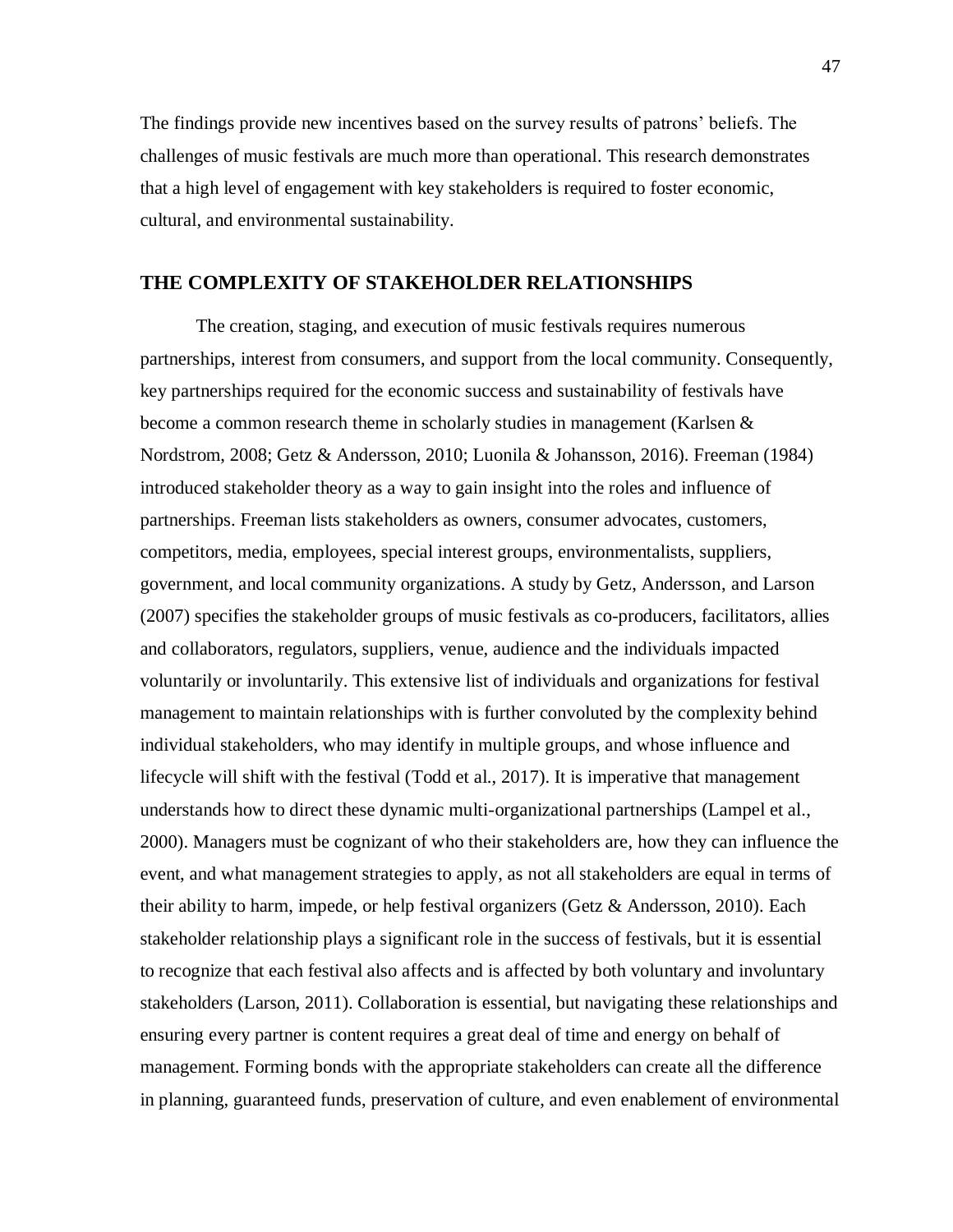sustainability. This can be a challenging task, particularly within cultural projects such as festivals (Turkulainen et al., 2016). The festivals in this study also face difficult navigations of complex partnerships. Even so, each claims to have developed solid working relationships throughout the years.

Consulting directly with the host community is a crucial aspect in festival design (Ooi & Pedersen, 2010). Festivals require support from the community to gain access to site properties and develop a strong sense of culture through community involvement. The relationships are reciprocal as host municipalities often also seek opportunities to develop artistic culture within their own community (Karlsen & Nordstrom, 2008; Getz et al., 2007; de Grosbois, 2009). The festivals require this support in order to survive, and the community benefits from the revenue brought in by the festival. One festival in this study felt a need to secure a new location, in part because they needed a larger physical space, but also because there were noise complaints from community members who were not supportive of the festival. Manager Graham (2017) talked about how the move to a new location after failing to receive full support at their previous site ended up being a positive experience:

It was definitely the best thing that could happen for us. Because the land was getting too hectic and small. The traffic on the road was getting busy and although 99 percent of the people that lived in that valley were really supportive of us it just did not feel good being somewhere where there was not 100 percent support.

While the manager did not conduct quantitative research to gain these percentages, she is illustrating a broader point that she is striving for complete community support. In this situation, the new location was very welcoming, as the city was looking for new revenue after experiencing the loss of a festival that did not have full community support. She explains:

Well...because... it's an interesting scenario because that site was used for a festival for years and years and it grew so large that it ended up kind of…too large. So then there was nothing for four or five years on that site and I think the city really recognized at that point what the economic impact had been of the previous festival and so when we came…it was welcomed because it is a small town and they need different revenue streams (Graham, 2017).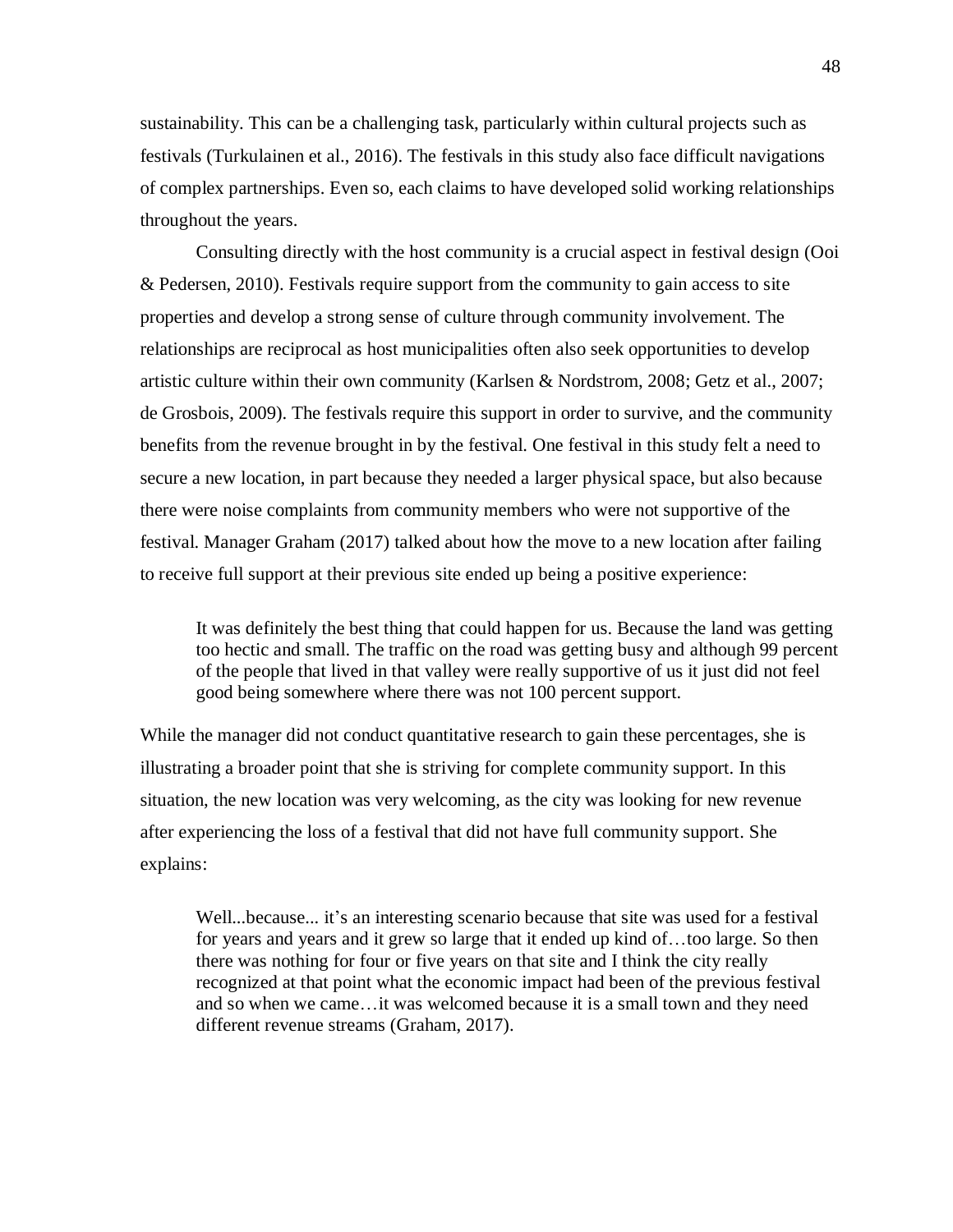It has been argued that there is a pressing need to develop more innovative and imaginative approaches to regional development (Hutton, 2002), and further research has identified recreation and tourism as an opportunity to do so (Nelson et al., 2011). Community support is needed from more than just residents. Permit applications are a requirement within the industry, such as liquor licensing, grey water, parking, and fire safety. This means that all three festivals deal directly with their local municipality during the planning stages. Ensuring political support was another factor expressed by at least one manager:

If you do not have the community behind you it is a horrible, horrible uphill battle. So you have to have the political powers. You have to have council behind you. You have to have the mayor and all of those things. The chamber of commerce... all of those people are so very important and it goes up from there. You got to have the government, the provincial government, you have got to have them in place (Dean, 2017).

The list within the community stakeholder group grows further, as the majority of volunteers, who are also attendees, come directly from the host community. Volunteers are crucial for festival operations, particularly for not-for-profits. For a not-for-profit, the majority of festival functions, such as beer gardens and the environmental programming, is run solely by volunteers. Rockin' River's manager speaks to the importance of volunteers to the general success of his festival:

And then what you really need to have is you need to have a wonderful volunteer group to pull from. So… you got to have… those are integral to running anything. And of course your organization, your staff, all of those (Dean, 2017).

A festival must maintain solid relationships with volunteers. Ultimately, it is the volunteers who allow festivals to expand the diversity and quantity of their services without creating budgetary constraints (Bachman et al., 2014; Cnaan & Goldberg-Glen, 1991). A study by Catano, Pond, and Kelloway (2001) has shown that the setting and environment of a festival are the main contributing factors behind volunteer commitment. Yasel, the green team manager at Bass Coast, has volunteers that work directly under her as her environmental crew. She speaks to how important it is to show appreciation to volunteers:

Honestly we just really appreciate our volunteers….me personally…I just try to always be grateful for their help and treat them kindly and just express my gratitude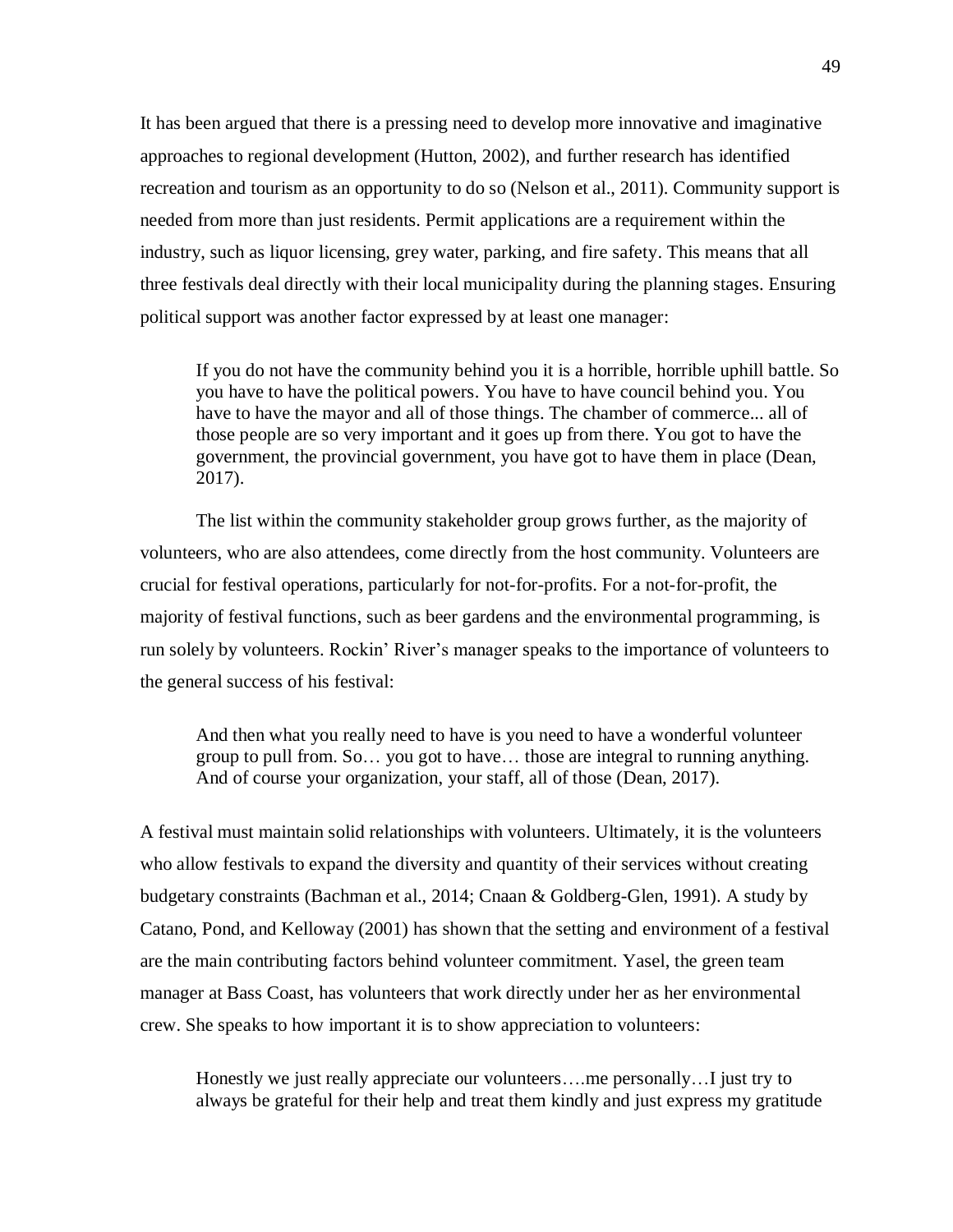for their help. And also we try to encourage… like it is work but it's also… you're there to have a good time. So honestly I really don't have to do much…most of it is just the volunteers. They are so stoked to be there. They are so stoked to help out and most of the green team volunteers will be thanked by people. For example, the attendees will thank them for doing such an amazing job. So it's like while they are working they are receiving so much gratitude from everyone around them (Yasel, 2017).

A volunteer's intent to return is influenced by their experience at the festival, and there is a higher chance of satisfaction and return rate among volunteers when the festival image is congruent with the self-image of festival volunteers (Bachman et al., 2016).

Business relationships within music festivals can take many forms, and there are hundreds of partnerships to maintain. These include sound companies, staging, artists, fencing, plumbing, electrical, and vending to name a few. Gonella (2017) speaks to the volume of vendor business alone that is required to meet festival needs:

I mean the whole site and the whole event is just basically a big opportunity for infrastructure to show up as well as suppliers. I mean you got to have suppliers coming in… at least 35 in food vendors and that is not including the artisan market. There's another 40 in the artisan market. That is almost a hundred businesses just right there.

As expected, management of these relationships takes numerous staff members, and managers must trust in their staff to create and maintain partnerships that are beneficial for both the festival and the business. When asked about how management decides with whom to make partnerships with, answers varied slightly. The Roots and Blues manager speaks to how even placement of food vendors is a fundamental component to maintain a solid relationship:

Right… she (*office administrator*) is going to have two pizzas, two coffees, two lemonade stands, two of these, four of these… kind of so we can blend it all on site. I mean we might have four hot dog stands but they're all on four key points away from each other on site. Because it is not serving those vendors. We have to protect the vendor's investment to stay. Right? So if you come on… you are a hot dog vendor for example you are not going to be pleased to have two other ones right next to you (Gonella, 2017).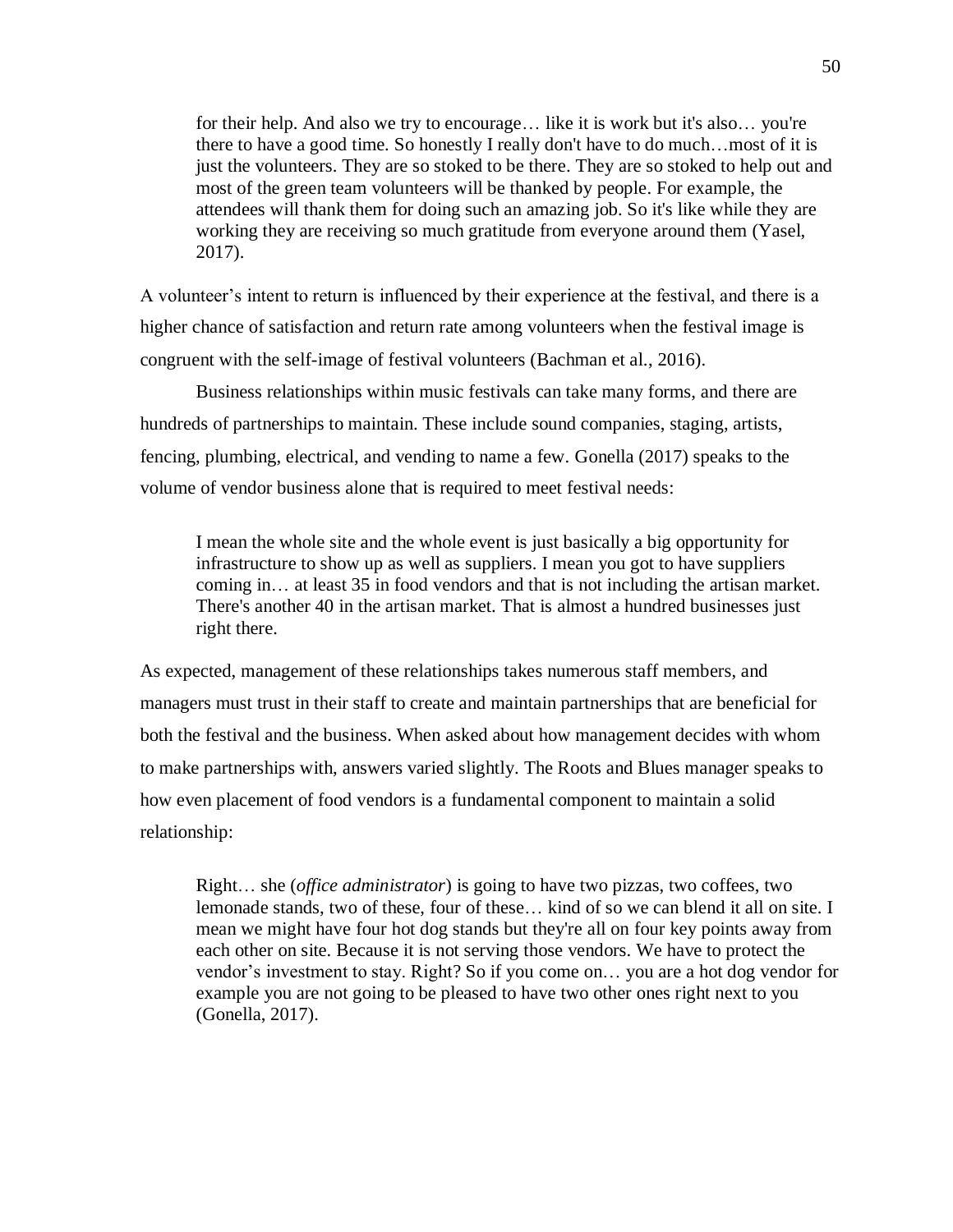In addition to this reference above from Gonella, Graham also mentions the importance of not creating competition among suppliers, but also touches on the significance of ensuring that partnerships match or reflect well with the values of the festival:

And we approach the food vending kind of like curating the art instillations or the artisan vending. Like we have a manager who actually is… well we have the food vending manager Steve. He vends at a ton of different festivals and he is very experienced and knows most of the people that would be applying and so he is able to sort of curate who we accept to be fitting with our values. And also to provide a really good cross section of food so they are not competing with each other and all of those things. He is great at all of that (Graham, 2017).

Sponsorship is the most common form of funding within music festivals (Andersson et al., 2013) and it has a strong impact on management decisions due to contract stipulations and requirements. Gaining sponsorship can also be tricky for management. Gonella (2017) explains how sponsorship works for his festival, and how profit numbers play a big role in whether or not he can gain investors:

Because they are underfunded (*sponsors*). They have to select. They have to save us (*from financial peril)*, or help us get started. They have to focus. And it is not criticism. Do not take it from me as criticism. It is just that they are underfunded themselves and we will never have the funding we want because we are in the arts… that is never going to be sustained. That will never be sustained. And that is our problem, right? So… that is why we stick to an average over the last twelve years for attendance… that is where our budget is set to now. Take out the high, take out the low and you have an average. And that is where we try to set our budget. Even though we had a great year last year we still came into this year with the same budget that we had the previous year.

Sponsors also have limited funds and must allocate their funds carefully, choosing to fund an organization that is truly in need. This places organizers of Roots and Blues in a difficult position: if the festival progresses too quickly and presents a larger budget, sponsors may decide the funds could be allocated to somewhere of better use. He also explains how contracts with sponsors can actually limit new opportunities:

And I was stuck last year… I wanted to do this last year (*create new partnerships*). But I did not do it because we have an exclusive deal that I did not want to break. Because of the financial year we had for the previous two years I did not feel like I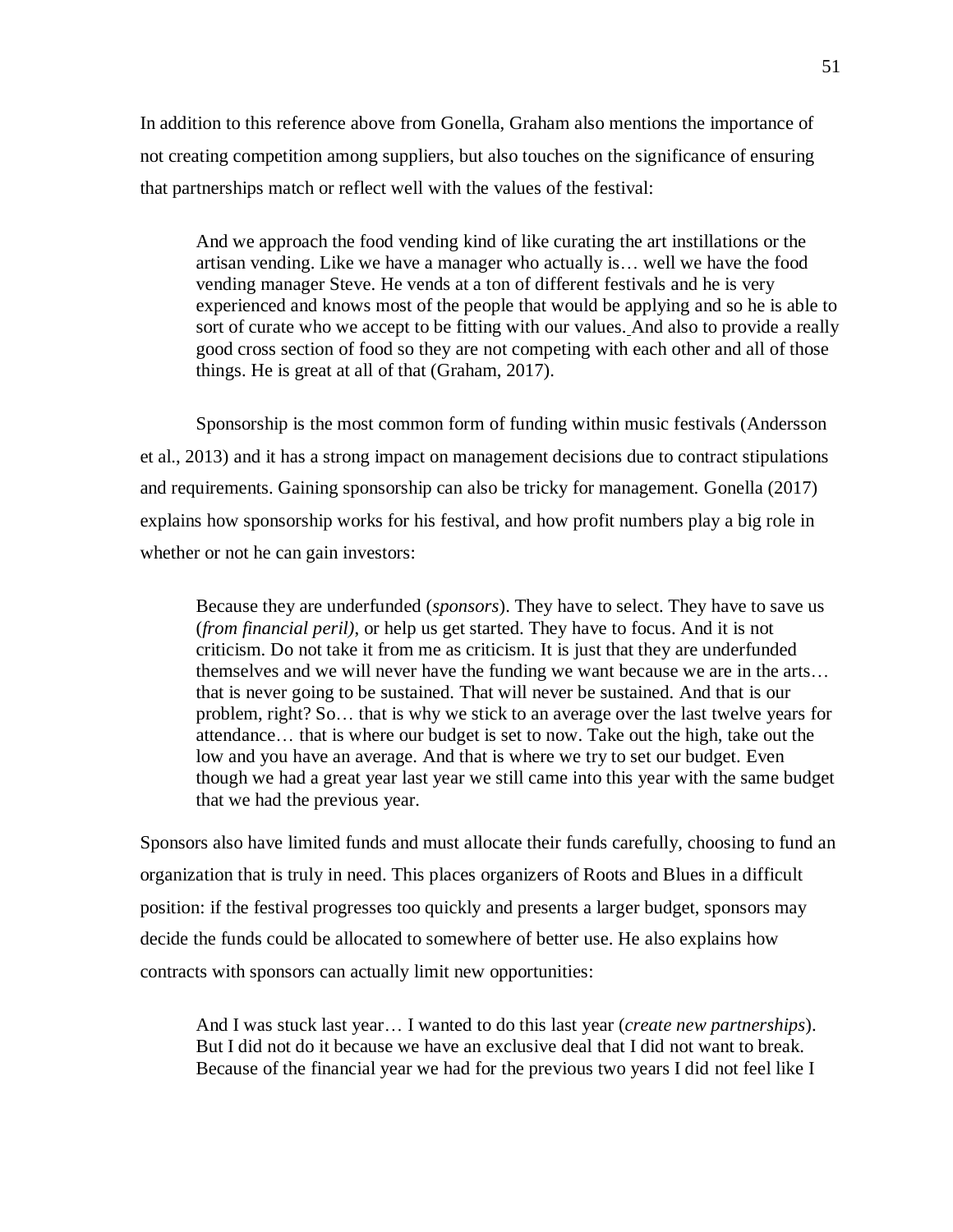could gamble on both deals. This year we have more chips, make more crazy decisions that I think are better for us (Gonella, 2017).

A study by Getz and Andersson (2010) found that festival reliance on sponsors varied quite broadly, but research did indicate a pattern of dependency on sponsors for festivals of a private, for-profit orientation or not-for-profit festivals whose mission is either comprised or strengthened by corporate involvement. While the study by Getz and Andersson (2010) was carried out through Sweden, Norway, Scotland, and Australia, the authors did note that sponsorship was believed to be a more common source of revenue in some countries, particularly the United States. Stakeholders are commonly classified based on the festival's level of dependence (Getz & Andersson, 2010). Rockin' River's manager briefly speaks to the order of stakeholders but in regards to the ability to create a festival to begin with:

I mean there is… of course it starts with the company deciding what the group of investors or whatever saying "okay we feel that the audience is going to enjoy this or we need this in the community" so I think the stakeholders are the first and foremost the investors that come… or they're the first ones… not foremost… but the first ones are the investors that come up and decide that they're going to plan it. They're going to do it and then the people who run the festival… and then I think you've got the community (Dean, 2017).

Dean classifies investors as one of the first stakeholders, followed by staff and the community. It was clear throughout his interview that collaboration and support was critical to the festival. This suggests that the orientation, goals, and values of the festivals are crucial components used by festival managers to prioritize stakeholders.

Maintaining communication with stakeholders is crucial, and personal communication, either face to face or through messaging, is thought to be the most successful mode (Turkulainen et al., 2016). The Rockin' River manager speaks about the importance of maintaining communication with all stakeholders:

You know so, when we first went there we started out that way and we have tried to maintain that as good as we can to have a very open dialogue with all of them. Because I think it is vital. If somebody is sitting there and you do not talk to them for six months and they were mad at you because something went wrong at the last meeting or last event, they have six months to brew on it. Whereas if your meeting on a regular basis and you have open dialogue, like all of these people have my personal phone number and are able, if they have an issue or a question, they feel free to give me a call. And that has been a tremendous thing for me (Dean, 2017).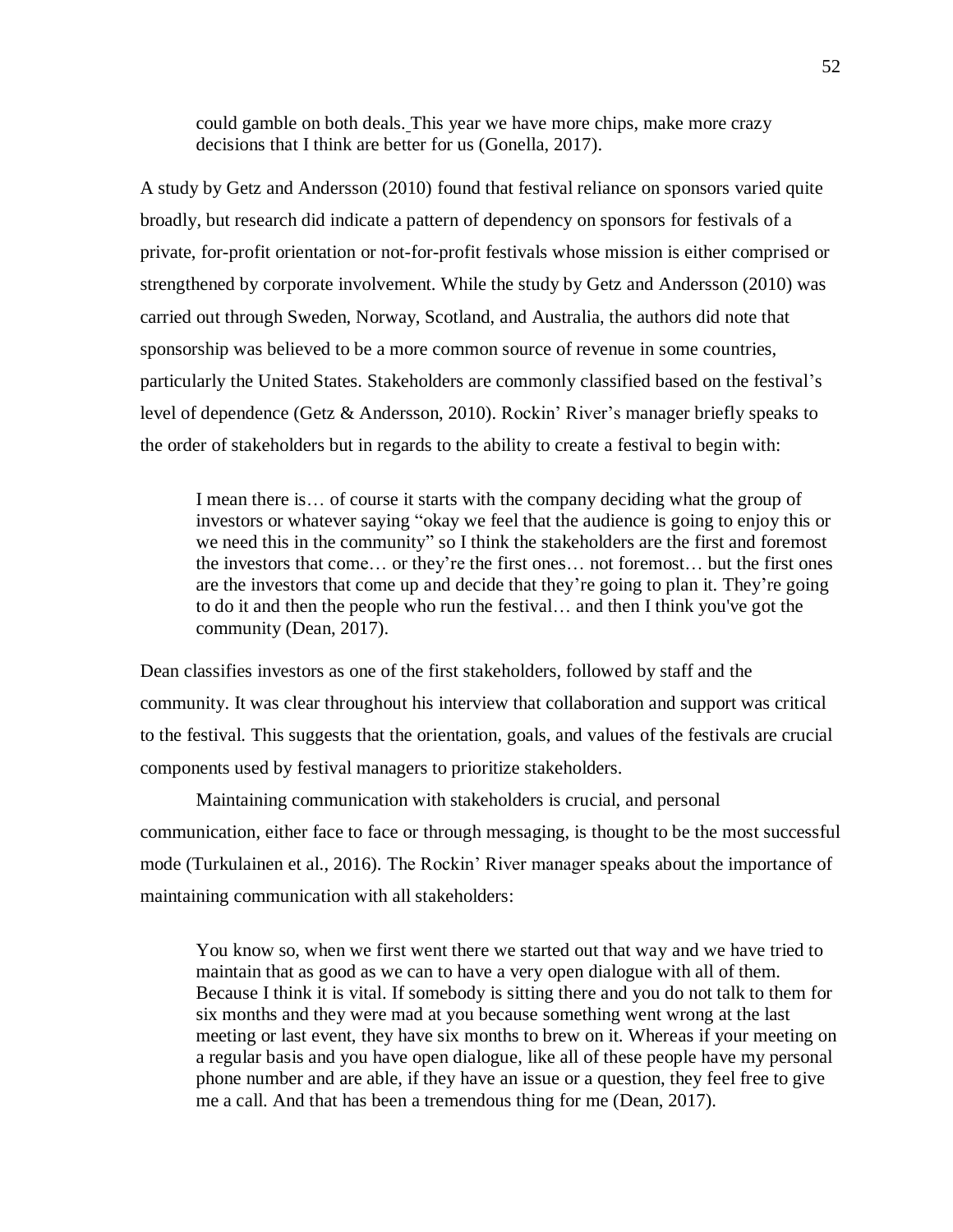Turkulainen, Aaltonen and Lohikoski (2016) recognize that the management of stakeholders within festivals can be a greater challenge because communication must be maintained over the projects extensive lifecycle. It is thought to be additionally difficult due to the unpredictability and ambiguity of experiential goods in cultural projects such as music festivals (Pan & Huan, 2013).

It is clear that stakeholder management is not as simple as one might first assume. To create and sustain partnerships requires significant time and thought on behalf of managers. What should be noted here is that the majority of the partnerships are created and navigated with sustainability in mind, particularly economic and social. The three pillars of sustainability are generally understood by many scholars to be economic, socio-cultural, and environmental (Getz & Andersson, 2008; Mair & Laing, 2012; Quinn, 2006) but studies often fail to stress the importance and impact that stakeholders can have on environmental practices. Managers are keen to form partnerships that will benefit their festival financially and are quick to turn down partnerships that do not reflect the culture of their festival. Conversely, many fail to take into account how the partnerships they create affects their environmental practices. Managers understand that change is not always simply operational. Partners, shareholders, and sponsors need to be on board and communicated with when any substantive change is being contemplated. In this sense, it seems inconceivable not to acknowledge that environmental programs, as the third pillar of sustainability, could be more successful if supported by stakeholders. The most significant stakeholder, holding the utmost potential to initiate this change, is the patron.

### **THE CONSUMPTION PATTERNS OF PATRONS**

Music festivals are becoming more popular worldwide, prompting extensive research on the consumption patterns of patrons in regards to their experience and motivations to attend in order to improve attendance and generate economic gain within communities (Blesic et al., 2014; Hudson et al., 2015; Leenders, 2010; Pegg & Patterson, 2010). Although festivals rely on collaboration and support from businesses and communities, the patron is the most crucial stakeholder, particularly in regards to not-for-profit and private festivals (Andersson  $\&$  Getz, 2009). They are also the group that has the greatest potential to drive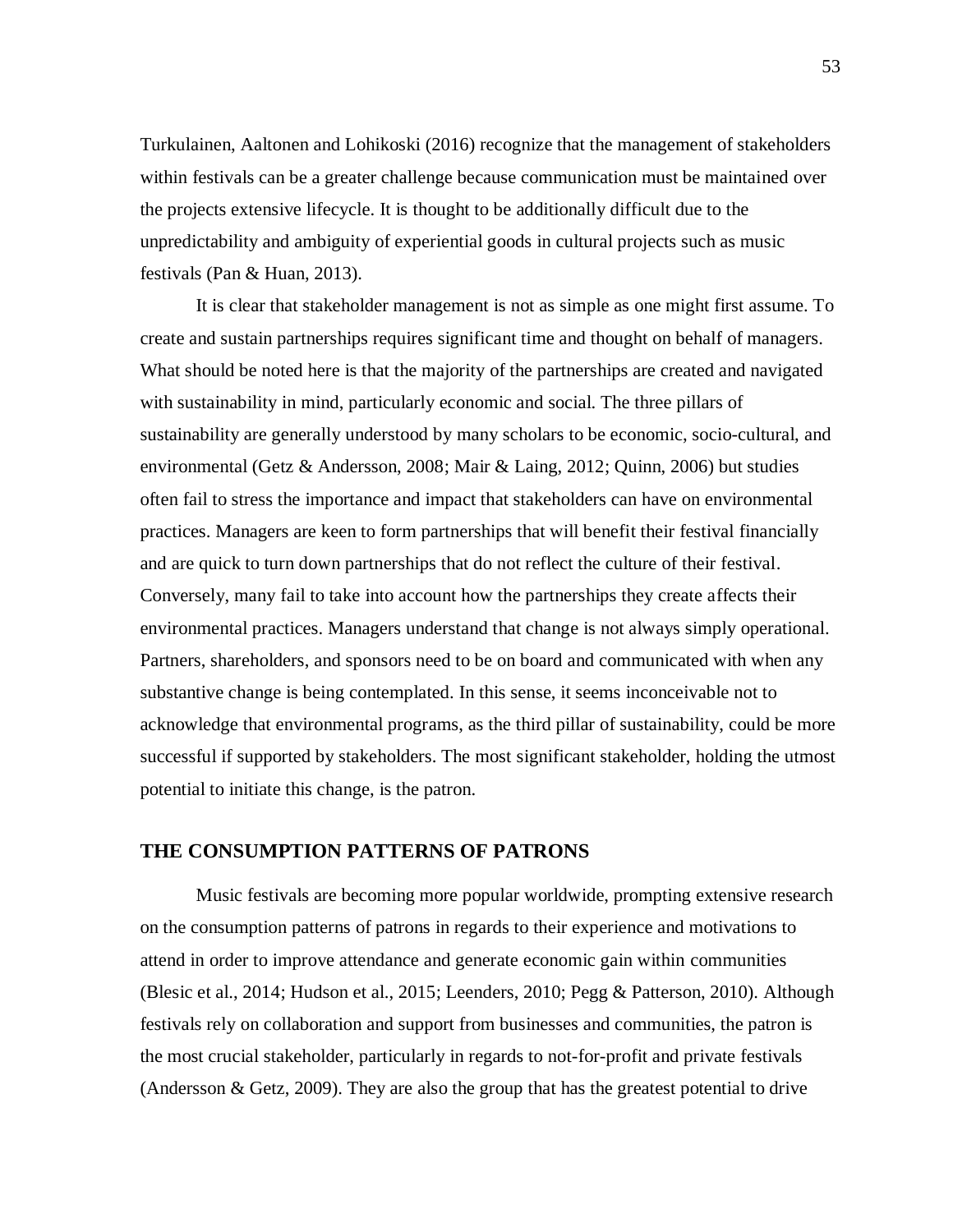change, as their perceptions and values are vital knowledge for managers, particularly to create effective marketing strategies (Andersson & Lundenberg, 2013; Smith & Costello, 2009). Developing loyalty with patrons is a significant part of stakeholder navigation that festival managers have learnt to manage well. This building of trust with consumers is predicated on the belief that the festival will deliver a unique experience, worthy artistic lineups, food, safety, and cleanliness. Post-festival surveys are a common way for managers to capture patron opinions in search of feedback to consistently improve (Getz, 1991). The surveys in this research differed from the usual context in that the focus was on the environmental impacts of festivals and how this influences patron decisions when deciding which festival to attend.

These surveys were conducted in person by the researcher and an assistant during festival hours. The surveys were completely voluntary and anonymous, with no personal identifiers attached to any of the results. Respondents could withdraw from the survey at any point without consequences. In total, there were 613 respondents, with an average of over 200 per festival. There were more male respondents at Bass Coast and Rockin' River, with slightly more female respondents for Roots and Blues (see Figure 3.1). Age distribution varied at each festival, with younger audiences attending Bass Coast and Rockin' River, while a wider age range was present at Roots and Blues (see Figure 3.2). Taken together, the majority of respondents were from British Columbia, followed by Alberta with few non-Canadian residencies (see Figure 3.3).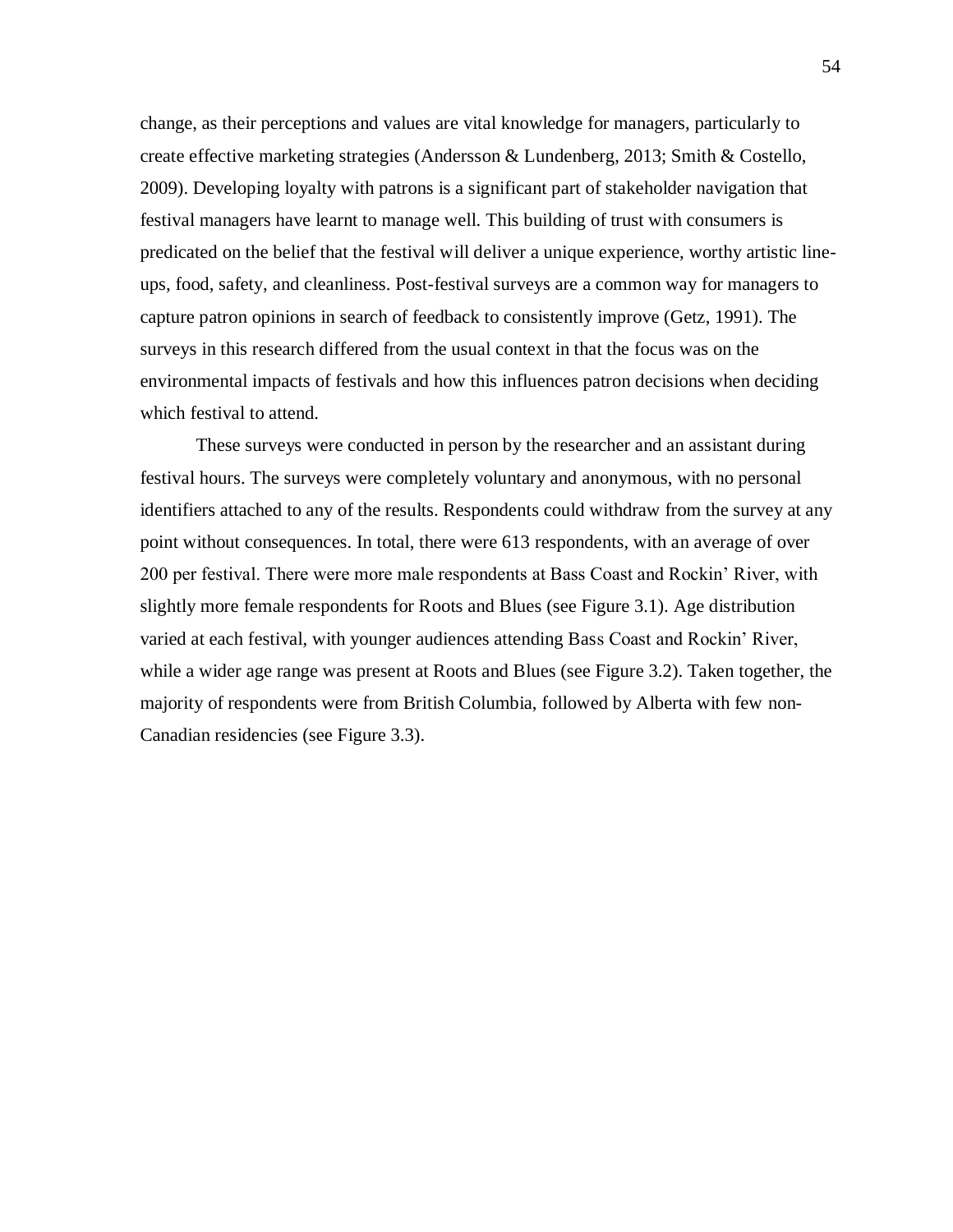

*Figure 3.1* Gender Distribution by Festival



*Figure 3.2* Age Distribution by Festival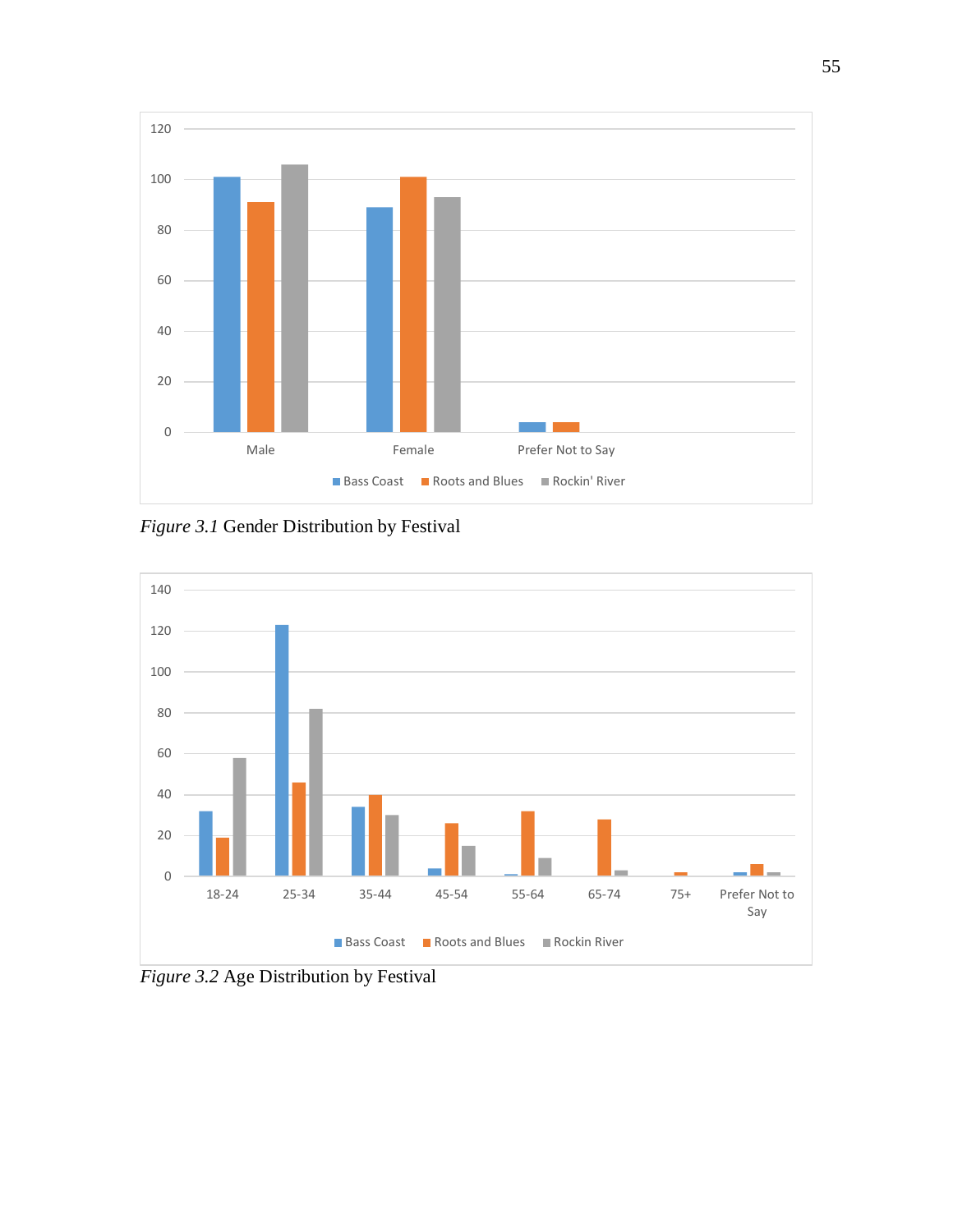

*Figure 3.3* Patron Origin by Festival

Management indicated that conversations with patrons regarding their perceptions of environmental sustainability ranged from rare to nonexistent. These surveys revealed that patrons are aware of environmental impacts, particularly with waste, damage to the local environment, and pollution (see Figure 3.4). Only 43 respondents in total (7%) believed that music festivals created no significant negative impacts. When asked to rate the level of importance of environmental programs, ticket price, atmosphere, and line up to their overall experience at a music festival, results revealed patrons found recycling, proper disposal of waste, and good atmosphere as most important (see Figure 3.5).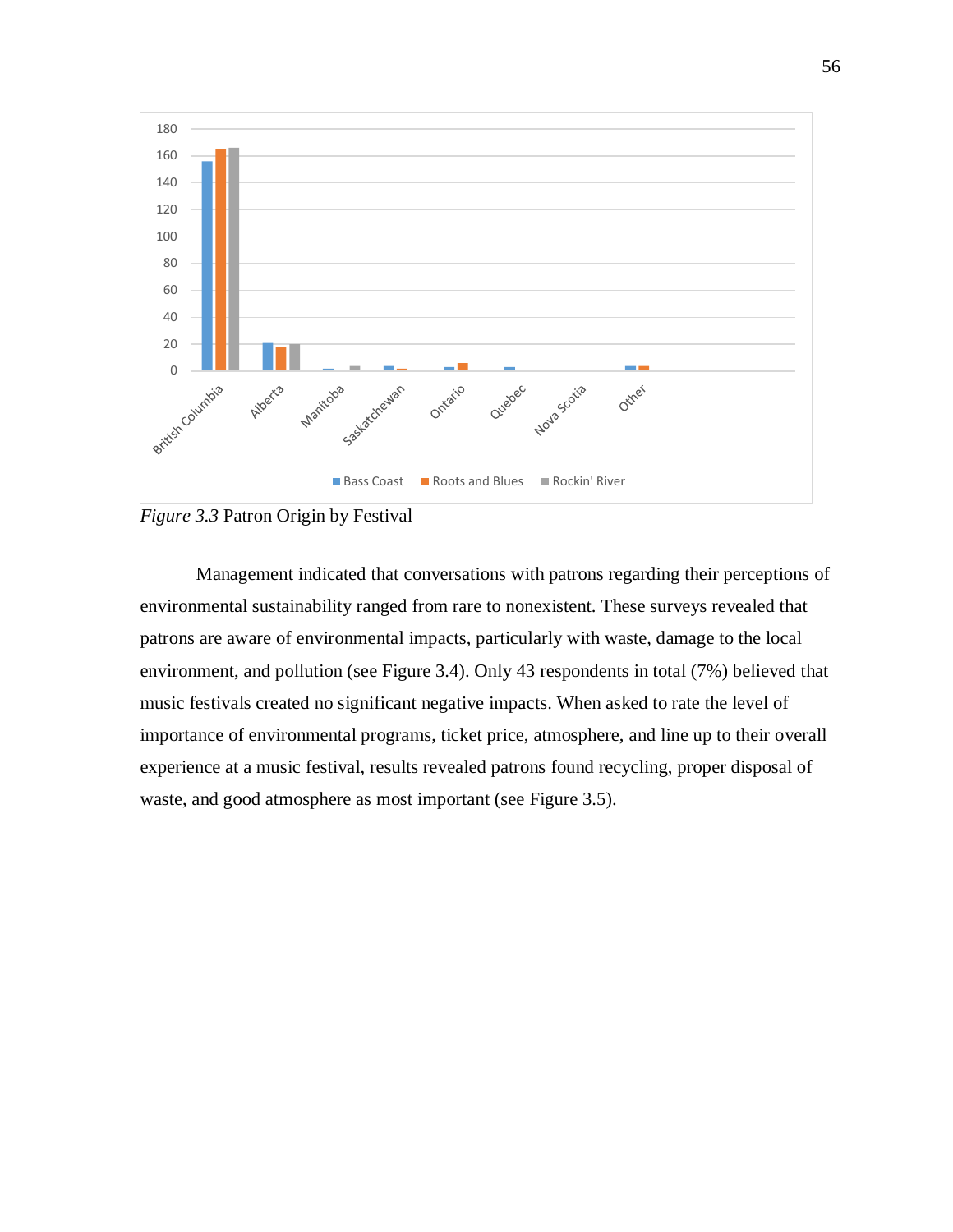

*Figure 3.4* Patron Perspectives of Large Negative Impacts



*Figure 3.5* Patron Ratings of Importance on Different Music Festival Elements

What is interesting to note from these surveys is the differences in responses at each festival and the awareness they provide into the relationship between festivals and patrons. Respondents at Bass Coast Music Festival revealed strong environmental values and placed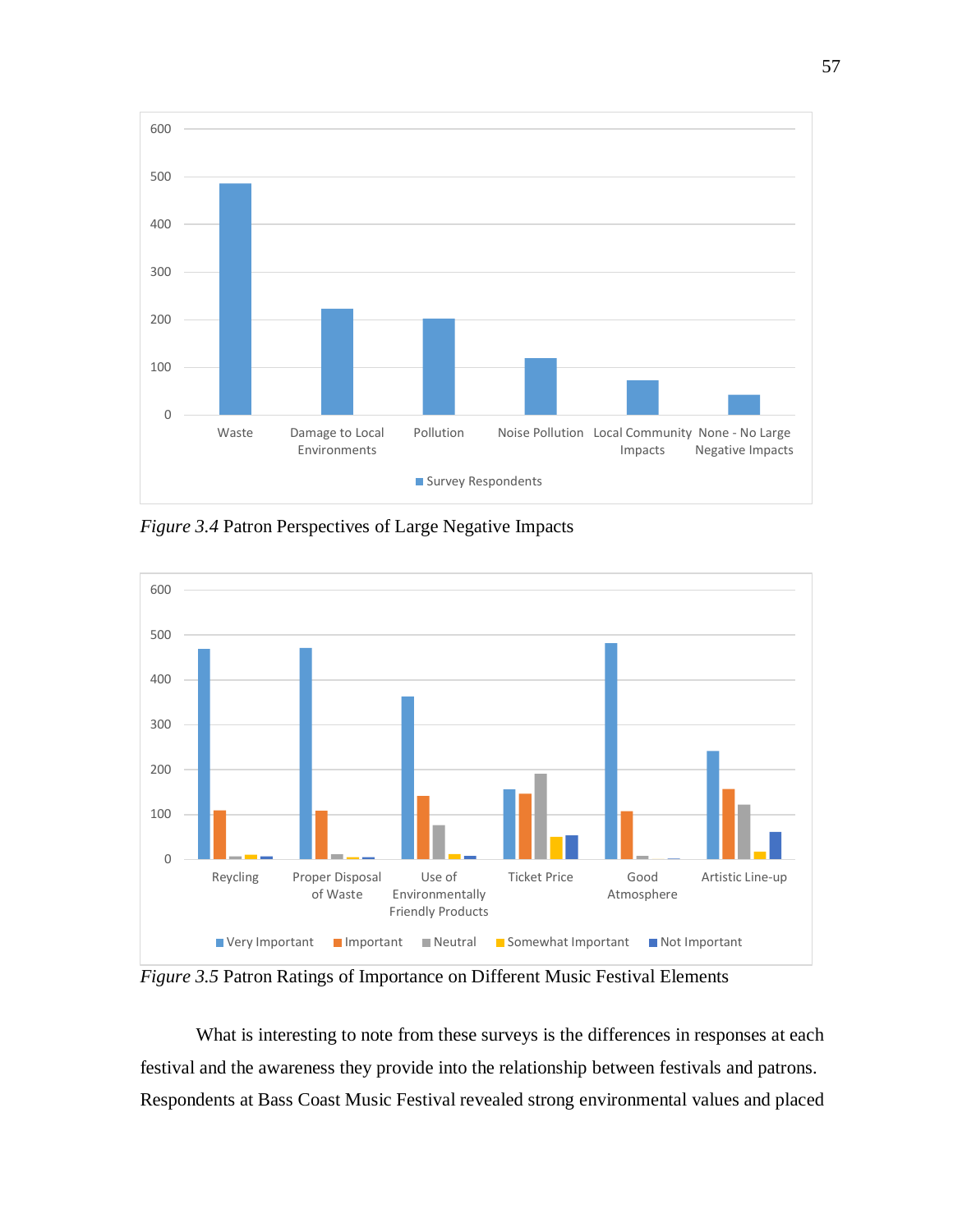the most importance on basic environmental efforts in comparison to the other festivals (see Figure 3.6). Patrons of Roots and Blues had similar responses, scaling high for importance of efforts such as recycling, proper disposal of waste, and the use of environmentally friendly products. One of the more interesting findings from this study was that 88% of respondents from Bass Coast and 79% of Roots and Blues respondents were more likely to attend a festival that is environmentally friendly. Additionally, 88% of people from Bass Coast and 85% of respondents from Roots and Blues were willing to pay an additional charge on their ticket price to mitigate negative environmental impacts. At Bass Coast, 31% were willing to pay twenty dollars or more while only 6% at Roots and Blues would pay twenty dollars or more. However, 41% at Roots and Blues were willing to pay five to ten dollars. Many festival attendees did express verbally that they would want complete transparency from the organizers about how this additional fee would be utilized. Only 12% of respondents at Bass Coast and 15% at Roots and Blues were not willing to pay an additional fee to combat negative impacts. Over half of these respondents at both festivals (57% at Bass Coast and 55% at Roots and Blues) felt it was the responsibility of the organizers to manage any negative impacts. The responses at Rockin' River Music Festival were quite different. At this festival, respondents were less concerned with environmental practices, although they recognized that impacts do exist. Intriguingly, at this festival, 55% indicated that they would not be more likely to attend a music festival just because it has improved environmental practices, and 53% were not willing to pay an additional charge. Of this 53%, a majority of the patrons either could not afford an additional fee (56%) or thought it was the responsibility of the organizers to handle environmental hurdles (27%).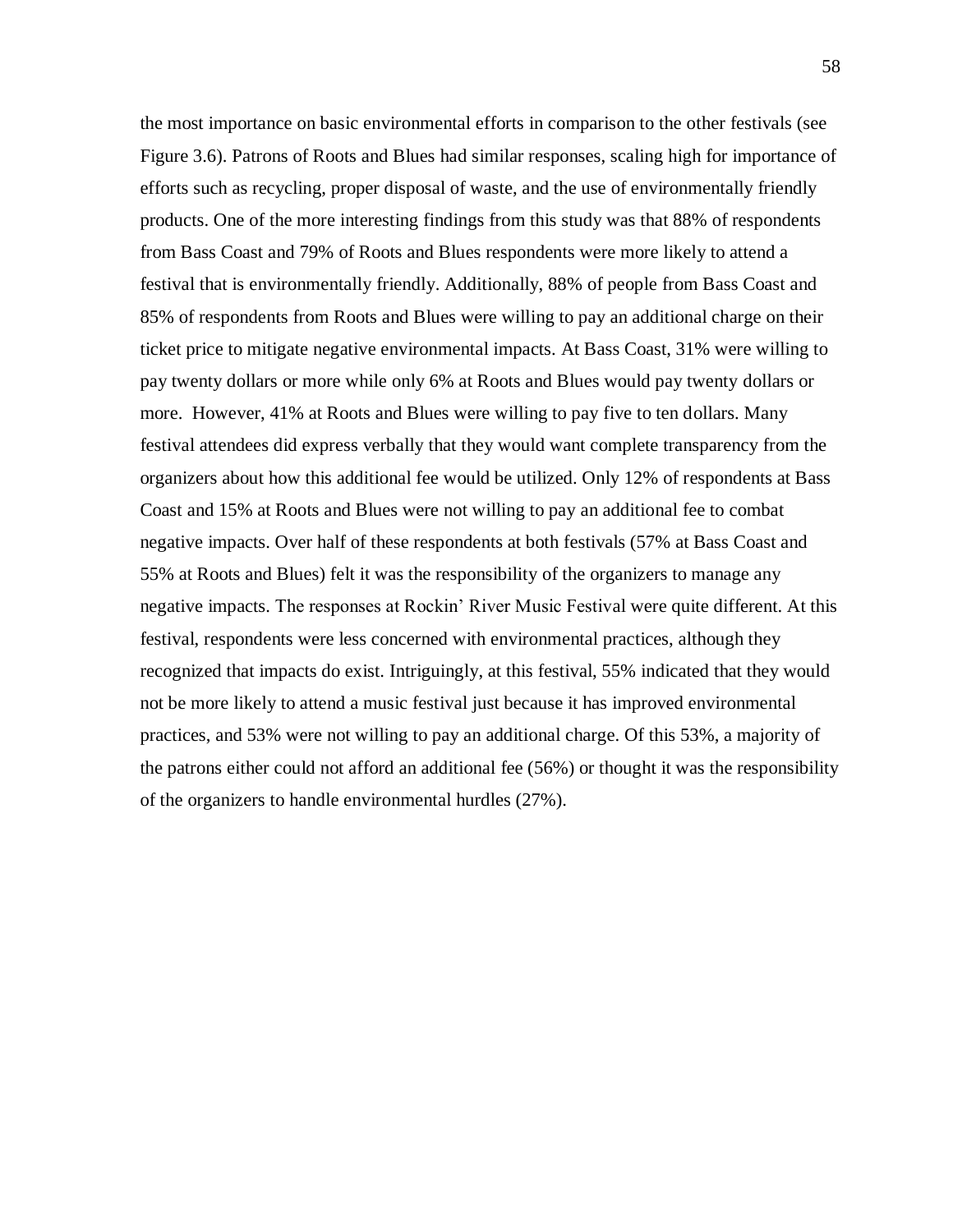

*Figure 3.6* Very Important Practices as Rated by Survey Respondents

These results are indicative of the relationship between festival values and patron values. Bass Coast was the most environmentally oriented, with a patronage base expressing similar interests. Roots and Blues, while eager to become more environmentally oriented, falls slightly short in their practices in comparison to Bass Coast, and the results of their surveys do as well. Rockin' River's management has a stronger emphasis on their artistic line-up, and not as many environmental core values, which is mirrored in the survey results. This is supported by studies which have proposed that festivals with green values can be suggestive to patrons and serve as a behavioral model (Hottle et al., 2015). Green festival involvement is known to significantly influence attendees' perceived value of green events. This suggests that as consumers become more involved in an environmentally friendly event, they are more inclined to realize its value (Wong et al., 2015). In turn, participation and demand for environmental practices is expected to grow, which will give festivals with established environmental initiatives a competitive edge. There is already growing interest to adopt green initiatives to improve an event's competitiveness (Whitfield & Dioko, 2012). Nonetheless, the potential to educate patrons should not be overshadowed by financial gain. Through the interviews managers have expressed personal concern for environmental practices, showing an awareness that the natural environment is something that we all share,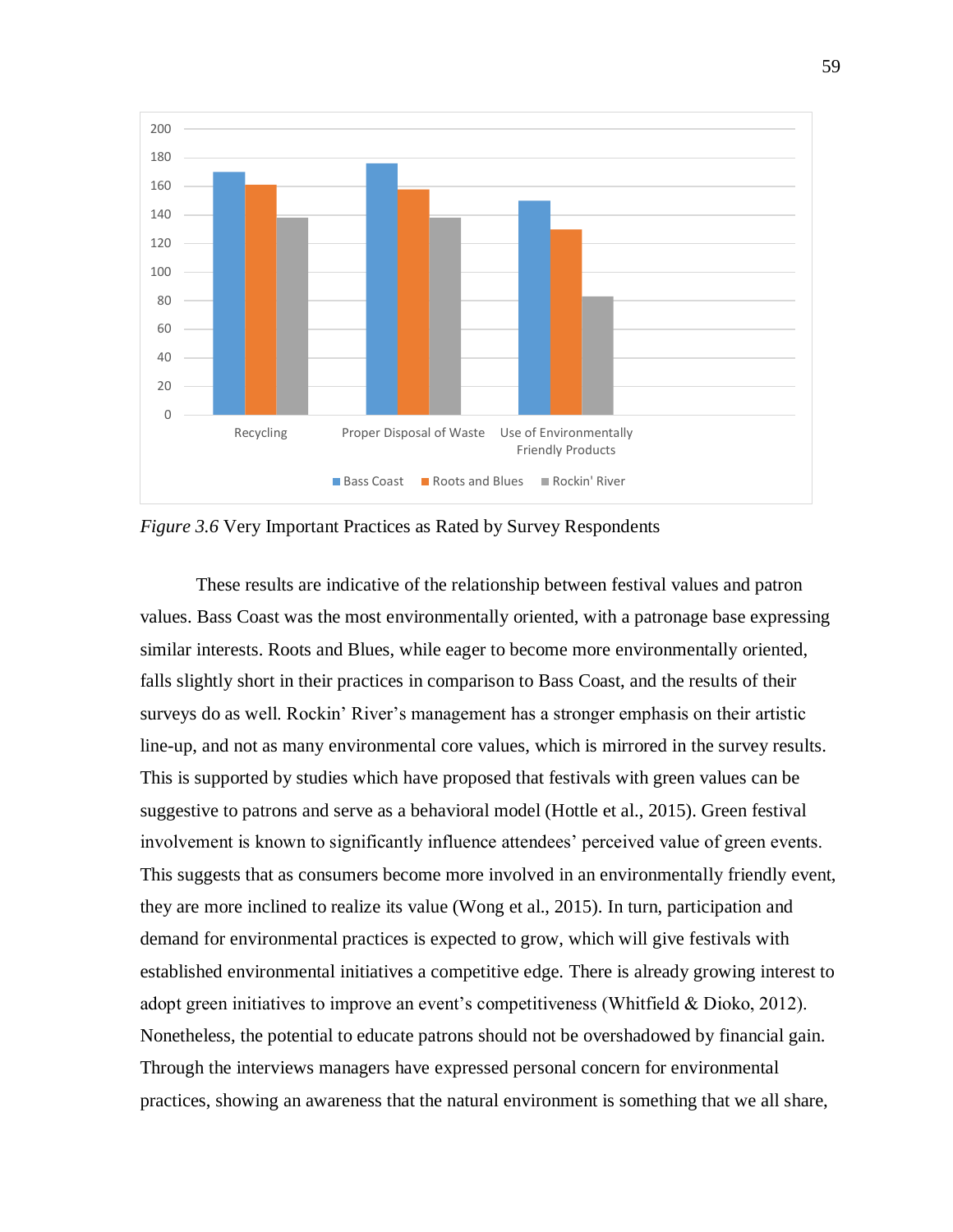and that environmental negligence within a festival could eventually impact their own experiences in the environment outside of the festival. Organizers can use their festivals to create and strengthen awareness of this important connection to patrons by using the pristine setting to showcase why environmental practices are so critical, both within the context of an event and beyond.

There are some similarities that are worth noting from the survey results. Research has suggested that while the artistic line-up is one of the key components of music festivals, it is not always the main motivator for attendance, whereas components such as good weather, cozy and sociable company, good music, and feelings of solidarity and togetherness ranked higher as motivators (Leenders, 2010). In our surveys, when patrons were asked to rate the importance of artistic talent, 87% of the respondents at Bass Coast and 74% at Rockin' River reported the line-up to be important or very important, whereas responses from Roots and Blues were closer in value, and had 39% rating line-up as important or very important. These are higher numbers than expected considering previous research on artistic line-up playing a smaller role in motivation and importance (Leenders, 2010). Although, 98% of all respondents did identify that the atmosphere is very important. These responses are critical as they emphasize that the physical environment is a crucial component of building festival atmosphere (Lee, 2016).

In regards to the demographics at each festival, there appear to be no major significant differences of opinion that can be traced to the age of attendees or festival location, and only slight differences in regards to gender. More females (90%) were aware to somewhat aware of the environmental impact than males (85%) (see Figure 3.7). More females also rated environmental practices such as recycling (82%), proper disposal of waste (84%), and use of environmentally friendly products (65%) as very important, roughly ten percent more than males (recycling 74%, proper disposal of waste 73%, use of environmentally friendly products 55%) (see Figure 3.8). Also, more women (76%) were willing to pay an additional fee than men (71%). These findings are consistent with previous research that shows women are generally more concerned with environmentalism (Milfont & Sibley, 2016; Salehi et al., 2015; Stern et al., 1995; Zelezny et al., 2000).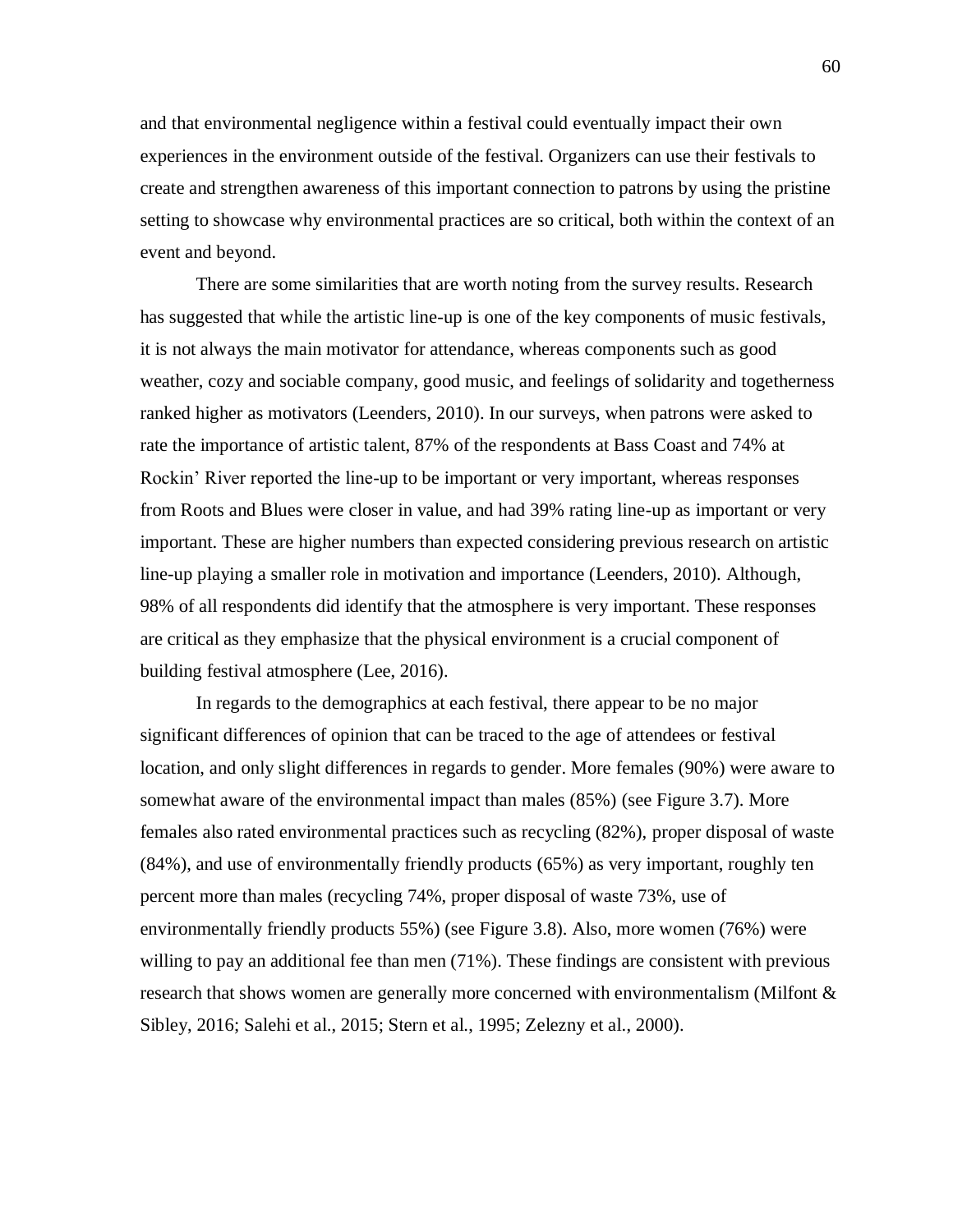

*Figure 3.7* Awareness of Environmental Impacts Based on Gender



*Figure 3.8* Very Important Practices Based on Gender

Analysis of age data indicates that festival values are a stronger variable than age, with responses ranging widely for each festival. There appears to be more awareness of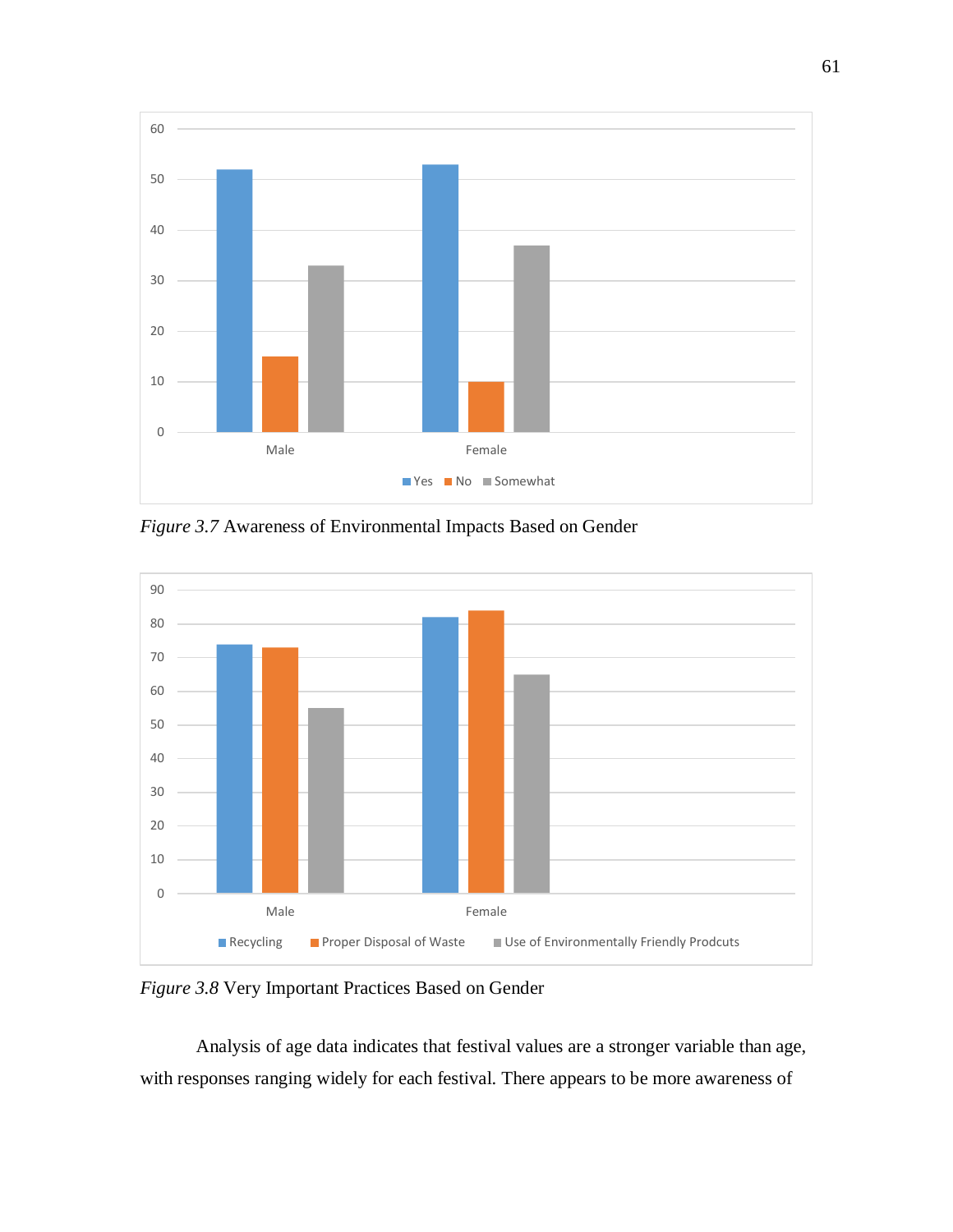environmental impacts and importance of practices from respondents aged between 25 and 44 (see Figures 3.9 and 3.10). However, because the majority of respondents fall between the 25 – 34 age category, meaningful comparisons over age distribution are difficult to make. Results analyzed by age become more interesting broken down by festival, as it is the patrons aged 35 and above at Roots and Blues that acknowledged more types of negative impacts such as noise pollution, damage to local environments, and local community impacts. Additionally, more respondents at this festival aged between 45-74 also claimed to review the environmental policies of music festivals (12%). Conversely, the majority of patrons at Bass Coast fall into the younger age categories (25-34, 35-44 and 18-24) and this generation appears to have stronger environmental values in comparison to all age groups at each festival. The results of perspectives on environmentalism analyzed by age are not consistent between each festival. This demonstrates again that many of these environmental values are not based on demographics, but rather on personal values which are reflected in the theme, atmosphere, and values that are portrayed through the music festivals. Graham, the manager at Bass Coast, believes the consumers have become the main driver for environmentalism at her festival. She explains why:

Just because of the type of community that is part of Bass Coast… in a broad statement: they are open minded, creative, work in like a large variety of industries, but seem to be interested in something new. And that curiosity I think also is reflected in trying to live healthy, have a smaller impact, and you know… be better people. It is just an overall kind of… that seems to be a common thread between people that come to Bass Coast (Graham, 2017).

Research by Nicholson and Pearce (2001) articulates that one of the most significant reasons for attendance at major events relates specifically to the theme and activities. Graham indicated that, from inception, she set out to develop a festival that had a minimal impact on the environment, and these values are now woven into the atmosphere of the festival and valued just as highly by the community that is drawn to Bass Coast.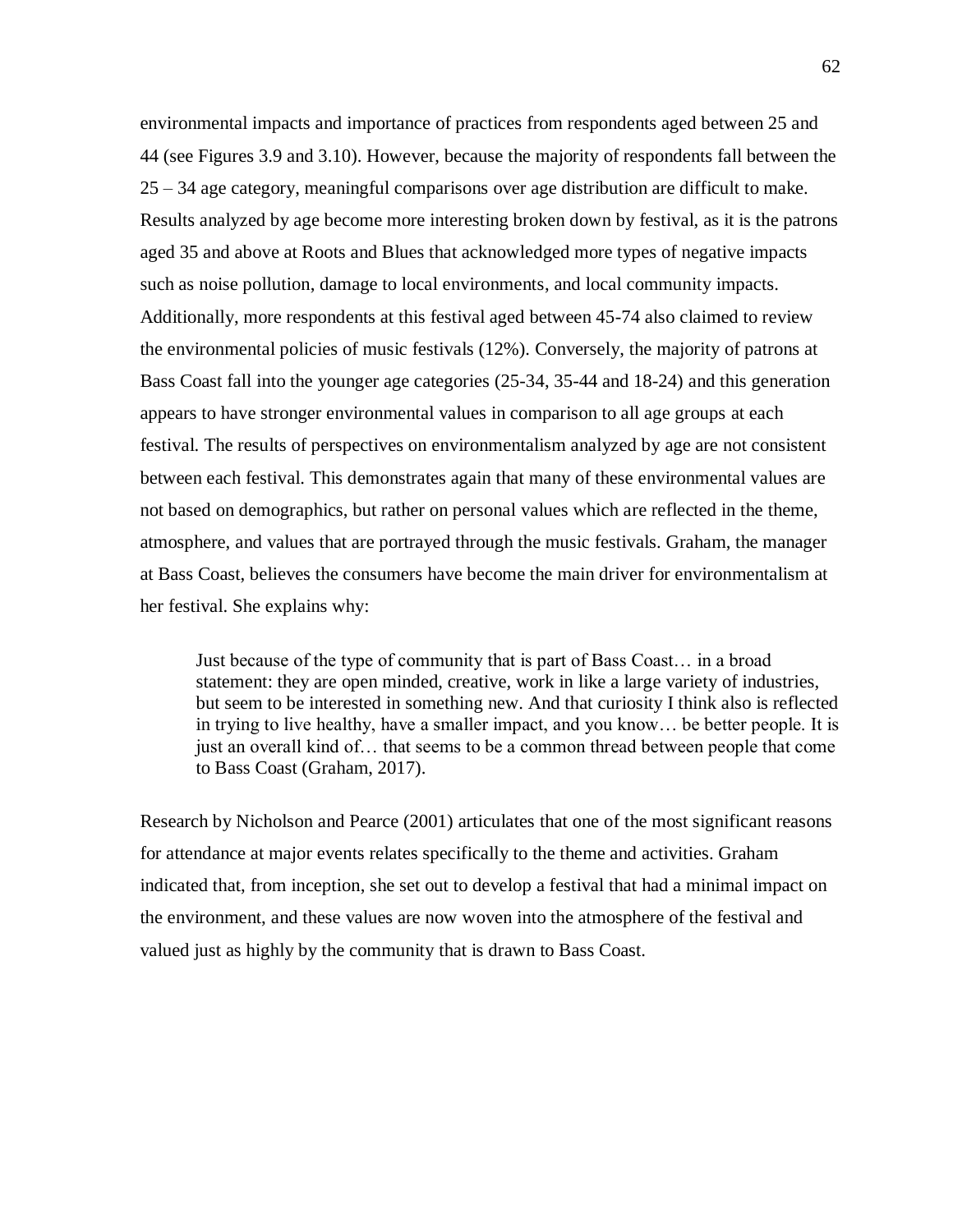

*Figure 3.9* Awareness of Environmental Impacts Based on Age



*Figure 3.110* Very Important Practices Based on Age

Management should be more in tune to how caring for their environment could improve festival atmosphere. Other stakeholders are often task-oriented, but consumers are more hedonistic, and pleasing festival patrons is an essential element of management (Pera et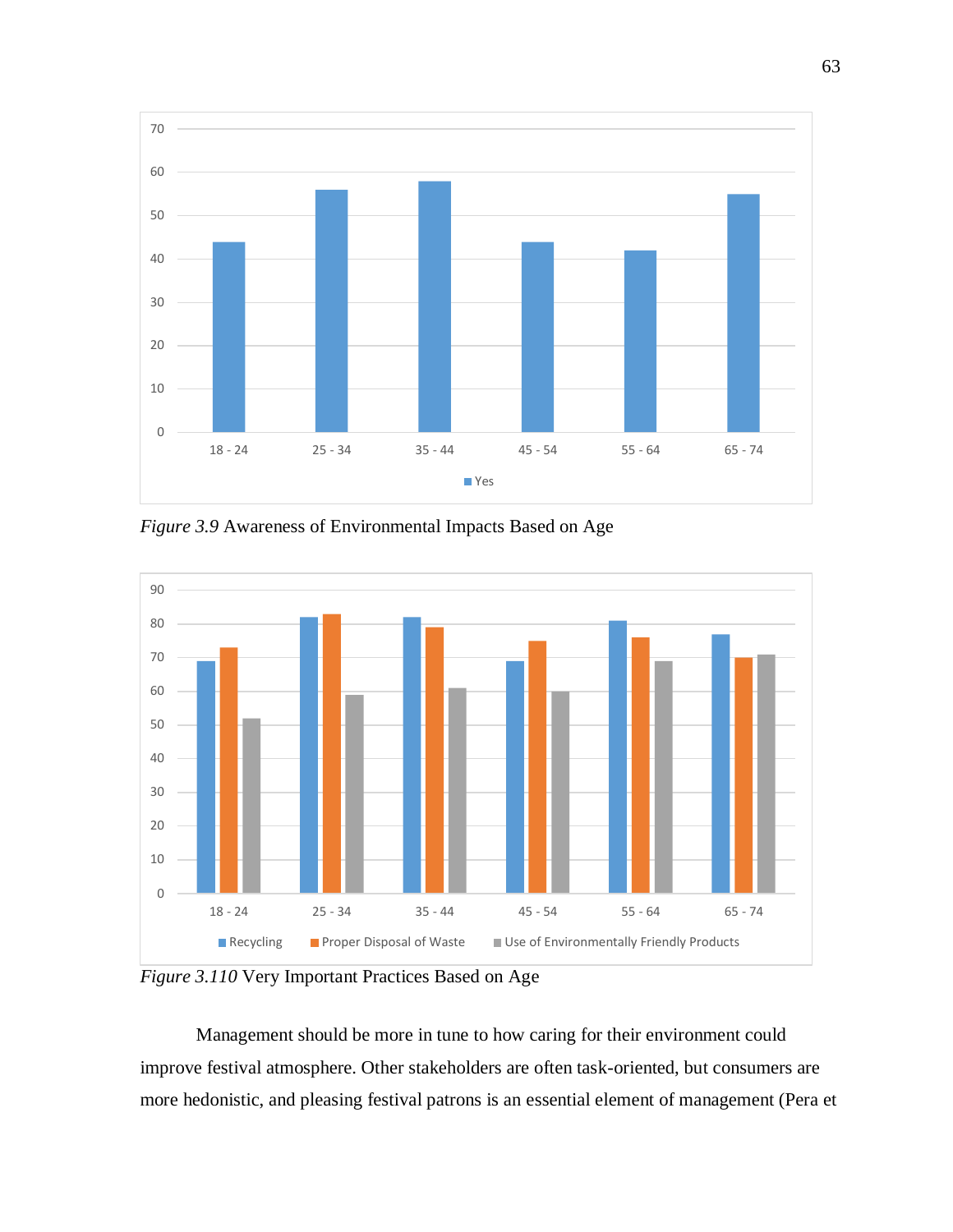al., 2016). When asked to rank stakeholders in order of importance, all three festivals described their patrons as most important. For Rockin' River, speaking with attendees and staying current to their wants and needs was a critical piece to the sustainability of the festival. As the Rockin River manager articulates below:

…We also have to make sure that we keep our ear to the ground and stay current. Understand what the audience wants and listen to our audience. It is a festival that was started by musicians and is run by musicians. So the music world is all we have ever known. As a family all we have ever done is music. So I think that if we cannot adjust to what is current… if we cannot figure out what is current… I cannot see why anybody else could. You know… because I have got children that work for me as well that are in their twenties and thirties. So they are listening with young ears while I am listening with old ears. And so it is a nice marriage between that (Dean, 2017).

Dean refers to being aware of his patrons wants and needs, particularly in regards to the artistic line-up, but he also explains how the festival is more than just a music venue. The festival grounds become almost home for patrons:

I think we do a lot more than most just to try and entertain. You know if you go see a concert at the arena… you walk in and your ticket gets taken and that's pretty much the end of your connection to the event. You sit down and you watch your show and that's it. There's no more… where for us… we've got you there for four days so we want to make sure that we take care of you. We become your host… no different than having friends and family over for the weekend. We want to make sure that they're taken care of (Dean, 2017).

Being able to provide a place where festival patrons have a strong sense of community and social inclusion has been identified as a common source of pride among festival organizers (Finkel, 2010; Laing & Mair, 2015). By this same means, if patrons begin to voice their concerns for environmental practices, particularly in connection to their festival experience, managers will feel the pressure to implement green initiatives. When speaking about change within festivals, manager Gonella (2017) says at his festival they do not implement large change unless at least seven percent of his consumers make a request:

We do surveys. They directly affect. I do the seven percent rule, so if it is over seven percent of opinion then we listen to it. Like a third rule, like every thirty percent of something, third rule. It is just a percentage that I have always used as a way of helping let me know if it is a commitment I should concentrate on or something. The thing is that I get filled with so many requests, so I sort of know when to gauge the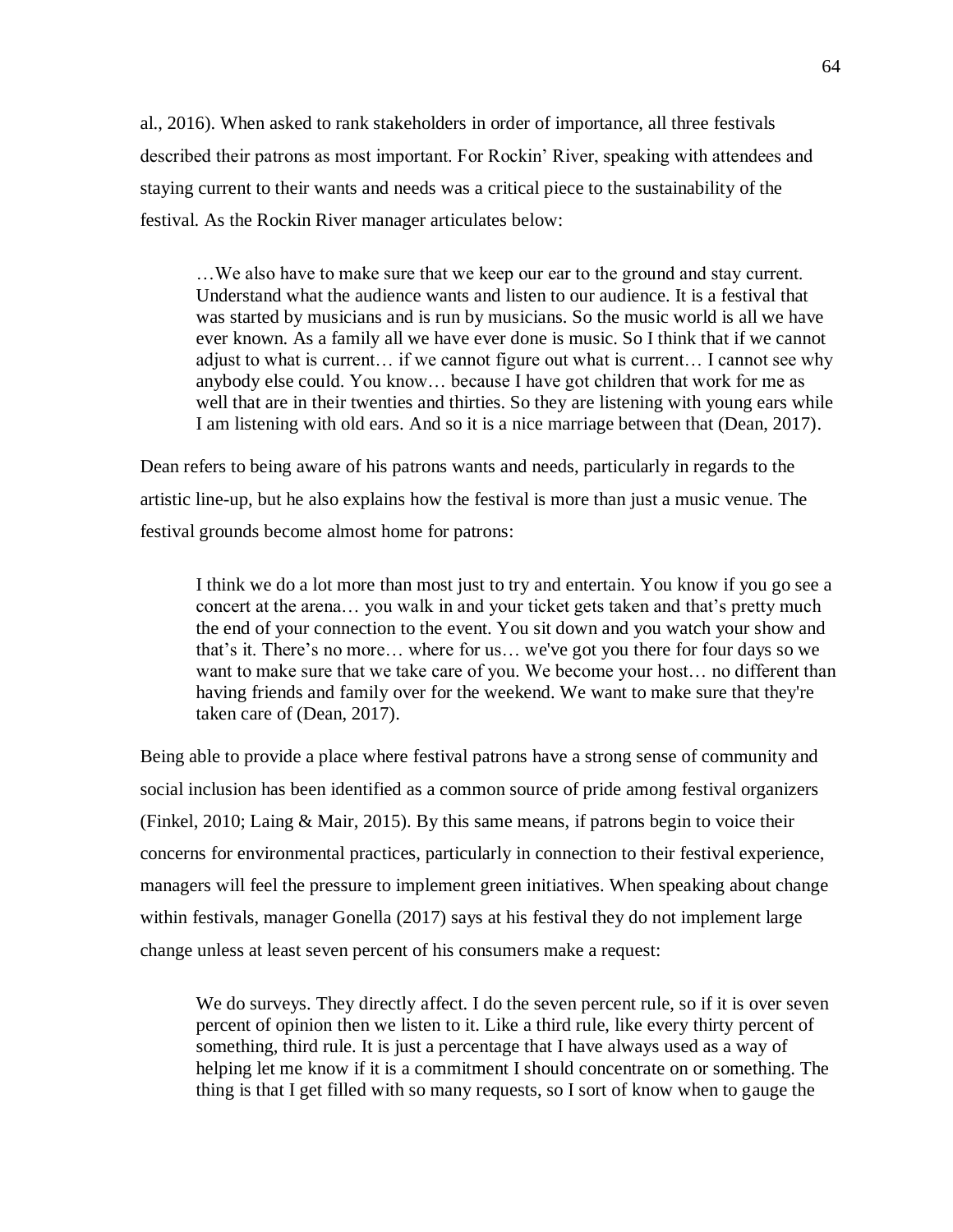ones that actually have momentum and actually may be on a lot of people's minds. That is where I use the seven percent rule.

Unfortunately, he does not feel as though there is enough demand from patrons to make a change environmentally:

Most of the time it is left to us organizers to raise the bar. And that is one of the reasons why we do not focus on it. Honestly, because we do not have a lot of push from the patrons, overtly. Right? They are not overtly saying. They would rather have a headliner than four garbage cans, putting it in perspective. They are not wishing for that. They want popular bands to come. And also recycling bins, they are not asking for those. There has never been a conversation that happens (Gonella, 2017).

As Gonella refers to above, there has not yet been a dialogue with attendees around the environment in his festival. That does not mean there is not a conversation to be had, it just indicates that neither side has initiated a dialogue. Although the patron opinion is valued, few studies have examined the influence of attendees on management decisions or their concern with environmental practices (Mair & Laing, 2012; Wong et al., 2015). This survey opens the door for conversation with attendees, dealing directly with the consumer to gain insight into how they feel about environmental practices. This research suggests that consumers have the potential to leverage their role as the most valued stakeholder and create real change, and that there is a potential marketing advantage to becoming environmentally friendly. This relies on the fact that consumers would rather attend a festival with strong environmental practices. Although respondents were quick to say they would rather attend an environmentally friendly festival, only 22% of all respondents check the environmental policies of a festival before purchasing a ticket. This is interesting to note because there appeared to be a correlation between practices portrayed online and patron views, and there is a significant difference in the environmental values included on each website. Roots and Blues outlines their environmental practices, Rockin' River has omitted them, and Bass Coast does not delve into the details of their environmental practices, but instead stresses the importance of environmentalism to the entire festival ethos. It is up to management to use this knowledge to develop stronger advertising, particularly through social media as it commands the greatest reach and it is a key part in brand development and loyalty (Hudson et al., 2015).

The interviews indicate that if patrons were more vocal about the importance of environmental practices at music festivals, managers would feel more pressure to make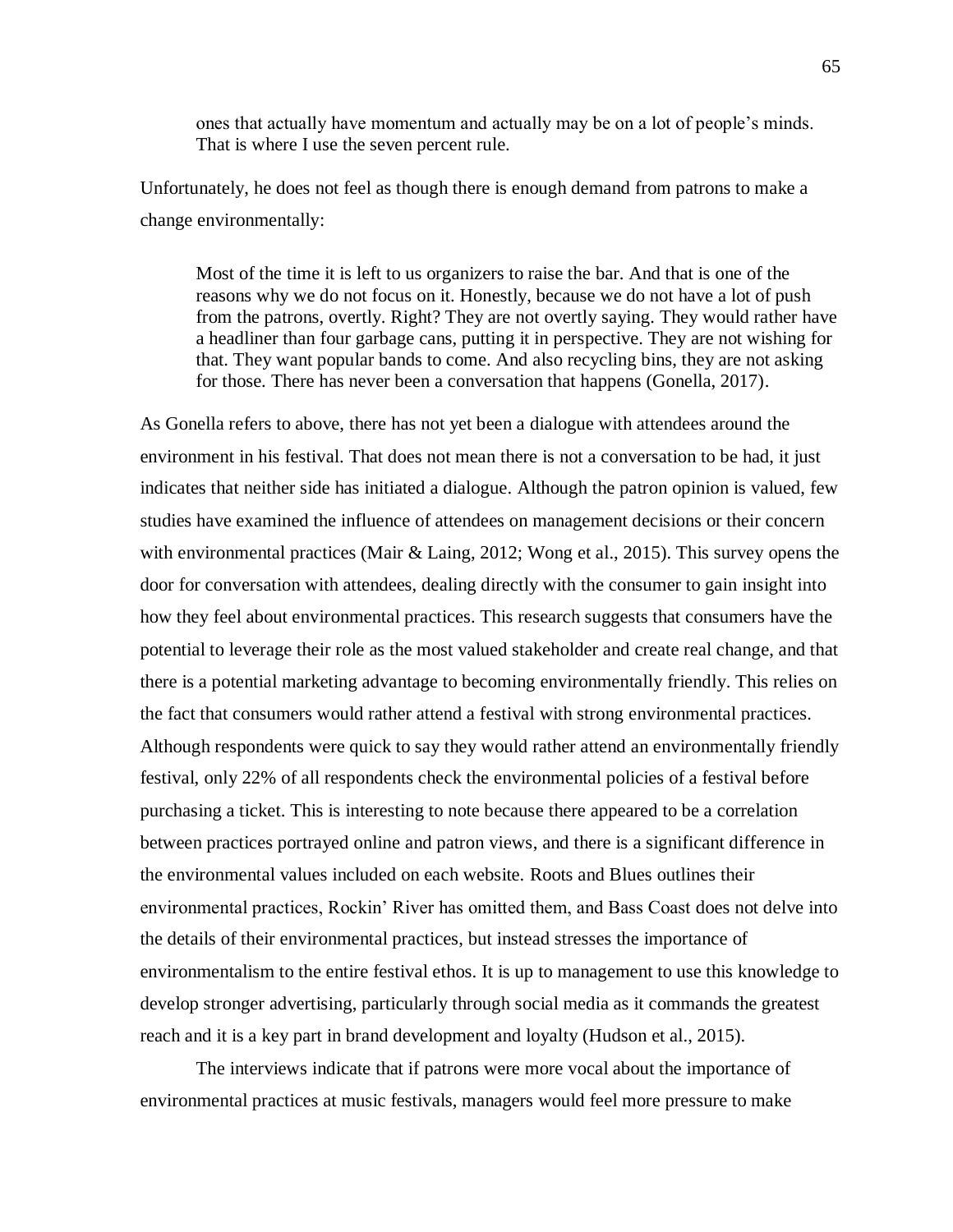changes. Through analysis of the findings of our survey results, this research provides a snapshot around patron opinion on the environmental efforts of music festivals in British Columbia. Contrary to management opinion, this research shows that patrons do care about the environment, they just are not overly vocal about it. It should be acknowledged that patrons of these festivals do find environmental initiatives such as recycling and proper disposal of waste very important practices to include at music festivals. Atmosphere is relayed as one of the most significant elements of the patron experience in this study, and the environment is known to play a crucial role in its creation (Lee, 2016). Generating conversation with attendees to learn more about their preferences with regard to environmentalism can help managers gain a competitive edge, improve their festival atmosphere and lead to a more sustainable event (Barber et al., 2014; Song et al., 2015). This study agrees that further research should be conducted around other complex social components that can affect environmental practices of patrons including factors such as convenience, perceived efficacy, outreach, and participation (Hottle et al., 2015). Behavior change is a central factor, necessary for shifting to more sustainable waste management, yet there is a lack of research on behavior change intentions (Zhang et al., 2011). This area of research warrants more investigation into behavior change, intentions, and how music genre plays a factor in the environmental perspectives of patrons.

# **PUSHING THE MESSAGE TO ALL ENTITIES: HOW TO GENERATE CHANGE**

Stakeholder and patron relationships are a complex but crucial element of festival design. The exchanges between organizers and stakeholder individuals, namely the creativity, flexibility and negotiation, are what leads to valuable co-creation. These networks are widely acknowledged for the opportunities they present for enterprises to make operational improvements and enhance the value of their business activities (Luonila & Johansson, 2016; Pera et al., 2016). By approaching stakeholders with a holistic lens, which considers their influence on and their role within management, organizers can critically analyze and prioritize the stakeholder relationship to enhance festival sustainability (Karlsen & Nordstrom, 2008). Previous studies emphasize the importance of creating partnerships that increase the viability and economic sustainability of festivals (Andersson & Getz, 2008). The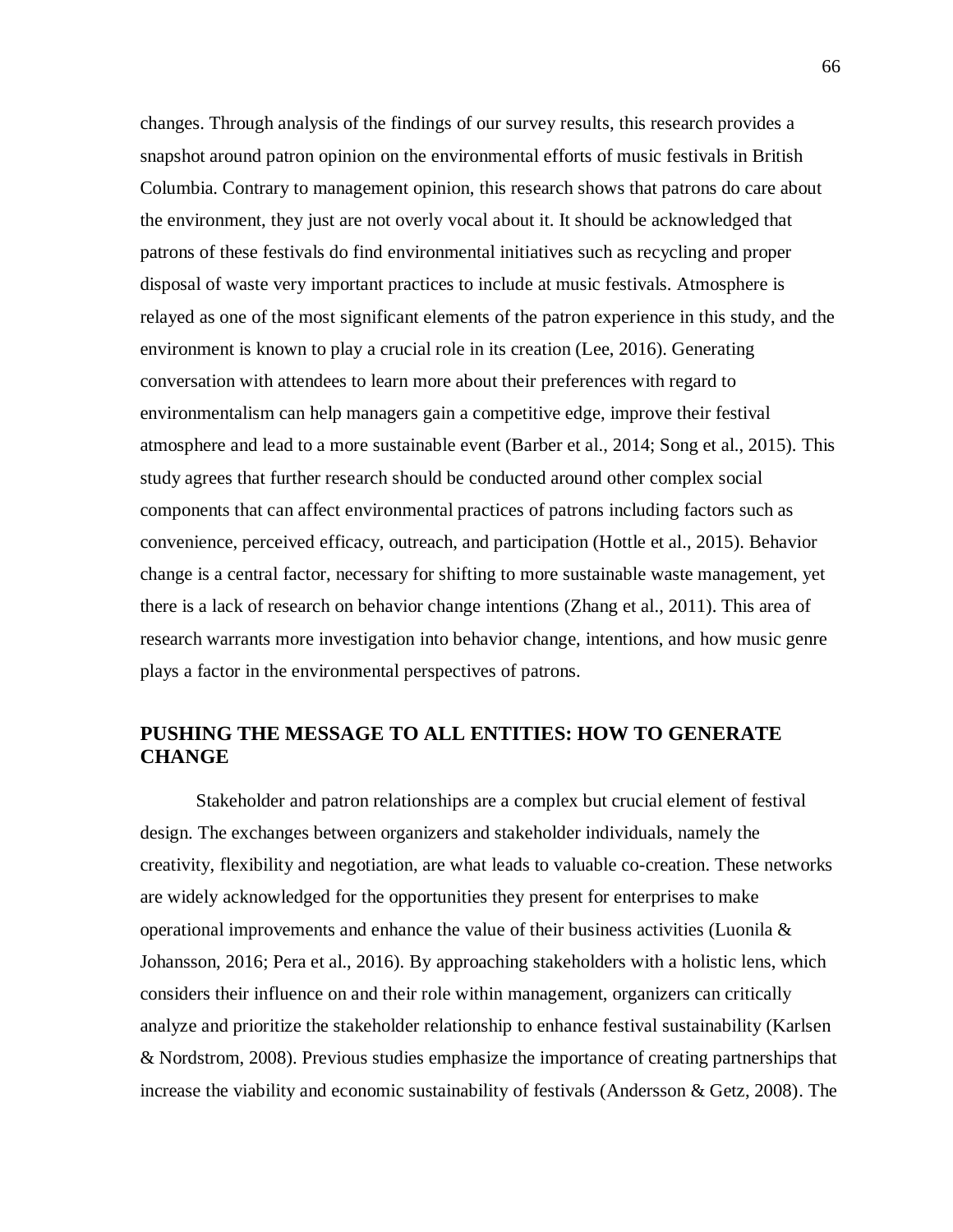findings in this research suggest that including environmental practices within these conversations is the first step to overcoming barriers to environmentalism and building a sustainable foundation to move forward.

Stakeholders are not always thought of as instrumental in working towards environmental sustainability. Currently in British Columbia, festivals are not under enough pressure to operate at a high level of environmentalism, and are facing too many operational obstacles to create effective change without fear of substantive damage to the bottom line. While some scholars argue that innovation can be developed by a single individual in an organization and does not necessarily need to come from the top of the chain of command to be successful (Andersson & Bateman, 2000; Hemingway & Maclagan, 2004), implementation of change does need to be communicated through all entities. This is particularly the case in festivals which are comprised of dynamic multi-organizations. The role of festival leadership includes being an innovator and partner, and improvements with innovation, production and experience are facilitated not only through festival operations, but also with the cooperation of stakeholders and partners (Getz et al., 2007; Luonila  $\&$ Johansson, 2016). Rockin' River's manager speaks to the importance of communication and understanding of operations with all involved, no matter how seemingly inconsequential the matter:

Oh, my goodness, yes. It does. And it takes everybody understanding. You cannot just be one guy at the top going "okay, this is important." It needs to be everybody understanding that the philosophy of the industry… the philosophy of that particular company… needs to go right down to the volunteers. To the guy who has the hardest job… picking up garbage or whatever. They need to understand that if somebody comes up and says, "Hey, I lost my cat," they need to make it important. They need to ask up the chain and make it important. And the guy at the top who you know… some guy comes running up to me and says, "Hey, I lost my cat," I cannot go "Oh, go tell a volunteer." I cannot do that. I need to turn to that person and say, "Just a minute, let me make a call," and I need to get on the radio and I need to say, "Hey, somebody's cat is missing." You know what I mean? Whether I care about cats or not, that is irrelevant. I care about the customers. Because inevitably, if you do not care about your customers, soon enough it will be just as bad as not caring about your business. Because it is going to fail. And I know I preach but… I think the philosophy that I preach benefits everybody (Dean, 2017).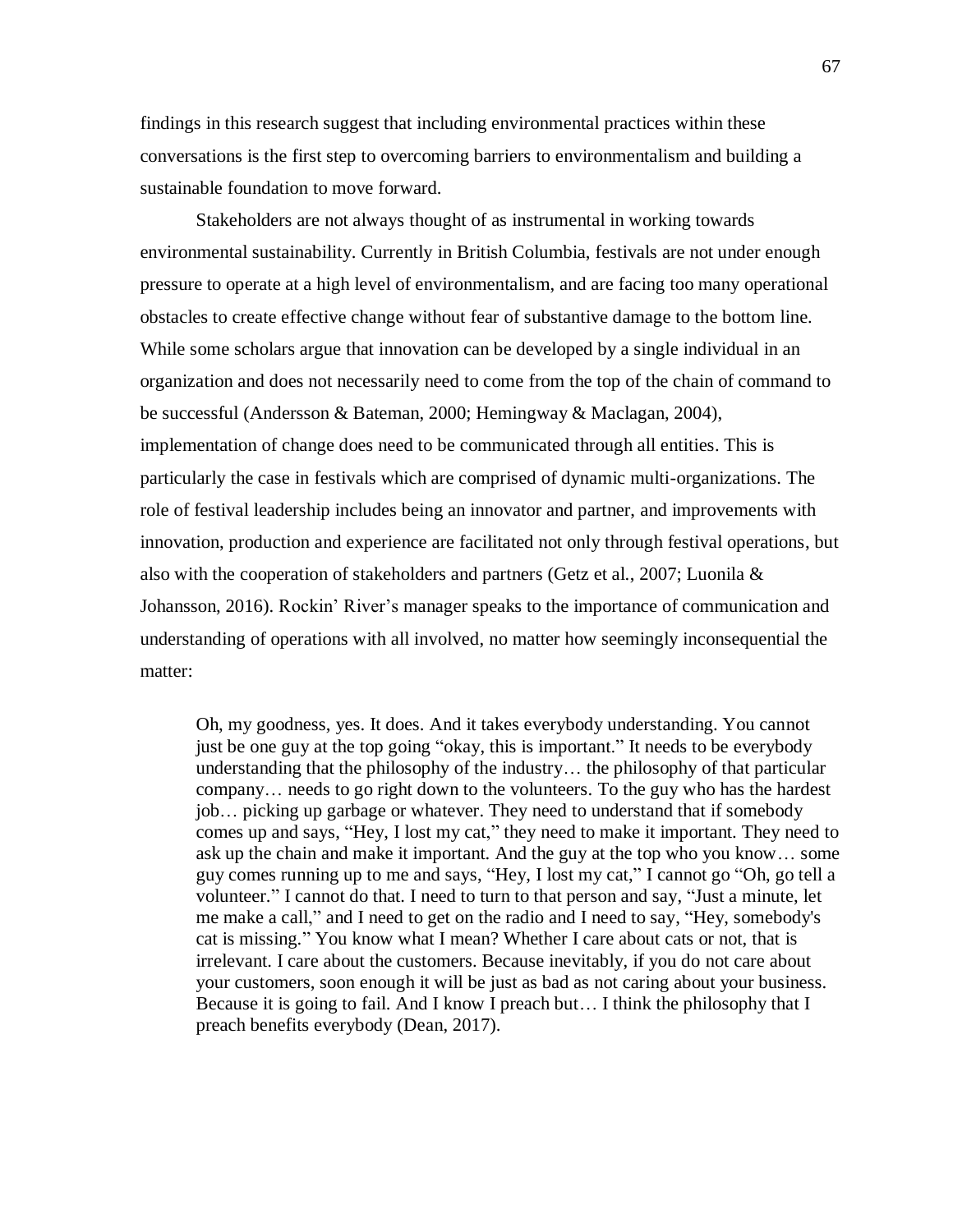While this quote does not directly involve environmentalism, it showcases the understanding on behalf of management in regard to the importance of keeping every stakeholder in the loop. He further explains the complexities of festivals and the importance of everything working together through an analogy:

Absolutely. Without a question. I absolutely believe that everything has to work together. I always talk to everybody about a festival being like a Rubik's Cube, inside a Rubik's Cube, inside a Rubik's Cube. And if you do not… at some point everything will come together… but everything has to be in motion at all times and we have to watch every move that we make and be smart about it. And every single square is important. Everybody is important (Dean, 2017).

As Getz, Andersson, and Larson (2007) emphasize, managers of festivals are not independent actors, but rather dependent co-producers in a network of organizations, relying on many sources to help achieve their goals. It is because of these dependencies that festivals struggle to meet environmental targets. The many challenges of environmentalism include learning to implement practices that can be easily set up and executed. Roots and Blues festival manager Gonella (2017) explains further:

We are always looking for those things that we can just do up line and have them set up so when they are down the line they can be implemented without thoughts like, "that's the way we just do it." Versus trying to do some kind of cultural change. That is the problem. We are going to need all sorts of training with. We can hire HR to help with focusing on this… but we still need a community cultural change for some of this. For example, everyone has to agree that we are okay with the compostable toilets. Where you going to put this stuff? I mean can we all just bring it to your house? Use it for your garden?

This need for cultural change can be understood as a need for complete understanding, agreement, and participation from all those that create impact or will be impacted. He explains how this also becomes one of the reasons that his festival does not feel the need to operate at a higher level of environmental sustainability:

But we are talking about a cultural change. So… that is something… I would consider that under a cultural change… because it is your community. Cultural is more of a group thing. It is not an individual thing. Like you can have your own culture… but if I want all of us to follow it… that is a cultural change. Does that make sense? So what you are asking is do we have a mandate to push to all our connected entities saying "this is where we want to go with"? You know… I think we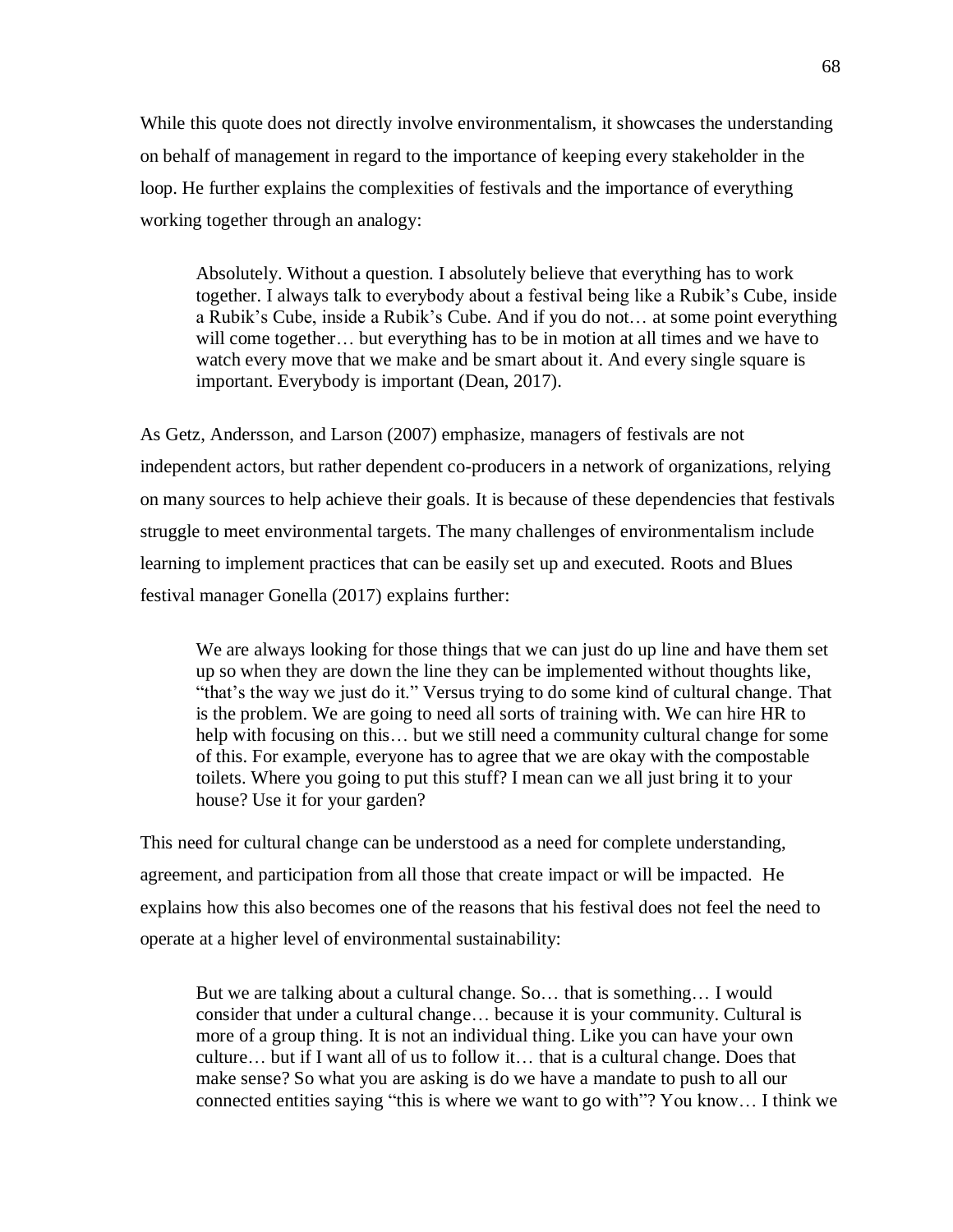are piggy backing off of a movement in our time. I do not think we have to be the leader in that… honestly. I mean we can be… but I mean it would just be for stoking your own fire. Because I think culturally the momentum is there. Right? We are being influenced by other festivals, we are influenced by other people… so we are always trying to adjust in that because it is competitive. Or based on competition rather than pure altruism (Gonella, 2017).

There is no immediate call to action for festivals in B.C. to begin making an environmental shift in values because outside pressures are not yet strong enough. There has yet to be a conversation around the environmental practices with stakeholders, as the festivals are waiting for society to inspire change rather than owning their responsibility and creating change themselves. Protecting the values of the festival was expressed as being an important element in each case. There is already an understanding that managers do not want to partner with organizations that are not going to benefit the festival or that might reflect poorly on them as an organization. While the view of one manager is that personal affairs cannot be allowed to interrupt business, his ethical values in partnership are always considered:

No I do not. If you're asking if you know… something along the lines of their political affiliation, no it does not. But if I had a company that I thought did not care about their business... like if I heard that they were at another festival and a speaker fell off and hurt somebody and they did not care about it then of course I am not going to hire them. So that part of my values matters, but….my political values, my religious values, none of that plays any part whatsoever. My ethical values matter very much. And my moral stances absolutely matter in who I hire. But you know… that is just good business (Dean, 2017).

Managers are already making decisions based on personal values at a business level, but values need to expand to include environmental practices, as impact reduction relies heavily on the beliefs of managers and host organizations who can act as stewards of environmentalism (Mair & Laing, 2012). Two of the festivals do not currently address environmental practices in their partnership process. Conversely, for Bass Coast manager, Graham (2017), sustainability has always been a core goal and these conversations are already initiated when seeking partnerships:

I am just trying to think of suppliers that have reached out about it. I mean the ones that come in through our application process, I do not think they have the opportunity to even express that interest before we are like, "this is what we're looking for," so we have already started that conversation.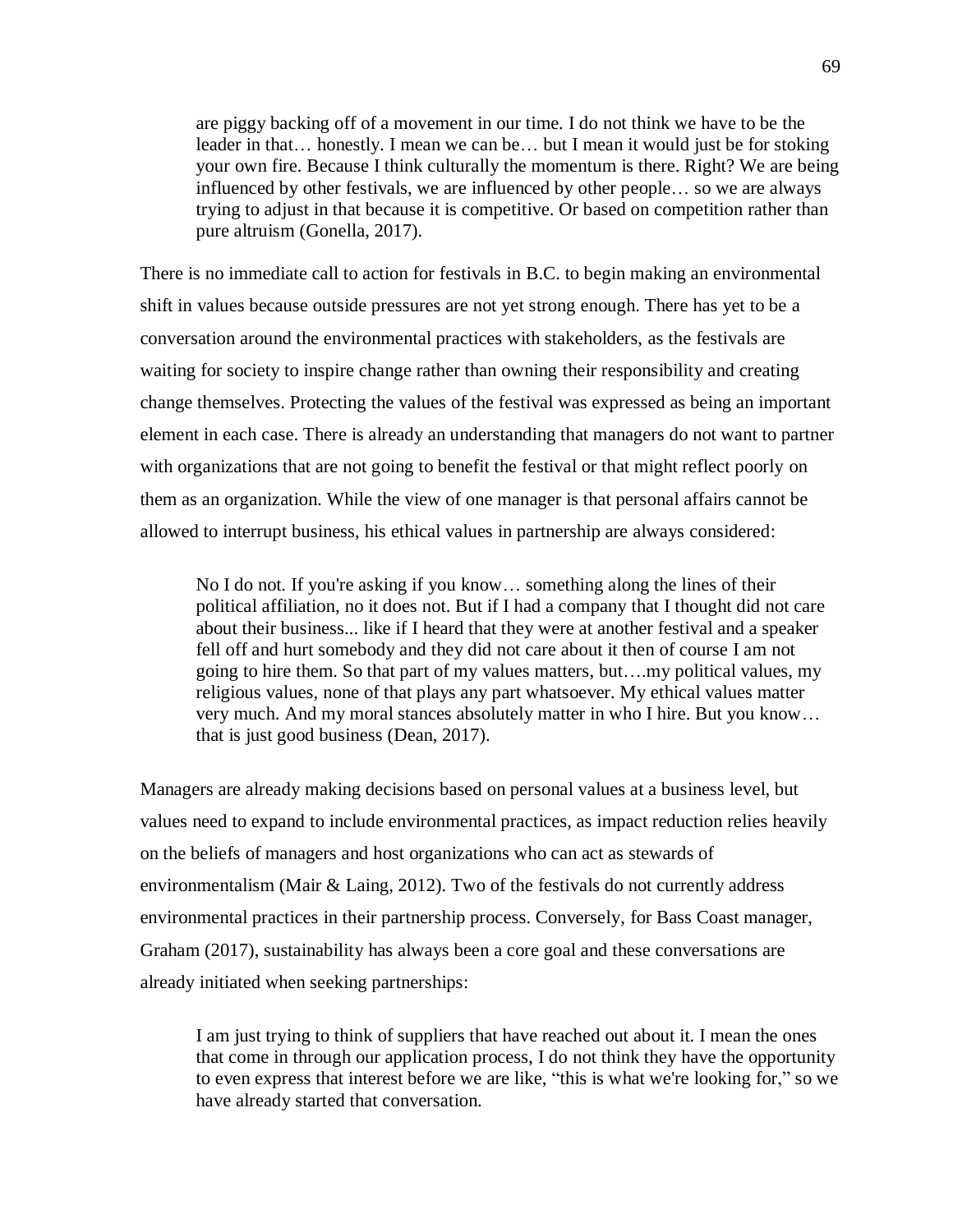The festival is able to avoid partnerships that do not align with values of environmentalism by establishing a dialogue early, thus allowing them to work on agreements that benefit everyone. The relationships between managers and stakeholders are two-fold and there should be expectations on both ends. For example, managers have expressed the need for patron involvement in order for environmental success. The survey results showed that 52% of patrons are aware of the negative impacts of music festivals and an additional 35% were somewhat aware. While some are eager to participate, others feel it is the responsibility of the organizer to prevent impacts. Currently, there is little expectation for attendees to assume responsibility but, by communicating and educating attendees, managers can increase participation in environmental programs and significantly influence perception of the value of green events (Wong et al., 2015). This same approach should be applied to partnerships. As managers begin to seek out more environmentally friendly providers, suppliers will begin to feel pressure to change. Graham (2017) speaks about how her suppliers are already beginning to be exposed to these needs:

Well some of the bigger generators are eco-diesel. Things like that. So within their own companies I think they are starting to also try and reflect what people want. I think that the people that run those companies, you know supply and power, you would supply to a huge variety of industries from festivals to tree planting to work sites like construction. And I think through that they are exposed to different mind sets. So…maybe just through exposure and their own personal interest it is starting to pop up.

Sponsorship contracts should also be addressed in this way. Bass Coast does not take sponsorships to protect the integrity of its core values. She explains her view on sponsorship:

Yeah, our whole concept is that Bass Coast is sponsored by you. By the attendee. Like the ticket holder by the artist by everyone involved. Like that is who sponsors Bass Coast! And so that is our belief. We are not opposed to very specific industry related partnerships, if it really is benefiting both and also the attendee. I could see some music production company and if they want to come in and offer like a workshop that would to me seem really fitting. But we do not have any. We have been approached by cigarette companies and car companies and things like that and it is just not of interest (Graham, 2017).

Bass Coast is in a unique position because it was built without the financial support of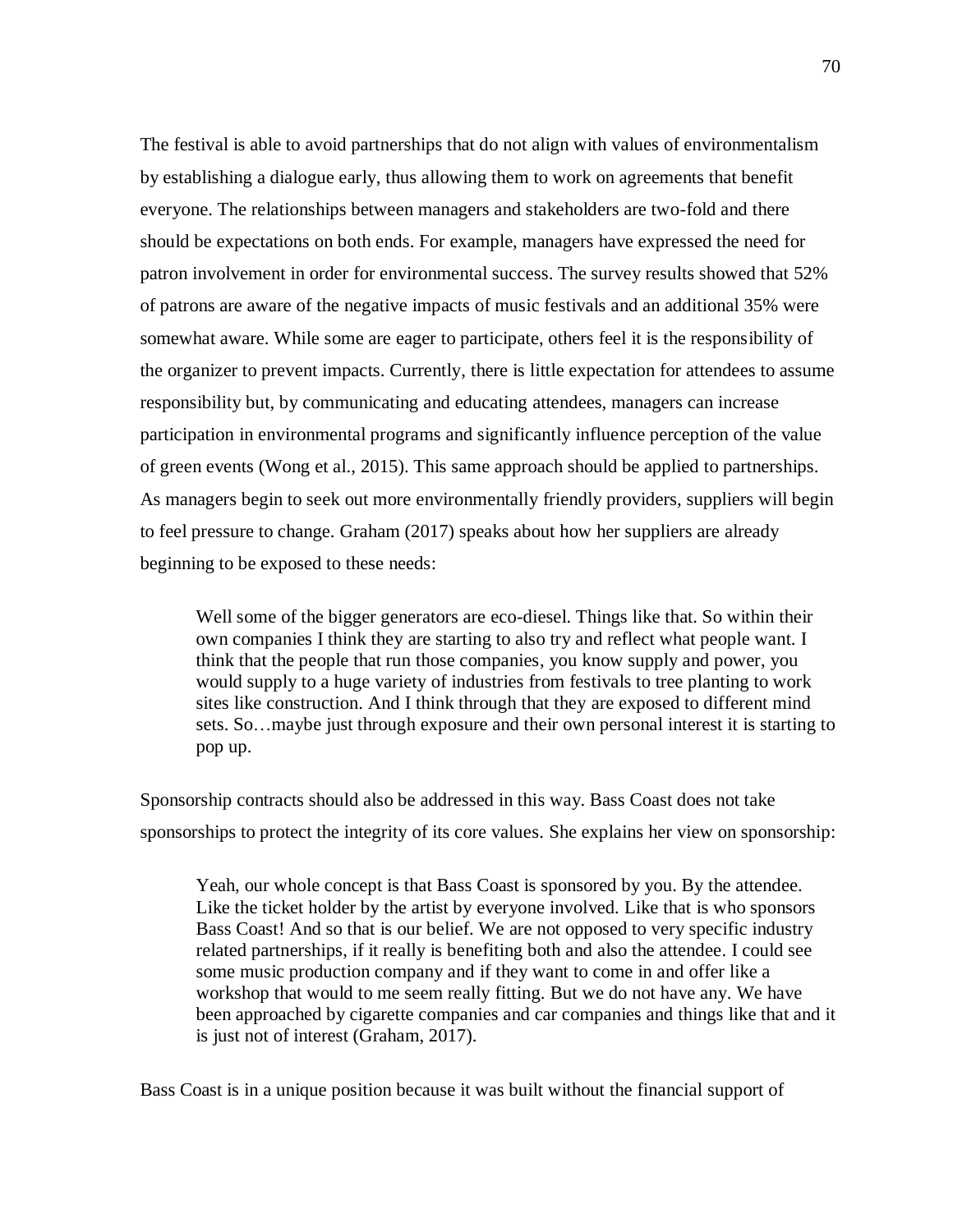sponsorships, but the lesson is still applicable. By choosing not to partner with companies that do not reflect their environmental values, organizations and their managers can begin to lessen restrictions or the impacts of taking on a sponsor that contradicts festival leadership beliefs. The benefits of greening a festival and becoming formally recognized as such include alleviating industry and stakeholder stresses, as well as attracting more sponsorships that align with these goals (Mair & Laing, 2012). Festival manager Gonella (2017) has already experienced a snowball effect with liquor sponsorships:

Like right now we did this (*partnered with local craft breweries*), and then suddenly another brewery heard we were doing this and wanted to get in. And we did not have room for them so they paid for all the sponsorship appreciation beer and wanted to be involved. That gives competition. More people and sponsorships you have on this thing… the other sponsors see that they have a piece of the pie and they want to get in…competition breeds competition. Monopoly breeds monopoly. There is no way around it.

Music festivals provide a platform of opportunity for partners to improve services, experiment with new products, and foster new collaborations, making them attractive for businesses looking to build relationships with other enterprises in the festival's partner portfolio as well as consumers (Mackellar, 2006; Luonila & Johansson, 2016). Corporate sponsors in North America provide a much higher level of revenue and therefore are more powerful (Andersson & Getz, 2008). Nevertheless, by mastering the ability to leverage their platform and craft strategic relationships that are beneficial financially and environmentally, managers can come out with more favourable contracts and also attract interest from other businesses. Getz, Andersson, and Larson (2007) argue that festivals with strong identities that are valued within a community can develop powerful positions in relation to their stakeholders. As explained by Barber, Kim, and Barth (2014), "festivals should partner toward a common strategy that will influence the destination's positioning, awareness, and funding opportunities that can benefit recycling and other local environmental behaviors" (p. 617). As music festivals become more established, the power to leverage their platform matures and becomes an opportunity to develop robust relationships with stakeholders that support their environmental sustainability.

Generating change within a music festival can be very difficult, more so if the change involves a shift in values or goals. The culture of music festivals currently revolves around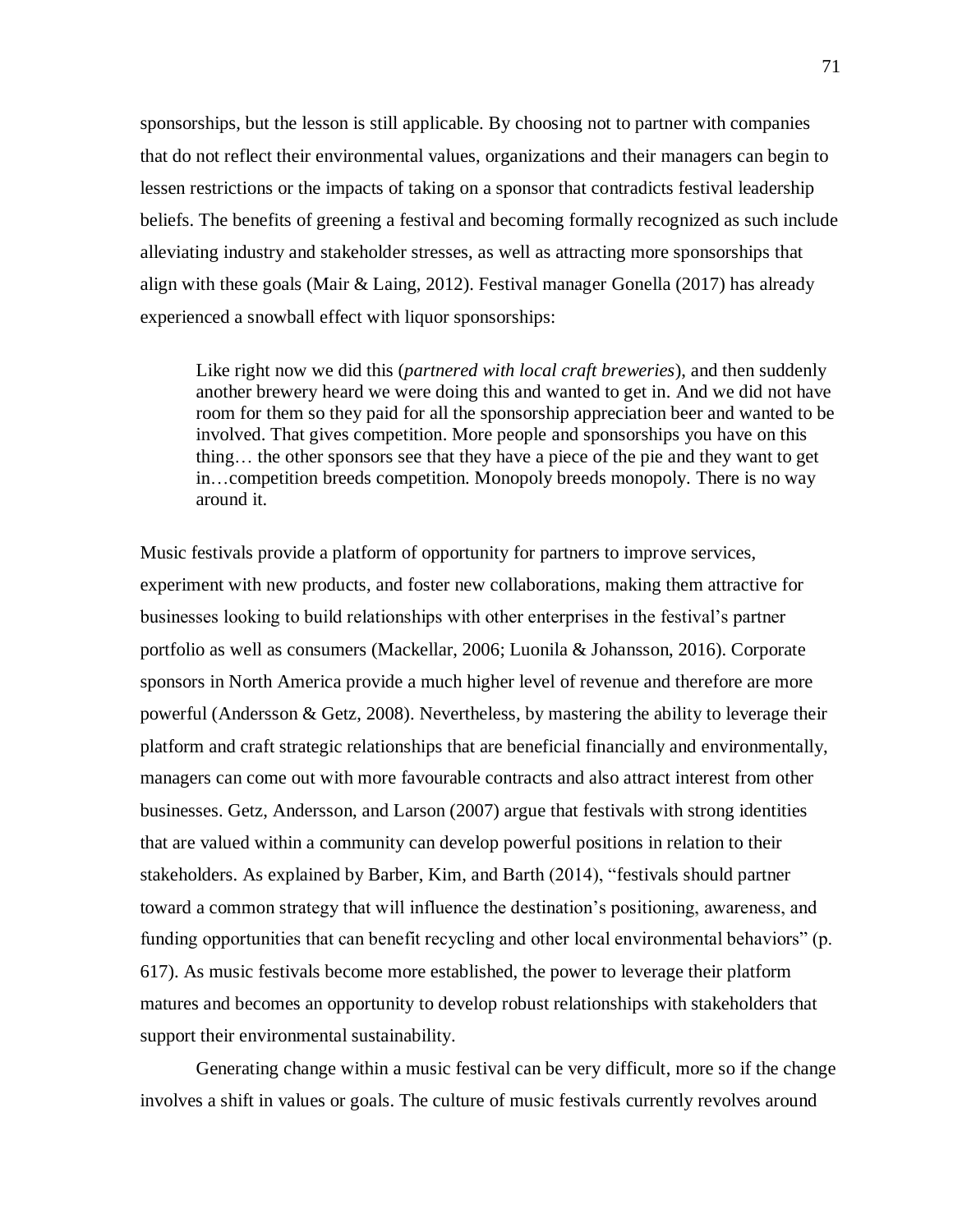exploration of music and atmosphere, socialization, and feelings of escape (Blesic et al., 2014). Music festivals bring together mass amounts of people and partnerships who are all invested in the success of the event. Without patron participation and broad stakeholder support, the responsibility for environmental program success rests with festival staff alone. Organizers must learn to incorporate their current knowledge and management of these complex relationships to address environmentalism, rather than treating it as a separate entity. The complexity behind stakeholder relationships reveals that many of the barriers to environmentalism extend past simply a financial constraint or lack of supplies. Managers would not expect to make a large change to the finances or social values of their festival without stakeholder support, and this study suggests that environmentalism should receive the same consideration. With all parties involved and a deeper understanding, programs will have a much greater likelihood of success and any barriers will become easier to overcome.

## **CONCLUSION**

As concern for environmentalism continues to grow, it is essential that managers of music festivals better understand how their current stakeholder relationships, including perspectives of patrons, encourage or impede their ability to incorporate green practices. Inadequate management can lead to a festival that focuses too heavily on the monetary potential, putting it at risk of losing its cultural significance and thus losing the support of their major stakeholders. It is clear from this research that finding stakeholders that will support the festival's values and goals, including environmental objectives, is key to overall sustainability.

It was evident from the interviews with managers that they cannot make large operational changes without the support of stakeholders. Most importantly, managers consulted in this study do not want to sell out their values for financial gain. Staying true to the roots of the festival is of major importance to their audience, and maintaining a foundation of loyalty and trust with patrons is imperative. By initiating conversations with partners and communicating environmental objectives, managers can begin to identify partnerships that do not fit with their standards. Forming new partnerships that highlight sustainable practices can create opportunity for a snowball effect and create new demand. This research demonstrates that management already has the tools and understanding of how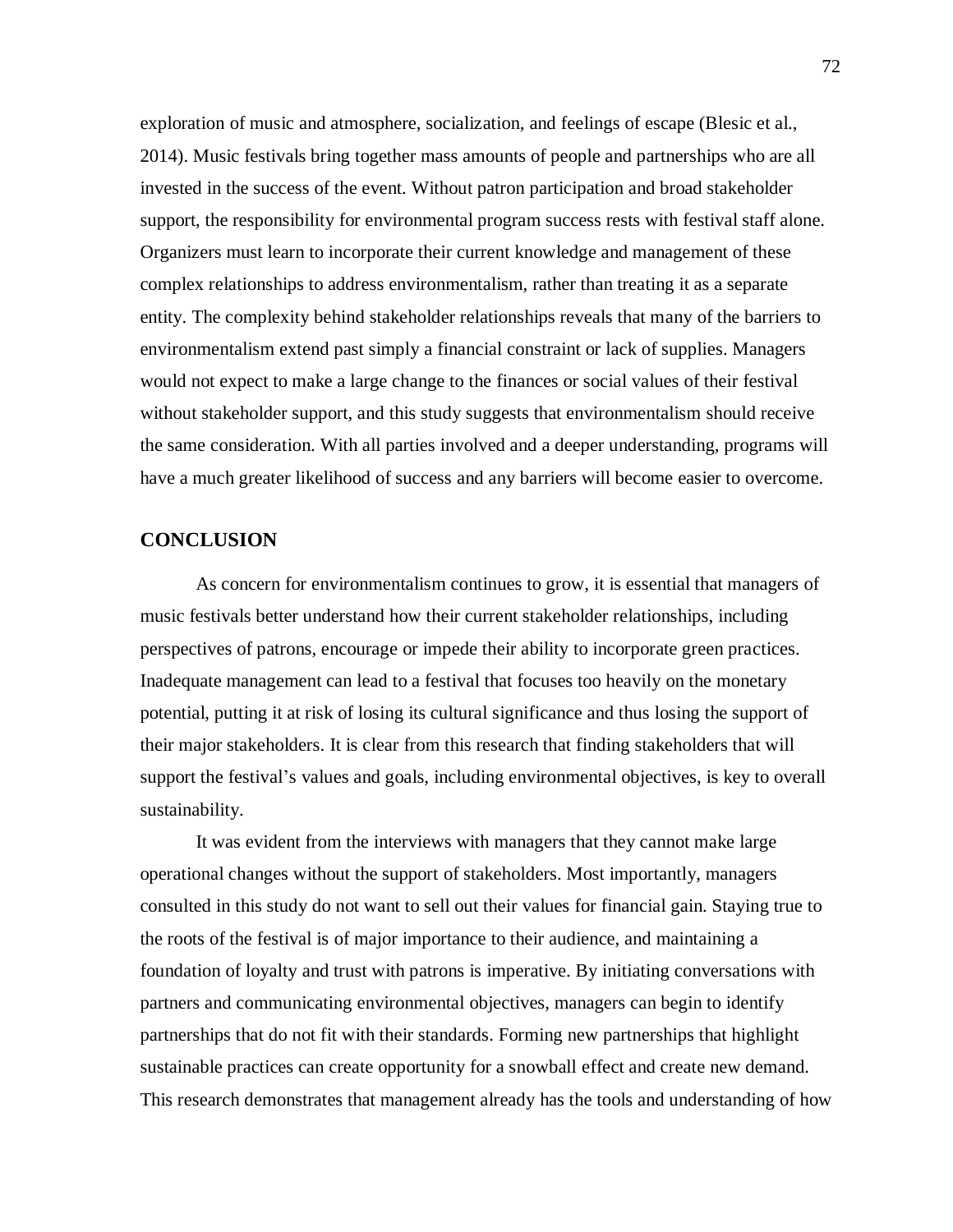to navigate the complex relationships that keep their festival afloat, therefore it is simply a matter of an adjustment of perspective to include environmental practices.

The patron is largely identified as the most crucial stakeholder and therefore has been a main focus of festival research (Blesic et al., 2014; Crompton & McKay, 1997; Mohr et al., 1993). In regards to environmentalism, the opinions of patrons have been severely understudied. This research addresses this gap in knowledge by conducting surveys focusing on the perspectives of patrons on environmental practices, their knowledge of negative impacts, and how these affect their festival experience. The first theme that emerged was that the majority of patrons are aware of environmental impacts, but their level of concern and knowledge varies depending on the festival they were attending. It was observed that the feedback from patrons often reflected the environmental practices of the festival, and arguably the values and atmosphere established at each event. It was notable from the survey results that the majority of patrons were more likely to attend a festival that has strong environmental practices, however, it is up to the organizers to deliver and communicate this message to attendees. This demonstrates the potential that managers have to use their festival as a platform to educate their patrons and instigate a change outside the festival lifestyle as well. Because surveys were integrated into this research, patron perspectives and knowledge are now represented in the depiction of, and recommendations for, the festival industry in B.C. Therefore, when planning future development, the opinions of patrons towards environmental practices should be thought of as an important factor to influence manager attitudes and potentially the values articulated at music festivals.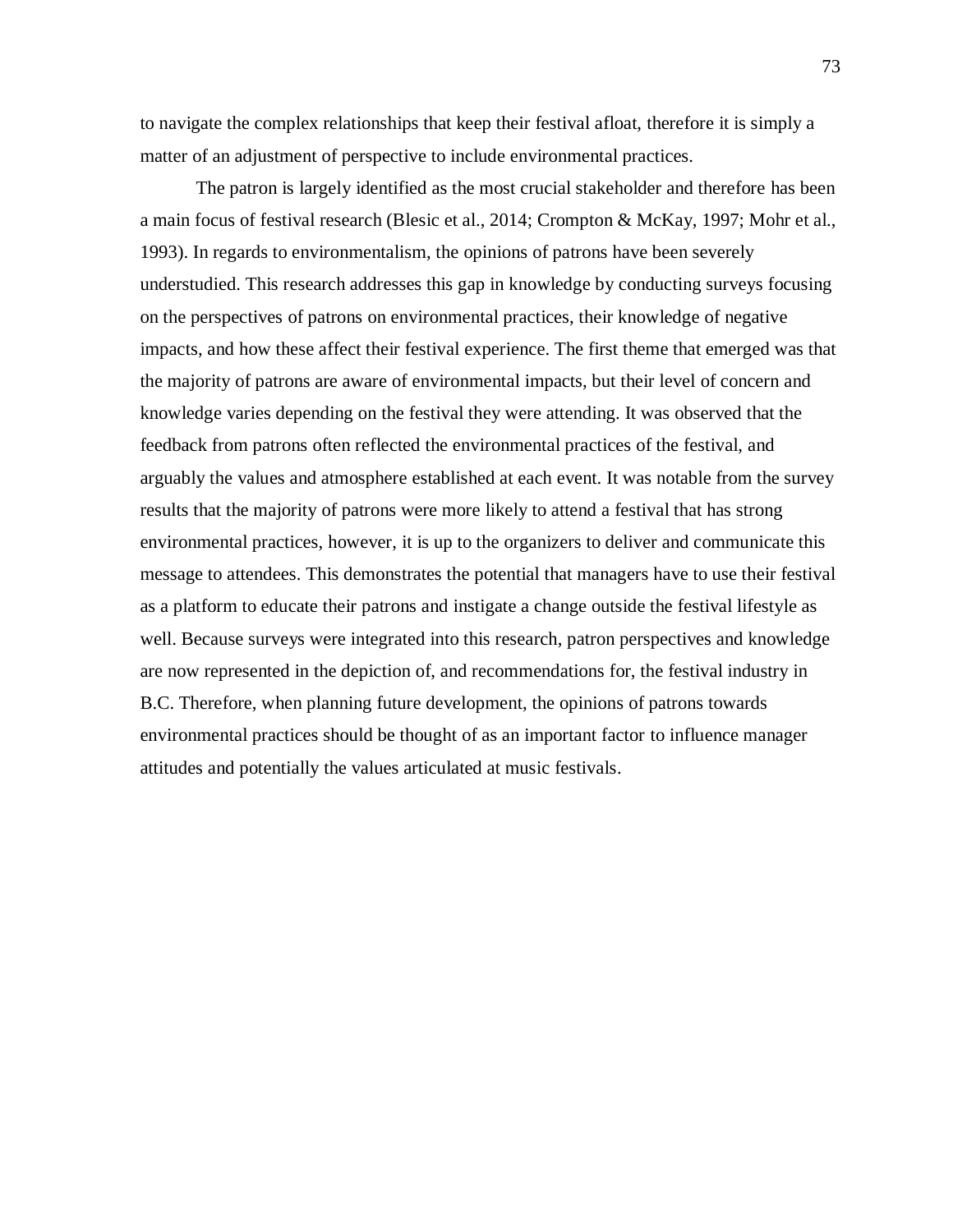#### **LITERATURE CITED**

- Andersson, L. M., & Bateman, T. S. (2000). Individual environmental initiative: Championing natural environmental issues in US business organizations. *Academy of Management Journal, 43*(4), 548-570.
- Andersson, T. D., & Getz, D. (2008). Stakeholder Management Strategies of Festivals. *Journal of Convention & Event Tourism*, *9*(3), 199-220.
- Andersson, T.D. & Getz, D. (2009). Tourism as a mixed industry: Differences between private, public and not-for-profit festivals. *Tourism Management, 30*(6)*,* 847-856.
- Andersson, T. D., Getz, D., Mykletun, J., Jæger, K., & Dolles, H. (2013). Factors influencing grant and sponsorship revenue for festivals. *Event Management, 17*(3), 195-212.
- Andersson, T. D., & Lundberg, E. (2013). Commensurability and sustainability: Triple impact assessments of a tourism event. *Tourism Management, 37*, 99-109.
- Bachman, J. R., Backman, K. F., & Norman, W. C. (2014). A segmentation of volunteers at the 2013 Austin city limits music festival: Insights and future directions. *Journal of Convention & Event Tourism, 15*(4), 298-315.
- Bachman, J. R., Norman, W. C., Hopkins, C. D., & Brookover, R. S. (2016). Examing the role of self-concept theory on motivation, satisfaction, and intent to return of music festival volunteers. *Event Management, 20*(1), 41-52.
- Barber, N. A., Kim, Y. H., & Barth, S. (2014). The importance of recycling to U.S. festival visitors: A preliminary study. *Journal of Hospitality Marketing & Management*, *23*(6), 601-625.
- Blesic, I., Pivac, T., Stamenkovic, I., Besermenji, S., & Markovic, S. (2014). Investigation of visitor motivation of the exit music festival (the republic of Serbia). Revista De Turism - *Studii Si Cercetari in Turism,* (18)*,* 8-15.
- Catano, V., Pond, M., & Kelloway, E. (2001). Exploring commitment and leadership in volunteer organizations. *Leadership & Organization Development Journal, 22*(5/6), 256-263.
- Cnnan, R. A., & Goldberg-Glen, R. S. (1991). Measuring motivation to volunteer in human services. *The Journal of Applied Behavioral Science, 27*(3), 269-284.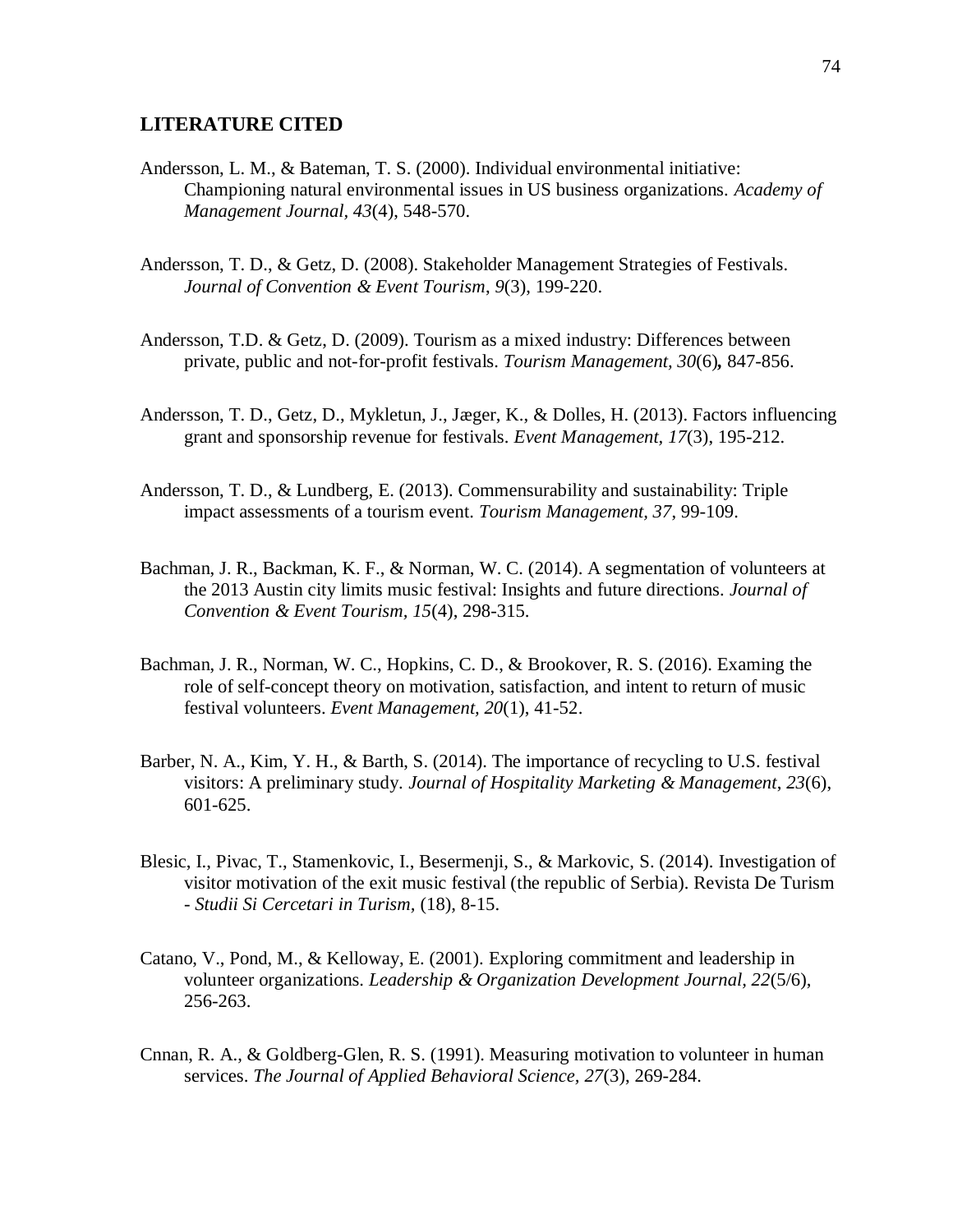- Crompton, J. L., & McKay, S. L. (1997). Motives of visitors attending festival events. *Annals of tourism research*, *24*(2), 425-439.
- de Grosbois, D. (2009). Assessing the socio-cultural impact of special events: Frameworks, methods, and challenges. *Journal of Tourism Challenges & Trends, 2*(2), 39-52.
- Finkel, R. (2010). "Dancing around the ring of fire": Social capital, tourism resistance and gender dichotomies at Up Helly AA in Lerwick, Shetland. *Event Management, 14*(4), 275-285.
- Freeman, R. (1984). *Strategic management: A stakeholder approach*. Boston, MA: Pitman.
- Getz, D. (1991). *Festivals, special events, and tourism*. New York, NY: Van Nostrand Reinhold.
- Getz, D., & Andersson, T. D. (2008). Sustainable festivals: On becoming an institution. *Event Management*, *12*(1), 1-17.
- Getz, D., Andersson, T., & Larson, M. (2007). Festival stakeholder roles: Concepts and case studies. *Event Management*, *10*(2/3), 103-122.
- Getz, D., & Andersson, T. (2010). Festival stakeholders: Exploring relationships and dependency through a four-country comparison. *Journal of Hospitality and Tourism Research,* (4), 531.
- Hemingway, C. A., & Maclagan, P. W. (2004). Managers' personal values as driers of corporate social responsibility. *Journal of Business Ethics, 50*(1), 33-44.
- Hottle, T. A., Bilec, M.M., Brown, N. R., & Landis, A. E. (2015). Toward zero waste: Composting and recycling for sustainable venue based events. *Waste Management, 38,* 86-94.
- Hudson, S., Roth, M. S., Madden, T. J., & Hudson, R. (2015). The effects of social media on emotions, brand relationship quality, and word of mouth: An empirical study of music festival attendees. *Tourism Management, 47*, 68-76.
- Hutton, T. (2002). British Columbia at the crossroads: New regional development pathways for the 21st century. *A review of the literature on regional development processes, issues, and policy implications for BC, Report prepared for Project, 250.*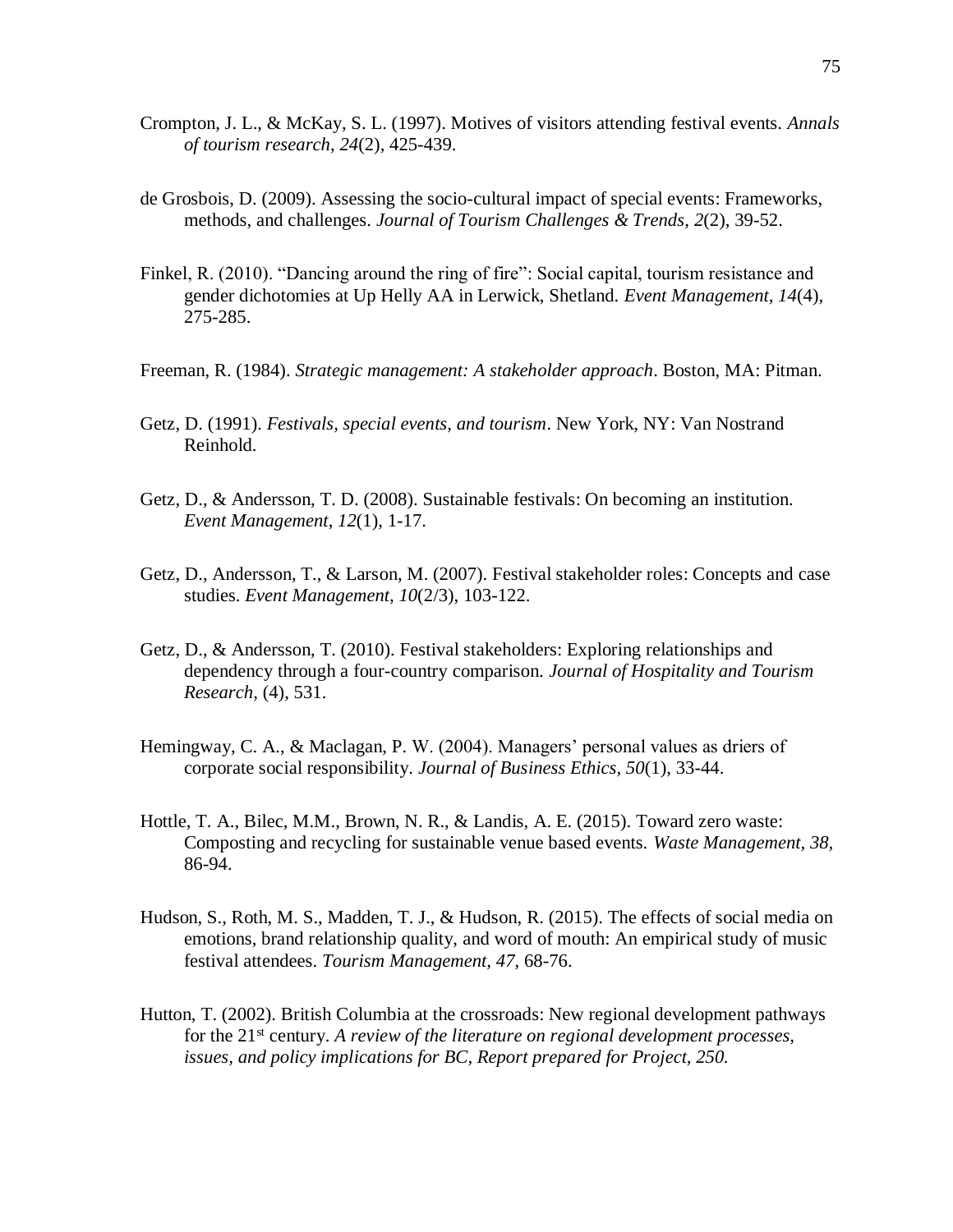- Karlsen, S. & Nordstrom, C. S. (2008). Festivals in the Barents region: Presuppositions for building and maintaining stakeholder relationships. *Nordic Symposium in Tourism and Hospitality Research.*
- Laing, J., & Frost, W. (2010). How green was my festival: Exploring challenges and opportunities associated with staging green events. *International Journal of Hospitality Management*, *29*(2), 261-267.
- Laing, J., & Mair, J. (2015). Music festivals and social inclusion the festival organizers perspective. *Leisure Sciences, 37*(3), 252-268.
- Lampel, J., Lant, T., & Shamsie, J. (2000). Balancing act: Learning from organizing practices in cultural industries. *Organization Science, 11*(3), 263-269.
- Larson, M. (2011). Innovation and creativity in festival organizations. *Journal of Hospitality Marketing and Management, 20*(34), 287-310.
- Lee, Y. (2016). Impact of policy and environment quality on visitor loyalty to Taiwan music festivals: Moderating effects of revisit season and occupation type. *Tourism Management, 53,* 187-196.
- Leenders, M. M. (2010). The relative importance of the brand of music festivals: A customer equity perspective. *Journal of Strategic Marketing*, *18*(4), 291-301.
- Luonila, M., & Johansson, T. (2016). Reasons for networking in institutionalized music productions: Case studies of an opera house and a music festival. *International Journal of Arts Management, 18*(3), 50-56.
- Mackellar, J. (2006). An integrated view of innovation emerging from a regional festival. *International Journal of Event Management Research, 2*(1), 37-48.
- Mair, J., & Laing, J. (2012). The greening of music festivals: Motivations, barriers and outcomes. applying the Mair and Jago model. *Journal of Sustainable Tourism, 20(*5), 683-700.
- Milfont, T. L., & Sibley, C. G. (2016). Short communication: Empathic and social dominance orientations help explain gender differences in environmentalism: A oneyear Bayesian mediation analysis. *Personality and Individual Differences, 90,* 85-88.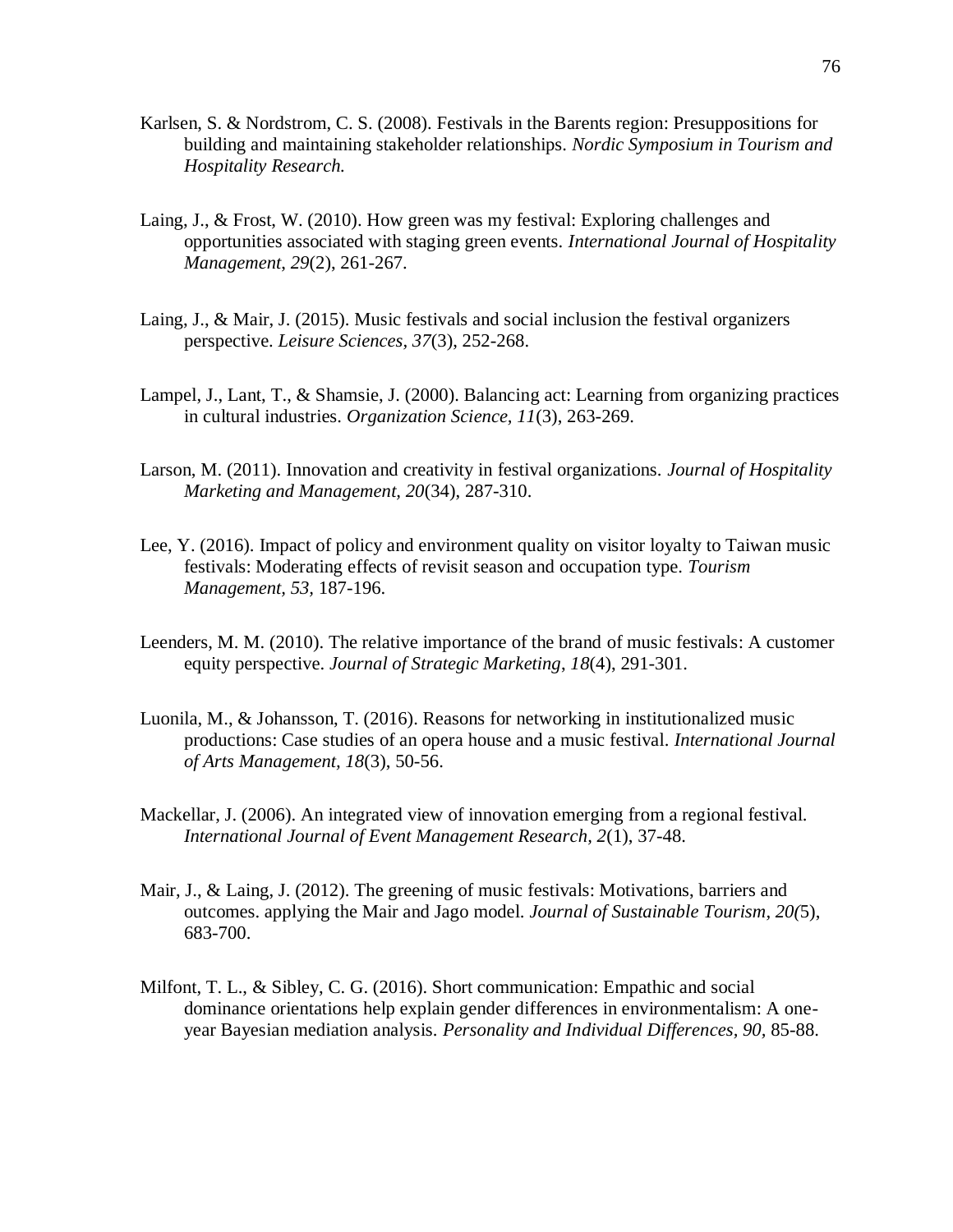- Mohr, K., Backman, K. F., Gahan, L. W., & Backman, S. J. (1993). An investigation of festival motivations and event satisfaction by visitor type. *Festival Management and Event Tourism*, *1*(3), 89-97.
- Nelson, R., Ström, P., & Bjälesjö, J. (2011). Divergent paths in regional economic development: A tale of two festival towns. *Small Cities Imprint, 3*(1), 86-104.
- Nicholson, R. E., & Pearce, D. G. (2001). Why do people attend events: A comparative analysis of visitor motivations at four South Island events. *Journal of Travel Research, 39*, 449-460.
- Ooi, C., & Pedersen, J.S. (2010). City branding and film festivals: Re-evaluating stakeholder's relations. *Place Branding and Public Diplomacy, 6*(4), 316-332.
- O'Rourke, S., Irwin, D., & Straker, J. (2011). Dancing to sustainable tunes: An exploration of music festivals and sustainable practices in Aotearoa. *Annals of Leisure Research, 14*(4), 341-354.
- Pan, B., & Huan, T. C. (2013). New perspectives on festival and events research. *International Journal of Culture, Tourism and Hospitality Research, 7*(2), 115-117.
- Pegg, S., & Patterson, I. (2010). Rethinking music festivals as a staged event: Gaining insights from understanding visitor motivations and the experiences they seek. *Journal of Convention & Event Tourism, 11*(2), 85-99.
- Pera, R., Occhiocupo, N., & Clarke, J. (2016). Motives and resources for value co-creation in a multi-stakeholder ecosystem: A managerial perspective. *Journal of Business Research, 69(10)*, 4033-4041.
- Quinn, B. (2006). Problematising 'festival tourism': Arts festivals and sustainable development in Ireland. *Journal of Sustainable Tourism, 14*(3), 288.
- Saheli, S., Nejad, P. Z., Mahmoudi, H., & Knierim, A. (2015). Gender, responsible citizenship and global climate change. *Women's Studies International Forum, 50,* 30- 36.
- Song, Z., Xing, L., & Chathoth, P. K. (2015). The effects of festival impacts on support intentions based on residents' ratings of festival performance and satisfaction: A new integrative approach. *Journal of Sustainable Tourism, 23*(2), 316-337.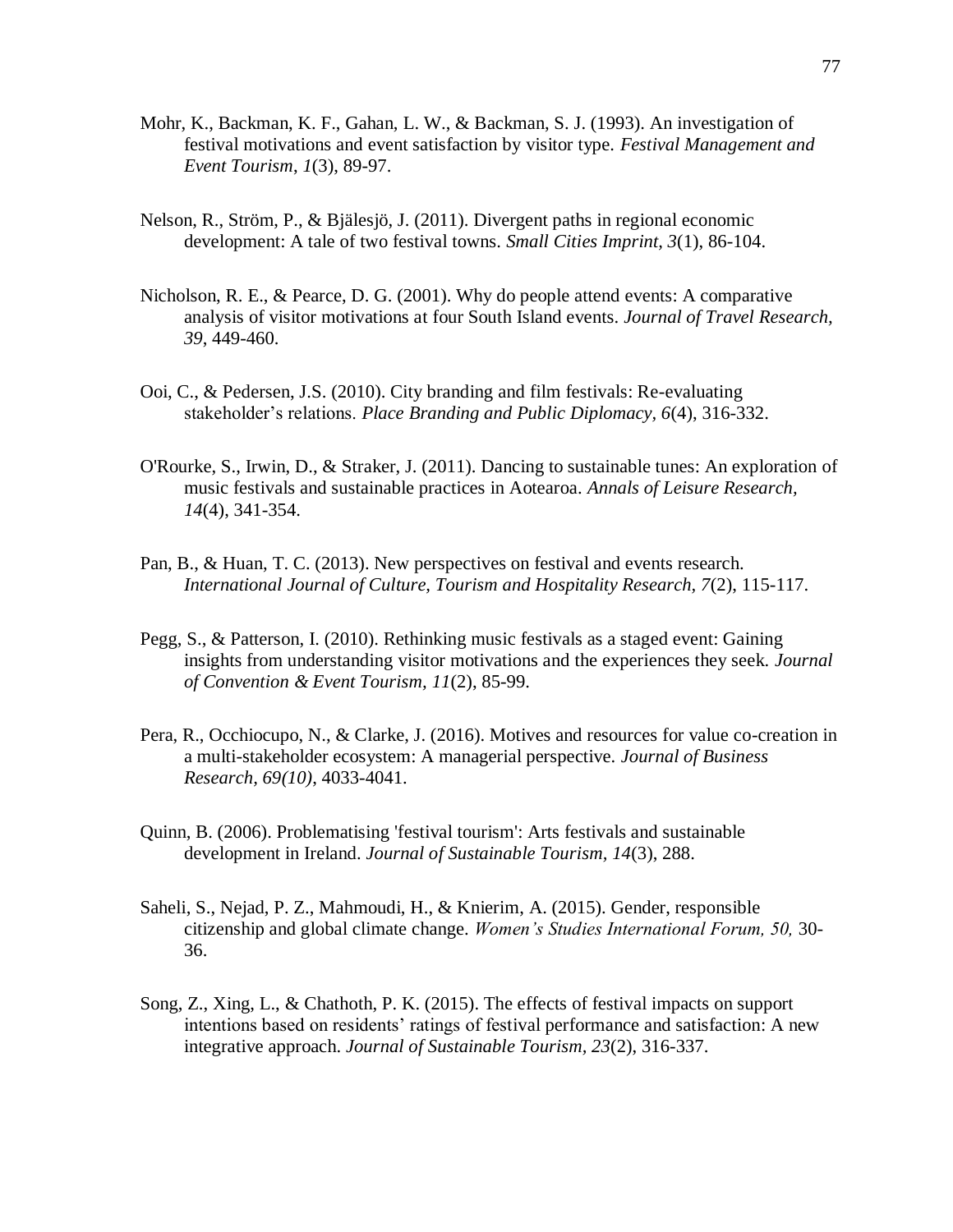- Smith, S., & Costello, C. (2009). Segmenting visitors to a culinary event: Motivations, travel behavior, and expenditures. *Journal of Hospitality Marketing & Management, 18*(1), 66-77.
- Stern, P. C., Dietz, T., & Guagnano, G. A. (1995). The new ecological paradigm in socialpsychological context. *Environment and Behavior, 27,* 723-743.
- Todd, L., Leask, A., & Ensor, J. (2017). Understanding primary stakeholders' multiple roles in hallmark event tourism management. *Tourism Management, 59*, 494-509.
- Turkulainen, V., Aaltonen, K., & Lohikoski, P. (2016). Managing project stakeholder communication: The QStock festival case. *Project Management Journal, 46*(6), 74-91.
- Whitfield, J., & Dioko, L. A. (2012). Measuring and examining the relevance of discretionary corporate social responsibility in tourism: Some preliminary evidence from the UK conference sector. *Journal of Travel Research, 51*(3), 289-302.
- Wong, I. A., Wan, Y. P., & Qi, S. (2015). Green events, value perceptions, and the role of consumer involvement in festival design and performance. *Journal of Sustainable Tourism*, *23*(2), 294-315.
- Zelezny, L. C., Chua, P. P., & Aldrich, C. (2000). Elaborating on gender differences in environmentalism. *Journal of Social Issues, 56,* 443-457.
- Zhang, N., Williams, I. D., Kemp, S., & Smith, N. F. (2011). Greening academia: Developing sustainable waste management at higher education institutions. *Waste Management, 31*(7), 1606-1616.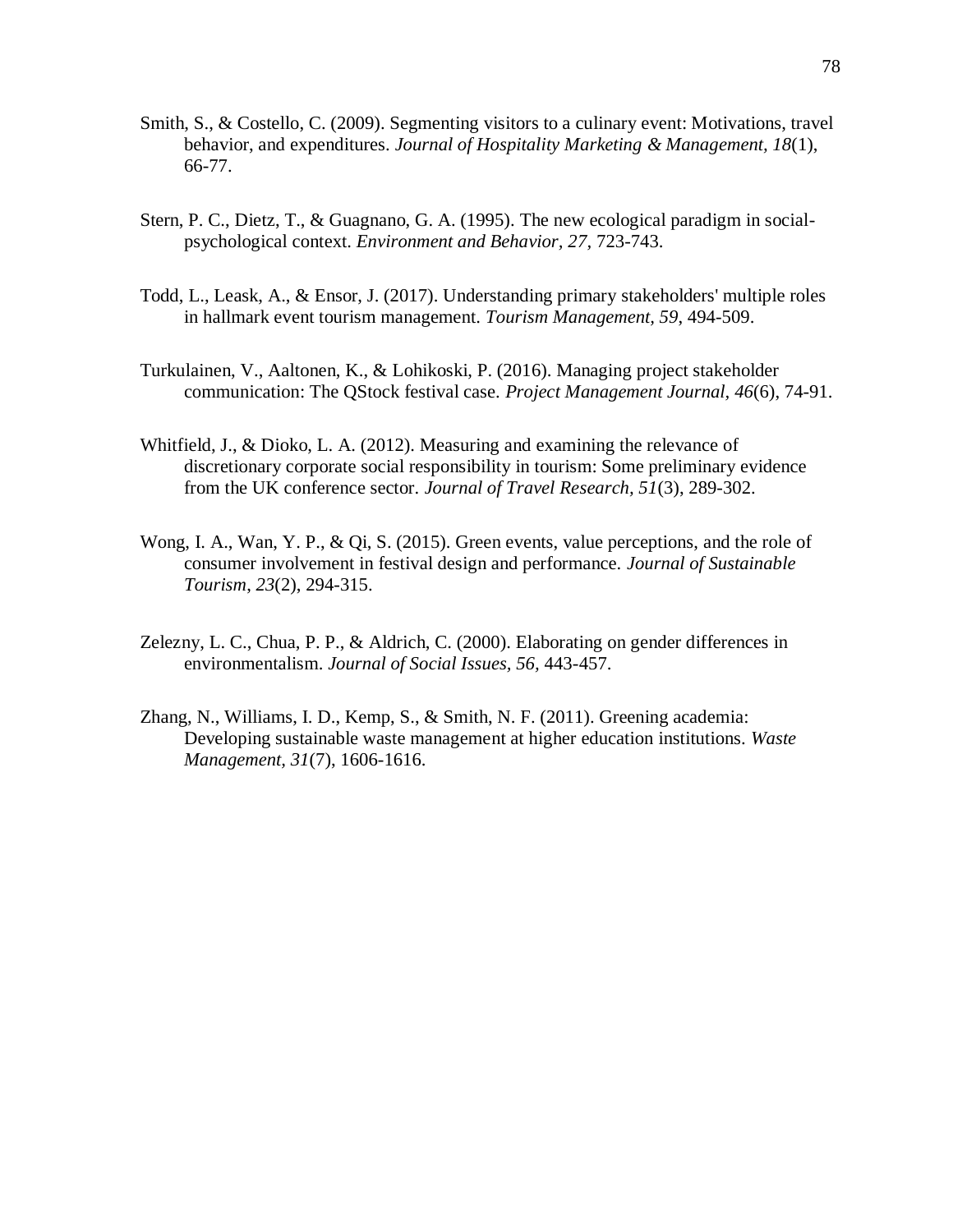# Chapter Four.

# Music Festivals Tapping into Their Own Potential: Utilizing Existing Skills to Foster Sustainability

Exemplary sustainability practices at music festival can be difficult to achieve. These are organizations that require large plots of land, enormous amounts of energy to run all the stage equipment, and gather hundreds, to hundreds of thousands, of people in a confined space for multiple days. Waste and pollution is inevitable, but it is also manageable. Environmental impact assessments ("EIAs") are a useful tool for identifying the problem areas and measuring environmental success in those festivals that have implemented programs. Yet, EIAs do not account for consumer impacts and they frequently do not offer practical solutions for either policy makers or festival managers. Stakeholder relationships are unique to every music festival and priorities often shift with changes in management or boards. This means that it is critical that every festival reviews and understands how their respective event is impacted by and communicates with its stakeholder groups. Sponsorship contracts and resource dependency lends many stakeholders strong influence on management decisions, highlighting the importance for each festival to develop relations with stakeholders who have shared values that are in alignment with one another. Only in this way can a festival be assured of support as it stays loyal to its cultural roots. As demonstrated above, patrons are arguably the most significant stakeholder, as they are the main driver of the music festival market and largest source of revenue that provides financial sustainability. Patrons have a unique relationship as these festivals provide symbolic meaning and social function to the attendees. Understanding their motives can help managers market the festival and create experiences for their guests, but there is a need to understand how environmental sustainability plays a role in the experiences of consumers. The physical environment, whether that be mountain peaks, a rural farm, or a city park, plays a central role in the creation of festival atmosphere. Through the interviews managers expressed a general concern for environmental practices and recognize that there is only one natural environment that we all share. This is a logical position for one to take: an environmentalist with a concern, for example, for a particular river would likely also express a concern for all rivers. Applying the same logic, a festival manager concerned about the environmental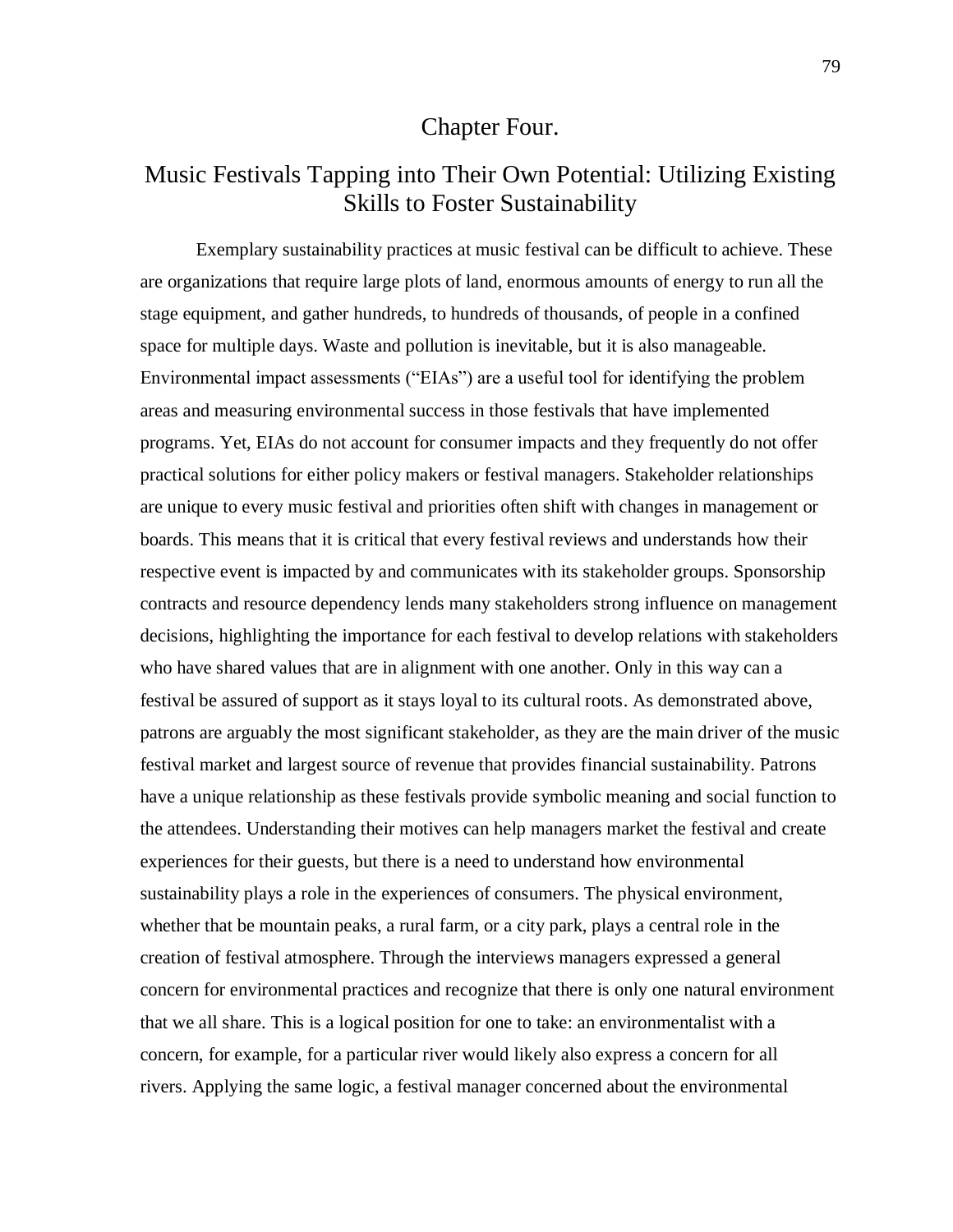impacts of his/her festival on a specific parcel of property (the festival grounds) also shares a concern about society's impacts on the environment in general. Thus there is potential for festivals to become teaching moments, delivering the message that if environmental stewardship matters here at our music festival, then it matters everywhere. All stakeholders including staff, patrons, and community members engage with these environments in some capacity even when not involved in the festival, and organizers need to actively sustain the environments that support their success.

### **LIMITATIONS**

A growing number of festivals in British Columbia recycle, sort waste, encourage carpooling, and operate with a leave-no-trace attitude, but still fall well short of anything resembling comprehensive programs that fully separate all discarded food and materials or reduce negative consequences such as energy usage and pollution. Operational barriers such as financial constraints, lack of suppliers and resources, increased pressure on the volunteer roster and the lack of control over patron behavior deter management from fully committing to environmentally responsible decisions that encompass the majority of festival functions. This study brings to the forefront new knowledge to local festival communities, however the limitations of the study must also be noted. An initial delimitation concerned the number of festivals to examine. Due to the time constraint of the master's research project, it was decided that three music festivals were the appropriate number. While there was a possibility to conduct interviews with other music festival managers, it was not possible to also survey their festival attendees, and it was important that the research methods remained consistent throughout. While each interview covered the same topics and followed the same interview guide, the semi-structured format meant that each interview played out differently and followed the natural path of conversation. As a result, the wording of the questions was not necessarily the same for each interviewee, nor did every interview contain the same information. This makes it difficult to compare specific questions and answers between interviewees. However, the objective was to have a deep understanding of the respondents' point of view. This reasoning also applies to the limitation of sample size. The study does not aim to assume all events to be the same as the three festivals focused in this study, but rather to include the perspectives and examples of smaller events in British Columbia into a broad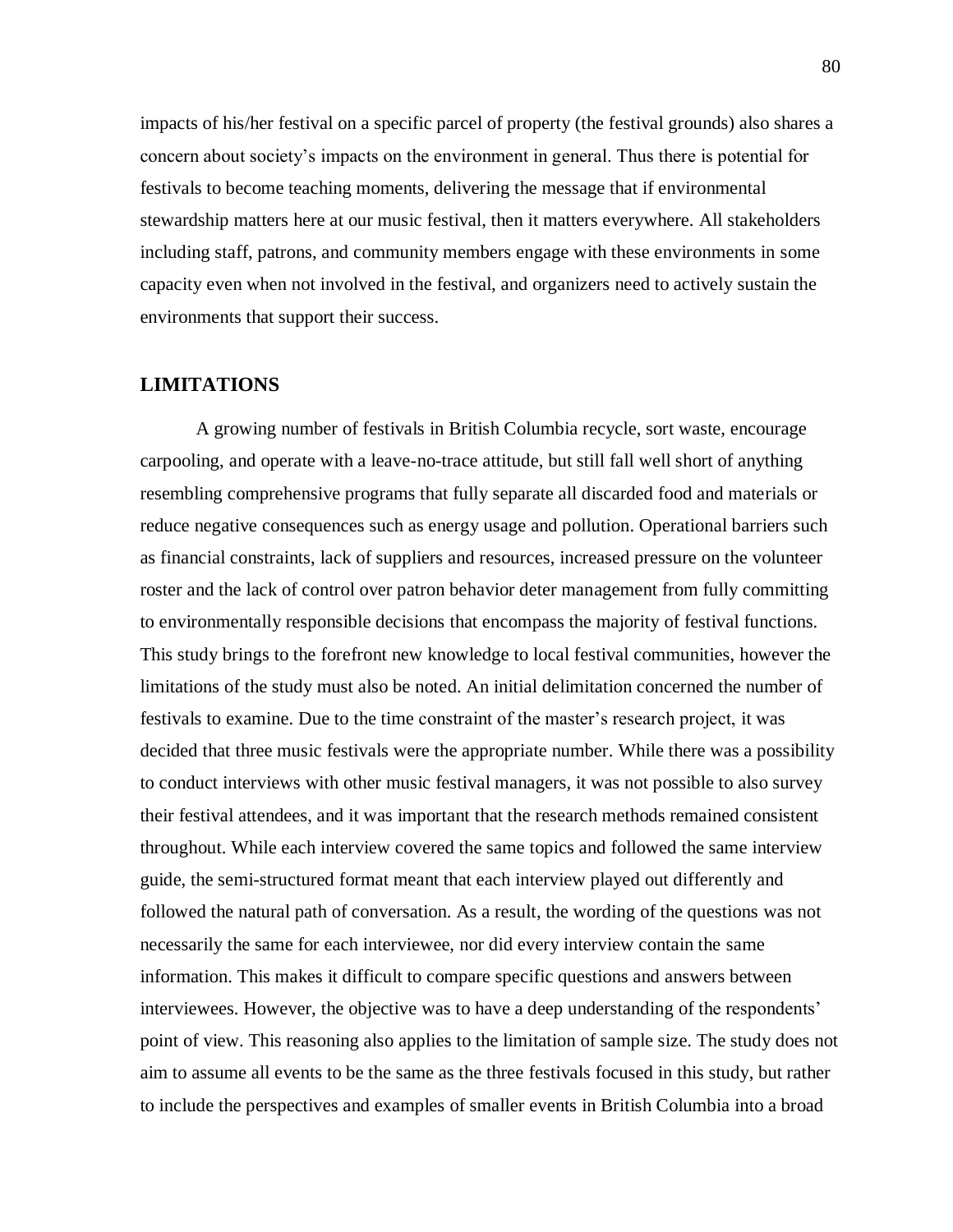range of literature. The managers and festivals were chosen very carefully for their immense knowledge and experience in the industry to provide an example of how successful festivals in an understudied area are managing their stakeholder relationships and how a new perspective has potential to drive change. Limitations of the surveys must be recognized, as 200 respondents per festival is a relatively small sample size in festivals with 5,000 to 10,000 attendees. The majority of respondents were between the ages of  $25 - 44$ , and research with an even distribution across age groups and gender could provide further knowledge of how demographics may play a role in consumer opinions. There were no t-tests or tests for statistical significance completed on the survey results as they functioned more as a secondary research method to inform the mangers and the researcher on patron opinion. It was emphasized by the interviewees that the results were to be disseminated in useful and relevant terms to the cooperating managers, rather than through statistical reporting.

Subsequent research should expand the interviewee base, as current research focuses on stakeholder theories from the view of festival managers, rather than directly from stakeholders. This includes business stakeholder groups, community members, and further research on patron perspectives. As this study reveals that communication between stakeholders is crucial to sustainability, gaining direct knowledge from different stakeholder groups would almost certainly provide new findings. Applying the findings of this research to festivals of varying size across British Columbia may also lead to deeper insights, especially considering how influential the patrons and personal opinions of managers are to the success of environmental practices. In-depth interviews with attendees would allow for more elaborate thoughts and concerns to be voiced, as well as greater understanding of the role of environment on experience and purchase intention. Lastly, as this research has broader applications across a swathe of events, it is also suggested that researchers further explore how different events may also be impacted by stakeholder relations, personal values of management, and visitor opinion.

## **CONCLUSION**

This study increases comprehension on how the complexity of stakeholder relationships can prove prohibitive to overcome the operational barriers of environmentalism, but also how managers can leverage their platform for stakeholders to create new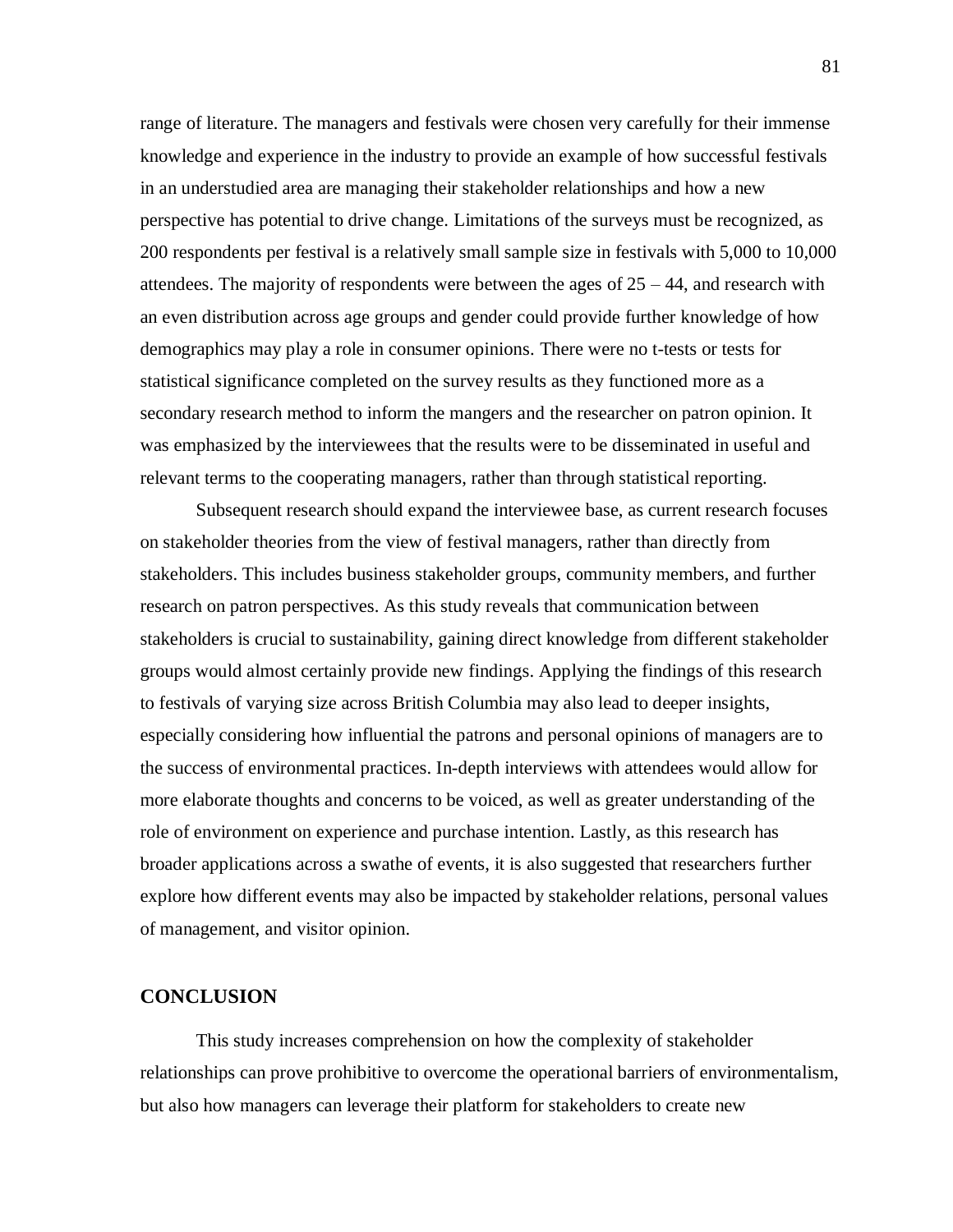partnerships that foster and support primary values around sustainability. Additionally, this research was able to demonstrate that having a clear understanding of how the physical environment shapes festival-goers experience, and the importance of conserving that environment, provides powerful insights that can inform future marketing initiatives. One of the primary contributions of this study is that it provides management with deeper understandings into a wide range of barriers. This in turn enables a more solid understanding of how to move beyond simple measures and craft a more sophisticated and flexible environmental strategy that reduces risk, anticipates obstacles, and greatly improves the odds of successful implementation. Understanding how some stakeholder partnerships can actually restrict new programs is one example of a more sophisticated and strategic approach. Identifying barriers and communicating the full complexity of the issues to management means the right information gets into the hands of people who can develop long-term solutions and sustainable improvements to environmental policies and practices.

Another significant outcome of this study is that it serves to highlight the importance for managers to begin meaningful conversations around environmentalism with festival stakeholders, including the attendees. It was apparent, through the analyzed data of management interviews, that the economics and cultures of a festival are made possible through collaboration. These findings also supported previous research that emphasizes the importance of stakeholders for problem solving during times of distress (Getz & Andersson, 2008). The evidence in this study also indicates that partnerships should be created that enhance environmental practices as well, and that the right stakeholder, in addition to bolstering a festival's financial or cultural components, can also provide solutions to environmental barriers.

Most of the results and conclusions of this study are derived from the practical implications of the participatory research approach that was employed. Within the interviews, managers indicated that they did not think of their own stakeholder relationships as complicated, but rather viewed them within the context of business decisions. As our conversations deepened and more questions were asked, managers were forced to critically analyze their partnerships and reflect on how these relations impact both their day-to-day and big picture festival operations. This thought process was not intended to convince managers to change their associations, but to begin to acknowledge both the positive and negative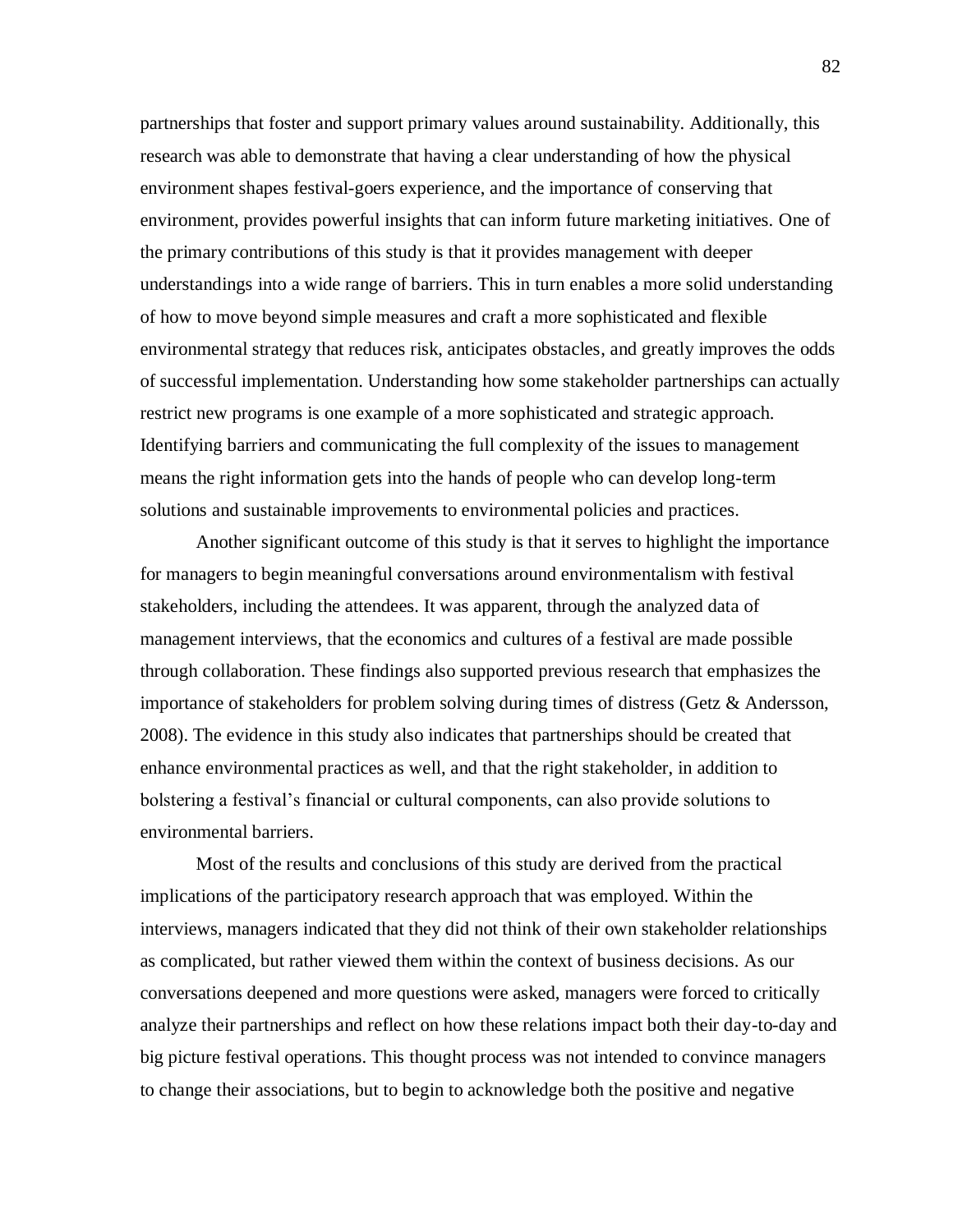impacts that some relationships have. The reports developed specifically for managers gave them an opportunity to view their partnerships from an outside perspective and receive suggestions from a point of view without an inside investment. While the reports did not include interview transcripts in order to conceal any sensitive information, knowledge and practices between festivals were shared so that managers could learn from each other and connections within the industry could start to form. The knowledge produced through these conversations and exchanges is already being used in a meaningful way. The Roots and Blues music festival has dramatically improved their environmental practices for the 2018 festival and has begun to communicate with other festivals. Through the use of a community based participatory research methodology, the research results are clear, constructive and being put into action.

In the context of this study, we see that management has already been subjected to the influence that is exerted by competition and experienced the resulted pressure to change in different aspects of their business. This often sets into motion a snowball effect that occurs when new opportunities for collaboration arise. In this capacity, when festivals create partnerships with environmentally conscious stakeholders, others will likely begin to take interest in the festival as well. This study also demonstrates a need for environmental practices that address the particular concerns of patrons. Survey results revealed a growing awareness of the importance of conserving the environment along with an expectation of action. The potential for supportive collaboration in combination with new knowledge around patron opinions in turn creates stronger incentives for management to begin shifting environmentalism into their core values, as a successfully managed event must meet the needs of patrons and partners (Getz & Andersson, 2010; Pegg & Patterson, 2010; Pine & Gilmore, 1999). As this study shows, recognizing and utilizing the full potential of festival platforms is a worthy consideration because of the prospective reach of festivals and their unique ability to educate and create demand through their interactions with stakeholders and patrons. A shift in values on behalf of management can result in long-term improvements to festival sustainability and also initiate a potential chain reaction that creates pressure for other festivals to evolve. This will build towards a critical mass in the demand for environmental resources from suppliers and educate patrons in the process.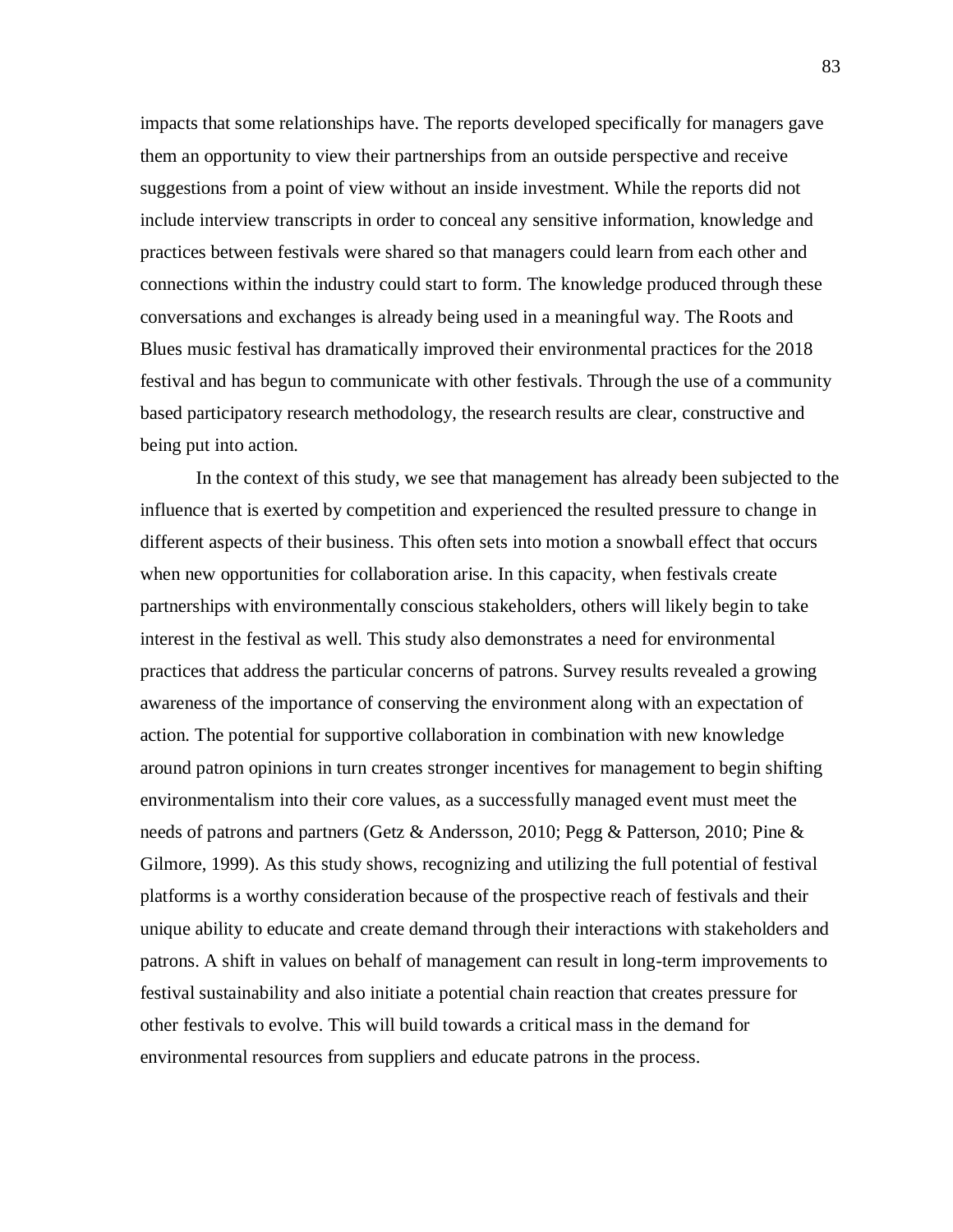The impacts of mega events like the Olympics or FIFA World Cup have been studied thoroughly (Collins et al., 2009; Lenskyj, 2008; Michopoulou & Giuliano, 2018; Parkes et al., 2016; Prayag et al., 2013), and it is time to recognize the positive and negative impacts of smaller events occurring in all areas of the world, many of which are working towards a more sustainable future (Mair & Laing, 2012). As popular global media events are filled with nationalism and excitement, they are often at the center of debates because of their equal potential to both benefit and disempower the host community, participants, and other stakeholders (Jackson & Scherer, 2013; Lim & Lee, 2006). There is a disproportionate focus on the effects of mega events as critical analyses reveal economic, cultural and environmental concerns. These are issues that also need to be addressed, and examined, in smaller events throughout the world, where local and regional communities are being affected in the same way. This research explored the issues that are faced by smaller music festivals in British Columbia. The study worked with and involved festival management in the process of understanding stakeholder relationships on financial, environmental and cultural levels. Personal interviews with management provided a detailed look into quotidian operations and communications with stakeholders. This study emphasizes the importance of an inclusive understanding of all stakeholders in order to move forward with environmental initiatives.

Smaller scale music festivals may not attract global media attention or produce the same economic income as a mega event, but their symbolic meaning and cultural influence are equally powerful and should be recognized as such. The meaning of a festival cannot be captured with a single definition, but at the base of all festivals is a public, cultural celebration; a bringing together of people for a common purpose to create a sense of belonging (Getz, 1991). Captured well by Falassi (1987), he indicates that "both the social function and the symbolic meaning of the festival are closely related to a series of overt values that the community recognizes as essential to its ideology and worldview, to its social identity, its historical continuity, and to its physical survival, which is ultimately what festival celebrates" (p. 2). There is considerable potential for music festivals to become leaders in sustainability. Managers already possess many of the skills to foster the relationships that are required to achieve this goal. Many festivals already have a supportive base of patrons that are interested in pursuing sustainable practices. Music festivals do cause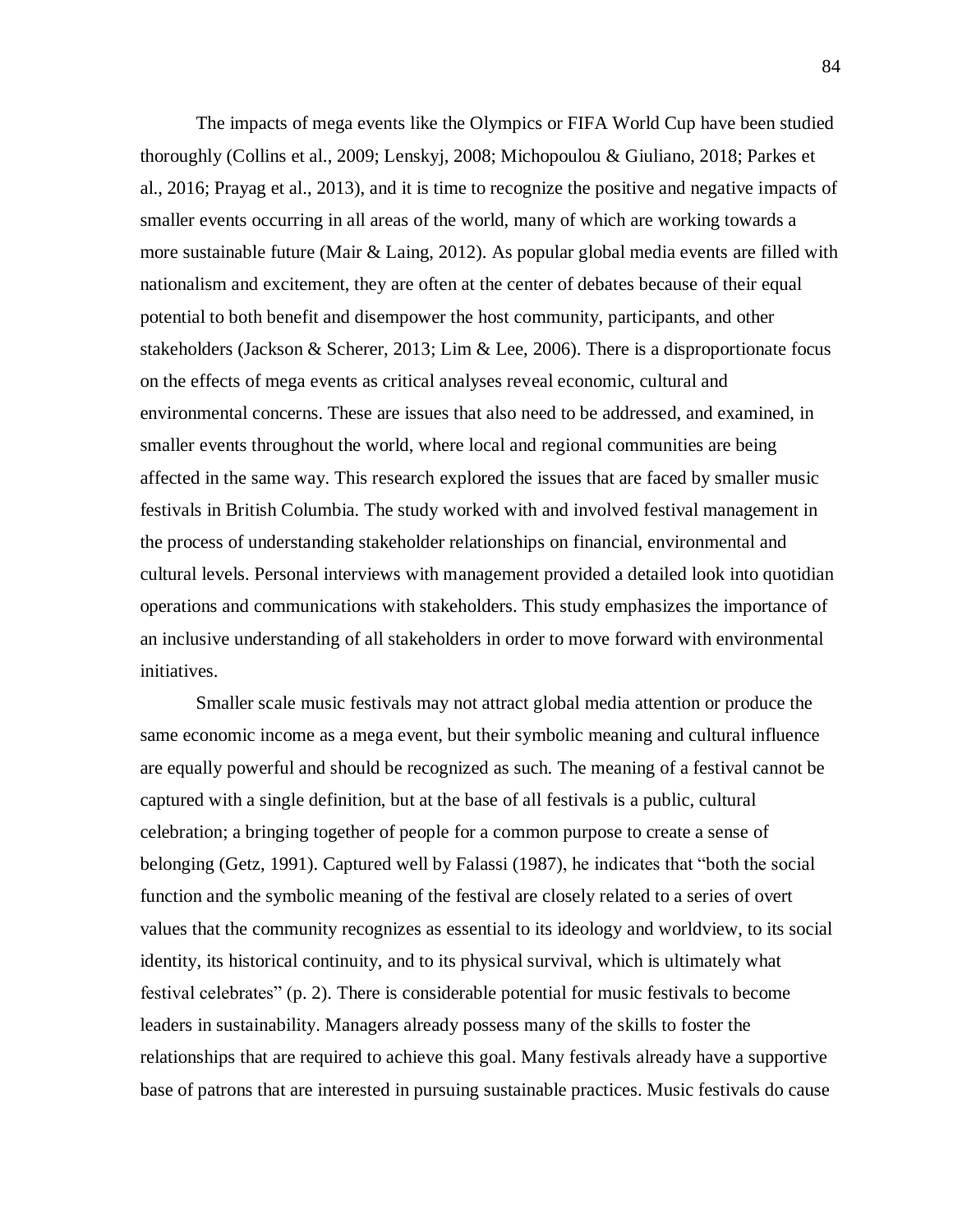negative impacts on the environment and in the communities where they are hosted, but the benefits greatly outweigh these impacts. For this reason, and because of the multitude of people reaping a diversity of benefits, it is imperative that we continue to foster, and contribute to research that supports sustainable music festivals.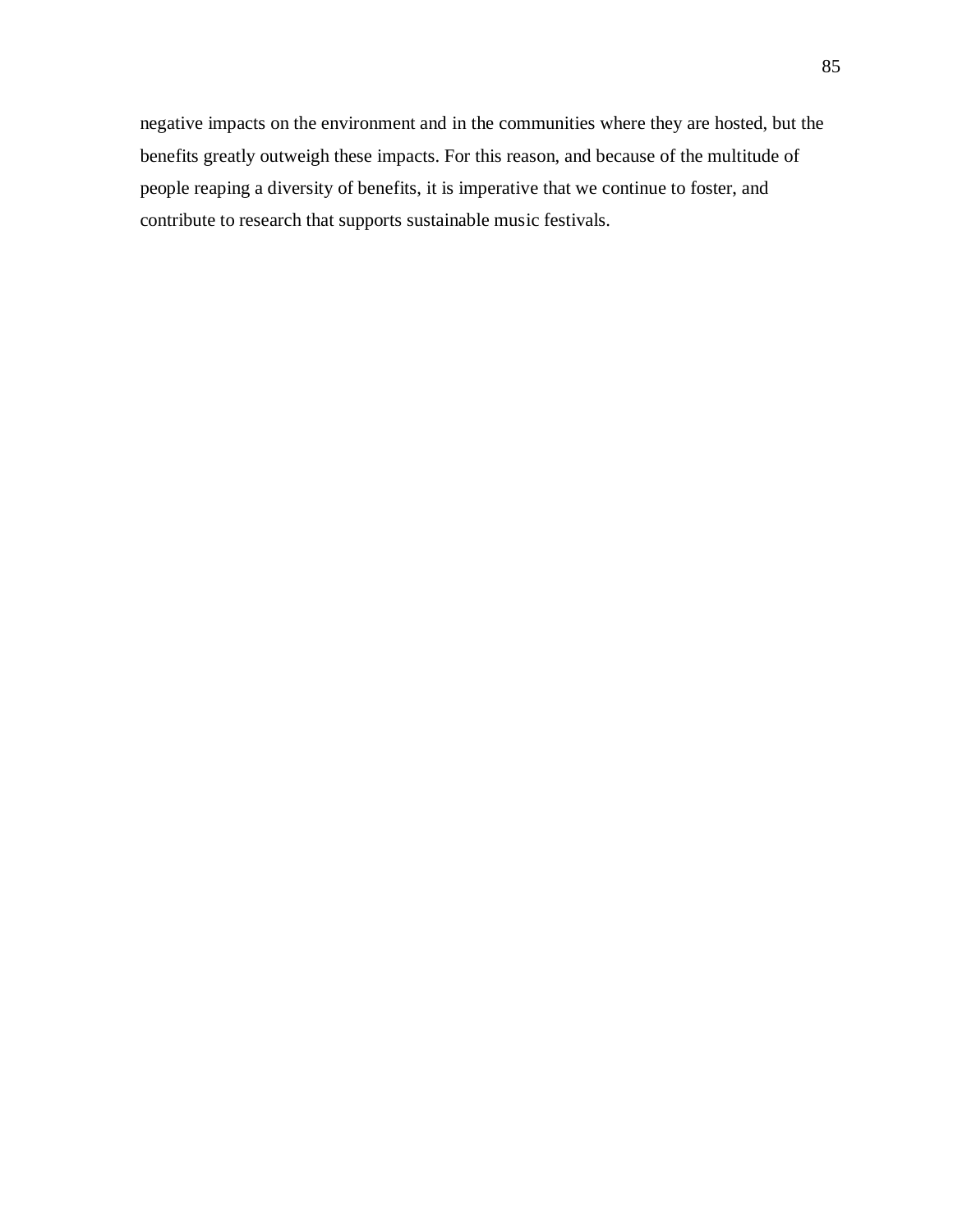#### **LITERATURE CITED**

- Collins, A., Jones, C., & Munday, M. (2009). Assessing the environmental impacts mega sporting events: Two options? *Tourism Management, 30,* 828-837.
- Falassi, A. (1987). Festival: Definition and morphology. *Time out of Time: Essays on the Festival,* 1-10.
- Getz, D. (1991). *Festivals, special events, and tourism*. New York, NY: Van Nostrand Reinhold.
- Getz, D., & Andersson, T. D. (2008). Sustainable festivals: On becoming an institution. *Event Management*, *12*(1), 1-17.
- Getz, D., & Andersson, T. (2010). Festival stakeholders: Exploring relationships and dependency through a four-country comparison. *Journal of Hospitality and Tourism Research,* (4), 531.
- Jackson, S. J., & Scherer, J. (2013). Rugby world cup 2011: Sport mega-events and the contested terrain of space, bodies and commodities. *Sport in Society, 16*(7), 883-898.
- Lenskyj, H. J. (2008). *Olympic industry resistance: Challenging Olympic power and propaganda*. New York, NY: State University of New York Press.
- Lim, S. T., & Lee, J. S. (2006). Host population perceptions of the impact of mega-events. *Asia Pacific Journal of Tourism Research, 11*(4), 407-421.
- Mair, J., & Laing, J. (2012). The greening of music festivals: Motivations, barriers and outcomes. Applying the Mair and Jago model. *Journal of Sustainable Tourism, 20*(5), 683-700.
- Michopoulou, E., & Giuliano, C. (2018). Understanding mega-events success and customer satisfaction. *Event Management, 22*(1), 9-23.
- Parkes, O., Lettieri, P., & Bogle, I.D. (2016). Defining a quantitative framework for evaluation and optimization of the environmental impacts of mega-event projects. *Journal of Environmental Management, 167,* 236-245.
- Pegg, S., & Patterson, I. (2010). Rethinking music festivals as a staged event: Gaining insights from understanding visitor motivations and the experiences they seek. *Journal of Convention & Event Tourism, 11*(2), 85-99.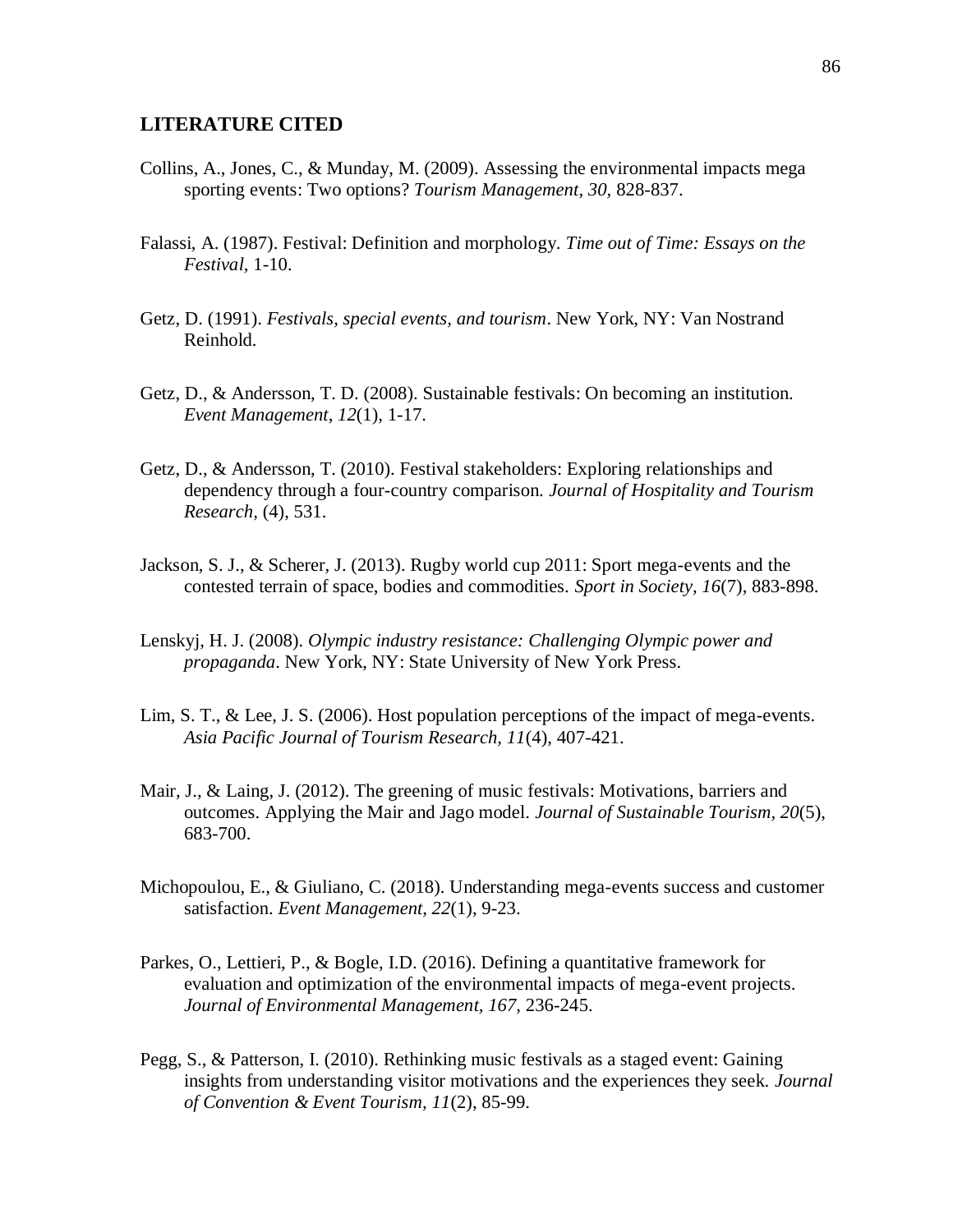- Pine, B., & Gilmore, J. (1999). *The experience economy: Work is theatre and every business a stage.* Boston: Harvard Business School Press.
- Prayag, G., Hosany, S., Nunkoo, R., & Alders, T. (2013). London residents' support for the 2012 Olympic games: The mediating effect of overall attitude. *Tourism Management, 36*, 629-640.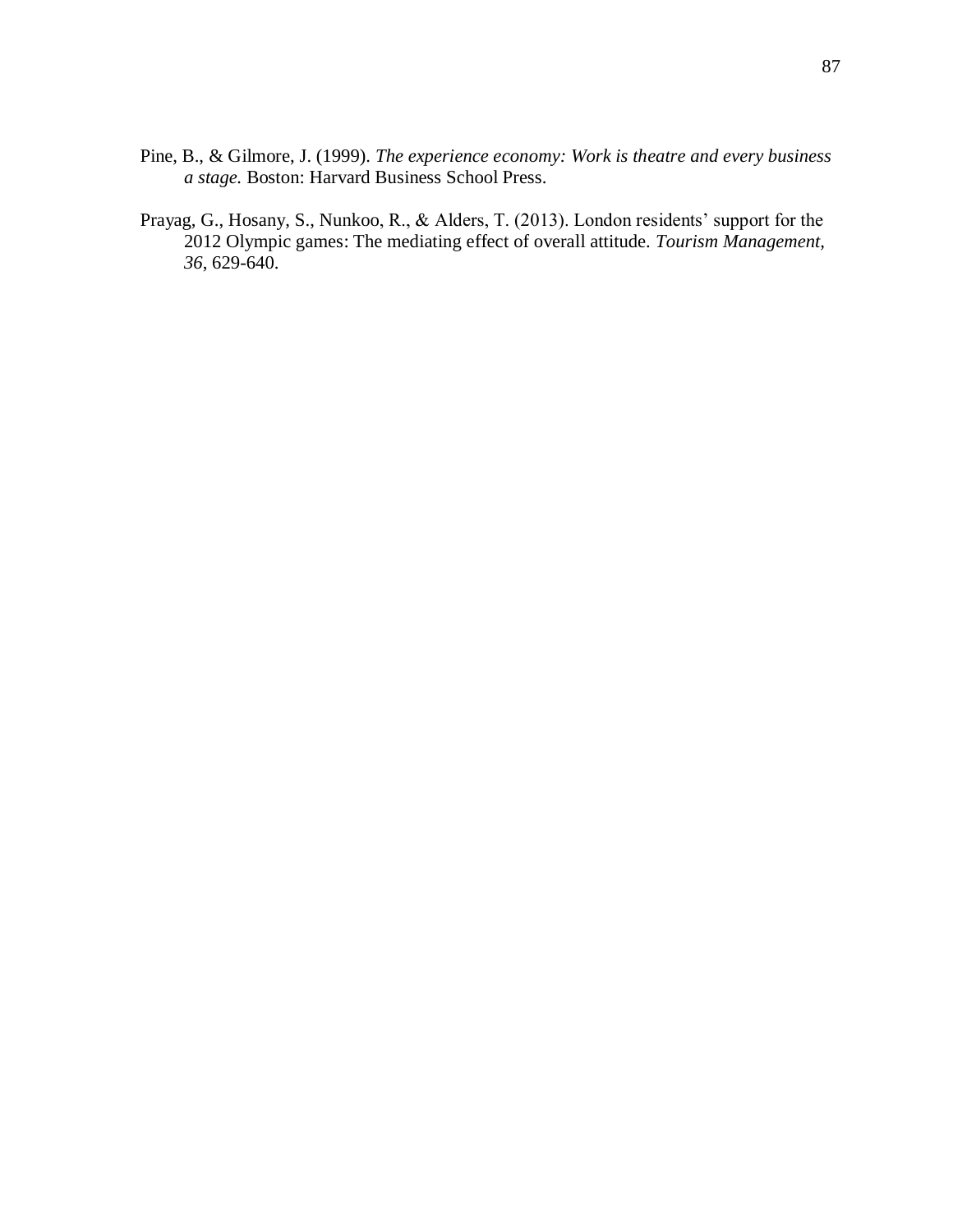# Appendices

## **Appendix A: Interview Guide**

Position

- 1. What is your position within this festival and what does this role entail?
- 2. How long have you been in this position?
- 3. What type of organization is your festival: private, public, or not-for-profit?
- 4. How would you describe the atmosphere of your festival, including key aspects like genre and theme?

Sustainability

- 1. What does sustainability mean to your festival, and what are the goals of sustainability?
- 2. Are you meeting these goals?
- 3. Are you currently aware of the environmental impacts of music festivals? If yes, please describe.
- 4. Do you have a specific management plan related to environmental impacts in place?
- 5. What are the main barriers that your company faces when it comes to implementing or continuing environmental programs?
- 6. Who regulates environmental practices?
- 7. Have any stakeholders expressed interest in your environmental programs?
- 8. When it comes to environmental, cultural, and economic sustainability, where would you place these in your festivals priorities and why?
- 9. In your experience, what is the most common concern/issue relating to sustainability with your festival?

Stakeholder Relationships

- 1. Who does your festival consider as stakeholders?
- 2. Are there stakeholders that take priority over others?
- 3. How do you choose which businesses or groups to create partnerships with?
- 4. Which stakeholders do you consider key to the survival of the festival?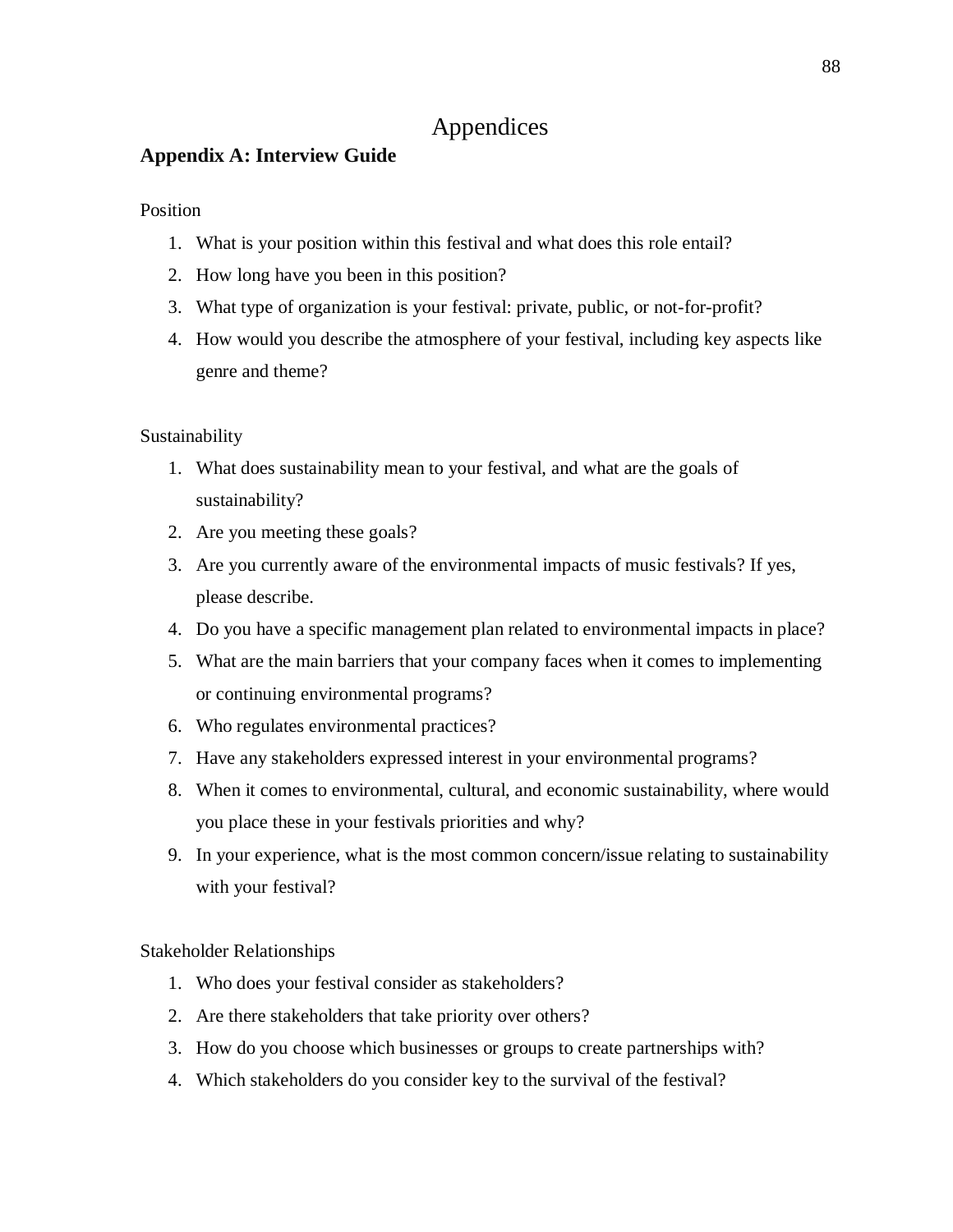- 5. How do you feel the partnerships you create affect the sustainability of your festival?
- 6. How do the partnerships you make influence management decisions?
- 7. In your experience, who provides the most stability economically to your festival?
- 8. In your experience, who provides the most support environmentally to your festival?
- 9. How do the opinions and motivations of attendees affect management decisions?
- 10. Reflecting on the previous questions, how would you describe the key values of your festival and how do these partnerships ensure these values are met?